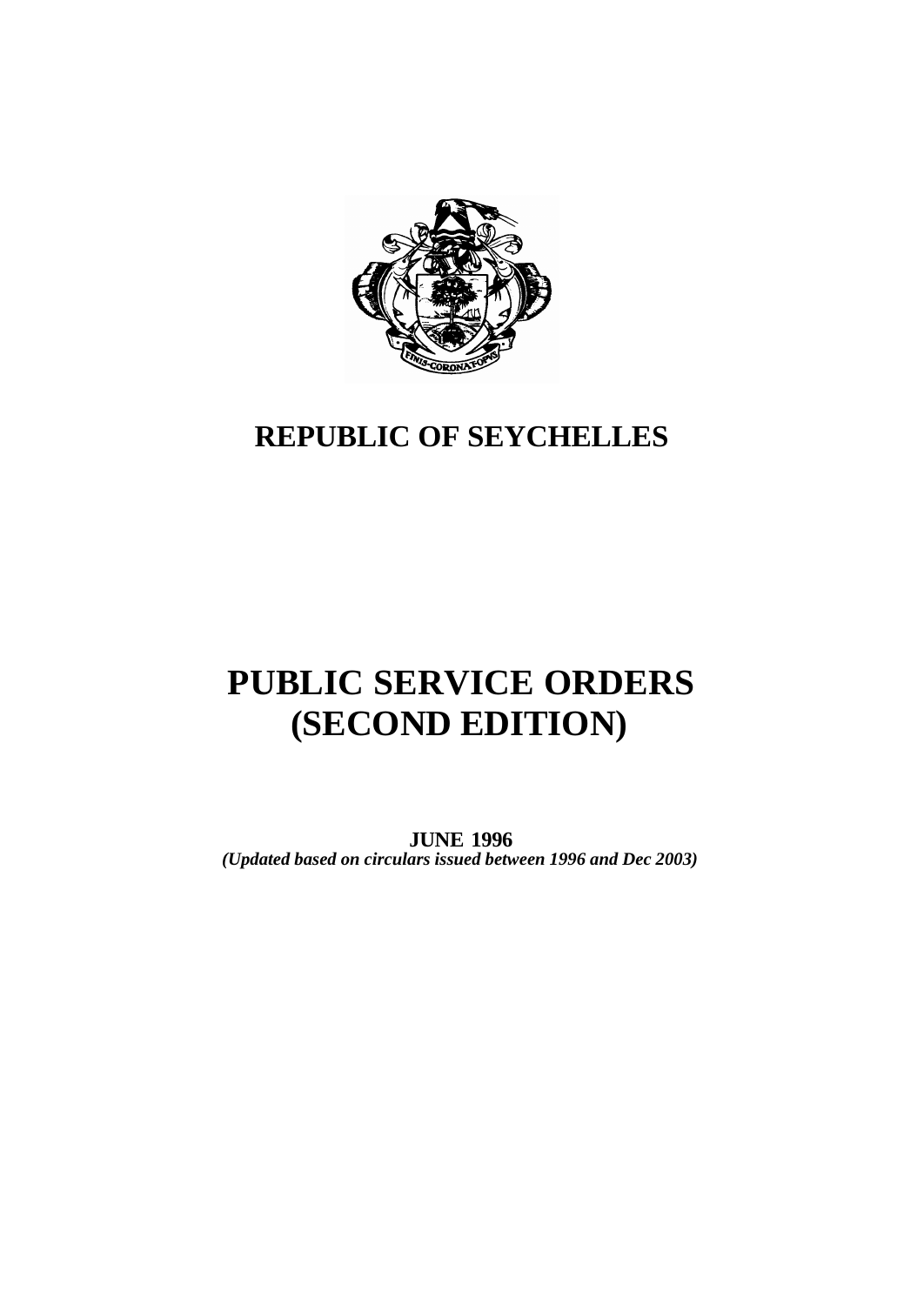| <b>Chapter</b>                | <b>TABLE OF CONTENTS</b><br><b>Subject</b>                                        |           |  |  |  |
|-------------------------------|-----------------------------------------------------------------------------------|-----------|--|--|--|
| <b>Part 1: Preliminary</b>    |                                                                                   | Order     |  |  |  |
|                               | Title/introduction/Objectives                                                     | $1 - 2$   |  |  |  |
| Part 2: Interpretation        |                                                                                   |           |  |  |  |
| Chapter 1                     | Glossary/definition/ Interpretation                                               | $3 - 5$   |  |  |  |
| <b>Part 3: Public Service</b> |                                                                                   |           |  |  |  |
| Chapter 2                     | Organisation of government and structure of the public service                    | $11 - 18$ |  |  |  |
| Chapter 5                     | Code of conduct and discipline                                                    | 81-121    |  |  |  |
|                               | Part 4: Seychelles Public Service Employees general                               |           |  |  |  |
| Chapter 3                     | Appointments, promotions, postings and transfers                                  | $21 - 54$ |  |  |  |
| Chapter 4                     | Salaries, increments, enhancements of salaries, advances of<br>salaries and wages | 61-71     |  |  |  |
| Chapter 6                     | Retirement, resignation and termination of appointments                           | 131-139   |  |  |  |
|                               | Part 5: Seychelles Public Service Employees - Incentives                          |           |  |  |  |
| Chapter 7                     | Leave                                                                             | 141-156   |  |  |  |
| Chapter 8                     | Allowances                                                                        | 161-180   |  |  |  |
| Chapter 9                     | Transport and travelling                                                          | 191-203   |  |  |  |
| Chapter 10                    | Training                                                                          | 221-223   |  |  |  |
| Chapter 11                    | Housing                                                                           | 231-251   |  |  |  |
| Chapter 12                    | Pensions, gratuities and social security benefits                                 | 261-271   |  |  |  |
|                               | Part 6: Seychelles Public Service Employees - Miscellaneous                       |           |  |  |  |
| Chapter 13                    | Correspondence and general office routine                                         | 281-307   |  |  |  |
| Chapter 14                    | Miscellaneous                                                                     | 321-330   |  |  |  |
|                               | Part 7: The Public Service Chief Executives/ Heads of Missions                    |           |  |  |  |
| <b>Part 8: Appendices</b>     |                                                                                   |           |  |  |  |

| Appendix A: | Procedure for undertaking formal proceedings in disciplinary<br>cases under Order 110     |
|-------------|-------------------------------------------------------------------------------------------|
| Appendix B: | Guidelines for applying disciplinary action $-$ Order 112                                 |
| Appendix C: | Procedure for termination of appointment (on grounds other than<br>misconduct – Order 133 |
| Appendix D: | Disposal of records – Orders 308                                                          |
| Appendix E: | Official Secrets Declaration - Order 39                                                   |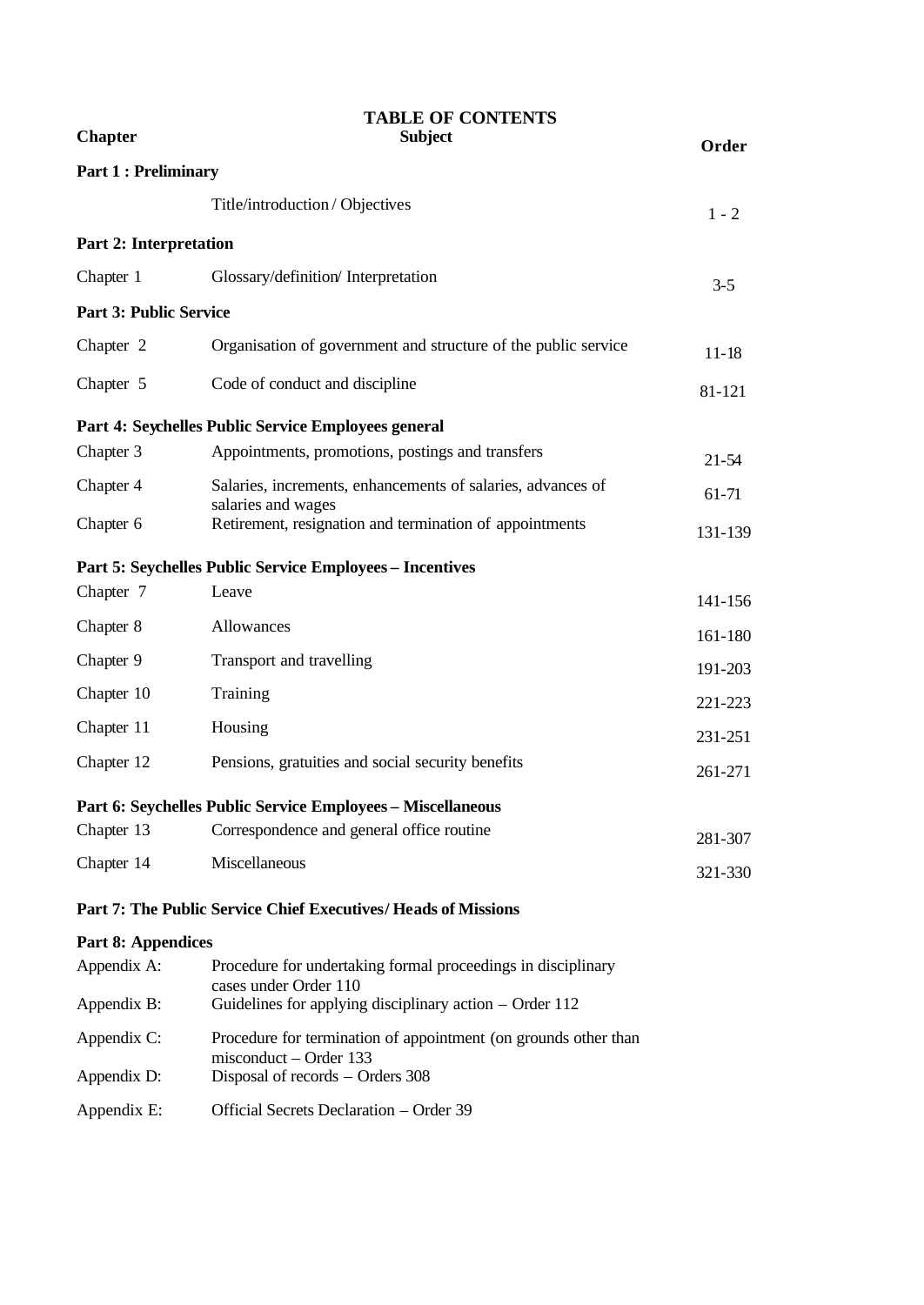## **CHAPTER I**

#### **INTRODUCTION-DEFINITIONS-INTERPRETATION**

#### **INTRODUCTION**

## **1. GENERAL**

- (a) These Public Service Orders (hereinafter referred to as "Orders") are Orders of the President and are issued under the President's authority by the Minister of Administration and Manpower Development who has been assigned by the President under Article 70 of the Constitution with the responsibility of the organisation, development and administration of the Service. The terms and conditions of service of all employees shall, subject to the provisions of these Orders and to the directions of the President, be determined by the Principal Secretary of the Ministry of Administration and Manpower Development.
- (b) This, the Third Revised Edition of Public Service Orders, contains the general conditions of service for the Public Service of the Republic of Seychelles. It is effective from the  $1<sup>st</sup>$  January 2001 and replaces all editions of the previous Orders as amended from time to time. Many of the changes which have been introduced in recent years and which have all been incorporated in these Orders have been published in circulars or promulgated under the relevant legislation.
- (c) It is emphasized that although these Orders have no legislative force, they are published by authority of the President. Whereas the provisions of these Orders are normally consistent with the legislation, should they be in any way at variance with the terms of any legislation, the terms of such legislation will naturally prevail. Thus no amending legislation is required in order to vary the provisions of these Orders and they may be modified by any special terms contained in the agreements or letters of appointment of individual employees or by circular instructions.
- (d) To ensure that the Public Service continues to be a progressive, modern employer these Orders are to be followed in order to maintain equity and impartiality in handling personnel matters. (It is also emphasized that the Public Service is a good modern employer. The orders are to be strictly adhered to in order to maintain equity and impartiality in handling personal matters. 1996 version) Personnel procedures must be uniform and must be well understood by all members of the Public Service. The Orders are intended to provide equitable and impartial answers, read in conjunction with the laws of Seychelles, to all ordinary problems of Public Service administration. Nonetheless, no regulation however carefully framed, can be expected to cover every eventuality and every set of circumstances. Therefore, where special circumstances indicate that the provisions of the relevant Orders are inappropriate, or would cause hardship, a case may/must be submitted to the Principal Secretary of the Ministry of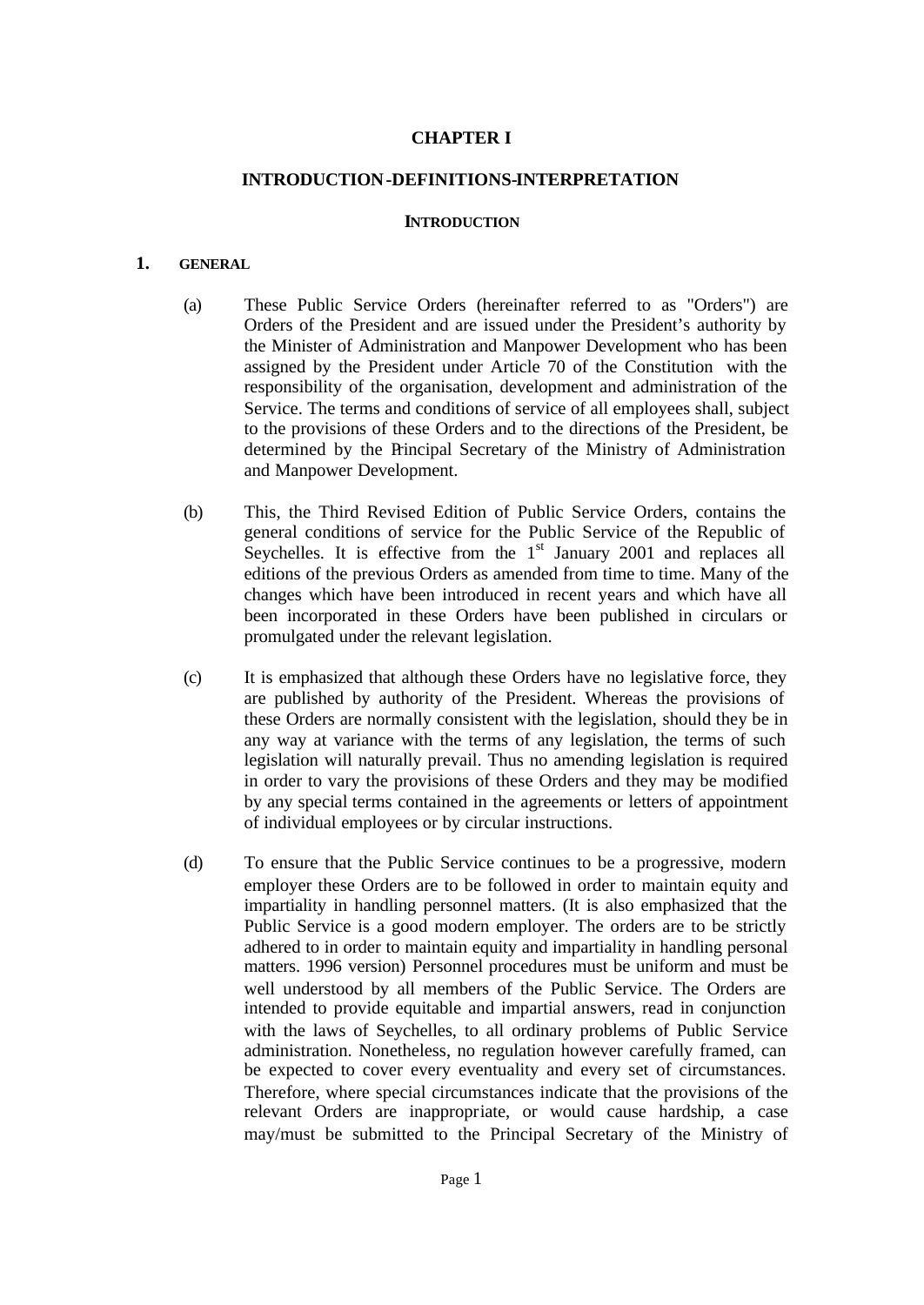Administration and Manpower Development (of the ministry for processing where justified -1996) requesting a variation of the provisions concerned in the particular instance. …1996 cont.. Except as specifically provided, however, no variation from these orders will be authoritative without the prior approval of the Principal Secretary of the ministry.

- (e) These Orders make provision for what is specifically authorized. Where no provision exists, it should be assumed that there is no authority and therefore in such case, a request must be submitted to the Principal Secretary of the Ministry of Administration and Manpower Development for approval.
- (f) where any expenditure has been incurred by government -1996 Where Government has incurred any expenditure as a result of anything done by an employee without authority, or in excess of his/her authority, arising from either these Orders or any law, it shall be recovered from the person who benefitted. The employee who has incurred such expenditure may be surcharged by the Principal Secretary of the Ministry of Finance with all or part of the irregular payment in accordance with PART VII of the Public Finances (Control and Management) Act, 1974.(No.16 of 1974)
- (g) An employee who is concerned with the administration and operation of personnel matters within a Public Service organisation, (ministry, department or division) must regard it as a major duty and responsibility to foster good relations within the Public Service, and at times to be ready to help employees with their personal problems, and to explain the benefits to which they are entitled within the framework of these Orders and by, or under, any law.
- (h) It is the duty of all employees to be acquainted with these Orders. The Orders shall be readily available for consultation, and it shall be the duty of heads of organizations (Principal Secretaries, heads of sections and divisions) to ensure that all employees in their ministries/departments/divisions have access to a copy.
- (i) All copies of these Orders are and shall remain the property of Government. Employees to whom copies are issued are personally responsible for keeping their copies up-to-date with all amendments inserted and registered. Amendments to these Orders will be issued by the Principal Secretary of the Ministry of Administration and Manpower Development.
- (j) An employee shall not be allowed either to benefit or lose by any error or omission, which may have occurred in the compilation of these Orders.

## **2. EXEMPTION OF CERTAIN OFFICES/PERSONS**

(a) These orders shall not apply to the holders of the following offices in so far as they are inconsistent with the provisions of the Constitution:-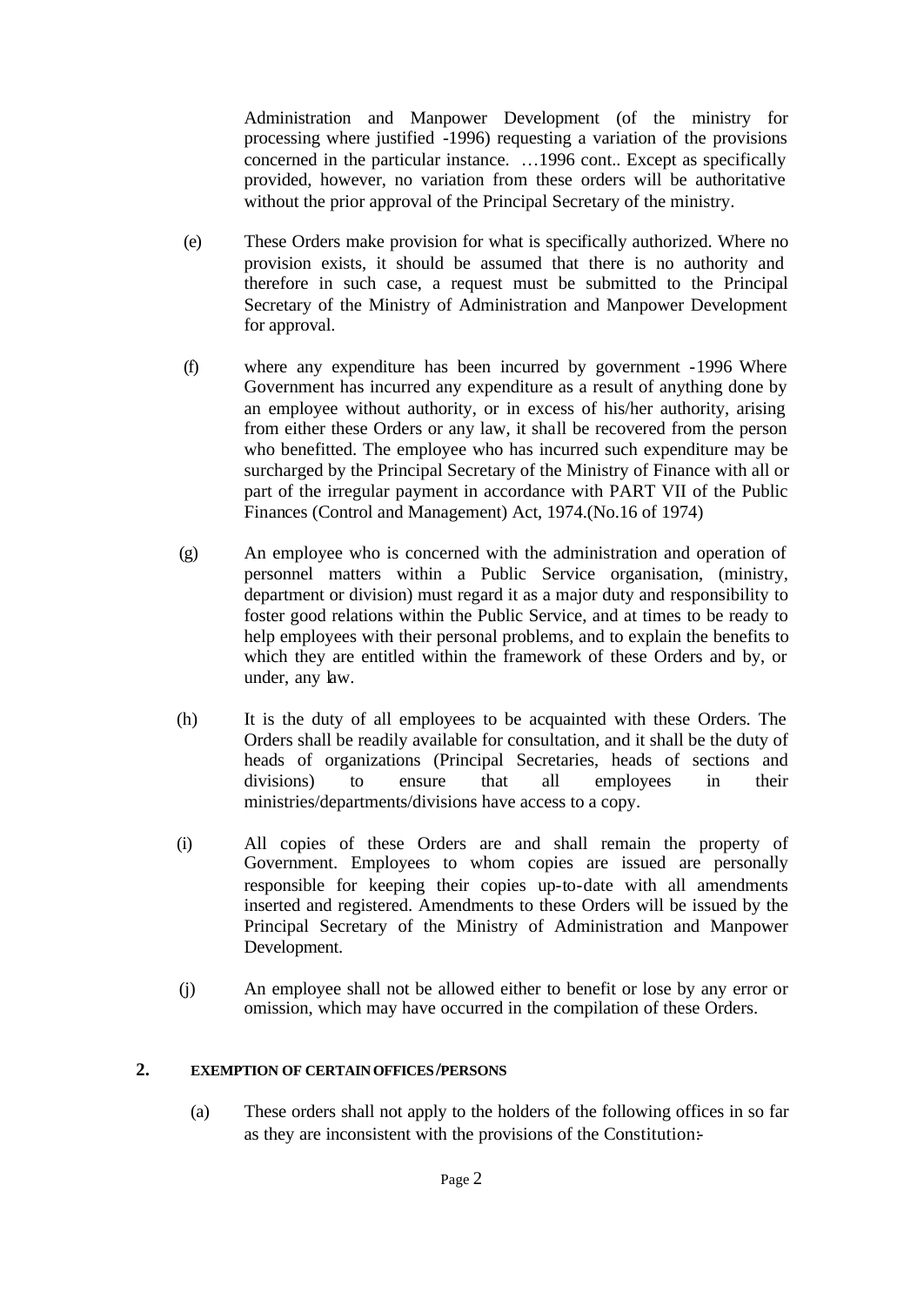- (i) The office of President, Vice President or Minister not in 1996 version
- (ii) President of the Court of Appeal
- (iii) Chief Justice
- (iv) Justices of Appeal
- (v) (Puisne not in 1996) Judges
- (vi) Attorney General
- (vii) Auditor General
- (viii) Ombudsman
- (ix) Electoral Commissioner
- (b) Unless specifically excluded under particular Orders, these Orders shall, insofar as they are not inconsistent with any legislation, apply to members of the disciplined services except those in the Seychelles People's Defence Forces and in the Police Force.

## **3. DEFINITIONS**

For the purposes of these Orders, the following words, phrases or terms will have the meanings shown below unless the context otherwise requires:-

"Accounting Officer" means any Principal Secretary, Head of Department or other employee whose duties involve overall departmental responsibility in connection with public monies and public stores; and all other assets

"Appointing authority" means any person having power under these Orders to make appointments and promotions to any public office and includes any persons to whom such powers have been delegated;

"Appointment" means:-

- (a) the conferment of a public office or position upon a person whether or not that person is already in the Public Service and shall include the exercise by Principal Secretaries of authority delegated to them by the President; or
- (b) the conferment upon an employee of the same or other office by way of extension or renewal of his/her contracted terms and conditions of employment for a further specified period following the expiration of his/her original contract; or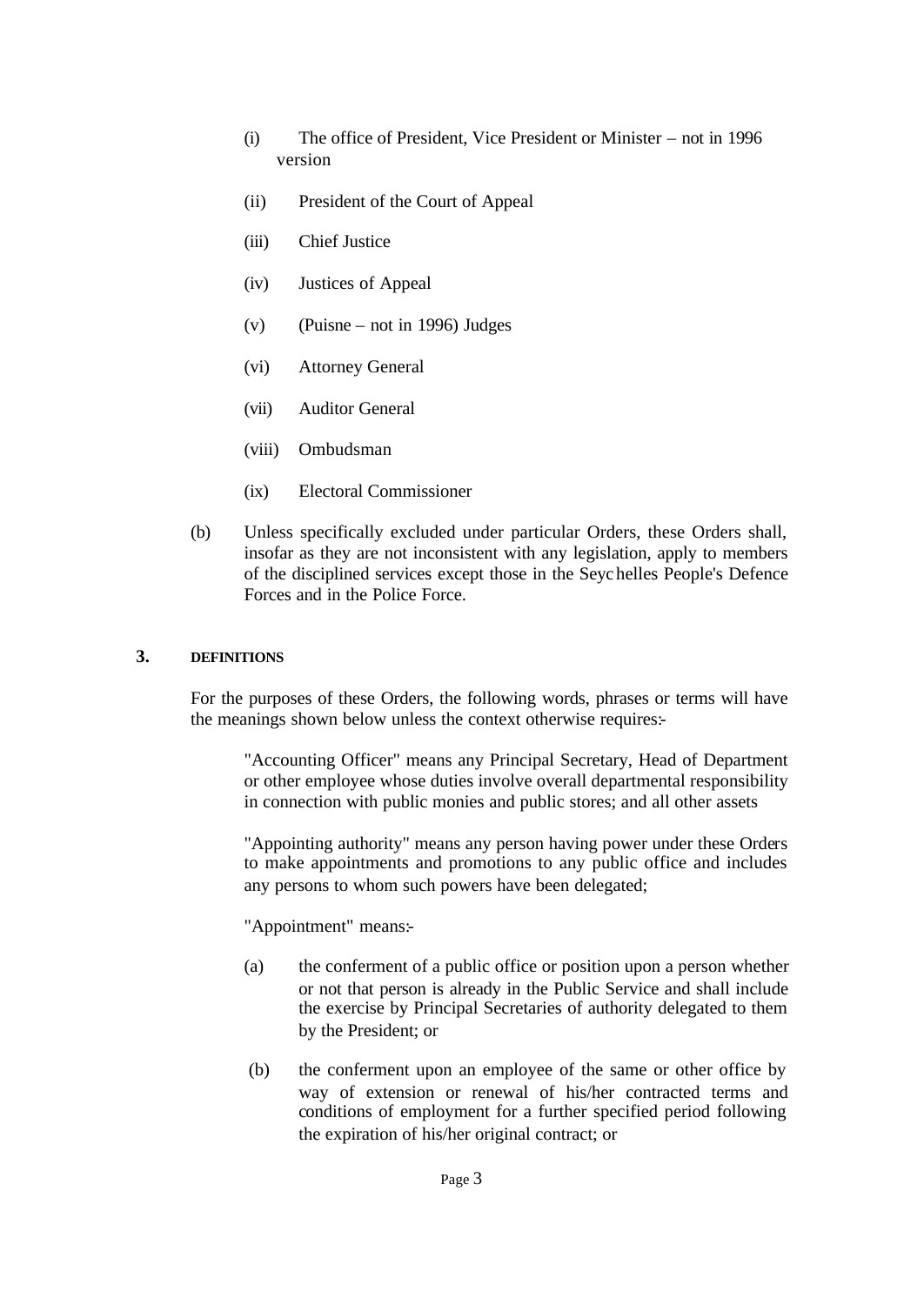(c) the conferment of an acting appointment upon an employee in respect of the discharge of the duties of an office;

"Bonding" means entering into a formal agreement binding oneself to work for Government or for an organisation designated by Government or for another employer in Seychelles for a period of time following the completion of studies or training;

"Children" means unmarried children of an employee including (stepchildren – not in 1996) or legally adopted children who are wholly dependent on the employee and who have not reached the age of eighteen years; passed their eighteenth birthday

"Citizen" means a citizen of the Republic of Seychelles by virtue of the provisions of the Constitution;

"Closed cadre" means a group of public officers designated as a closed cadre by the Minister of Administration. It is a cadre or employment classification confined to one particular Public Sector / Service organisation.

"Common cadre" means a group of public officers designated as a common cadre by the Minister (of Administration). It is a cadre or employment classification not confined to one particular Public Sector /service organisation ;

"Constitution" means the Constitution of the Republic of Seychelles;

"Contract terms" means those terms applicable to employees whose conditions of service are regulated by a contract or agreement covering a specific period of time;

"Demotion" means reduction in the employee's rank, that is, being moved to a post in a lower salary grade/ band carrying an immediate reduction in salary;

"Disciplined Services" shall include members of the Prisons Service;

"Dismissal" means the removal of an employee from the Public Service for disciplinary reason and entails forfeiture of all privileges and benefits under his/her terms of service;

"Duty station" means the place or area in which an employee normally performs his/her official duties;

"Employee" means a person holding or acting in a public office;

Entry point or  $EP$  – means the entry point within the salary scale for a particular public office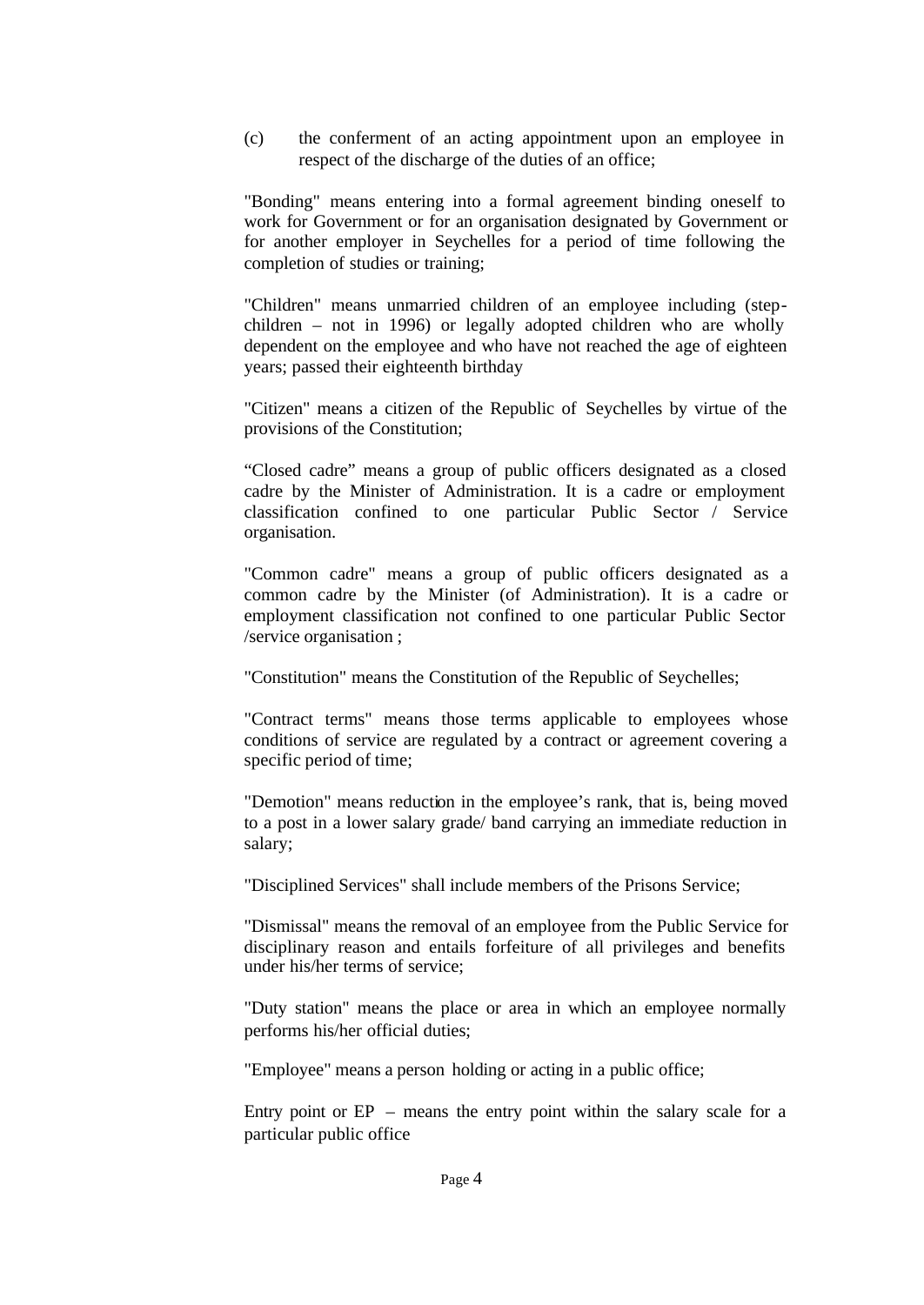"Expatriate" means a person who is not a citizen;

"Expatriate employee" means an employee who is not a citizen and who is employed on either local terms and conditions of employment or on contract terms and conditions of employment or under the provisions of a multilateral or bilateral agreement;

"Family" includes an employee's legal spouse and, if any, the children of such

employee as defined;

"Fixed term" means a term exceeding 21 days the period of which is expressed by reference either to its duration in time or to the duration of a specific scheme or project or of specific works;

1996 refers – means consecutive emp loyment for a fixed term. It is in relation to a contract of employment and means a term exceeding 14 days the period of which is expressed by reference either to its duration in time or to the duration of a specific scheme or project or of specific works

"Government" means Government of the Republic of Seychelles;

"Government accommodation" means accommodation provided by the Government whether or not it is the owner;

"Graduate" means an employee who has completed studies at the tertiary level and who holds a recognised degree qualification;

"Gross Salary" means remuneration of an employee before deductions;

"Head of Department" includes an employee holding or acting as either Auditor General or Registrar of the Supreme Court as defined in the relevant legislation;

"Held against" means a period of time during which an employee occupies a post on a trial basis with a view to confirmation in that posts at such time as the employee meets the relevant qualification and experience requirements; (is not in 1996)

"Incentive Scheme" means a scheme for (additional- not in 1996) remuneration based on productivity which has been approved by the Ministry of Administration; based on performance which has been measured against time and on production targets – 1996)

Increment means an increase in salary for which provision has been made in a salary scale;

"Internal transfer" means transfer from one post to another within the same organisation;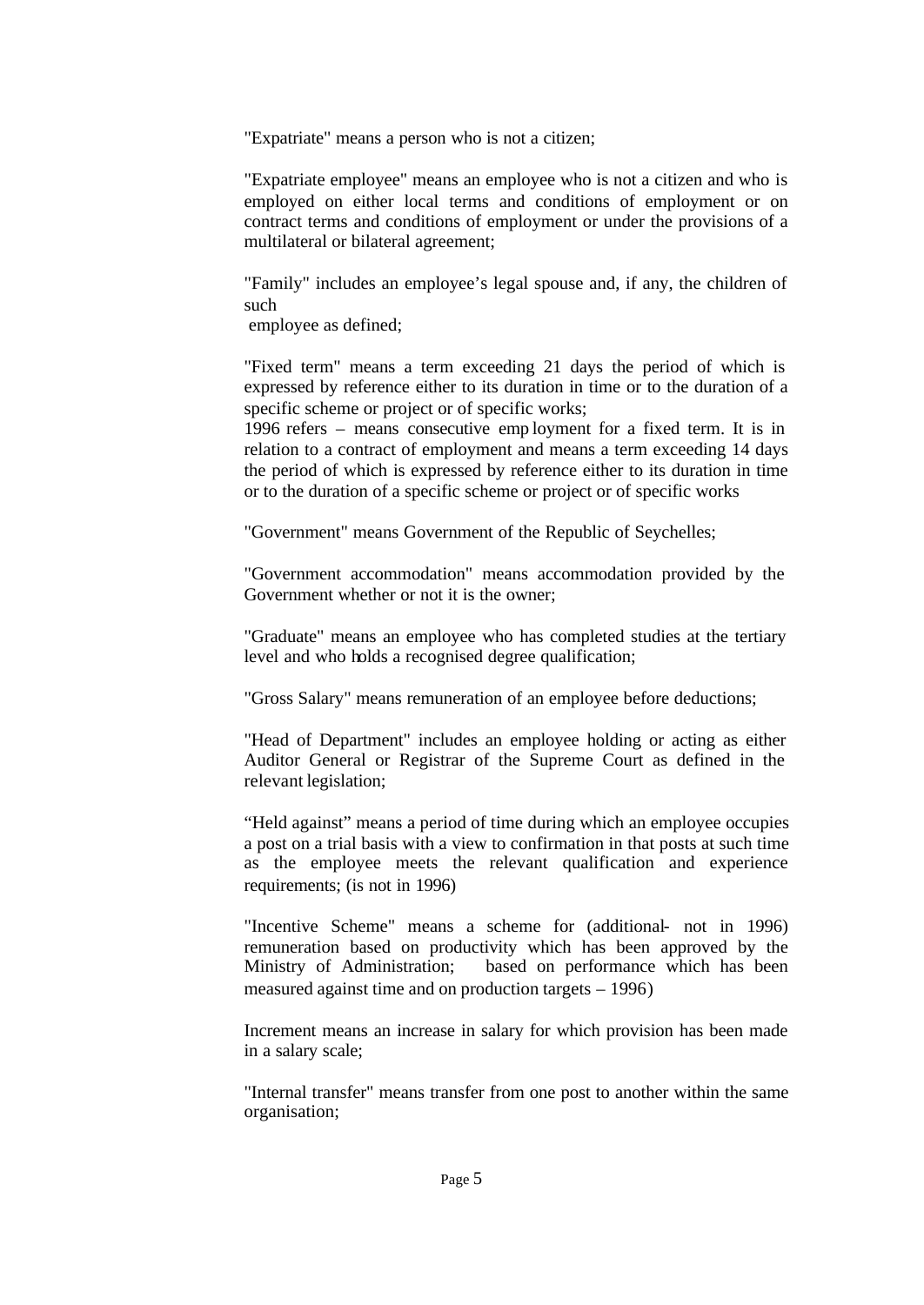Judge means the Chief Justice, Puisne judges and Justices of Appeal

"Judicial office" means the office of President of the Court of Appeal, Chief Justice, Justice of Appeal, Judge, Magistrate, Registrar and Assistant Registrar of the Supreme Court;

"Local employee" means an employee who is a citizen;

"Local terms and conditions of employment" means those terms applicable to employees whose conditions of service are regulated by a letter of appointment;

"Minister" means a Minister appointed by the President in terms of Article 69 (2) of the Constitution;

"Misconduct" means any act done or omitted to be done without accepted reasonable explanation by an employee which amounts to a failure to perform in a proper manner any duty imposed upon him/her as such, or which contravenes any enactment relating to the Public Service, or which is otherwise prejudicial to the efficient conduct of the Public Service or tends to bring the Public Service into disrepute;

"Next-of-kin" means a person to whom an employee wishes notification to be given to of death of any serious accident or injury which may be sustained by the employee;

"Official passport" means a passport issued to a public sector employee in accordance with the Passport Act, 1991 (Cap 155).

"Overtime" means hours worked over and above the normal working hours;

"Part time worker" means a worker other than a casual worker and other than a worker in continuous employment or engaged for a fixed term;

"Parastatal organisation" means an organisation which is not an integral part of Government, but which includes an institution, organisation or agency which is wholly or partly financed or owned and controlled by Government; means an organization which is not a ministry or by a constitutional office which has been established by Govt by specific statute or under Companies Act

"Pensionable employee" means an employee who served, up to 31st December 1978, on pensionable terms and conditions of employment in a pensionable office as defined in the Pensions Act (Cap. 159) and excludes an employee on contract terms and conditions of employment unless he/she served on pensionable terms and conditions of employment prior to his/her transfer to contract terms and conditions;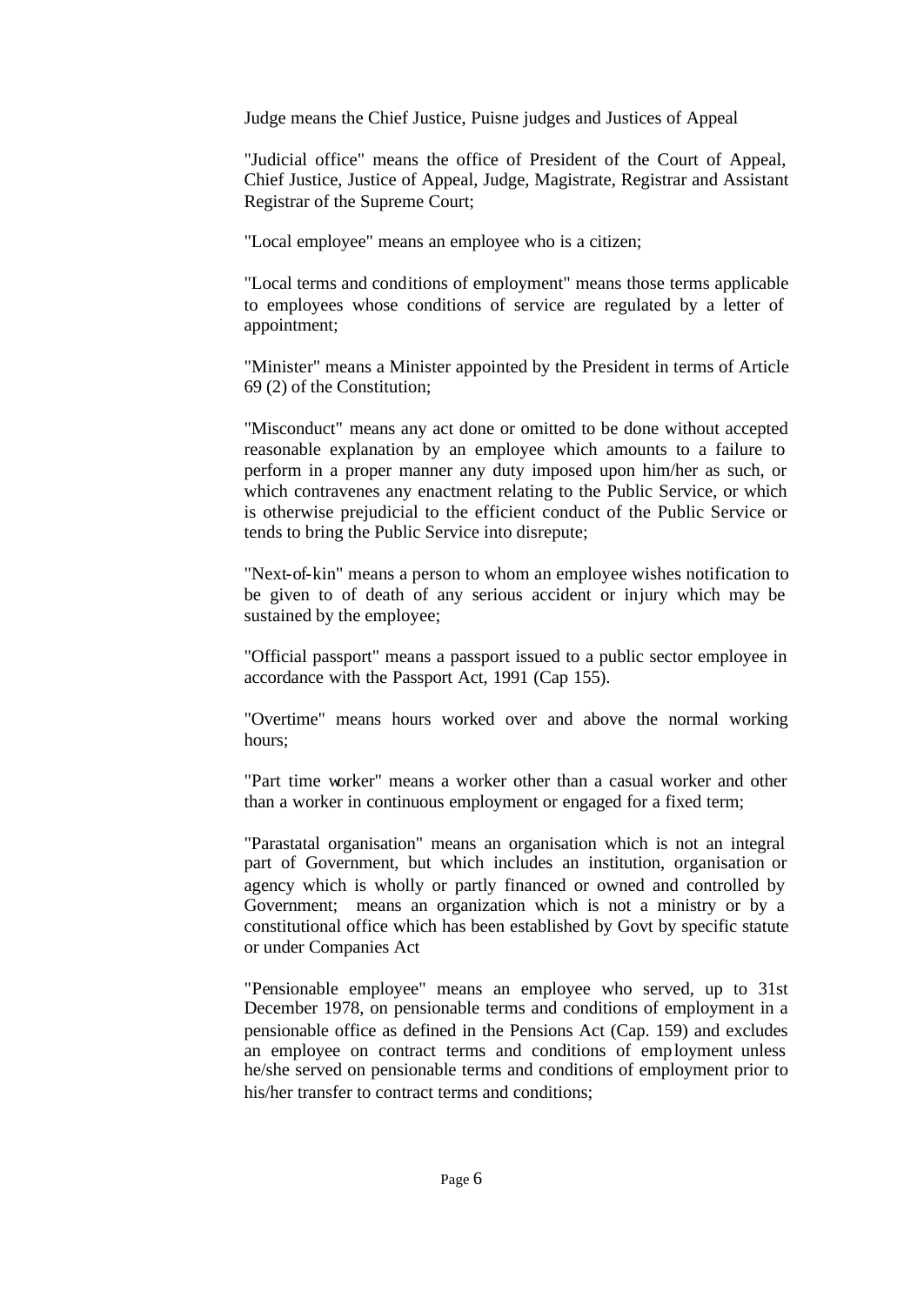"Police Office" means an office in the Seychelles Police Force established under the Police Force Act (Cap. 172);

"Police Officer" means a person holding or acting in a Police Office;

"Posting" means the movement of an employee to a similarly designated post within the same Public Service organisation or within the same cadre from one Public Service organisation to another;

"Principal Secretary" means those so officially designated and includes the Chief Justice, the Attorney General and the Commissioner of Police;

"Prison Office" means an office in the Prisons Service established or deemed to have been established under the Prisons Act, 1991 (Cap 180).

"Prison Officer" means a person holding or acting in a Prison Office;

"Probation period" means a trial period on appointment normally not exceeding six months during which the employee will be assessed for his/her performance with a view of confirmation in post;

"Promotion" means the substantive appointment of an employee to a public office for which the salary grade is higher than that for the public office which he/she previously held.

"Public holiday" means Public Holidays governed by the Public Holidays Act, (Cap 190) but does not include Sunday;

"Public office" or "office in the service of Seychelles" means any office, the emoluments attaching to which are paid directly from the Consolidated Fund or directly out of moneys provided by an Act, and "public officer" and "public service" are construed accordingly.

"Republic' means the Republic of Seychelles;

"Residential Service" means that period when an employee is on duty and includes any authorised absences on vacation leave or paid sick leave, except where a contract provides otherwise;

"Restitution payment" means compensation in full or in part for loss or damage which has been proven to be caused by an employee;

"Salary Grade" means a range of Salary Points allocated to a post within the current salary structure;

"Scheme of Service" means an agreed and authorised statement which defines a specific career stream or cadre in the Public Service and which sets out its particular features. These features shall include:-

(a) posts in the cadre and the salary grade attaching to each;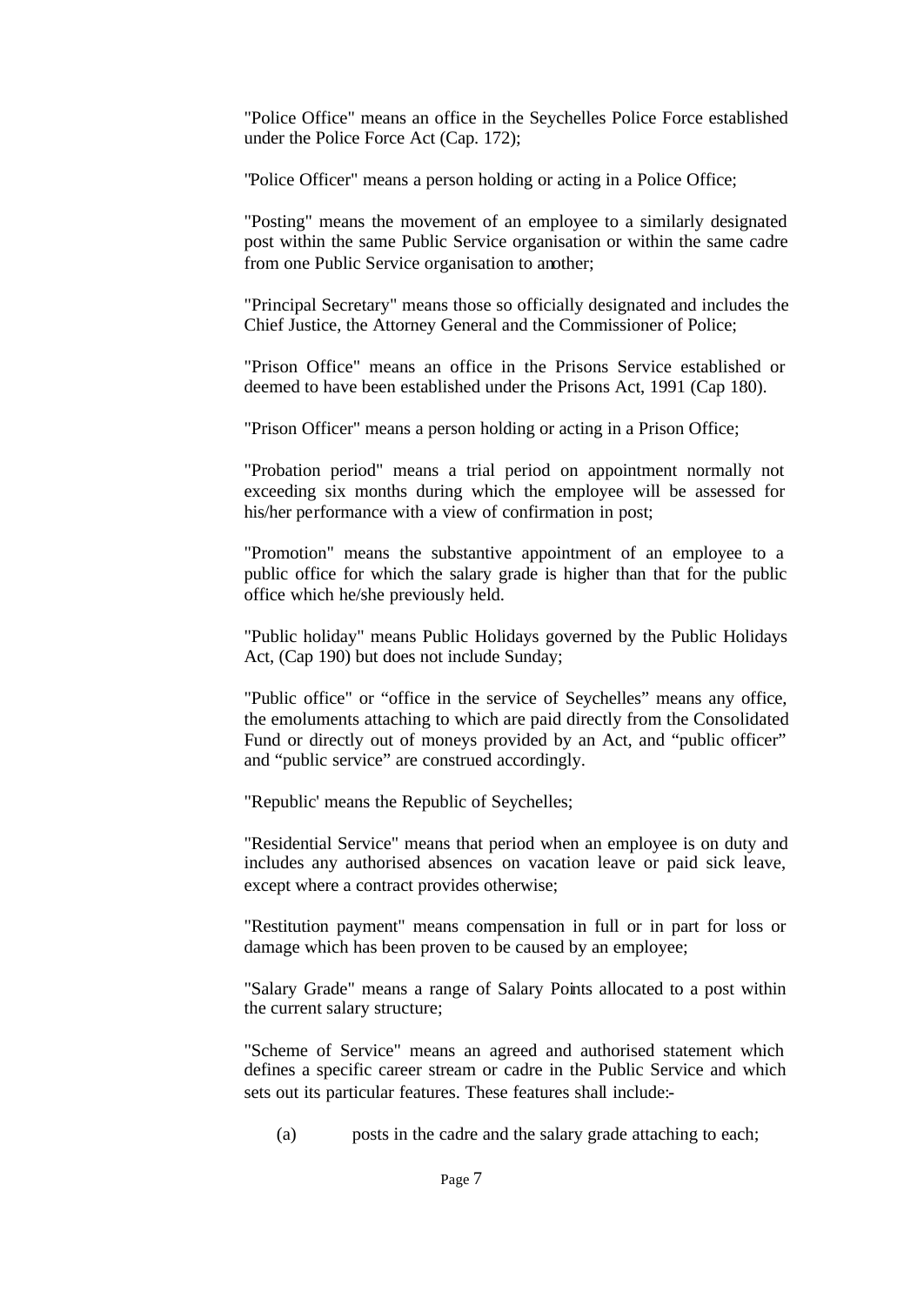- (b) the type of duties appropriate to each post in the cadre;
- (c) the mode or modes of entry into the cadre;
- (d) the procedures for advancement within the cadre including minimum experience, examination requirements and specific professional and technical qualifications;
- (e) the training schemes applicable to the cadre;

"Secondment" means the attachment of an employee for a specific period of time to another public office, or the employee's attachment to a parastatal, international organisation or any other approved institution;

"Seminars, conferences or workshops" means meetings that are not training orientated;

"Shift Worker" means an employee whose hours of work are performed in shifts;

"Spouse" means a legally married wife/ or husband of an employee;

"Student" means a person who is undergoing approved training. approved by the Government;

"Suspension" means removal from office without pay as a disciplinary measure or pending investigation that may lead to disciplinary action;

"Teaching Service" means whole time service in a teaching capacity in a Government school in Seychelles or an institution approved by the President;

"Training" means training approved by the Government;

"Transfer" means the appointment / movement of an employee to another post with or without alteration in the salary grade attached to the post and with or without alteration to a personal salary;

## **4. APPLICATION OF PUBLIC SERVICE ORDERS**

(a) It will be found that in most of these Orders, the term "employee" has been used and thus, where the term is unqualified, such Orders will be interpreted as applying to all employees who fall within the definition given in Order 3, except where the provisio ns of the Orders are inconsistent with the provisions of any legislation. Where the provisions of these Orders are at variance with the terms of any legislation, the terms of such legislation prevail. These Orders should therefore be read in conjunction with any relevant legislation applying to employees.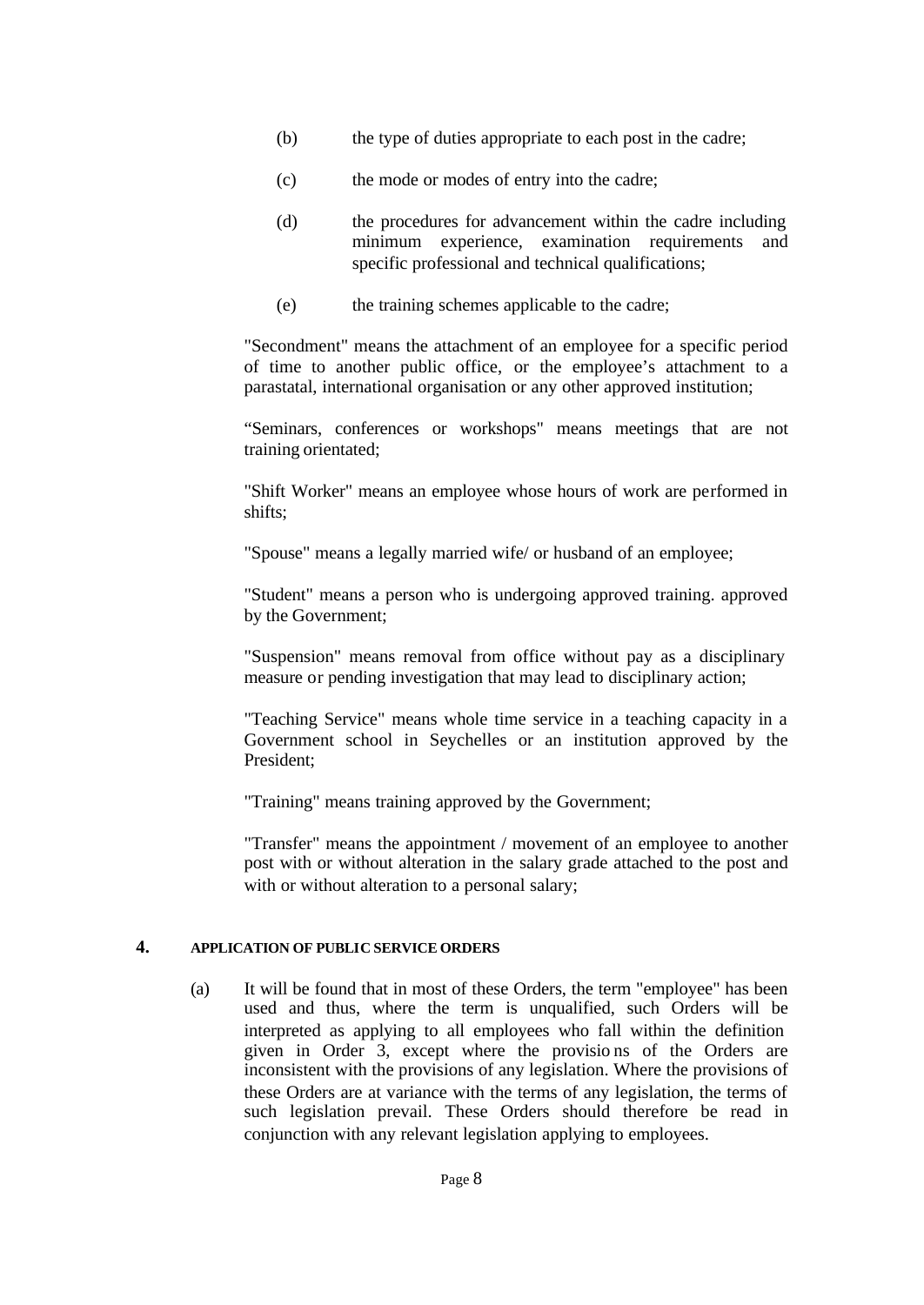- (b) In the case of members of the Police Force and the Prisons Service, the Police Force Act (Cap. 172) and the Prisons Act, 1991 (Cap 180), respectively should be consulted where necessary in addition to these Orders.
- (c) Where reference to an Act is made in these Orders, such reference will be taken to include reference to any subsidiary legislation passed under the Act and to any relevant legislation passed additional to it.

## **5. INTERPRETATION**

- (a) In any dispute regarding the interpretation of these Orders, the Principal Secretary of the Ministry of Administration and Manpower Development shall be the deciding authority in the first instance. An appeal against the interpretation put on these Orders lies with the President whose decision shall be final and conclusive. Such appeals shall always be channelled through the Principal Secretary of the Ministry of Administration.
- (b) The employee may further appeal to the relevant institutions as provided for by the Constitution such as the Ombudsman, Public Service Appeals Board and may apply for Judicial Review.

## **6-10 Unallocated**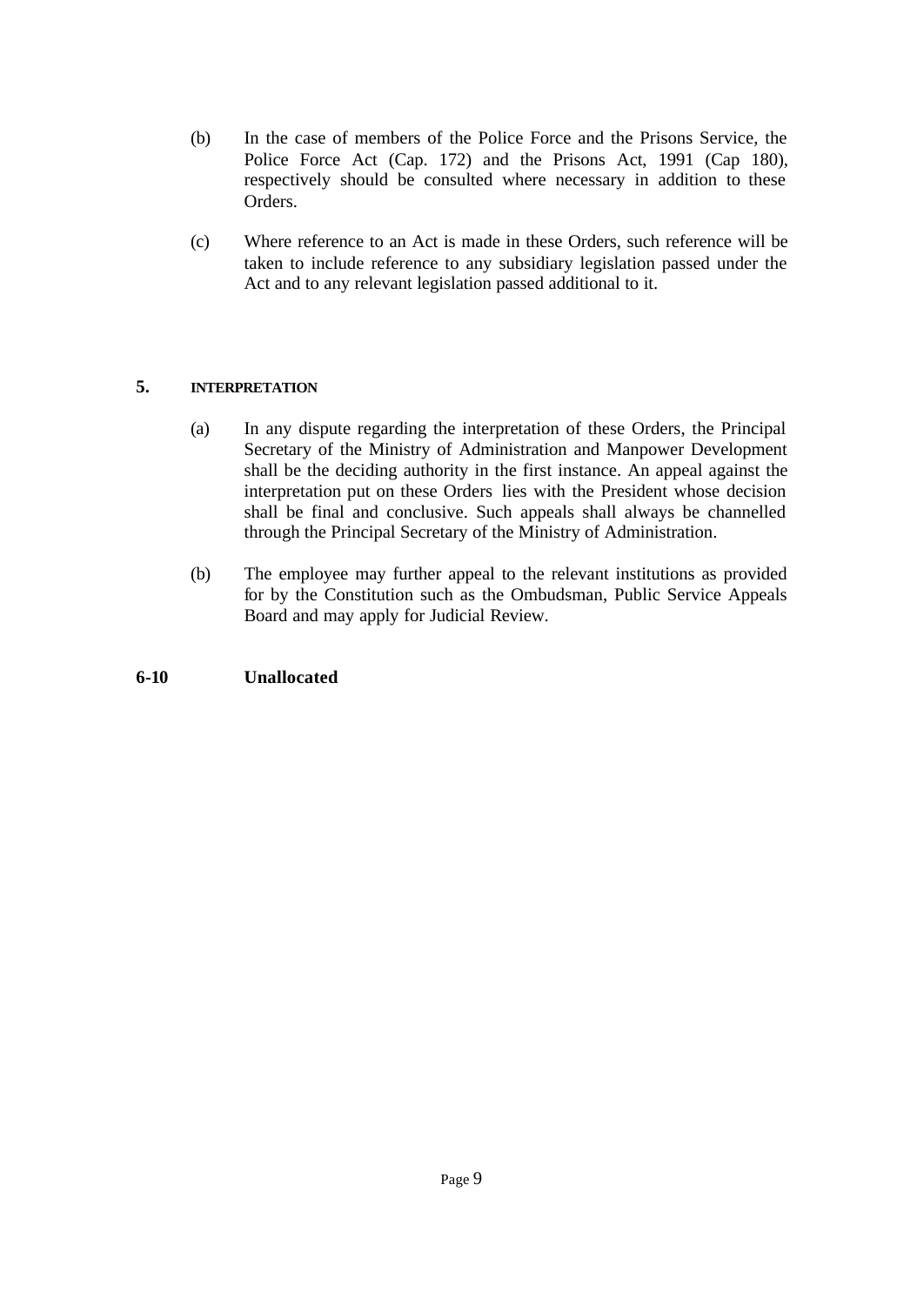## **CHAPTER II**

## **THE ORGANISATION OF GOVERNMENT AND STRUCTURE OF THE PUBLIC SERVICE**

#### **11. THE EXECUTIVE AUTHORITY**

The Executive Authority of the Republic of Sychelles is vested in the President and shall be exercised in accordance with the Constitution. Subject to the Constitution, the executive authority may be exercised by the President either directly or through persons holding office in the service of the Republic.

#### **12. FUNCTIONS OF MINISTERS**

- (a) A Minister has such title, portfolio and responsibilities as are determined by the President from time to time. All departments of Government fall under the political responsibility of a Minister and the President is politically responsible for any of the departments that are not specifically allocated. Ministers shall perform their responsibilities under the direction of the President. The allocation of responsibilities to Ministers including those retained by the President is contained in the Manual of Government Organisation and Functions, which is issued by the Ministry of Administration and Manpower Development.
- (b) When a Minister's function is temporarily exercised by the President, any decisions or rulings which the President gives in such circumstances are given in the President's capacity as the temporary Minister. If, subsequently, Presidential authority or ruling is necessary, the Ministry in question must still seek such authority or ruling through the Principal Secretary of the Ministry must be sought.
- (c) The execution of duties by officials may, occasionally, result in decisions being taken by them within the Ministry for which the Minister must publicly accept responsibility just as he/she must accept responsibility for all decisions taken in good faith by officials acting on his/her behalf and in his/her name.

## **13. EXTERNAL RELATIONS**

The President is responsible for the external policy of the Republic and the conduct of international relations. The authority for implementing all aspects of these relations is delegated to the Ministry of Foreign Affairs.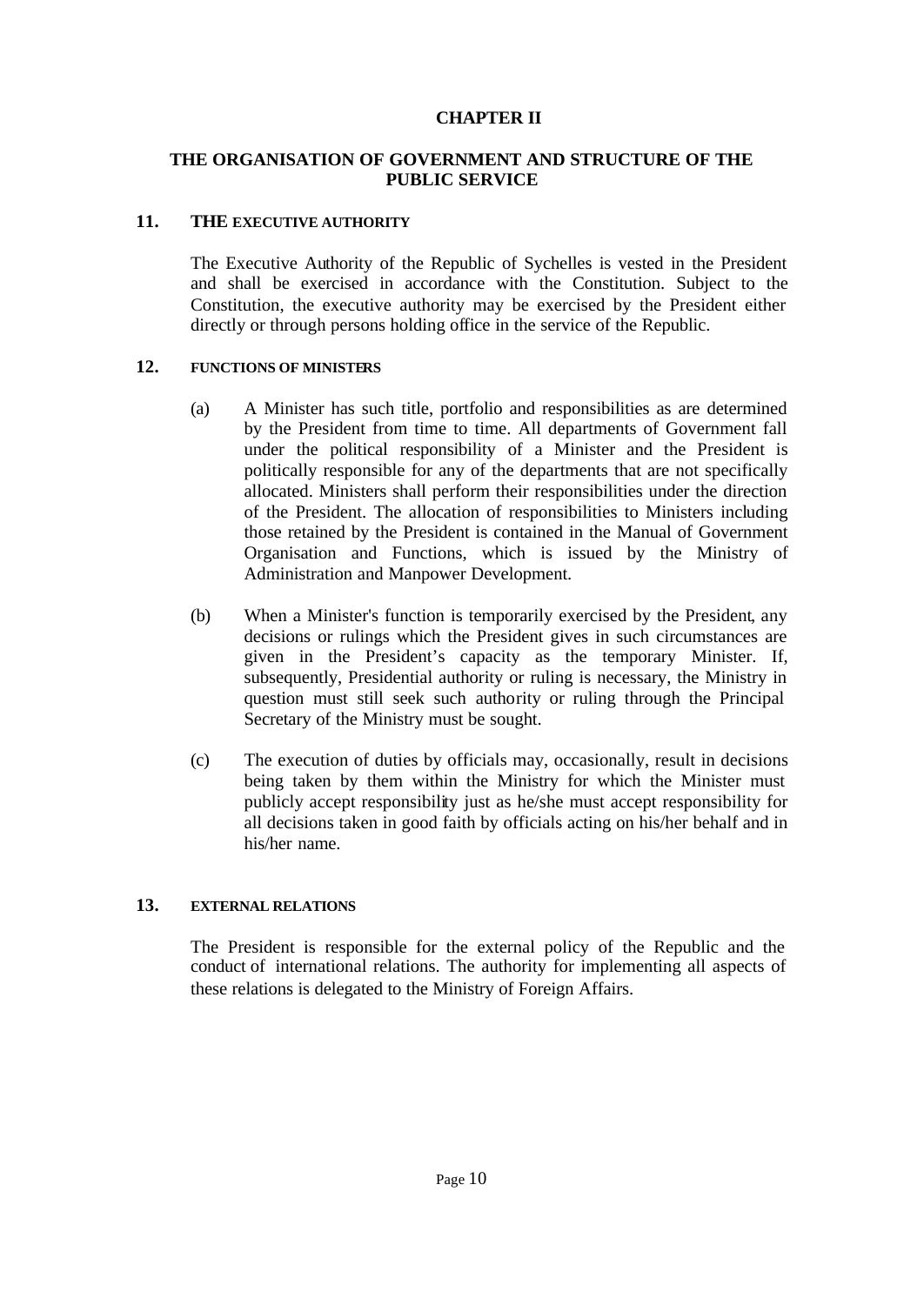## **14. INTERNATIONAL AGREEMENTS**

- (a) International agreements of a technical nature shall be negotiated by the Minister of the appropriate Ministry and his/her official advisers and the Minister shall call for the comments of other interested Ministries/Departments before drawing up the first draft which must then be passed to the Ministry of Foreign Affairs. The approval of the Ministry of Foreign Affairs must be obtained to all draft international agreements negotiated by other Ministries/Departments. The Ministry of Foreign Affairs shall consult the Ministry of Finance, the Department of Legal Affairs and the Ministry of Administration and Manpower Development as appropriate. When a draft international agreement has been finalised and approved by the Ministry of Foreign Affairs, it shall be forwarded to the President for final approval.
- (b) The acceptance of international agreements shall be authorised by the President in line with Article 64 (4) of the Constitution.

## **15. FUNCTIONS OF PRINCIPAL SECRETARIES**

The Principal Secretary is the Chief Administrator of a Ministry or Department and is, as such, responsible for its efficient management and overall development in line with Government policy under the direction of his/her Minister. The Principal Secretary is, in this regard, responsible to the Minister for the organisation and efficiency of departments/divisions under his/her charge, and for all technical and professional advice given to the Minister concerning the whole field of his/her activities.

## **16. THE PUBLIC SERVICE**

The Public Service is the principal executive arm -of Government in the fulfilment of national objectives. It follows therefore that the proper development and utilisation of the human resources available to the Service is of prime importance.

## **17. ADMINISTRATION OF THE PUBLIC SERVICE**

- (a) In accordance with Article 62 of the Constitution, the powers of constituting and abolishing offices in the Public Service, of making appointments to offices so constituted and of promotion, termination of appointment, disciplinary control including dismissal, of persons appointed to such offices, are vested in the President under the Constitution.
- (b) Under Article 66 of the Constitution the President may assign responsibility in regard to matters specified in paragraph (a) to a Minister.

## **18. DELEGATION OF PRESIDENTIAL POWERS**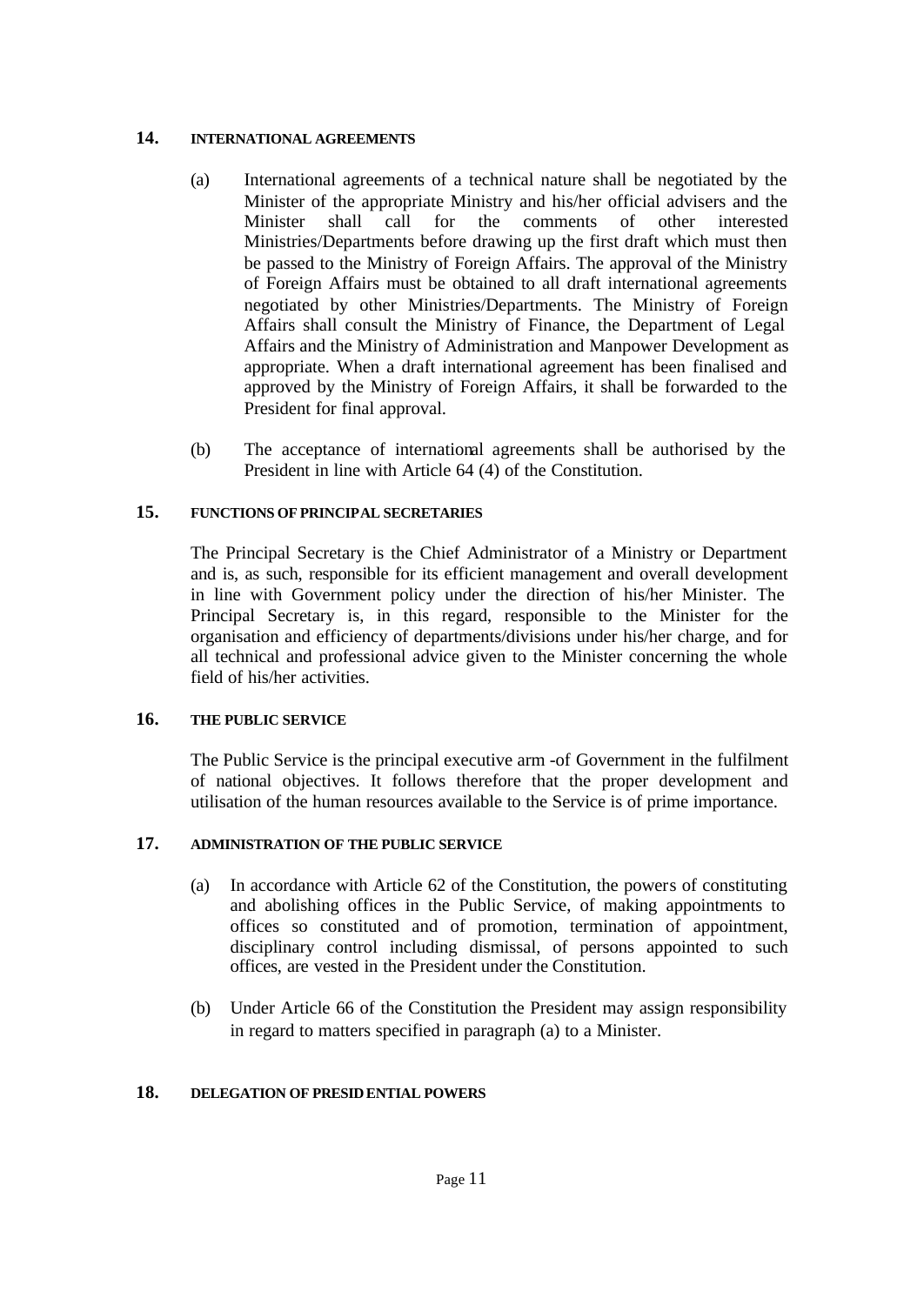(a) Under the provisions of the Public Offices Act, (Cap 191), the undermentioned powers (being among those vested in the President by Article 66 of the Constitution) are delegated in accordance with the Public Offices (Delegation of Powers) Order, 1992 (S.I. 78 of 1992) to the Principal Secretary of a Ministry or Head of a Department, and to the Chief Justice, the Attorney General, the Auditor General, the Ombudsman and the Electoral Commissioner, having employees substantively holding public offices allocated to the Senior Officers' Salary Grade and below, excluding expatriate employees (notwithstanding that the personal salary of an individual employee holding such a public office may be above the Senior Officers' Salary Grade).

The powers delegated are those concerning the following :-

- (i) making appointments to public offices;
- (ii) promotion to a public office;
- (iii) termination of appointments, (on grounds of misconduct only), subject to the Negotiation Procedure set out in P.S.O. 133 (Appendix 'C');
- (iv) disciplinary control, including dismissal;
- (v) resignations, excluding however those of bonded employees.
- (b) The delegated powers referred to in paragraph (a) above may be exercised by a Principal Secretary only with the consent of the Minister responsible for that Ministry or Department, obtained in each case after consultation with the Minister. Provided that this paragraph shall not apply to the Chief Justice, the Attorney General or the Auditor General, the Ombudsman and the Electoral Commissioner.
- (c) The delegation shall not prevent the exercise by the President of any power so delegated.

## **19-20 Unallocated.**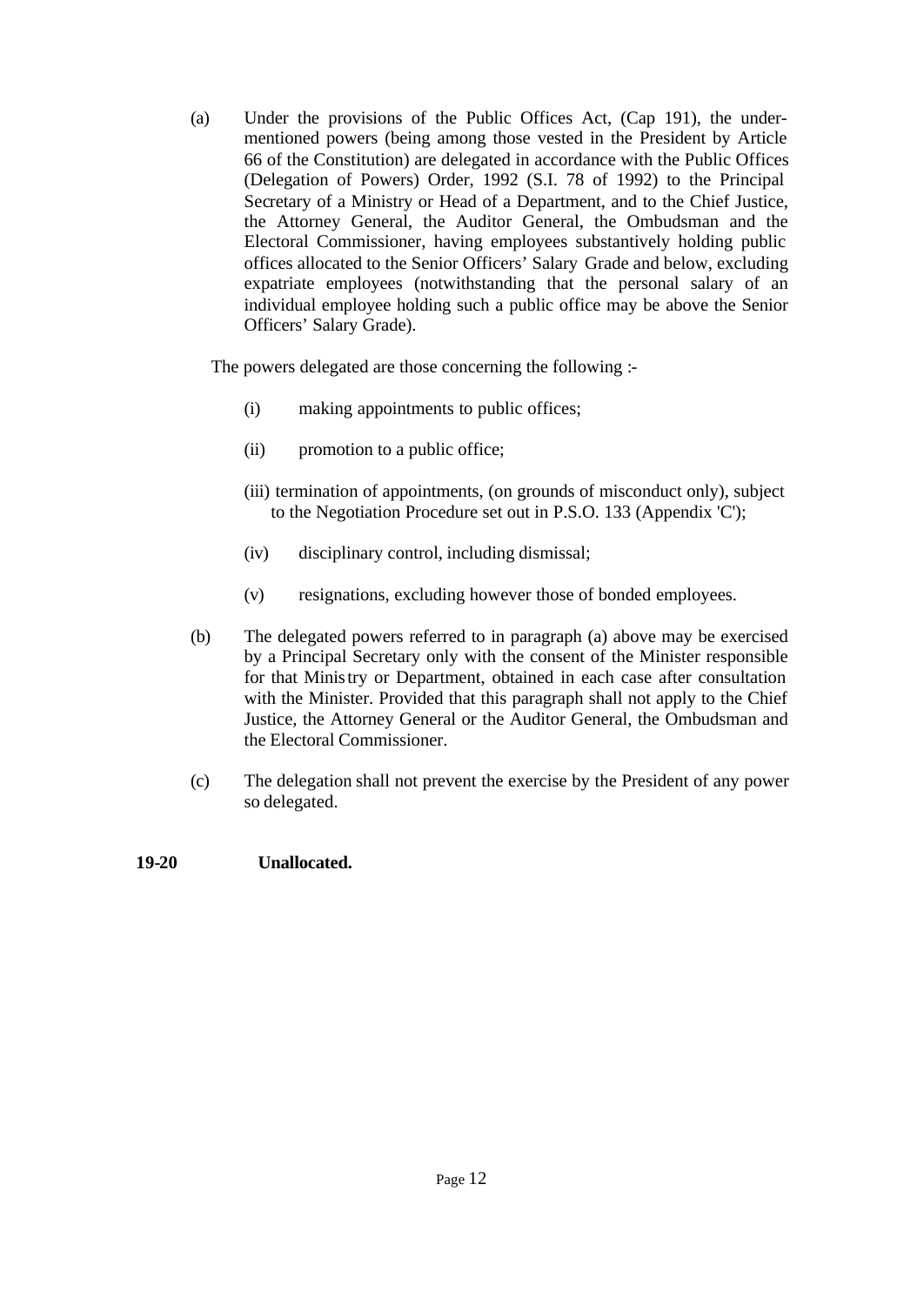#### **CHAPTER III**

## **APPOINTMENTS, PROMOTIONS, POSTINGS AND TRANSFERS**

#### **21. CATEGORIES OF APPOINTMENTS IN THE PUBLIC SERVICE**

Appointments in the Public Service shall normally be in one of the following categories:

- (i) on local terms and conditions of employment
- (ii) on contract terms and conditions of employment
- (iii) Under the provisions of a multilateral or bilateral agreement;
- (iv) On daily or purely temporary terms.

As a general rule, all appointments of citizens to public offices in the Public Service as well as of non-citizens recruited locally, shall be on general terms and conditions of employment. Special terms and conditions of employment are confined to those public servants under contract to the Public Sector Commission and of expatriates recruited from overseas. The above -mentioned categories of appointment and the general conditions of employment applicable to them may, however, be modified by any particular terms and conditions specified in a contract of employment entered into with an individual employee.

## **22. CONSTITUTION AND ABOLITION OF OFFICES IN THE PUBLIC SERVICE**

The powers to constitute and abolish offices in the Public Service are vested in the President under Article 62 of the Constitution. No employee holds his/her office as of right, and any office may be abolished by the President at any time without assigning any reasons. The office of a Judge, Justice of Appeal, Attorney General, PSAB, Auditor General, Ombudsman and Electoral Commissioner shall not, without his/her consent, be abolished during his/her continuance of office, as provided for under Articles 132, 76, 158, 144, 115 and of the Constitution.

## **23. APPOINTING AUTHORITIES**

- (a) The powers of making appointments to the Public Service are vested in the President under the Constitution. Subject to the provisions of paragraph (b) below, the President has, however, delegated these powers in respect of appointments to all offices in the Public Service allocated to the Senior Officers' Salary Grade and below, to the Principal Secretary of the Ministry or Department concerned.
- (b) The delegated powers may be exercised by a Principal Secretary only with the consent of the Minister responsible for that Ministry or Department obtained in each case after consultation with the Minister. Provided that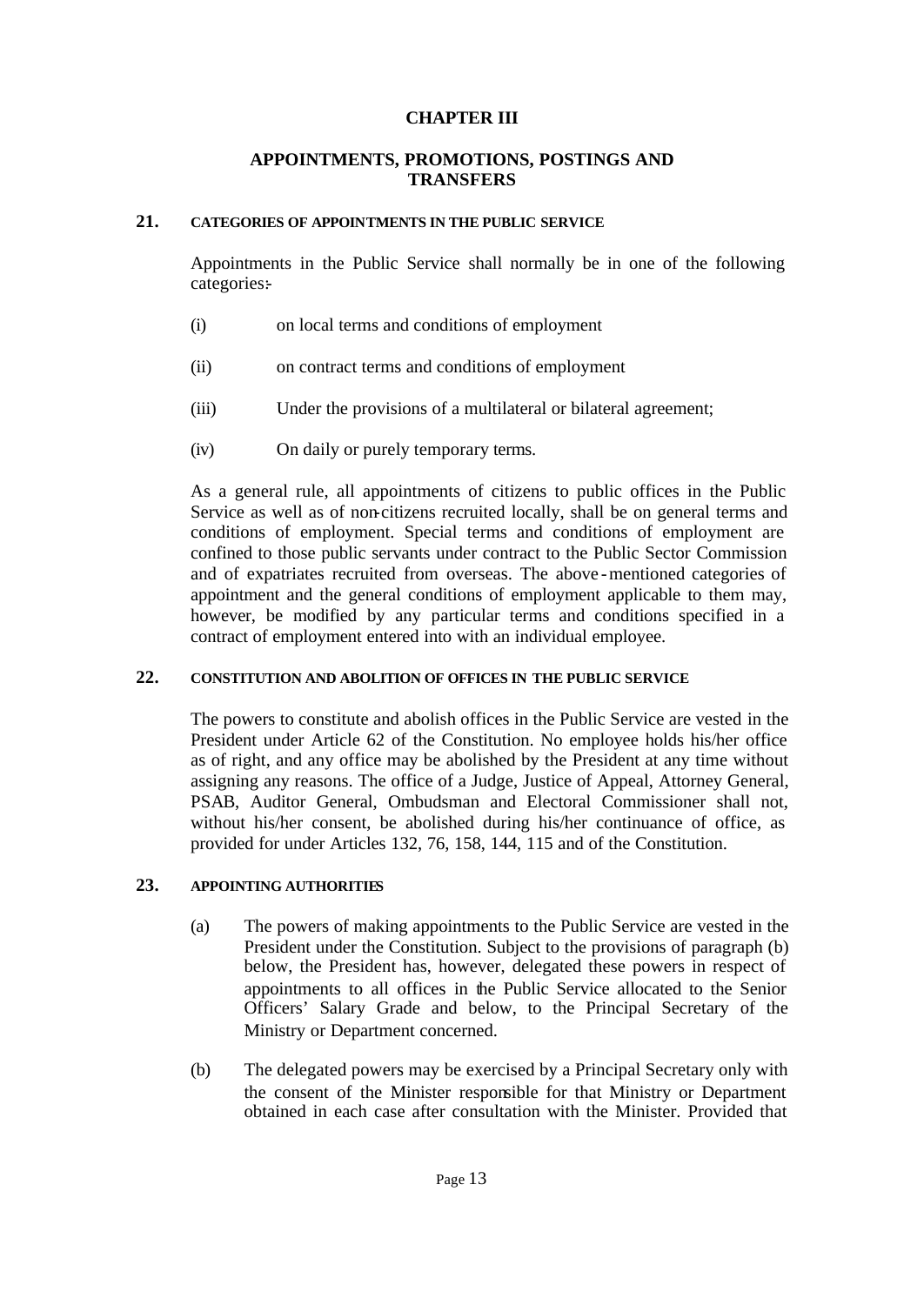this paragraph shall not apply to the Chief Justice, the Attorney General, the Auditor General, PSAB, the Ombudsman and Electoral Commissioner.

- (c) The appointments referred to in paragraph (a) above include appointments on promotion and internal transfers (unless specifically excluded) as well as acting appointments.
- (d) The Commissioner of Police and the Superintendent of Prisons are, respectively, the appointing authority in respect of enlistment to the Police Force below the rank of Assistant Superintendent and in respect of enlistment to the Prisons Service.

## **24. APPOINTMENTS LIMITED BY THE ESTABLISHMENTS REGISTER**

No appointment, promotion or transfer shall be made to any post unless provision for that post exists in the approved Establishments Register. This restriction does not, however, apply in the case of employees engaged on a casual worker basis not requiring a contract of employment, and who are paid from an appropriate financial provision from the approved Estimates.

#### **25. APPLICATION FOR ADDITIONAL POSTS**

Applications for additional posts and any other -variation in the Establishment Register (nominal roll) must be submitted by Principal Secretaries/Heads of Departments to the Principal Secretary (Ministry of Administration and Manpower Development) in accordance with instructions issued by the latter from time to time. The Principal Secretary (Ministry of Administration and Manpower Development) will consult the Principal Secretary (Ministry of Finance) before granting authority for any additional posts, the creation of which would involve additional expenditure from public funds.

## **26. RECRUITMENT AND SELECTION**

- (a) The procedure to be adopted for the recruitment and selection of candidates for posts in the Public Service is set out in the Staff Movement Procedures Manual issued by the Ministry of Administration and Manpower Development. This Manual also includes procedures for promotion, transfer or termination of appointment.
- (b) The qualifications for entry into or promotion within the Police Force and the Prisons Service shall be laid down from time to time by the Commissioner of Police and Superintendent of Prisons, respectively, and shall be communicated to the Principal Secretary (Ministry of Administration and Manpower Development) before promulgation.

## **27. EXPATRIATE RECRUITMENT**

It is recognised that there may not in all cases be Seychellois applicants for posts that are advertised. Recruitment of non-citizens therefore becomes an option. It is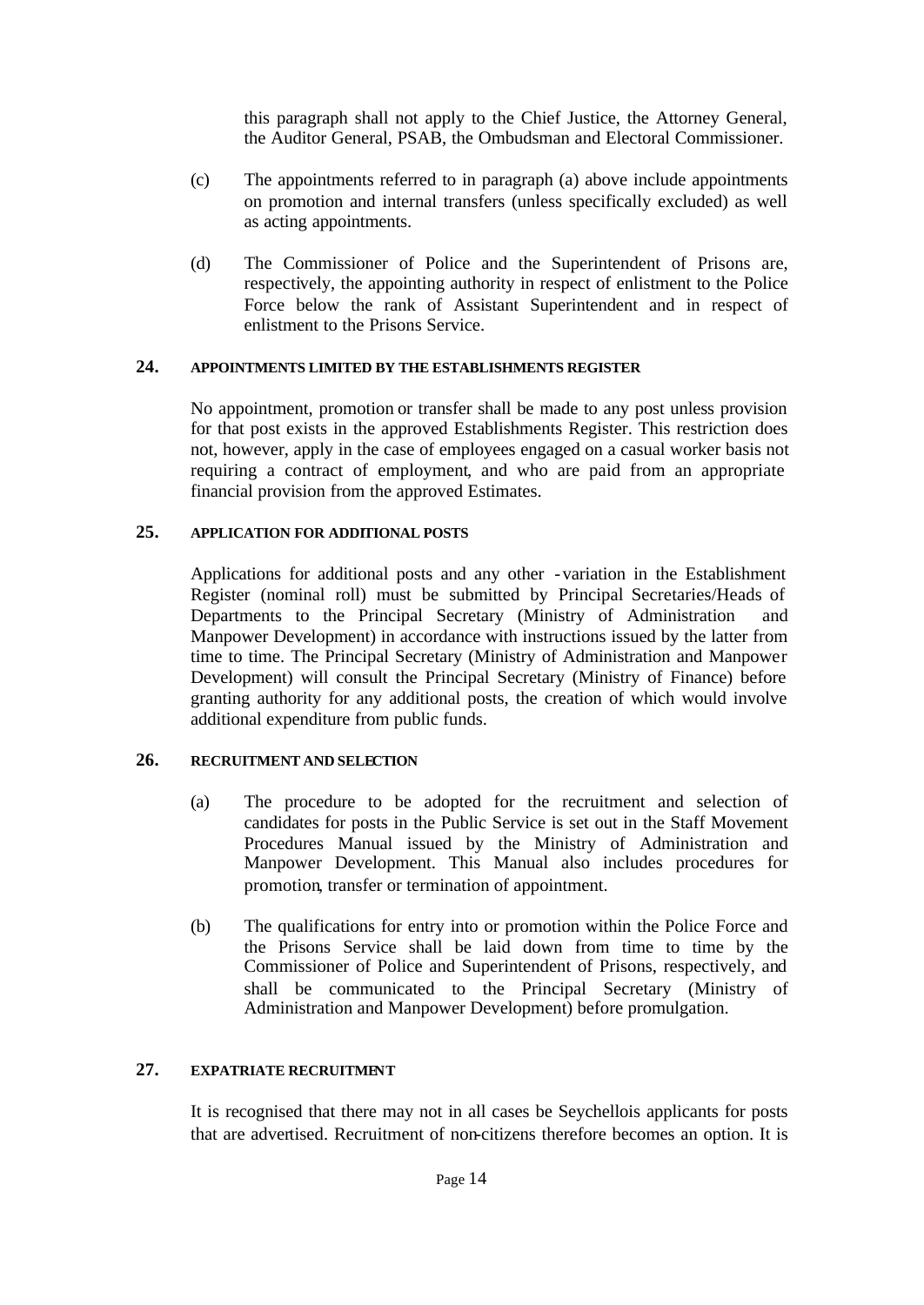however emphasized that every effort will be made to replace a non-citizen employee by a Seychellois. For each non-citizen employee, a Seychellois counterpart must be identified and a training programme must be prepared and implemented during the contracted period of employment of the expatriate.

- (a) There are three main categories of expatriate personnel:-
	- (i) locally recruited expatriates; on a fixed term contract
	- (ii) expatriates recruited from overseas under special terms and conditions under a fixed term contract of employment;
	- (iii) expatriates recruited under technical cooperation agreements or aid schemes.
- (b) Where expatriates are available locally to fill a post approved for expatriate recruitment by the Ministry of Administration, the employing Ministry/Department may recruit such a person who will be on general terms and conditions of employment under the contract of employment.
- (c) When no expatriate is available locally, recruitment overseas may then be considered in consultation with - the Ministry of Administration and Manpower Development, whose approval is necessary.
- (d) Certain posts in the public service may be funded or supplemented by foreign governments or agencies under technical cooperation agreements or other aid schemes :-
	- (i) Requests for such technical cooperation officers or supplemented posts must be submitted to the Ministry of Administration and Manpower Development.
	- (ii) When the need to fill an approved post arises the Ministry/Department should inform the Ministry of Administration and Manpower Development as early as possible.
	- (iii) Recruitment for these posts is carried out by the Ministry of Administration and Manpower Development in consultation with the Ministry of Foreign Affairs as necessary.
	- (iv) Ministries/Departments are sent either a short list of candidates, with the relevant information, or the sponsoring agent may recommend the choice of a candidate.
	- (v) Approval for an appointment must be obtained from the Ministry of Administration and Manpower Development.
- (e) Other than expatriates recruited under technical cooperation agreements or aid schemes, the employing Ministry/Department must obtain the written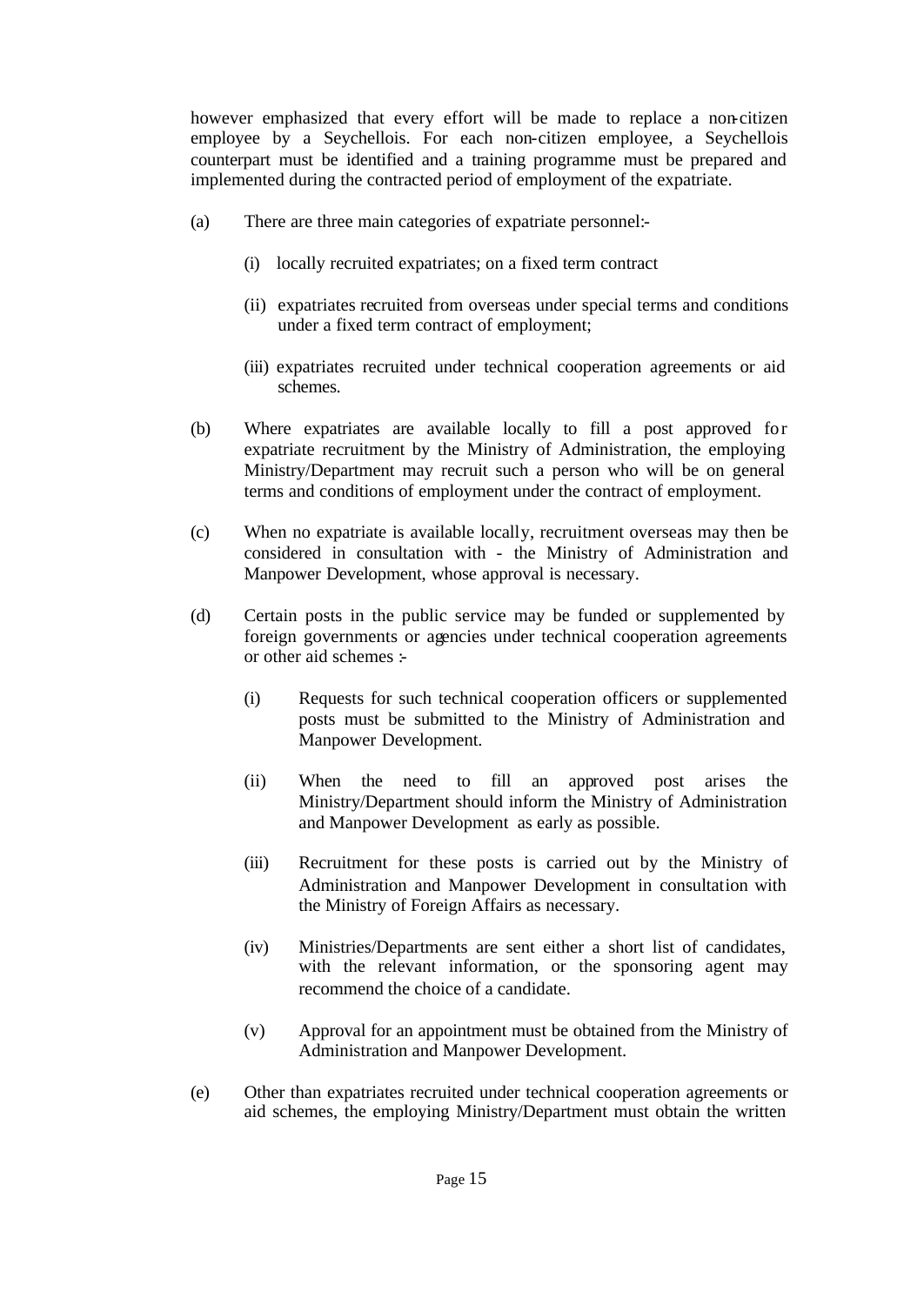authorization of the Ministry of Social Affairs and Manpower Development/Employment prior to initiating recruitment of an expatriate.

## **28. RENEWAL OR EXTENSION OF CONTRACT FOR EXPATRIATE EMPLOYEES**

In pursuance of the policy of localization, the renewal or extension of contract of an expatriate employee should only be recommended by the Principal Secretary/Head of Department concerned if he/she can satisfy the Principal Secretary (Ministry of Social Affairs and Manpower Development/Employment) that the localization programme is viable and that there is no suitably qualified citizen who could be appointed or promoted to the post. All requests for renewal or extension of contracts of expatriate employees unless specifically delegated shall be forwarded by Principal Secretaries/Heads of Departments to the Principal Secretary (Ministry of Administration and Manpower Development ) attaching the written approval for renewal or extension from the Ministry of Social Affairs and Manpower Development/Employment.

## **29. Unallocated.**

#### **30. APPOINTMENTS CONFINED TO HOLDERS OF APPROVED QUALIFICATIONS**

Unless there are exceptional circumstances, no person will be appointed, promoted or transferred to a public office unless the person holds such qualifications as have been approved by Government in the relevant scheme of service or elsewhere as qualifications for appointment to that post. If it is considered necessary to employ, promote or transfer a person who does not hold the required qualifications, the case should be fully justified and forwarded to the Principal Secretary (Ministry of Administration and Manpower Development ).

#### **31. EMPLOYMENT OF PERSONS CONVICTED OF CRIMINAL OFFENCE OR PREVIOUSLY EMPLOYED IN THE PUBLIC SERVICE WHOSE APPOINTMENT HAS BEEN TERMINATED.**

- (a) No person who has been convicted of a serious criminal offence or who had previously been employed within the Public Service and had either been dismissed or had his/her appointment terminated or had prematurely retired from the Public Service may be engaged for employment in the Public Service without the prior sanction of the Minister of Administration and Manpower Development. If it is desired to engage such a person, the circumstances justifying the proposal should be fully reported to the Principal Secretary (Ministry of Administration and Manpower Development ) to enable him/her to present the case to the Minister. If any employee is found to have concealed his/her past record in respect of the above, the employee shall be liable to summary dismissal as soon as the facts are known.
- (b) The re-appointment of a person, who had previously been employed in the Public Service and had his/her appointment terminated as a result of failing his/her probationary period, need not be referred to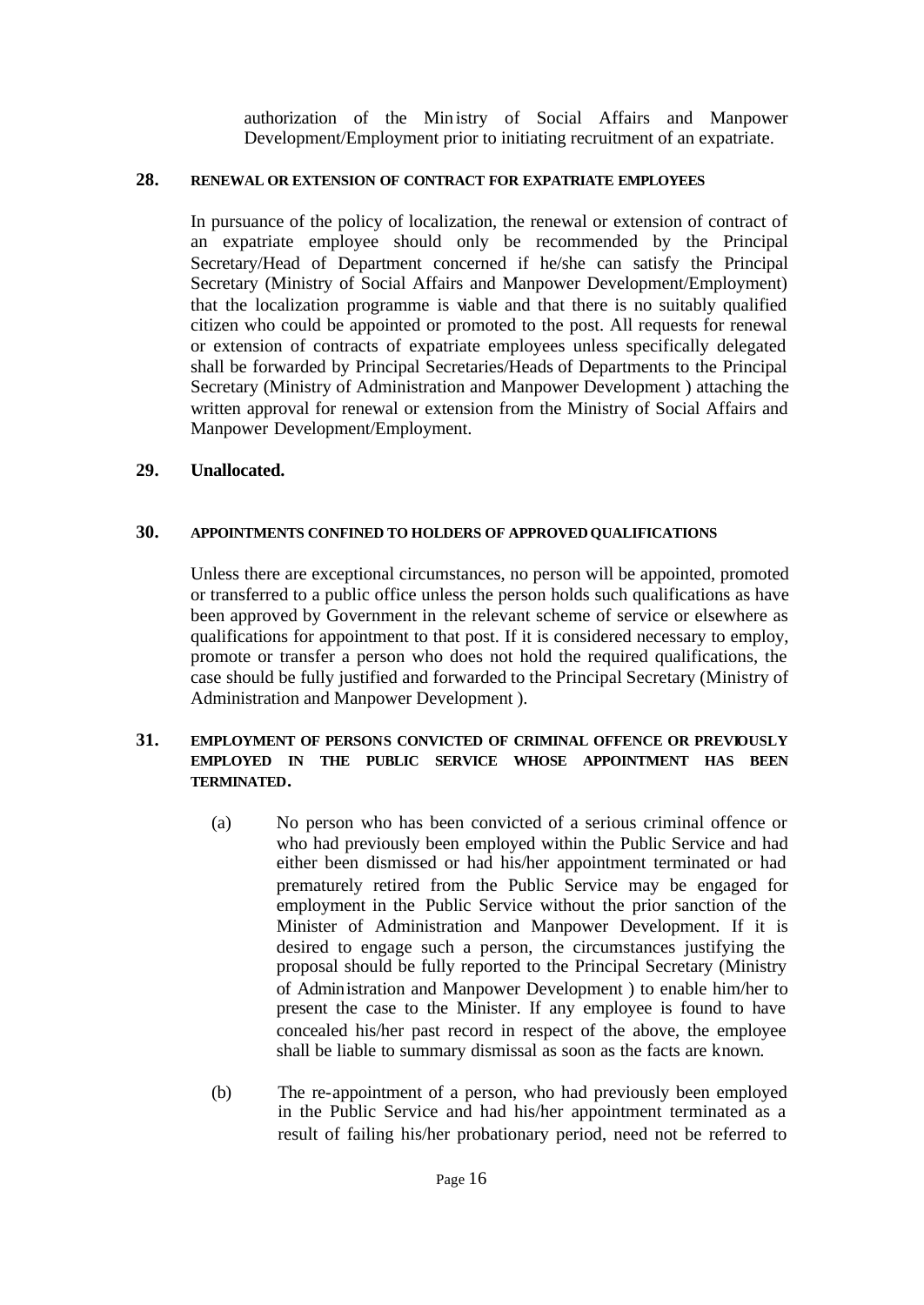the Principal Secretary (Ministry of Administration and Manpower Development) in respect of appointments to posts allocated to the Senior Officer Salary Grade and below.

## **32. EMPLOYMENT OF WOMEN**

All avenues of employment in the Public Service will be open to women who are suitably qualified and there will be no difference between the salary or other terms and conditions of service for men and women employees of equivalent qualifications and experience, except that maternity protection shall be granted as provided in these Orders, in addition to:-

- (a) consideration being given to the special needs of a parent with children below crèche going age;
- (b) flexible working hours and home based work if requested by a parent covered by (a) may be considered unless the job demands specific working hours or physical presence at the workplace;
- (c) wherever possible and upon request, a parent falling in category (a) should be transferred to a post which lends itself more easily to (b) above.

## **33. TERMS OF APPOINTMENT - DETERMINATION OF**

The authority for determining the terms to be offered to any person, other than a serving officer, on his/her appointment to a post in the Public Service is, subject to the provisions of these Orders and to the direction of the President, vested in the Principal Secretary (Ministry of Administration and Manpower Development). In approving the appointment of a person to an office in the Public Service, the appropriate appointing authority will specify the commencing salary and other terms of service in accordance with the provisions of these Orders.

## **34. MEDICAL EXAMINATION BEFORE APPOINTMENT**

All candidates for appointment/re-engagement may be required to undergo a medical examination by a registered medical practitioner or a medical practitioner approved by Government. Appointments of drivers, expatriate employees and food handlers will be subject to a certificate of medical fitness being obtained.

## **35. CONTRACTS OF EMPLOYMENT/APPOINTMENT ON CONTRACT**

All persons appointed to the Public Service must have a contract of employment and must be given the appropriate form of contract for acceptance and signature. This form of contract may be varied in any individual case at the discretion of the Principal Secretary (Ministry of Administration and Manpower Development) to meet the requirements of any technical cooperation agreement under which the person is recruited.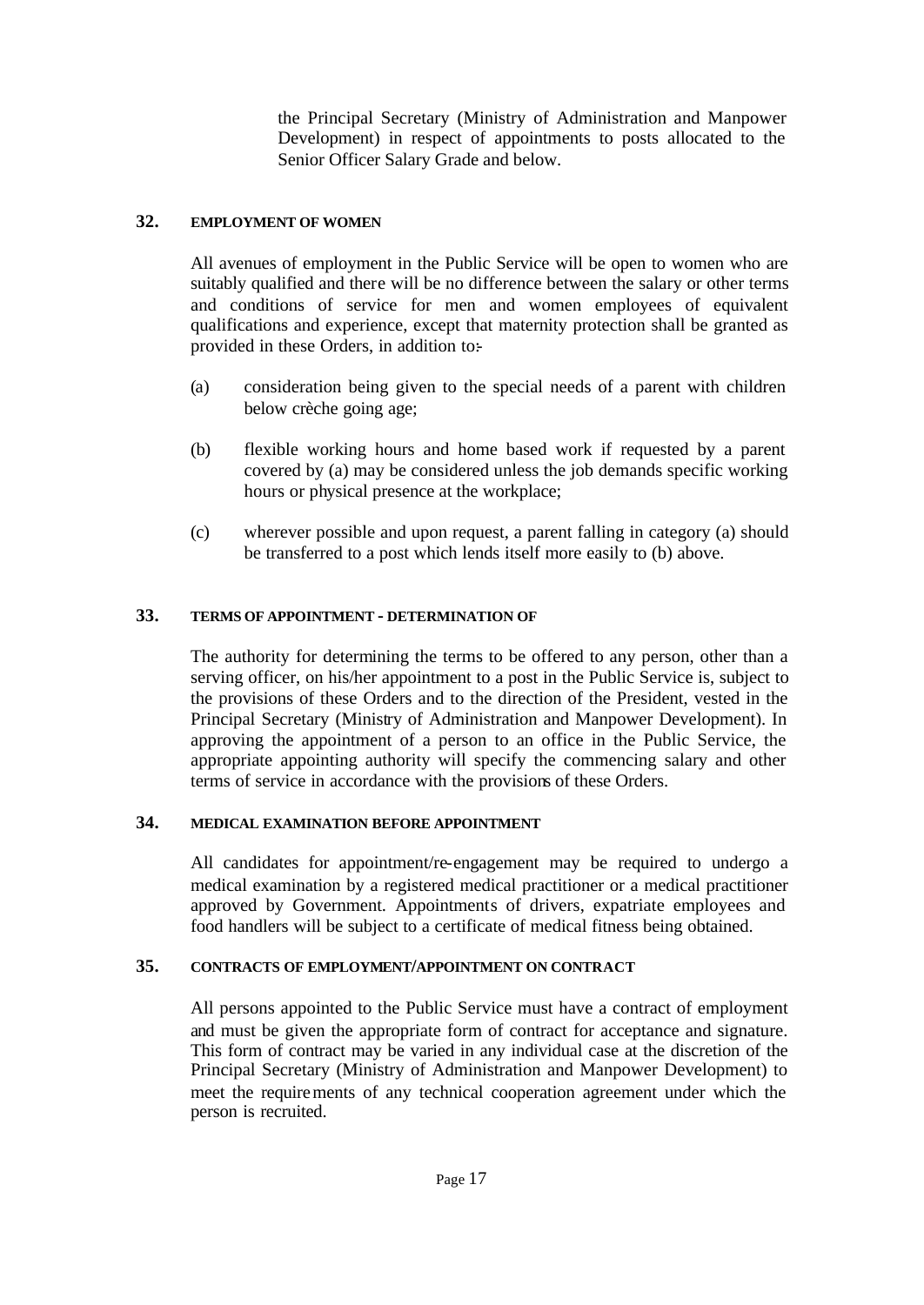#### **36. ISSUE OF LETTERS OF APPOINTMENT AND CONTRACTS OF EMPLOYMENT**

All letters of appointment and contracts of employment will be issued by the appropriate appointing authority.

#### **37. DATE OF APPOINTMENT**

An appointment shall be effective from the date on which a person assumes duty.

#### **38. CITIZENS NOT NORMALLY TO BE APPOINTED ON EXPATRIATE TYPE OF CONTRACT**

Citizens or resident expatriates may normally not be appointed to the Public Service on special contract terms and conditions of employment which are normally applicable to expatriate employees.

### **39. EMPLOYMENT OF EXPATRIATES**

- (a) Where it proves necessary to recruit an expatriate candidate from abroad to fill a vacancy (unless recruited under a technical cooperation agreement which states otherwise), such candidate will normally:-
	- (i) be appointed on a two-year contract at the appropriate Salary Point within the Salary Grade for the post;
	- (ii) be entitled to the most direct and cheapest air passages for the expatriate, the spouse and up to four children, from his/her place of recruitment (or domicile as appropriate) to and from Seychelles;
	- (iii) be provided with accommodation and basic furniture and facilities for which rent will be payable at one of the rates specified in Order 236, according to the type of accommodation provided;
	- (iv) pay social security contributions on his/her local earnings;
	- (v) be required to undergo a medical examination and produce a medical certificate attesting to his/her good health, as prescribed by Government and at his/her own cost.
- (b) An expatriate employee's 'Terms of Reference' or 'Job Description' shall include training of and passing on skills to a Seychellois understudy with a view to localising the post on completion of contract as required under Order 27.

## **40. OFFICIAL SECRETS DECLARATION**

Every person appointed to the Public Service is required to sign the Official Declaration as set out in Appendix "E", in triplicate, as an acknowledgment of his/her obligation under the State Security Act (Cap 229).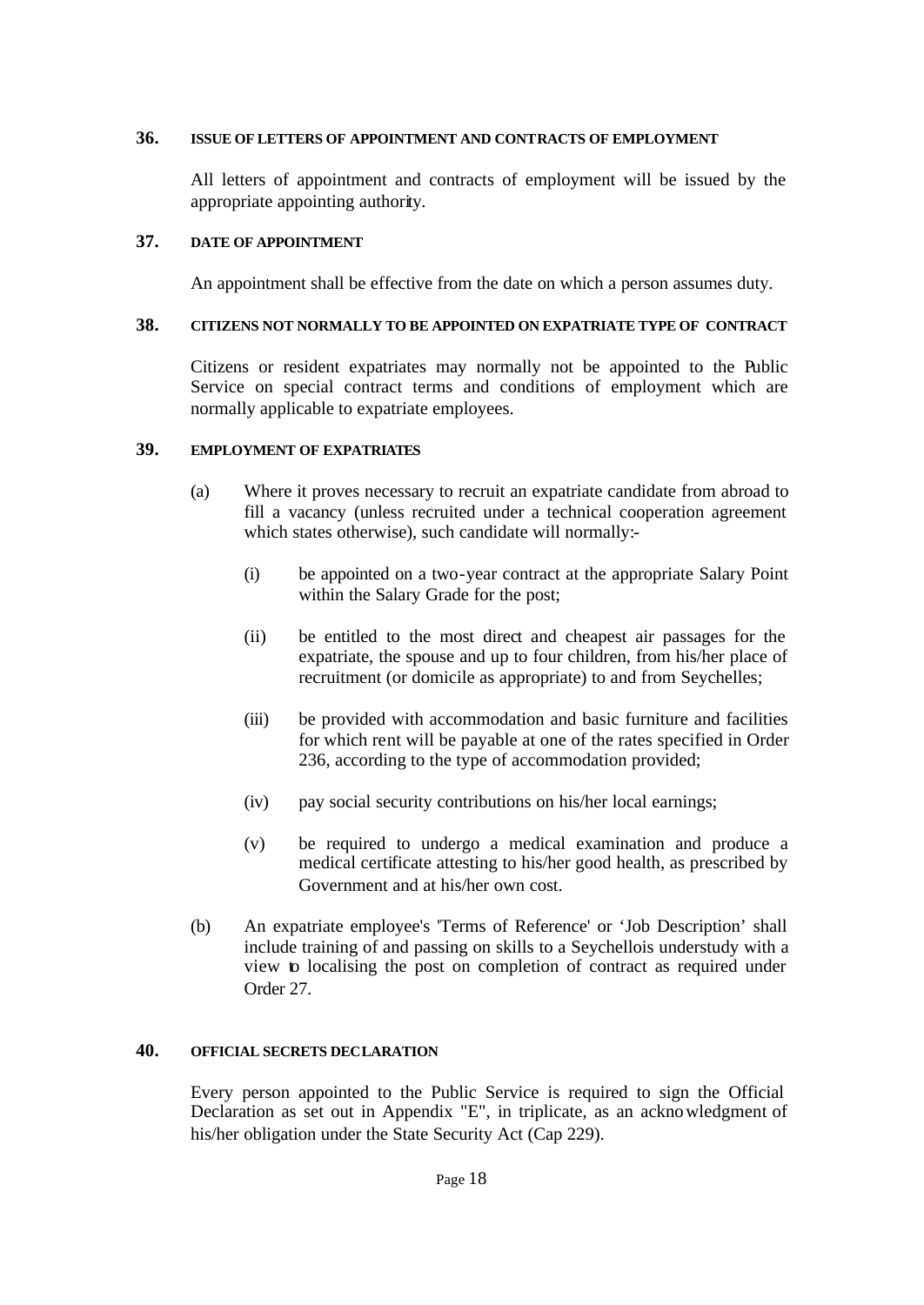A copy of the Declaration shall be filed in the employee's personal file with the employing Ministry/Department, one copy shall be forwarded to the Principal Secretary (Ministry of Administration and Manpower Development) and the remaining copy shall be handed to the employee for his/her retention.

## **41. NEXT-OF-KIN RECORDS**

Details of next-of-kin must be completed by every newly appointed person and submitted to the Principal Secretary/Head of Department concerned. It is essential, and in the interests of employees, that these records should be kept up-to-date and when they are outdated, employees are personally responsible for submission of revised particulars. This information must be recorded on the Personal Record Card (see Order 42).

## **42. MONITORING OF DELEGATED DECISION MAKING**

- (a) In order to enable the Principal Secretary (Ministry of Administration and Manpower Development) to monitor the manner in which the delegated powers in cases of appointments, acting appointments, postings, transfers and promotion, are being exercised, it is essential that each case approved by Principal Secretaries/Heads of Departments under their delegated authority:
	- (i) are reported immediately in writing to the Principal Secretary (Ministry of Administration and Manpower Development) on the prescribed forms and including all relevant supporting documentation;
	- (ii) copies of all relevant documentation in respect of newly appointed employees are obtained and supplied to the Principal Secretary (Ministry of Administration and Manpower Development ).

If the Principal Secretary (Ministry of Administration and Manpower Development) observes any irregularity, he/she will communicate the same to the Principal Secretary/Head of Department concerned with a view to its rectification.

(b) Ministries/Departments will maintain full records of the particulars of service of all members of their staff. These details will be recorded on Personal Record Cards in the form specified by the Ministry of Administration and Manpower Development.

## **43. APPOINTMENT OF LOCUM TENENS.**

The Principal Secretary (Ministry of Health) shall be empowered to appoint a locum tenens Medical Officer against a vacant post on terms and conditions agreed with the Principal Secretary (Ministry of Administration and Manpower Development).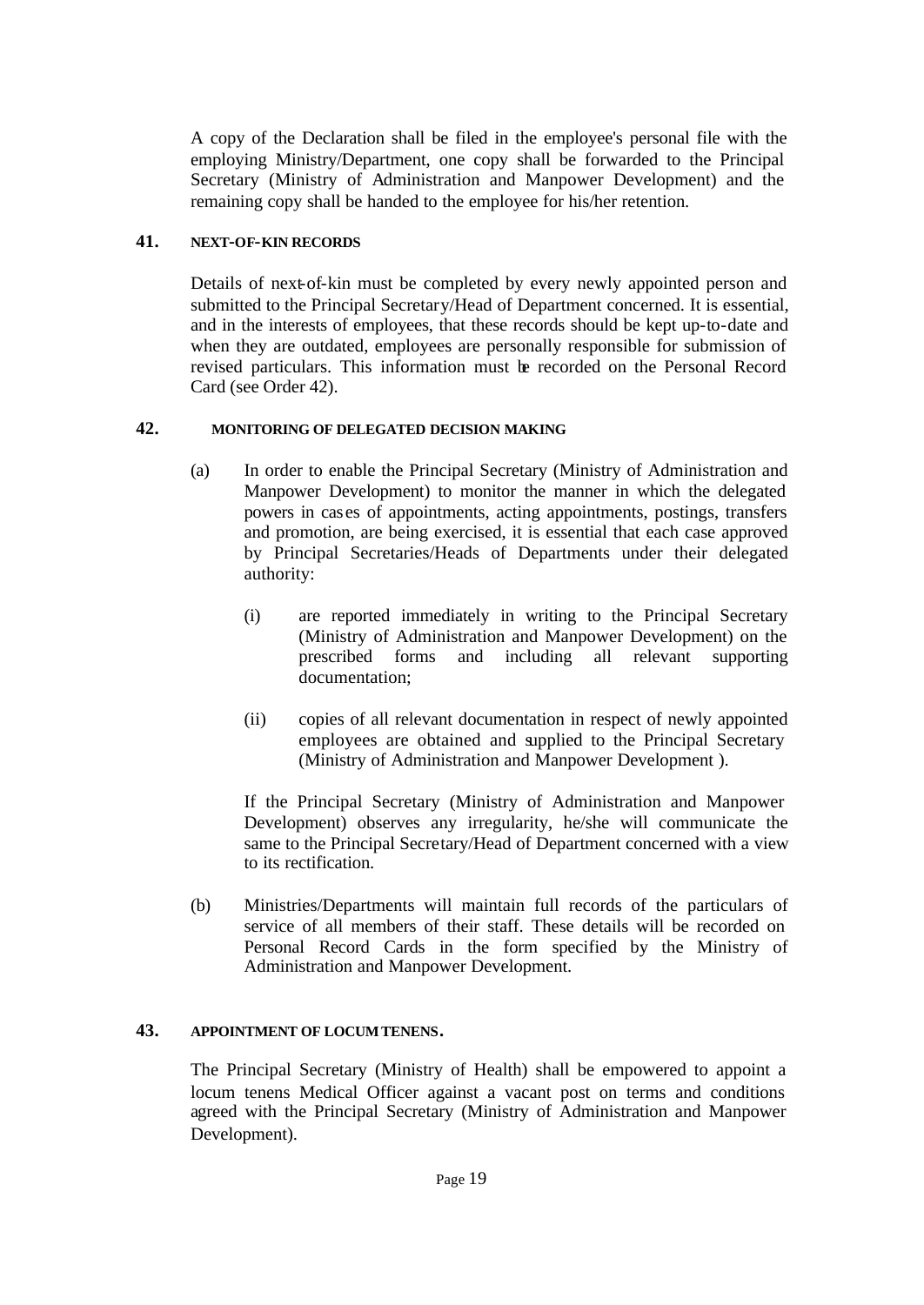## **44. ACTING APPOINTMENTS**

- (a) Acting appointments will be confined to employees required to undertake the full duties and responsibilities of a higher level post on a temporary basis. Thus an employee who is selected to act in a higher post, should already have reached a level very close to the requirements of post in which the employee will act.
- (b) Acting appointments shall not be for longer than twelve consecutive months, and they shall be considered only if there is no substantive postholder, or if the substantive post-holder would be absent from duty for such length of time as would justify an acting appointment to be made. An acting appointment must be seen not only as a temporary staffing measure in organisational terms, but as an important opportunity to extend the performance capabilities of the acting employee.
- (c) Acting appointments are a major component in the career development of every employee.

It is for this reason that wherever possible a citizen employee should be recommended for the acting appointment.

- (d) Where it is necessary for statutory reasons for an employee to be required to assume duties of a post for a short period for which normally acting appointments are made, the approval of the appropriate authority will be obtained before the date on which the employee is called upon to perform the statutory functions. No acting allowance will be payable in such cases.
- (e) Provided the authority of the Principal Secretary (Ministry of Administration and Manpower Development) has first been obtained an employee who is appointed to act in an office for a period of six consecutive months or more may draw an acting allowance with effect from the date following the completion of the period of six months. This shall be at the rate of the difference between the employee's current basic salary and the minimum Salary Point within the Salary Grade for the post in which the employee is required to act, or two Salary Points over and above the salary currently earned by the employee, whichever is the greater.

## **45. RESPONSIBILITY FOR MAKING ACTING APPOINTMENTS**

For making acting appointments to public offices allocated to the Senior Officer Salary Grade and below, Principal Secretaries should proceed in accordance with the powers delegated to them under Order 23 and notify the Principal Secretary (Ministry of Administration and Manpower Development) of the acting appointment. Recommendations for acting appointments to public offices allocated to the Senior Executive Grade and above shall be forwarded to the Principal Secretary (Ministry of Administration and Manpower Development) sufficiently in advance of the effective date.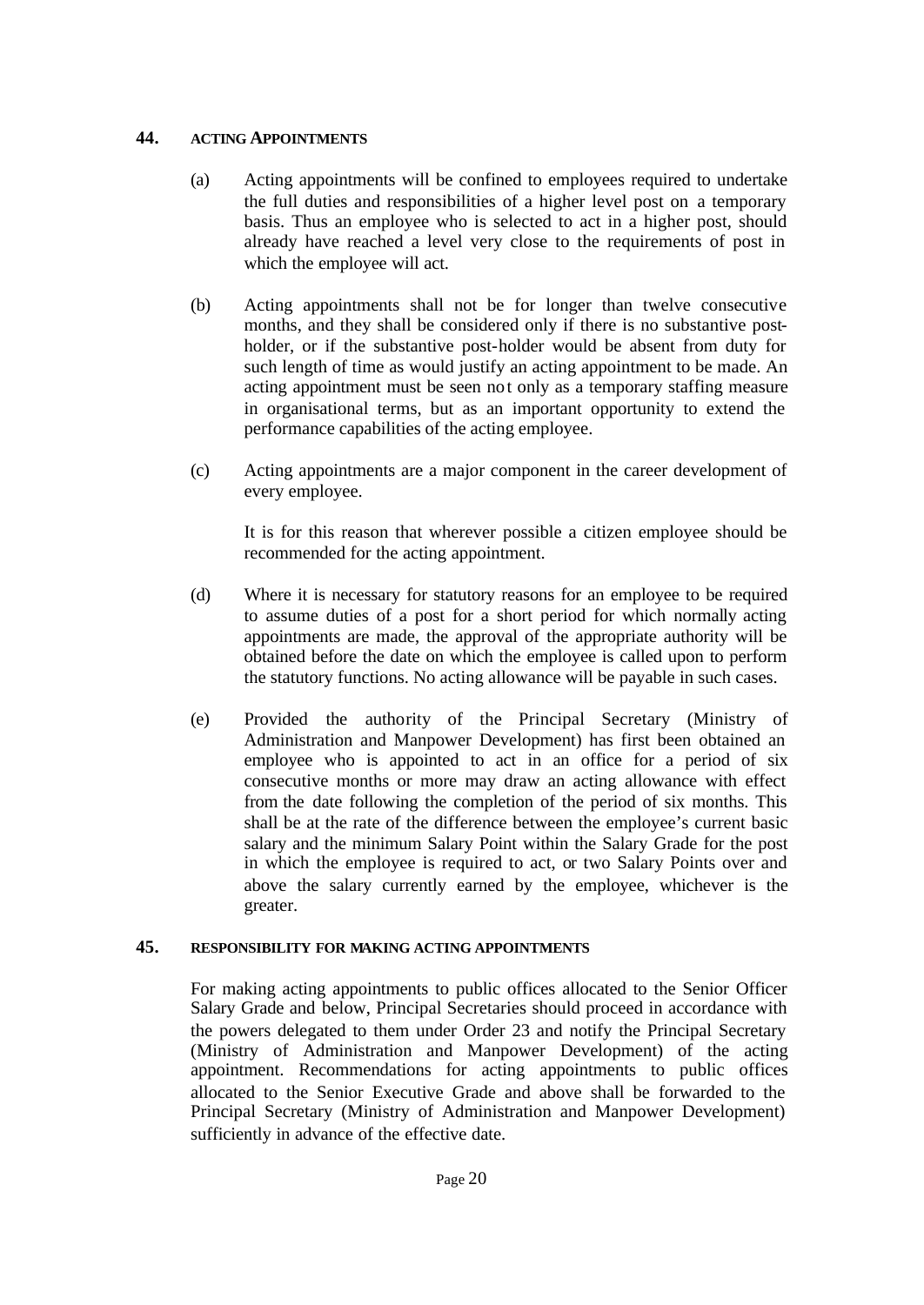#### **46. SELECTION FOR ACTING APPOINTMENTS**

- (a) In selecting employees for acting appointments, the efficiency of the Service is of prime importance. An employee may not be selected for an acting appointment unless it is intended that he/she should perform the full duties and assume all the additional responsibilities of the office in question and unless the employee is properly qualified to do so.
- (b) No employee can claim as a right the privilege to act in a senior appointment on any ground whatsoever. Preference will normally be given to the person next in seniority to the post to which the acting appointment is required. Where, however, a candidate other than the one next in seniority is recommended for an acting appointment, it will be necessary to furnish to the Principal Secretary (Ministry of Administration and Manpower Development) full and adequate explanation in support of such a recommendation. Furthermore, the fact that a junior employee is selected for an acting appointment does not, in itself, prejudice in any way the chances of future advancement of employees who are senior to the selected junior employee.

## **47. DATE OF PROMOTION**

The effective date of promotion of an employee to fill a vacancy shall be the date from which the promotion is approved or another approved effective date, provided the employee is qualified for the post. No backdating of promotions shall be authorised.

## **48. REFUSAL OF OFFER OF PROMOTION, EFFECT OF**

Only for the most exceptional reasons would the simple refusal of a promotion prejudice an employee's prospects of further offers. An employee who receives an offer of promotion is at liberty to accept or refuse entirely in the light of the employee's own interest, though it is desirable that the employee should follow up a refusal with an explanation, confidential or otherwise, of his/her reasons. This should afford the employing organisation some guidance in determining whether any, or what kind of, further offer might be acceptable to the employee at a later date.

## **49. SENIORITY ON PROMOTION**

Seniority as between employees promoted to posts having a common Salary Grade shall be determined by the date of their promotion. Where two or more employees are promoted on the same date, their relative seniority shall be determined by their respective ages.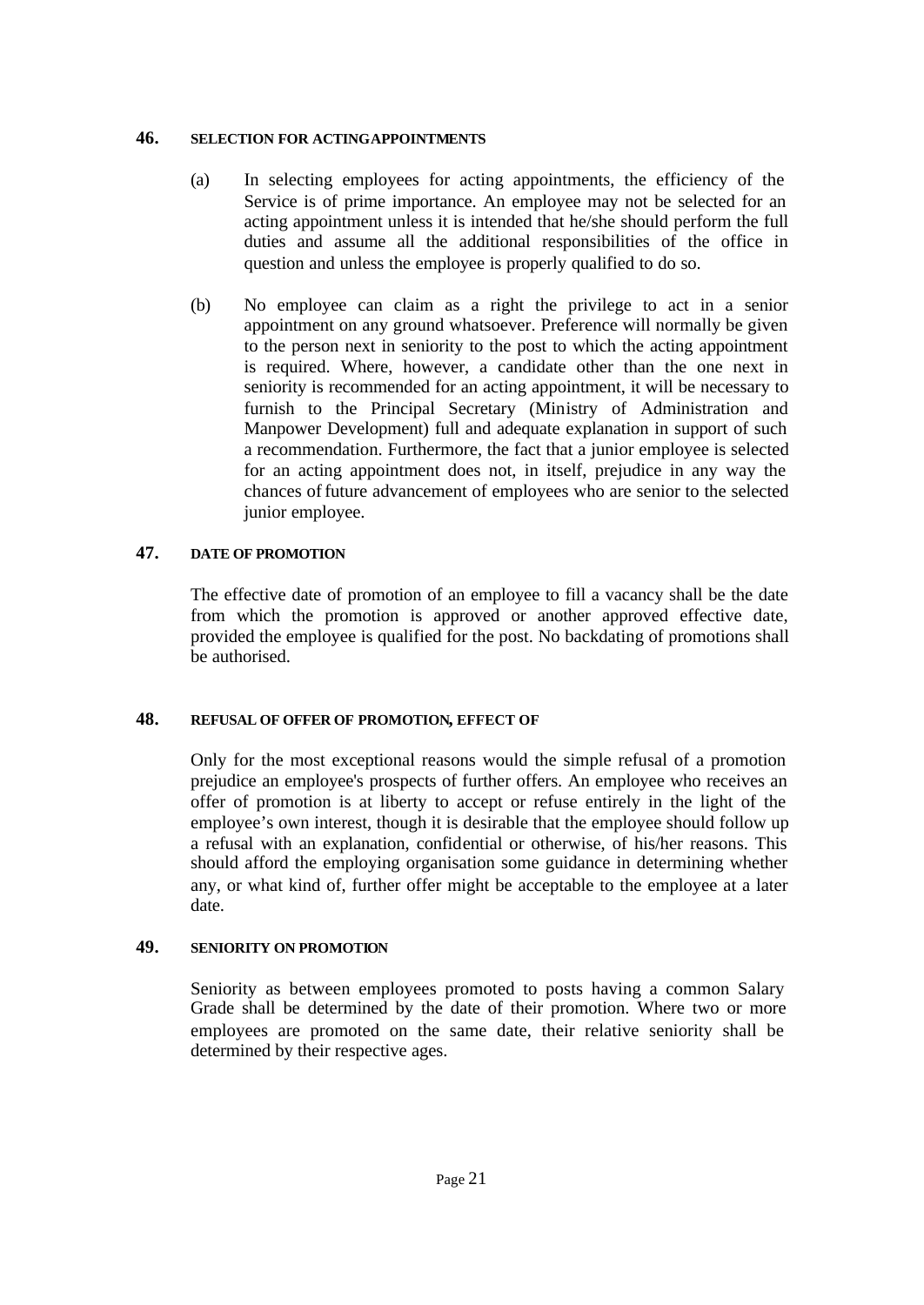#### **POSTINGS AND TRANSFERS**

#### **50. POSTINGS AND TRANSFERS - GENERAL**

- 1. (a) Any employee may be posted or transferred to other duties within his/her employing Ministry/Department in Seychelles or to another Government Ministry or Department or to any other Public Service organisation. All postings and transfers between Ministries/Department will be authorised by the Principal Secretary (Ministry of Administration and Manpower Development ).
	- (b) Postings and transfers may generally be made in any of the following circumstances:-
		- (i) as part of planned job rotation designed to broaden the employee's experience, enhance his/her promotion prospects and provide a degree of staffing flexibility. This would not normally be invoked unless the employee had been in the post for two or three years;
		- (ii) pending the recruitment of a permanent post-holder, or the return to office of a post-holder from leave, sickness or other absences;
		- (iii) the abolition of the post which the employee held;
		- (iv) where it is in the interest of the Ministry/Department for the transfer to be made:
		- (v) the employee has become generally unsuitable for retention in the present post as a result of his/her incompatibility with the requirements of his/her office.
		- (vi) the employee has been successful in his/her application for the post as a result of a properly published advertised vacancy;
		- (vii) as a result of training or re-training;
		- (viii) exceptionally, and for very good reasons, as a result of the employee's own wish.
	- (c) Where an employee has expressed a desire to be transferred, he/she and the employing Ministry/Department will be required to furnish details of reasons to the Principal Secretary (Ministry of Administration and Manpower Development). All requests for transfer must be channelled through the Head of the emplo ying Ministry/Department.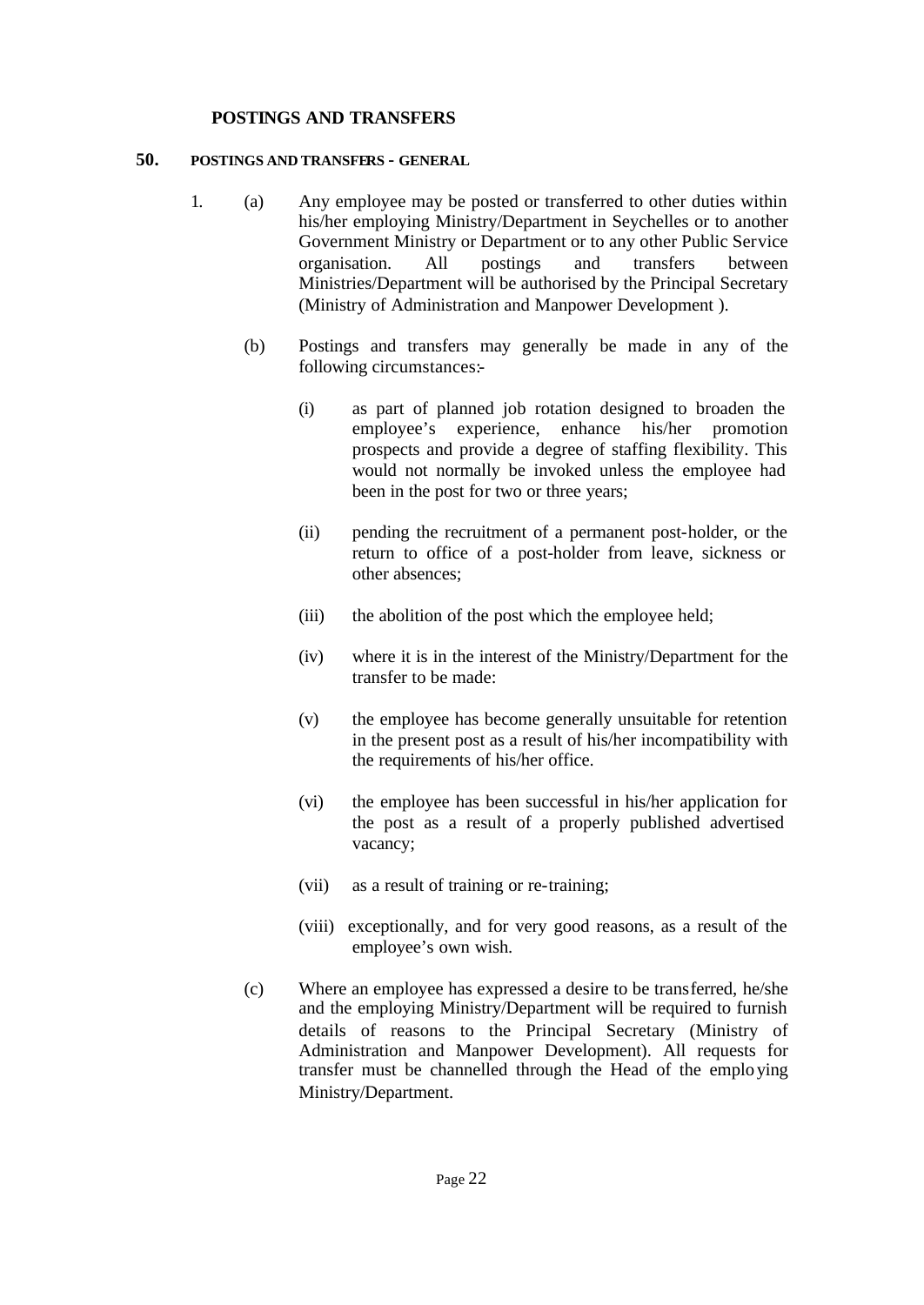- (d) The employee transferred in the circumstances of (c) will, as applicable, revert to a Salary Point allocated to the post to which he/she transfers.
- (e) In the case of a transfer to a post allocated to a lower Salary Grade in the circumstances of  $b$  (iii), (iv) and (v), the employee shall be paid the post salary but may retain salary progression awards made under Order 68 at the discretion of the Principal Secretary (Ministry of Administration and Manpower Development ).
- (f) In the case of proposed transfers between Ministries/Departments or Ministries/Departments and parastatal organisations, the recruiting organisation must inform the employing organisation and the Principal Secretary (Ministry of Administration and Manpower Development) at least six weeks in advance, of the intended request of transfer of an employee. However, in the case of personnel occupying posts at the Senior Executive Salary Grade and above, the employing organisation must be notified at least nine weeks in advance.
- (g) The procedure for effecting postings and transfers is set out in the Staff Movement Procedures Manual issued by the Ministry of Administration and Manpower Development.
- 2. Inter-Ministerial or Inter-Departmental postings and transfers.

Where it is desired to make Inter-Ministerial or Inter-Departmental postings or transfers, there is no objection to preliminary discussions being held between the Ministries/Departments concerned and provisional agreement reached, before the Principal Secretary (Ministry of Administration and Manpower Development) is approached.

## **51. SECONDMENT TO APPROVED INSTITUTIONS.**

An employee may be seconded to any approved institution with the approval of the Minister for Administration. Subject to the Minister's directions, secondment will be on such terms and conditions as will be determined in each individual case by the Principal Secretary (Ministry of Administration and Manpower Development). During the period of secondment, the employee concerned shall be subject to the functional control of the institution, to which he/she has been seconded, in carrying out his/her duties and responsibilities. The deployment within that institution shall be at the institution's discretion.

For the purposes of this Order, an approved institution shall mean a Board, a Council, a Parastatal organisation, a Government undertaking, the Seychelles People's Defence Forces, a training institution, a regional or international body or any other institution declared as such by the Minister.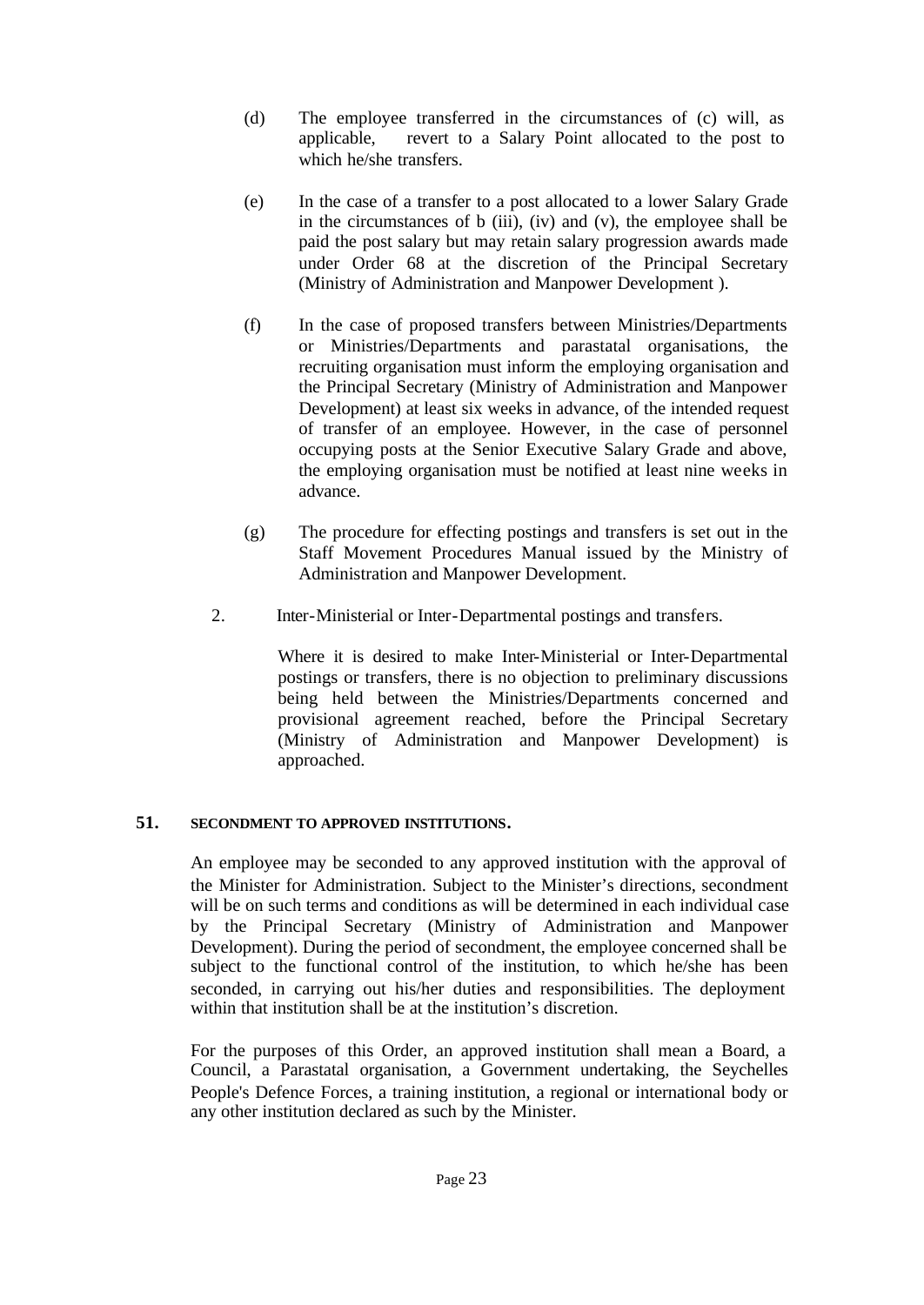## **52. PERSONAL FILE**

- (a) On first appointment of an employee, the Head of the employing Ministry or Department as well as the Principal Secretary (Ministry of Administration and Manpower Development) will cause a personal file for the employee to be opened which will contain, among other documents, a copy of the employee's application for employment, a copy of his/her letter of appointment, a copy of the contract of employment and a signed copy of a Declaration under the State Security Act. Copies of all other correspondence of a personal nature concerning the employee during his/her period of service will also be placed on this file.
- (b) An employee will be permitted to have access or seek any rectification to his/her personal file in the presence of an official designated by his/her Principal Secretary or Head of Department. This is in accordance with Article 28 (4) of the Constitution.

## **53. JOB DESCRIPTION TO BE ISSUED**

It is the responsibility of the Principal Secretary or Head of Department to draw up and issue to each employee on his/her appointment, promotion or transfer to a post, a job description including a schedule of duties, the officer to whom the employee is responsible and the officers for whom the employee is responsible.

## **54. VARIATION OF TERMS AND CONDITIONS OF EMPLOYMENT.**

- (a) Where it is necessary to vary the terms and conditions of any employee for reasons other than discipline and the varied terms and conditions are going to be less favourable to the employee, the matter shall be discussed and the employee's written agreement accepting the new terms and conditions shall be necessary. If the employee does not accept the new terms and conditions, the matter shall be subject to negotiation.
- (b) The procedure for negotiation shall be the same as that for any proposed termination of employment (see Appendix "C").
- (c) All variations in the terms and conditions of employment, whether or not these variations are less favourable to the employee, shall be in writing.

## **55-60 Unallocated.**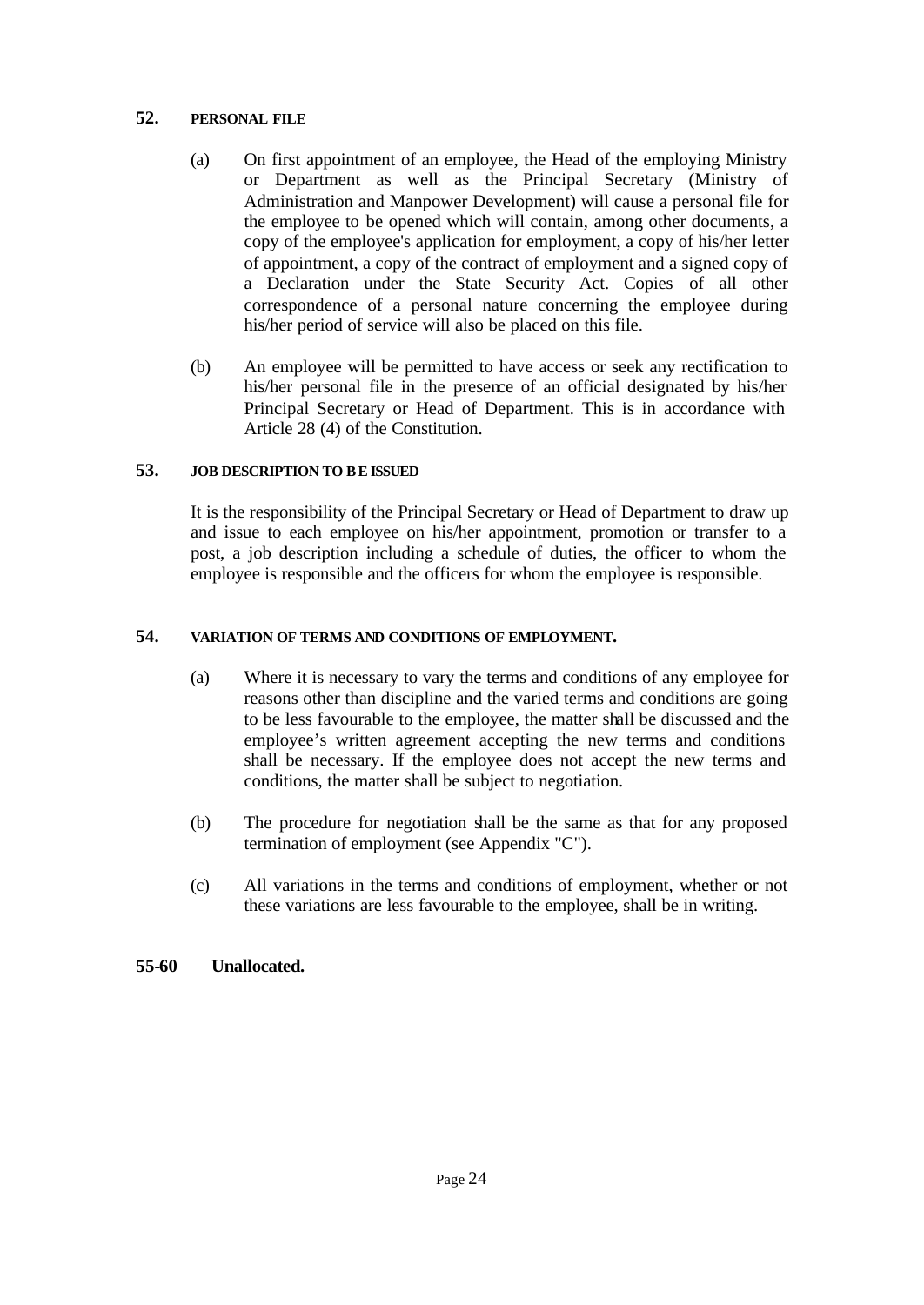#### **CHAPTER IV**

#### **SALARIES, ENHANCEMENT OF SALARIES, WAGES, INCREMENTS AND ADVANCES OF SALARY**

#### **SALARIES**

## **61. SALARY STRUCTURE**

The salary structure applicable to the Public Service comprises nine horizontal Salary Grades each covering a range of Salary Points (SP's) which represent the basic monthly salary payable in Rupees. The structure has been designed to afford an opportunity for all employees to advance to the highest basic pay level in relation to the post they occupy provided their work in quality and quantity merits such advancement. The salary grades are:-

| <b>Grade</b>                 | Salary | <b>Points</b> |      |      |      |      |
|------------------------------|--------|---------------|------|------|------|------|
| <b>Chief Executive Grade</b> | 5925   | 6025          | 6125 | 6225 | 6325 | 6425 |
| Senior Executive Grade I     | 5425   | 5525          | 5625 | 5725 | 5825 | 5925 |
| Senior Executive Grade II    | 4925   | 5025          | 5125 | 5225 | 5325 | 5425 |
| Senior Officer Grade         | 4425   | 4525          | 4625 | 4725 | 4825 | 4925 |
| Grade 1                      | 3925   | 4025          | 4125 | 4225 | 4325 | 4425 |
| Grade 2                      | 3425   | 3525          | 3625 | 3725 | 3825 | 3925 |
| Grade 3                      | 2925   | 3025          | 3125 | 3225 | 3325 | 3425 |
| Grade 4                      | 2525   | 2625          | 2725 | 2825 | 2925 | 3025 |
| Grade 5                      | 2025   | 2125          | 2225 | 2325 | 2425 | 2525 |

The appropriate Salary Grade for each post will be determined either by the job evaluation scheme operated by the Ministry of Administration and Manpower Development or in accordance with an approved scheme of service.

For posts allocated to the Senior Officer Salary Grade and below, the Salary Point for the individual employee within the Salary Grade allocated to the post they occupy on first appointment or promotion will be determined by their Principal Secretary or Head of Department.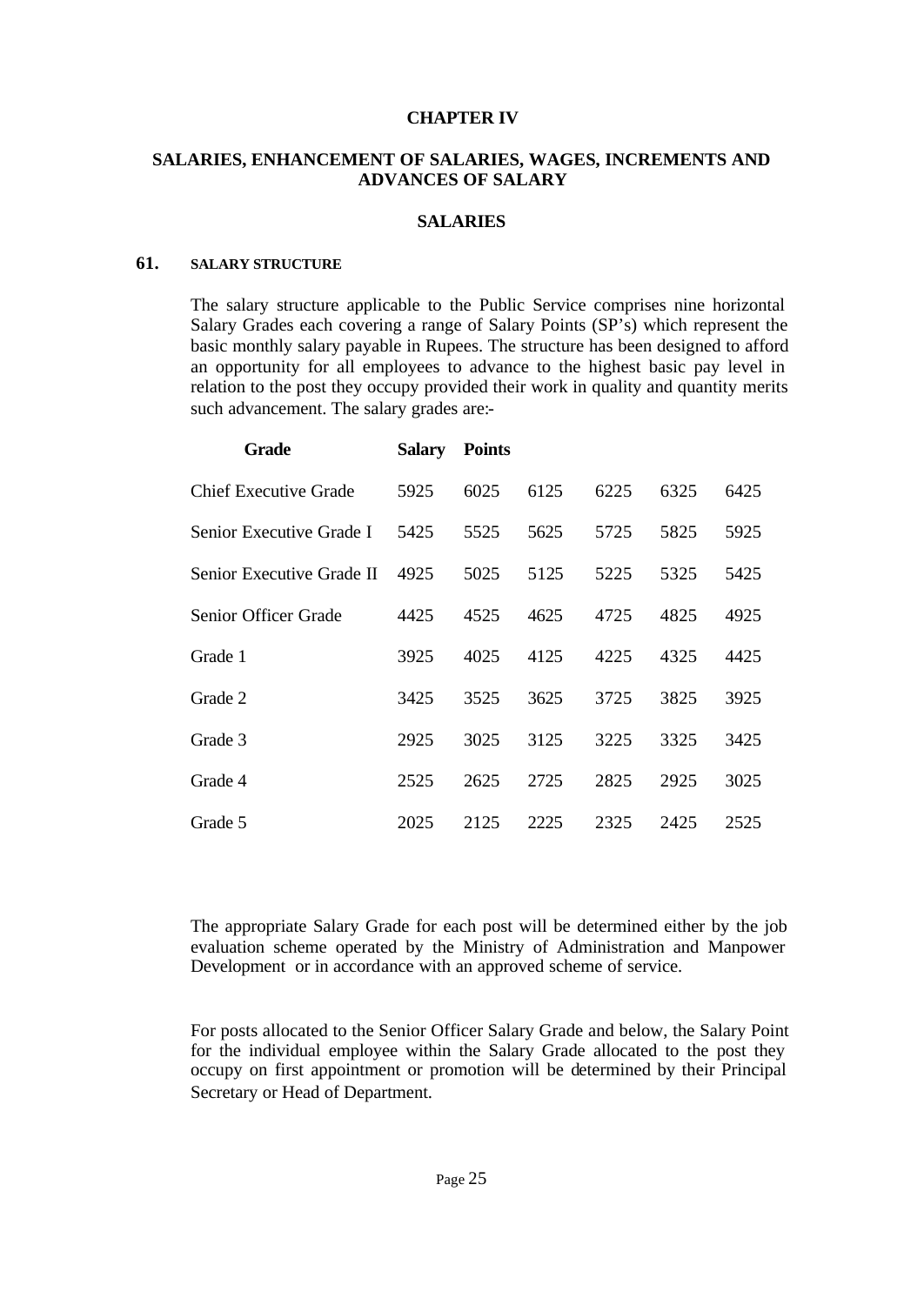For posts allocated to the Senior Executive Grade II and above, the Salary Point for the individual employee within the Salary Grade allocated to the post they occupy on first appointment or promotion will be determined by their Principal Secretary (Administration and Manpower Development ).

## **62. PAYMENT OF SALARIES**

- (a) Salaries of all employees are paid by bank transfer before the end of each calendar month.
- (b) Salaries paid from public funds shall be paid to employees in rupees except for those employees whose duty station is abroad, who may be paid in the currency of the country in which they are residing at the exchange rate published by the Central Bank of Seychelles on the date of payment in Seychelles.
- (c) Requests for payments of salary in advance will normally be entertained only where an employee is required to go overseas for TRAINING or OFFICIAL DUTY. Salary in advance will NOT be granted in the case of employees proceeding on leave whether locally or overseas.
- (d) Where payment for a period of less than one month is to be made, it shall be calculated according to the number of days worked in proportion to the calendar days of that month.
- (e) Detailed instructions about payment of salaries are contained in Financial Instructions issued from time to time by the Ministry of Finance.

## **63. SALARY ON PROMOTION.**

Where an employee is promoted to a vacant post allocated to a higher Salary Grade, their personal salary will be at least one Salary Point higher than their existing Salary Point. Where an employee's post is reclassified to a higher Salary Grade through the job evaluation procedures, this will be treated as a promotion for the employee.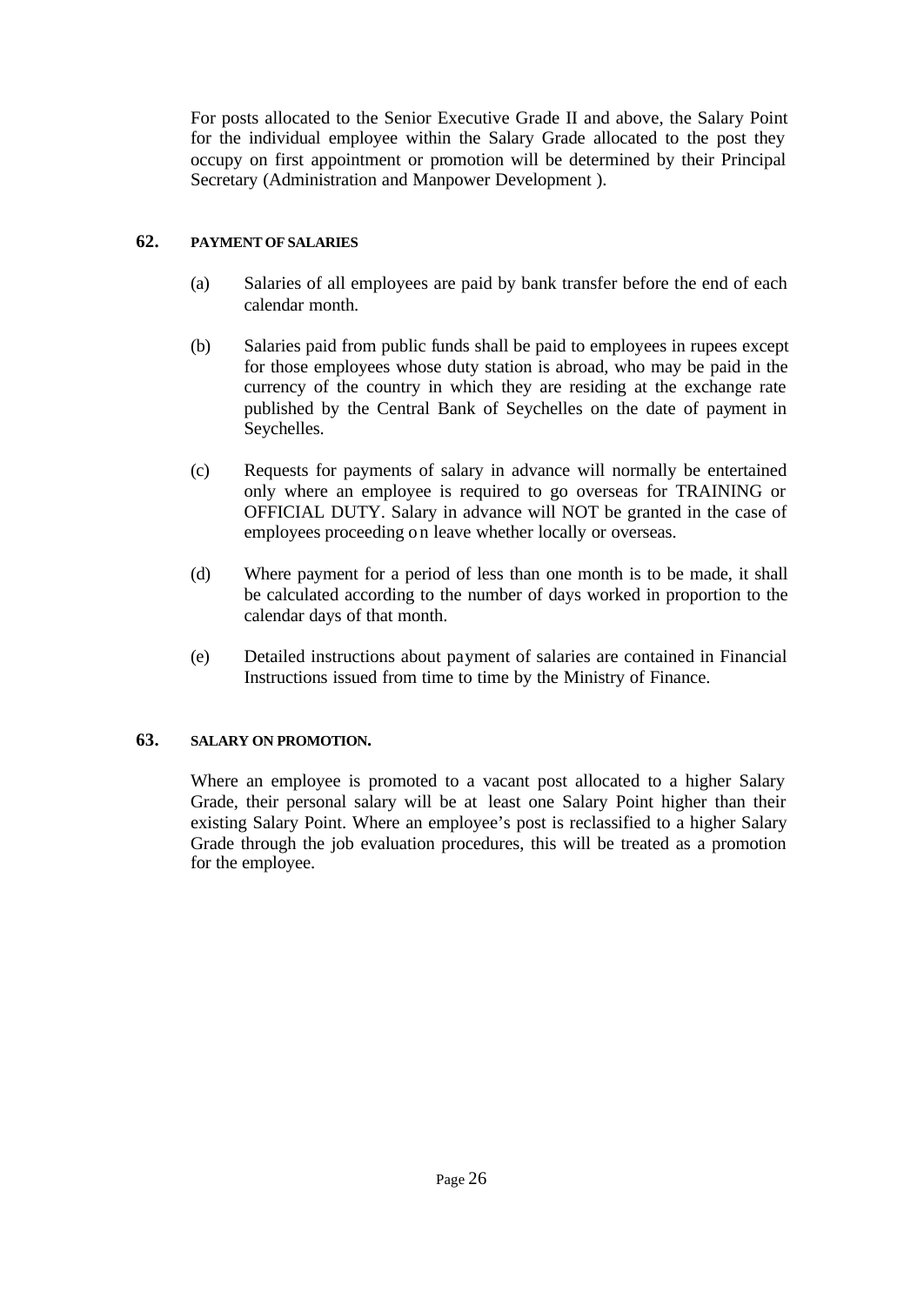#### **64. SALARY SUPPLEMENTATION**

- (a) The salary of an employee may be supplemented in accordance with provisions of an approved Scheme of Service.
- (b) Returning graduates who had to undertake a language course prior to the normal period of study for the degree level course shall benefit from a salary supplement, where the period of study exceeds:-
	- (i) four years for a first degree in one of the following disciplines:-
		- Education
		- Arts;
		- Fine Arts, Music;
		- Law;
		- Social Sciences, Economics;
		- Administration;
		- Business, commerce;
		- Exact and natural sciences;
		- Agriculture; and
		- Pharmacy
	- (ii) Five years in the case of engineering and technological degrees;
	- (iii) six years for medical science i.e.
		- Medicine;
		- Dentistry, and
		- Veterinary medicine
	- (iv) two years for a post-graduate degree
- (c) Salary supplementation at the rate of R600 per annum will be granted for each additional year of training completed with effect from the date the employee commenced employment.

## **65. EFFECT OF SUSPENSION ON SALARY**

An employee who is suspended from the Service shall, with effect from the date of suspension, cease to be entitled to receive any salary or other allowance.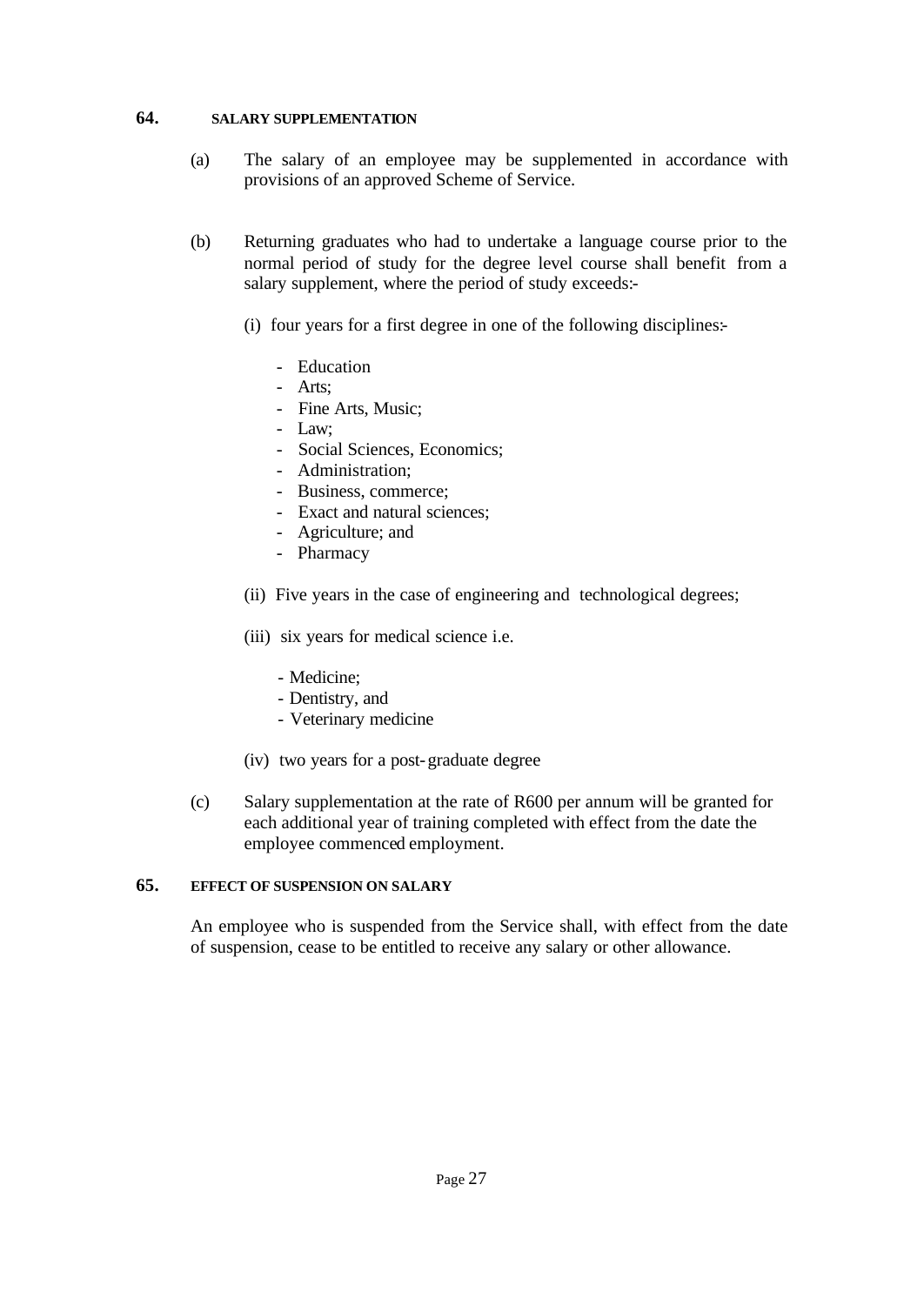#### **66. PAYMENT OF SALARY WHILST ON TRAINING ABROAD**

- (a) An employee who is sent on approved training overseas, the duration of which is not more than two months, shall receive his/her salary in full.
- (b) If the training course is for more than two months the employee shall receive:-
	- (i) in the case of a married employee, or those living in a proven defacto relationship whose spouse/partner is employed, one third salary;
	- (ii) in the case of married employee or those living in proven defacto relationship whose spouse/partner is unemployed, two thirds salary;
	- (iii) in the case of a single employee, one third of the employee's salary;
	- (iv) in the case of a single parent with two or more children and subject to proof that only one party is maintaining the children, two thirds salary.
- (c) Payment of salaries (or portion of salaries) for in-service employees during training of any duration is the entire responsibility of the respective employing organisation, except where otherwise specified by the Government.

## **67. WAGES OR ALLOWANCES FOR STUDENTS ON TEMPORARY ATTACHMENT / EMPLOYMENT**

- (a) In the context of this Order, students are categorised in the following circumstances:-
	- (i) those whose overseas studies are interrupted and are employed whilst waiting for another scholarship;
	- (ii) those who are on overseas training and take up a job whilst on holiday at home;
	- (iii) those undergoing practical training/attachment locally and this being a requirement of their course/syllabus.
- (b) Categories (i) and (ii) shall be compensated as follows, since they are considered as being in employment:-
	- (i) they should draw the salary of the post if they meet the requirements of the post;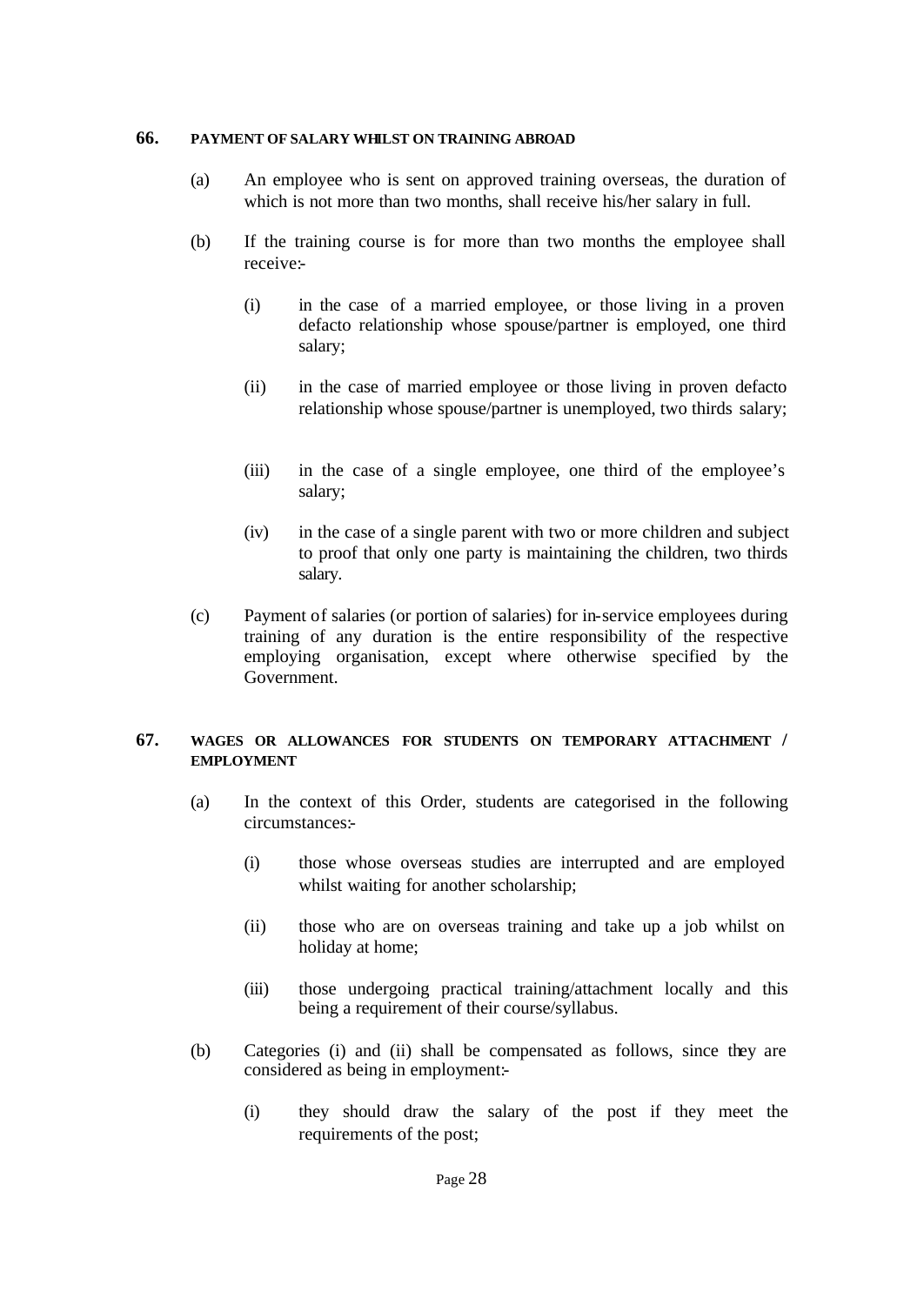(ii) if they do not meet the requirements of the post, they should be held against the post and be paid a lower salary as hid down in the relevant Scheme of Service commensurate with the qualifications already obtained;

if they do not meet the requirements of the post and there is no relevant Scheme of Service a percentage of the salary of the post should be paid:-

Year 1 - 70% of salary

Year 2 - 80% of salary

(c) All categories of students at a) (i) (ii) and (iii) shall be paid their salary by organisations employing them but their stipend should cease during this period. If the stipend continues during the period of practical attachment this allowance may be adjusted depending on the amount of stipend received from the host country/organisation.

#### **68. DEDUCTIONS FROM SALARY.**

Only social security contributions, overpayments of any kind, debt due to Government e.g. as a result of damage caused to government property and any deduction prescribed by law shall be deducted at source from the salary of an employee, unless he/she gives written authority to his/her Head of Department/Ministry for other deductions to be made.

## **SALARY PROGRESSION**

## **69. SALARY PROGRESSION**

Employees occupying posts allocated to the Senior Officer Grade and below may progress from their existing Salary Point to the next higher Salary Point in the salary structure by the award of salary progression based on annual performance appraisal reports and subject to funds being available. Salary progression is at the rate of SR 1200 per annum, i.e. an additional SR 100 per month. The award of salary progression is at the discretion of the employee's Principal Secretary or Head of Department. Salary progression is not automatic, with both appraisal results and the availability of funds needing to be considered.

Salary progression may not be awarded more frequently than once in any calendar year. Employees reaching the maximum Salary Point shown in the salary structure for the Salary Grade are still eligible for salary progression each year.

Employees on fixed term contracts, i.e. expatriate employees recruited from overseas and those on Public Sector Commission contracts are not eligible for salary progression.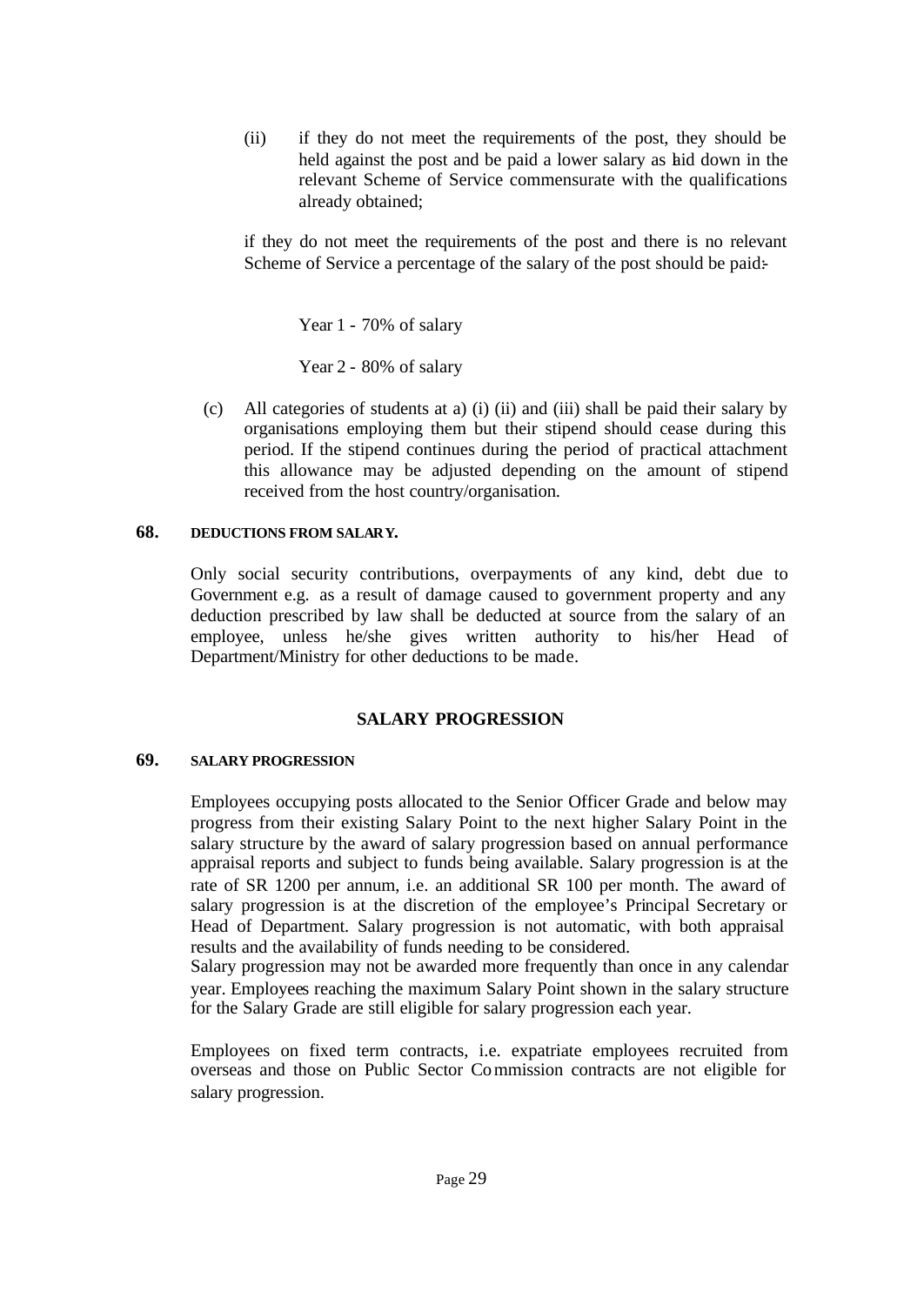## **ADVANCES OF SALARY**

#### **70. ADVANCES OF SALARY - GENERAL CONDITIONS**

An advance of salary may be made to an employee subject to the following conditions and at the discretion of the Principal Secretary (Ministry of Finance):-

- (i) the total amount of advance to an employee shall not exceed three quarters of his/her annual salary;
- (ii) the advance must be repaid in equal monthly installments within a maximum period of 48 months or, in the case of an employee on a fixed term contract, within the period of his/her contract;
- (iii) where interest is payable on an advance, repayment will be made in equal monthly installments of principal and interest calculated on a monthly basis;
- (iv) where an advance is granted for the purchase of any article, it will be paid direct to the vendor and not to the employee concerned;
- (v) no article for the purchase of which an advance has been granted may be sold or otherwise disposed of until the advance has been repaid in full, except with the specific authority of the Principal Secretary (Finance);
- (vi) advances to purchase articles will be subject to the limits prescribed from time to time;
- (vii) the employee has not already been selected for a training course overseas in that case any advance would be restricted to the purchase set out in Order 219.

## **71. ADVANCES NOT A RIGHT**

Advances of salary are granted at the discretion of the Principal Secretary (Ministry of Finance) and no employee can, as of right, claim to receive an advance. In all cases, it will be carefully considered whether the employee can afford to meet the deductions without hardship and, where he/she asks for an advance to buy a motor vehicle, whether the employee needs one for the efficient performance of his/her duties. All applications for advances will be forwarded, through the Principal Secretary/Head of Department concerned, to the Principal Secretary (Finance) giving particulars of the post occupied by the applicant and the employee's gross salary.

## **72-80 Unallocated.**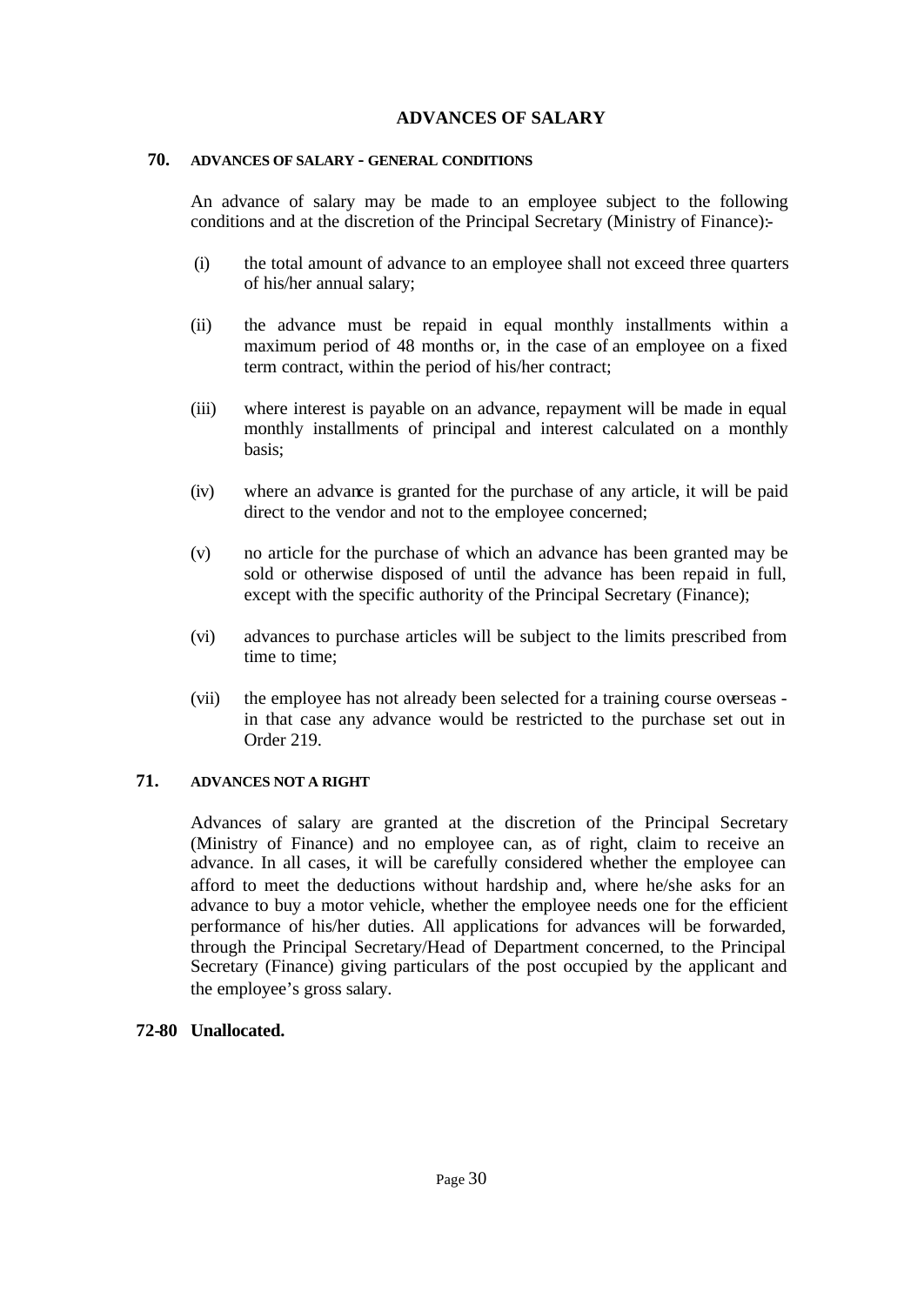## **CHAPTER V**

#### **CODE OF CONDUCT AND DISCIPLINE RULES OF CONDUCT**

#### **81. RESTRICTION ON EXTERNAL INTERESTS.**

- (a) No employee may at any time engage in any activity that would in any way impair his/her usefulness as an employee.
- (b) No employee may engage in any occupation or undertaking that might in any way conflict with the interest of the Government or be inconsistent with his/her position as an employee.
- (c) No employee or his/her spouse may hold any investments or shares or be a director, partner, board member or proprietor of any business or cooperative in, or with interest in, the Republic or elsewhere except with the express permission of the Principal Secretary (Ministry of Administration and Manpower Development). This permission must be sought in writing through the employee's Principal Secretary/Head of Department whose views must also be forwarded to the Principal Secretary (Ministry of Administration and Manpower Development). The employee will be required to forward the following information together with his/her application:
	- (i) Memorandum of Association;
	- (ii) Article of Association;
	- (iii) The number of Shares held;
- (d) Every employee shall, on first appointment to the Public Service, disclose to the Principal Secretary (Ministry of Administration and Manpower Development) particulars of any investment or shareholding which he/she or his/her spouse or minor children may possess in any undertaking carrying on business in the Republic. If the Principal Secretary (Ministry of Administration and Manpower Development) decides that by reason of the facts disclosed, the employee's private affairs might be brought into real or apparent conflict with public duties or in any way influence him/her in the discharge of duties, the employee shall, to such extent as the Principal Secretary (Ministry of Administration and Manpower Development) may direct, divest himself/herself or cause his/her spouse or minor children to divest themselves of such interest.

#### **82. COMPLIANCE WITH PUBLIC SERVICE ORDERS, INSTRUCTIONS, REGULATIONS AND DIRECTIVES .**

An employee shall comply with Public Service Orders, instructions and such other laws, regulations and directives as may be issued from time to time. Such compliance shall be regarded as an essential part of the terms and conditions of service of the employee and shall be deemed to have been incorporated into his/her conditions of employment.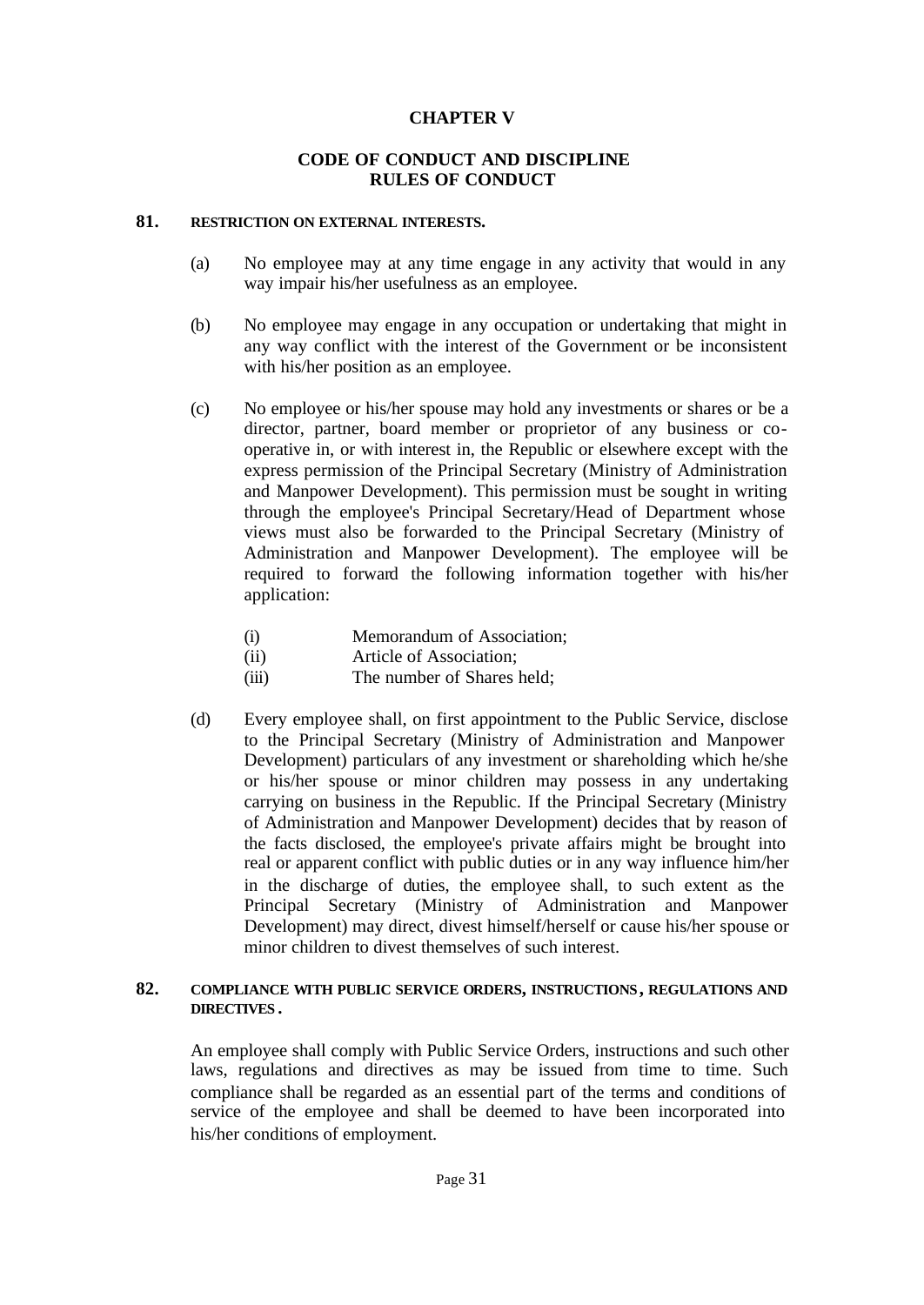## **83. EMPLOYEES MAY BE REQUIRED TO UNDERTAKE ANY DUTIES**

Employees are required to discharge the usual duties of the office to which they are appointed and any other reasonable duties that they may be called upon to perform. It is an essential part of the duties of an employee to assist and train the staff working under him/her, and a positive approach should be developed towards this responsibility.

## **84. DISCREDITING THE PUBLIC SERVICE**

An employee shall avoid reckless or indulgent action, for example, heavy gambling, excessive drinking, speculation or rash borrowing likely to discredit him/her or the image of the Public Service.

## **85. OTHER REMUNERATIVE EMPLOYMENT**

- (a) No employee may engage in any activity for reward even if only part-time without the written permission of the Principal Secretary (Ministry of Administration and Manpower Development ). Such permission will not usually be given unless it is to the public advantage that it should be granted. The amount of the remuneration must be approved by the Principal Secretary (Ministry of Administration and Manpower Development ).
- (b) Notwithstanding the provisions of paragraph (a) any employee may be employed on a remunerative basis in giving part-time instruction outside normal working hours, at any Government education or training institution provided that:
	- (i) an employee desiring an appointment as a part-time instructor/teacher must apply to the head of the institution concerned through proper channels;
	- (ii) the employee may only be appointed if his/her application has the support of his/her own Ministry/Department;
	- (iii) the rate of payment to be made for such part-time work shall be subject to the approval of the Principal Secretary (Ministry of Administration and Manpower Development).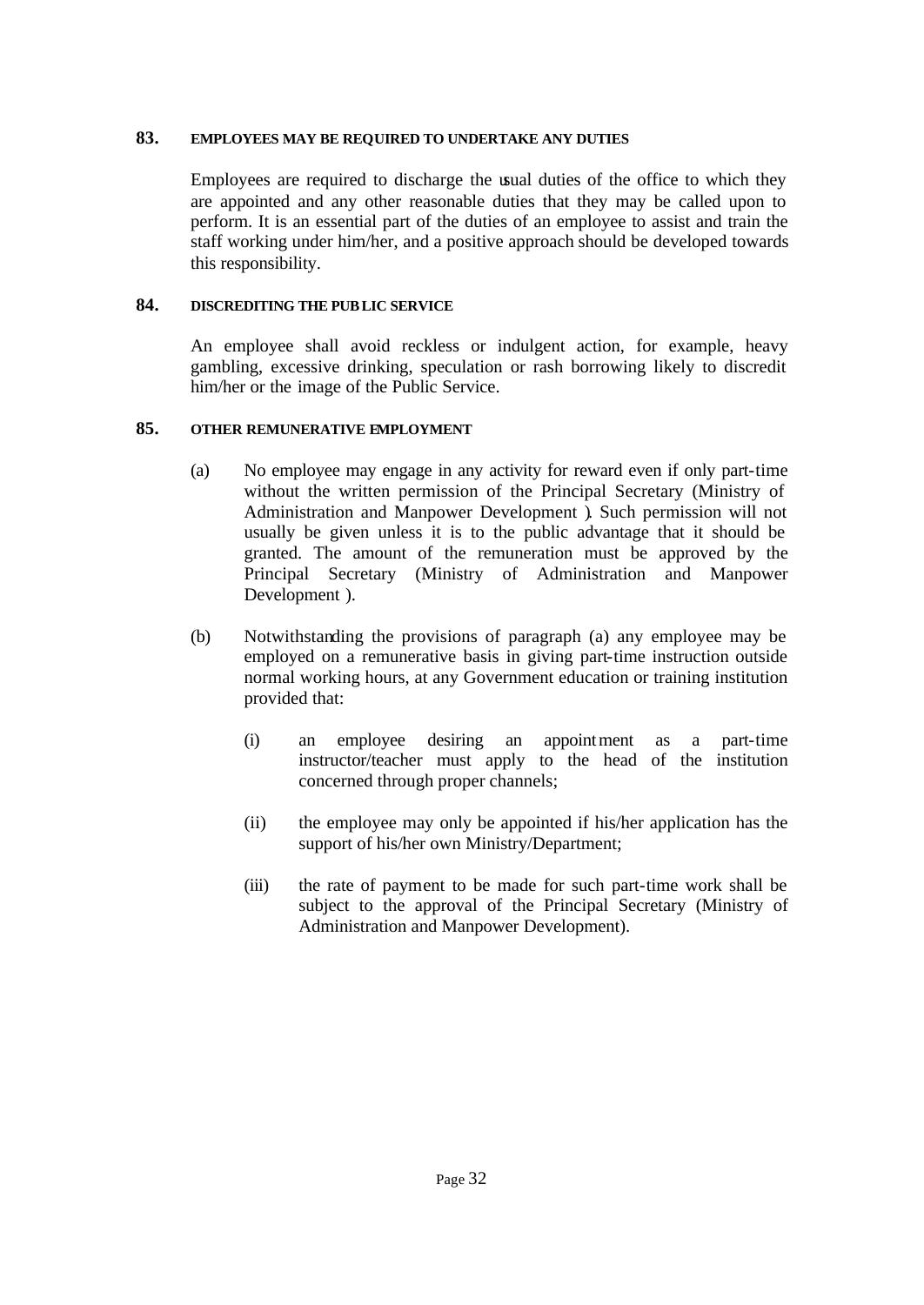#### **86. PAID EMPLOYMENT DURING LEAVE OF ABSENCE.**

No employee on leave of absence is permitted to accept any paid employment without previously obtaining express sanction of the Principal Secretary (Ministry of Administration and Manpower Development).

## **87. FEES AND/OR ALLOWANCES PAID TO PUBLIC SERVANTS BY QUASI - PUBLIC BODIES .**

- (a) An employee who, by virtue of his/her appointment in the Public Service, is nominated as an ex-officio member or director of a quasi - public body (e.g. Board, Commission, Corporation or Company) will not be entitled to retain any fees and/or allowances payable by such body, but will be required to credit the monies so received to general revenue, except where the Principal Secretary (Ministry of Administration and Manpower Development) otherwise directs in any particular case. Notwithstanding this provision an employee who is nominated to serve as an ex-officio:
	- (i) A Chairman of the Board of Directors of a parastatal organisation may retain the honorarium paid by the Board, subject to the honorarium not exceeding the rates as prescribed by the Ministry of Administration and Manpower Development .
	- (ii) An Executive Chairman on the Board of Directors of a parastatal organisation (other than the parastatal where the employee is a full time employee as Executive Chairman) may retain the honorarium paid by the Board, subject to the honorarium not exceeding the rates as prescribed by the Ministry of Administration and Manpower Development .
	- (iii) A Director on the Board of Directors of a parastatal organisation or any other organisation approved by the Principal Secretary (Ministry of Administration and Manpower Development) may retain the honorarium paid by the Board, subject to the honorarium not exceeding the rates as prescribed by the Ministry of Administration and Manpower Development.
	- (b) If an employee of Government is requir ed to be away from Seychelles in connection with the business of such an organisation, he/she will be regarded as travelling on official duty and will be granted travelling privileges and allowances by that organisation.

## 88. **CONTRIBUTIONS TO THE MEDIA**

No employee can be permitted to be editor of a newspaper or directly or indirectly take part in its management, with the exception of a Government owned newspaper or other official Government publication. An employee is forbidden, except in the proper course of his/her duties, to make communications to the media or to give talks on questions of Government policy or business. No such communication may be made or such talk given without the specific authority of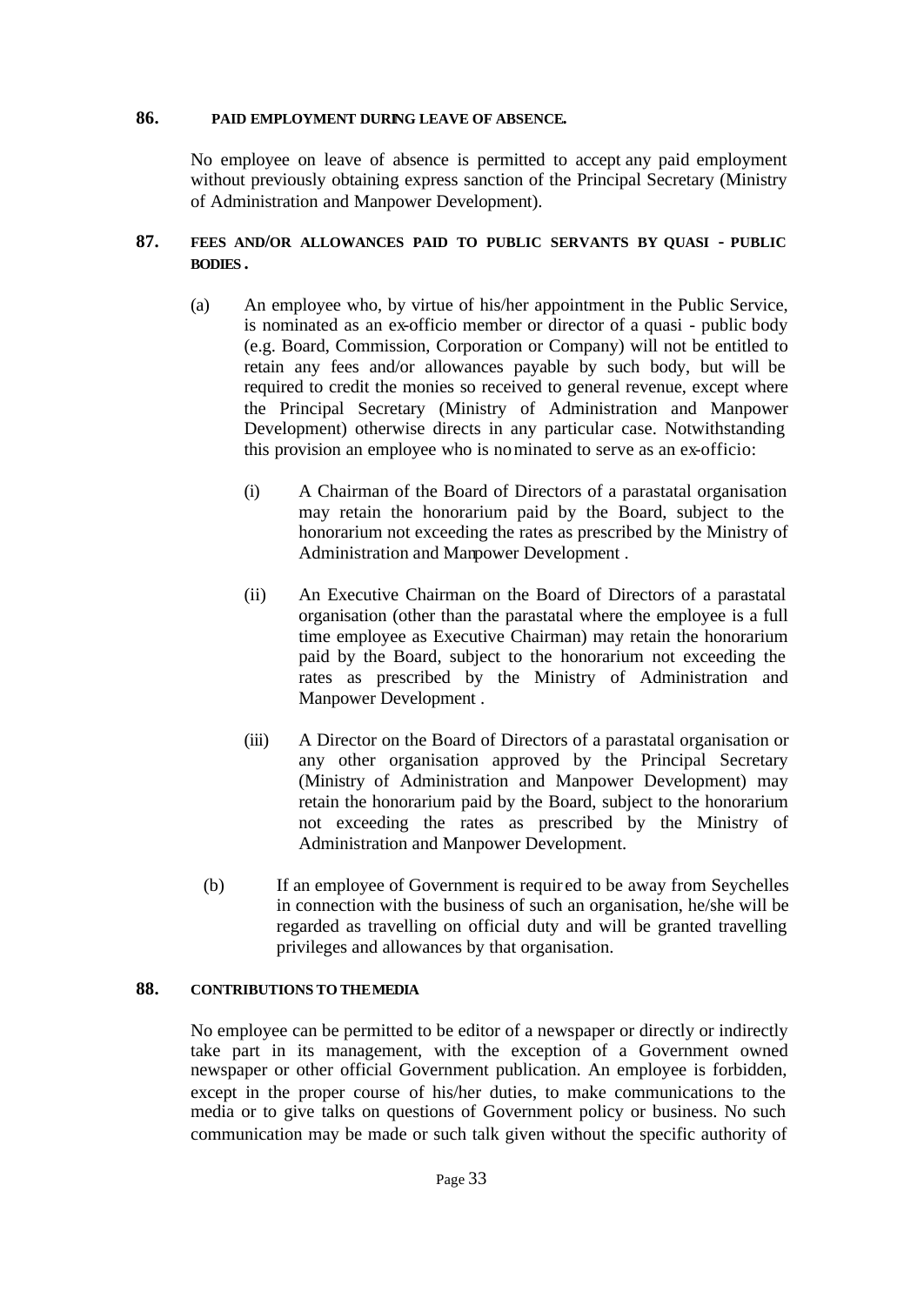the employee's Principal Secretary/Head of Department. The term "communications to the media" refers not only to formal written communications or interviews, but also includes casual or indiscreet conversations with representatives of the media. Whilst there is no intention to interfere with an employee's right to free speech, any acts of indiscretion likely to embarrass Government may result in disciplinary action being taken against the individual concerned.

## **89. PUBLICATION OF BOOKS OR OTHER WORKS BY EMPLOYEES**

- (a) An employee may not, without the permission of the Principal Secretary (Ministry of Administration and Manpower Development ), publish a book or other work, the subject matter of which is connected with his/her official duties or those of other employees.
- (b) An employee may, with the prior approval of the Principal Secretary (Ministry of Administration and Manpower Development), publish papers on scientific, technical or general subjects. The term "General Subject" includes, for example, ordinary travel or descriptive articles that may have some bearing on the Public Service. It will be the responsibility of the Principal Secretary (Ministry of Administration and Manpower Development) to satisfy himself/herself that such articles are acceptable from the point of view of public interest.
- (c) An employee receiving a fee for the publication of such papers will be allowed to retain such a fee subject to prior approval being granted for the publication.

## **90. USE OF GOVERNMENT PROPERTY OR STAFF RESOURCES FOR PRIVATE WORK**

No Public Service staff resource or property whatsoever may be used for private tasks except where they have been hired out under an approved agreement.

## **91. STATE SECURITY AND UNAUTHORISED DISCLOSURE OF INFORMATION**

No employee may disclose to unauthorised persons anything affecting the internal security, defence or military resources of the Republic or contravening the provisions of the State of Security Act, in any other way. It is emphasised that this restriction applies not only during the tenure of office of the employee but also after he/she has ceased to be in the Public Service.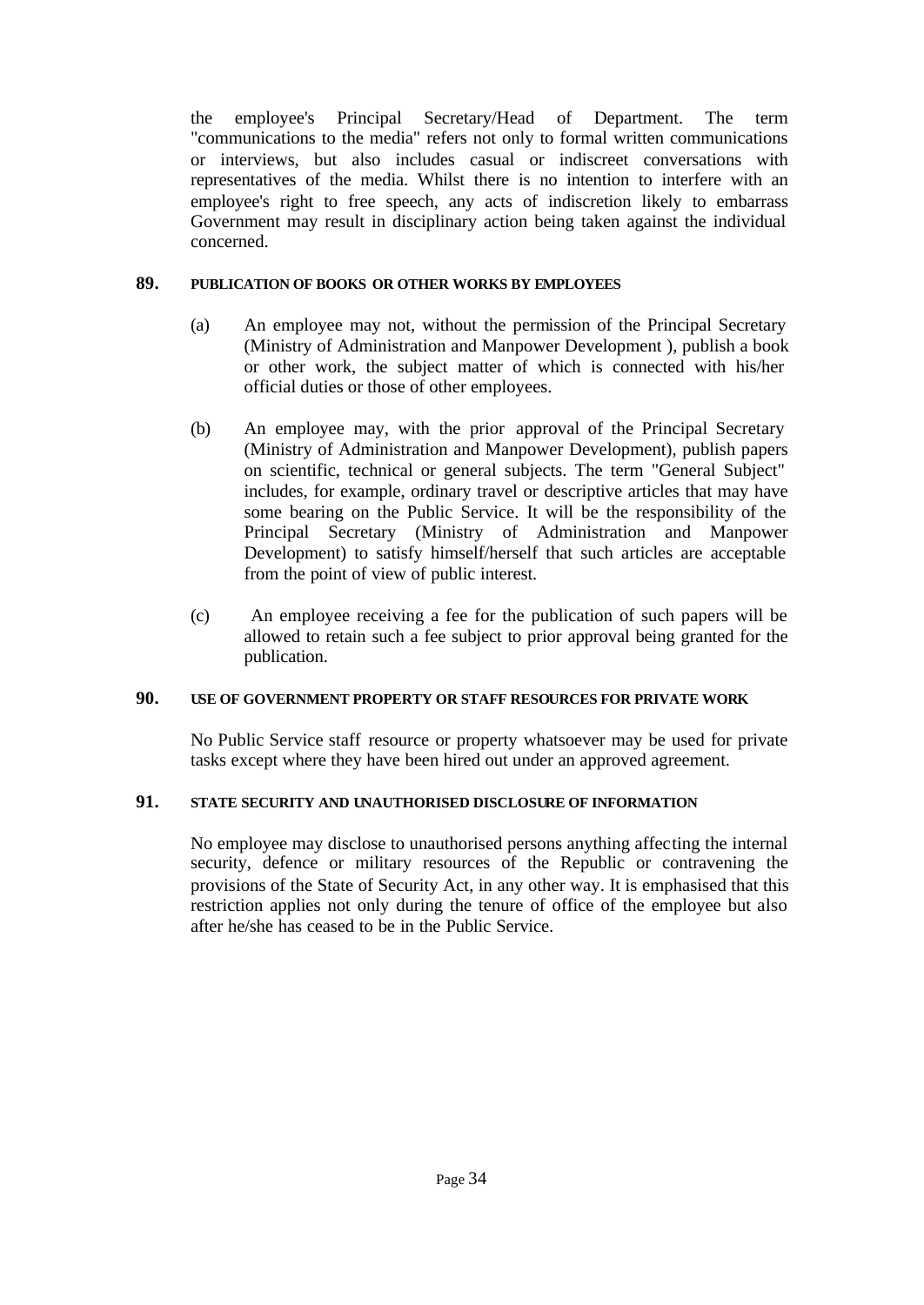## **92. RESTRICTION OF TAKING COPIES AND REMOVAL OF OFFICIAL DOCUMENTS**

- (a) No employee is allowed to take copies of minutes or correspondence for his/her own purposes even though such papers may pass through the employee's hands in the course of official duties. This order does not apply to a case in which a particular document relating to an officer is sent to him/her expressly for noting.
- (b) Where an employee takes copies of official documents for his/her own purposes or removes any document without permission, the employee will be regarded as guilty of a serious disciplinary offence and will be subject to the appropriate disciplinary action..

## **93. DEALINGS WITH THE PUBLIC**

An employee shall serve the public courteously and equitably and be manifestly beyond corruption in all his/her dealings. Any attempt to bribe, corrupt or threaten an employee shall immediately be reported by the employee to his/her Principal Secretary/Head of Department who shall forthwith inform the Commissioner of Police.

## **94. PRESENTS AND GIFTS**

- (a) Employees are prohibited from giving or receiving valuable presents whether in the shape of money, goods, free passage (except where the free passage is given through Government or by virtue of the position held by the employee ex-officio within a parastatal organisation) or other personal benefits. This Order applies not only to employees themselves but also to their families and employees will be held responsible for its observance by their families.
- (b) This is particularly important in relation to those individuals and commercial firms who take Christmas as an occasion on which to offer gifts often of considerable value to their clients or associates. The acceptance of such gifts by an employee, or his/her family, is bound to affect his/her reputation for impartiality in the community in which he/she lives, and is likely to affect the public confidence in the complete integrity of the Service.
- (c) The restriction on the acceptance of a gift or advantage does not apply in the following circumstances:-
	- (i) where it is of insignificant value;
	- (ii) where it has been made collectively by a number of colleagues to mark an appropriate occasion such as marriage, departure from a post or retirement;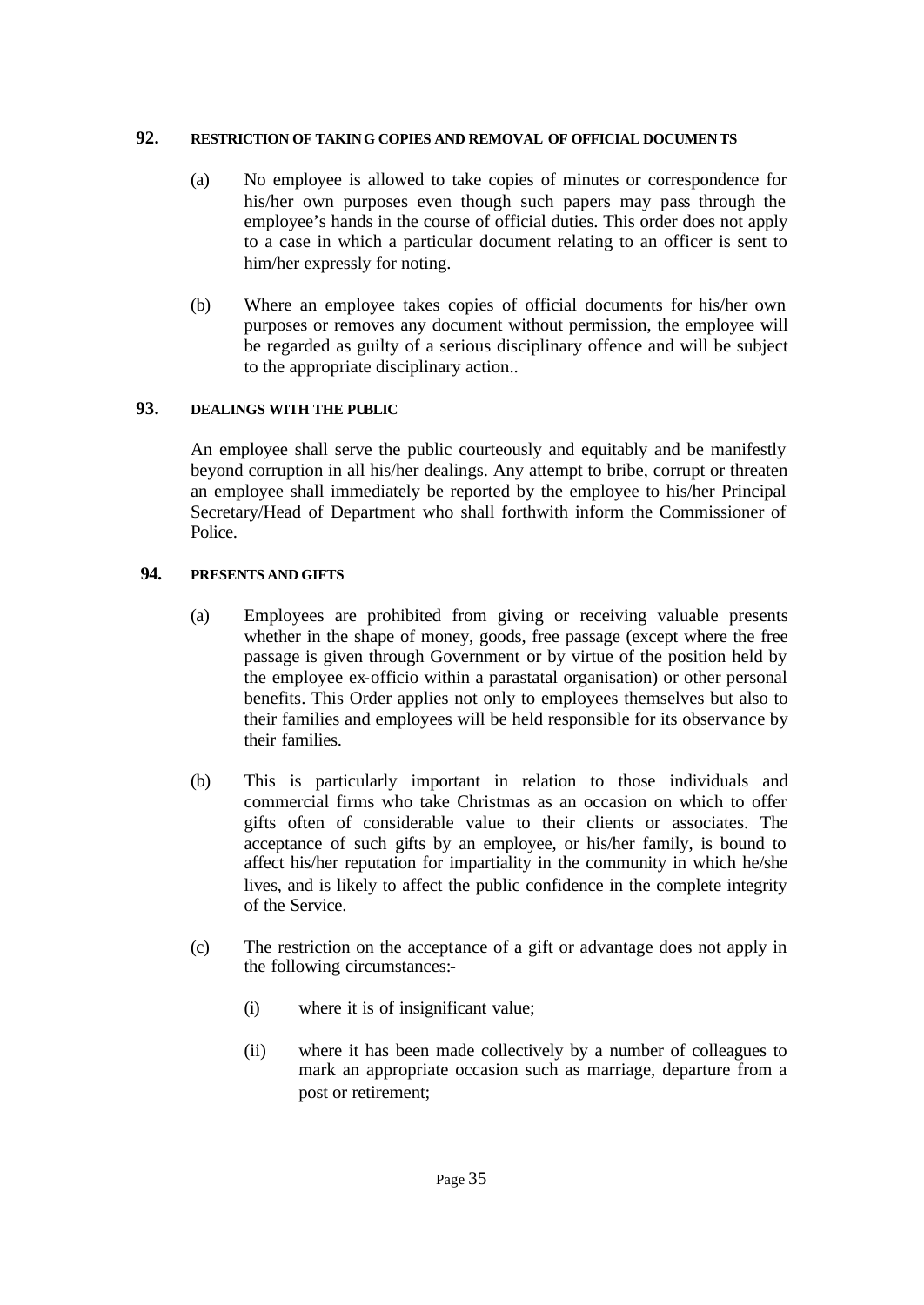- (iii) where it is in the form of private or official hospitality or entertainment given on an appropriate occasion in appropriate surroundings;
- (iv) where it is received in circumstances in which it cannot be refused without detriment to the public interest and receipt of the gift is reported to the employee's Principal Secretary/ Head of Department concerned who will give instructions for its disposal.

Provided that if an employee feels any doubt about the propriety of accepting the gift or advantage in any of these circumstances, he/she should, in his/her own interests, report the matter without delay to his/her immediate superior.

## **95. PECUNIARY EMBARRASSMENT**

Serious pecuniary embarrassment, from whatever cause, will be regarded as necessarily impairing the efficiency of an employee and will render him/her liable to disciplinary proceedings. An employee who is insolvent or gets into heavy debt must at once report the fact to his/her Principal Secretary/ Head of Department. Having reported his/her insolvency or indebtedness, the employee must then at the earliest possible time, submit a complete statement of the facts of his/her case to his/her Principal Secretary/Head of Department who will decide, in consultation with the Principal Secretary (Ministry of Administration and Manpower Development), where appropriate, whether the circumstances are such as to call for disciplinary action. In no circumstances, may an employee who is insolvent or seriously in debt continue to be employed on duties involving the handling of public funds.

## **96. ABSENCE FROM DUTY WITHOUT PERMISSION**

Without prejudice to the taking of disciplinary proceedings, including dismissal, in respect of any absence from duty without leave or reasonable cause, where an employee is absent from duty without leave or reasonable cause for a period exceeding three days, he/she shall be liable to summary dismissal with the consequent loss of all privileges. If the employee returns to duty before the decision to dismiss him/her is taken, disciplinary proceedings may be instituted against him/her.

## **97. RESTRICTION ON SEEKING POLITICAL INFLUENCE**

An employee is not permitted to seek political influence with a view to obtaining advancement in the Public Service or intervention on his/her behalf if any matter affecting him/her personally which is in dispute between him/her and Government, or with a view to furthering any ends which do not form part of Government's accepted policy. Any such approach will be regarded as misconduct and render the employee liable to disciplinary action.

#### **98. DISPOSAL OF PERSONAL PROPERTY**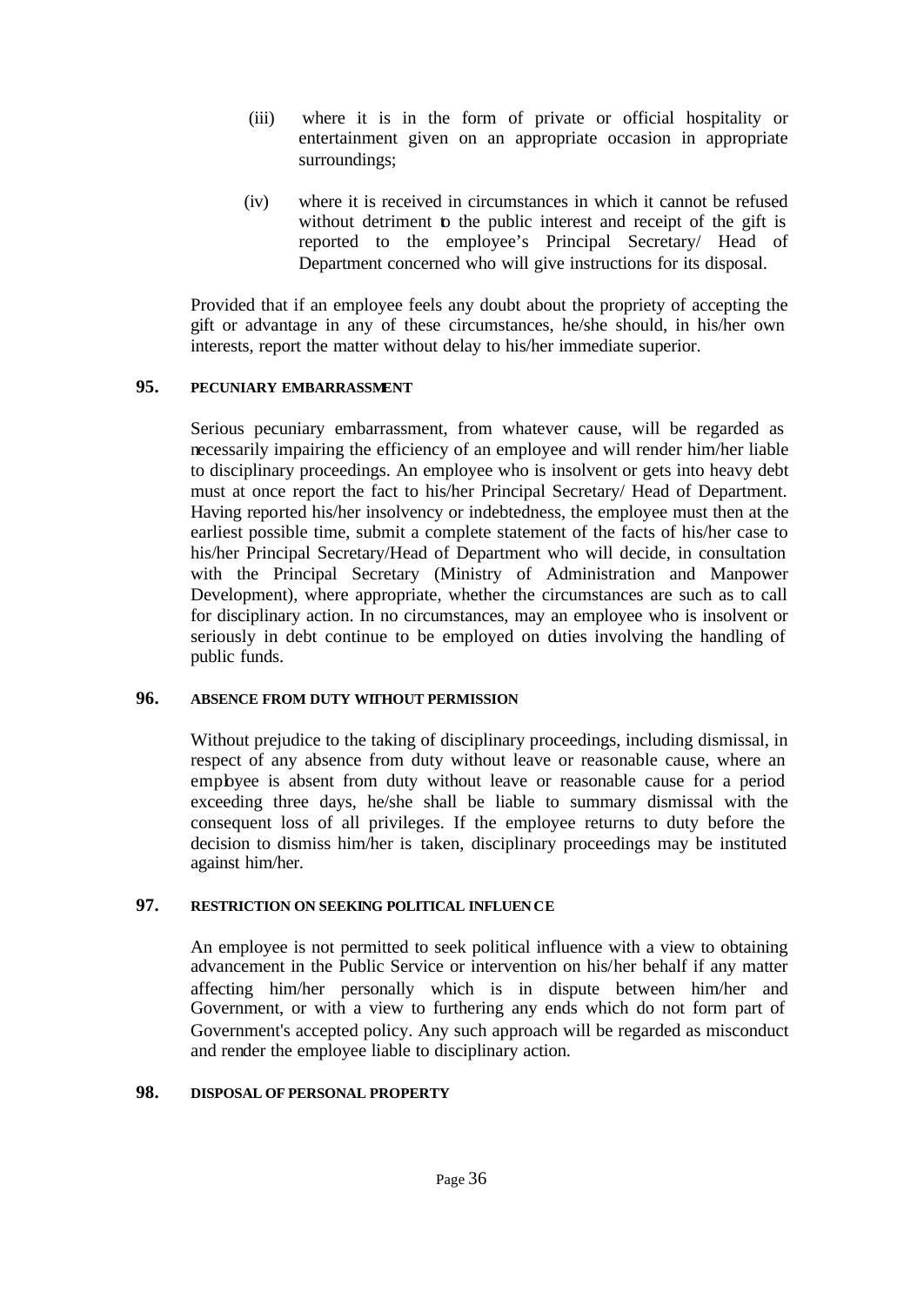In cases where an employee wishes to dispose of any of his/her personal property or effects by sale to Government, the sanction of the Principal Secretary (Ministry of Finance) must first be obtained for the transaction. Such sanction will be given only if it is in the public interest for Government to make such a purchase.

### **99. EMPLOYEE'S PARTICIPATION IN POLITICAL ACTIVITIES**

- (a) Employees, as citizens of Seychelles, are free to participate in political activities and may become office bearers of a political party.
- (b) It is however essential that the Government and the public should have confidence that the political views of the employees do not influence the performance of their duties. Therefore the public interest demands the maintenance of political impartiality by employees in the discharge of their duties.
- (c) Participation in political activities must be done outside official working hours.
- (d) An employee should not use his/her office for the advancement of his/her political views or that of a political party or on behalf of others. The employee should also not use his/her office for political propaganda.
- (e) Employees are expected to serve all members of the public with dignity and respect regardless of their own political affiliation or that of the members of the public.
- (f) Disciplinary action will be taken against those employees who use their office for political activities.

## **100. PARTICIPATION IN TRADE UNIONS**

It is the policy of Government to encourage active participation by employees in the affairs of trade unions. Such active participation shall not prejudice an employee's public service career.

## **101. LEGAL PROCEEDINGS AGAINST EMPLOYEES**

- (a) When a criminal prosecution or civil action is instituted against any employee acting in his/her official position for an act committed or omitted in the course of his/her official duties, the employee will be at liberty to apply to his/her Principal Secretary/Head of Department for assistance in his/her defence.
- (b) If the Principal Secretary/Head of Department is satisfied that: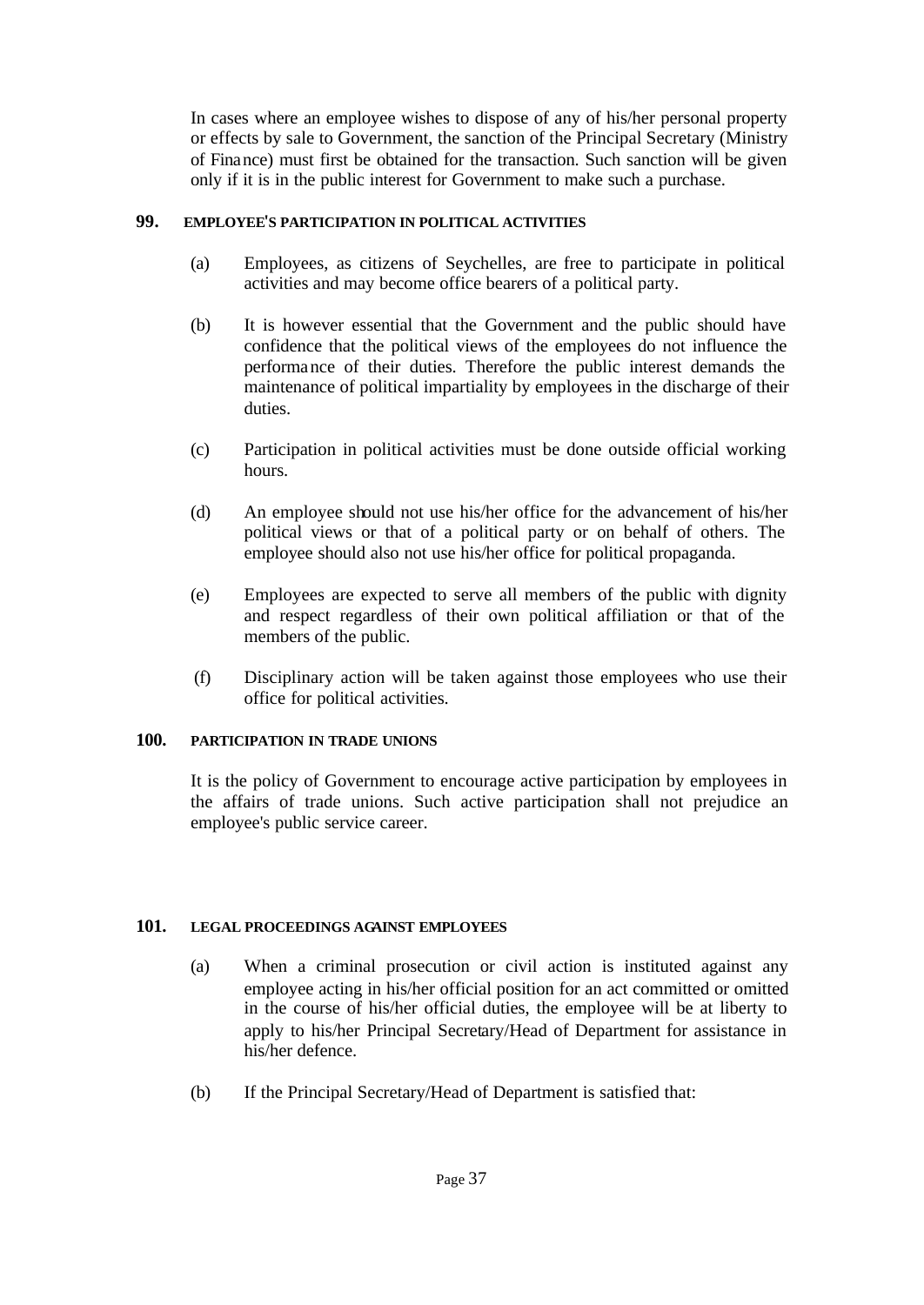- (i) the act was committed or omitted in good faith in the execution of official duties of the employee concerned and was not in contravention of any Ministries/Departmental regulations or instructions; or
- (ii) that the charge is malicious and is brought solely on account of the official position which the employee holds; and
- (iii) that it is the public interest that the employee should be defended at Government expense,

he/she will immediately report the matter to the Attorney General and ask for arrangements to be made for the employee's defence.

- (c) In making reports to the Attorney-General under paragraph (b), Principa l Secretaries/Heads of Departments will include a written statement as to the interpretation of guidelines contained in that paragraph.
- (d) If the Attorney General is satisfied that it is proper and just to do so, he/she will, with the consent of the employee concerned, arrange for the employee's defence. The cost of the employee's defence will then be met by Government.
- (e) If, in a case in which his/her defence has been arranged under paragraph (d), the employee loses the case and is required to pay any sum by way of damage, costs, fine or compensation, such payment may be met from public funds. Government, however, has the right to obtain a contribution from the employee in the event of judgement being entered against him/her. If the employee is successful in his/her case, and is awarded costs and/or damages, he/she will be required to refund to Government the amount of the financial help he/she received, or the amount of damages or costs recovered, whichever is the lesser amount.

#### **102. PROCEEDINGS FOR DEFAMATION**

Employees are permitted to institute proceedings against any person or persons for defamation of character or other similar offence arising out of their official position but should inform the Principal Secretary (Ministry of Administration and Manpower Development ) of the action they intend to take.

## **103. OFFICE HOURS AND ATTENDANCE ON DUTY**

(a) Government offices shall normally be open during the following hours:-

Monday to Friday 8.00 or 8.30 a.m. to 12.00 noon 1.00 p.m. to 4.00 or 4.30 p.m.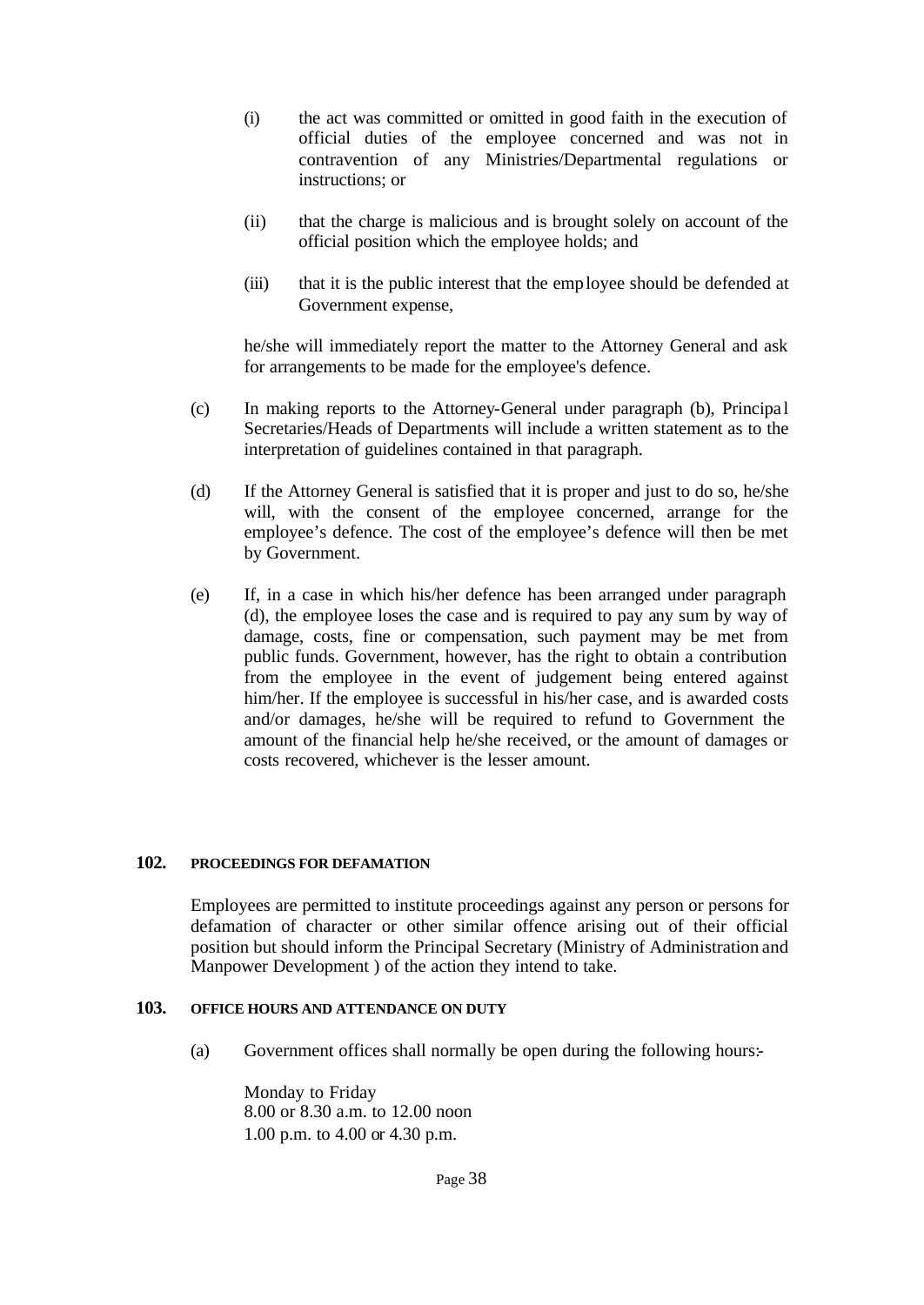Certain Government offices, for example the Post Office, may arrange their official hours of opening and closing to suit their particular needs, bearing in mind the requirements of the public, but in the aggregate the number of official hours of duty shall not be less than those normally applicable to the other branches of the Service. All alternative arrangements shall be subject to the prior approval of the Principal Secretary (Ministry of Administration and Manpower Development).

- (b) All offices shall be open at the official times, both in the morning and the afternoon, and an employee shall attend punctually at these times, or earlier where required, and shall not absent himself/herself during official duty hours without the approval of his/her supervisor. Lateness in attending for duty shall be considered to be a reflection on the efficiency and conduct of an employee and prompt disciplinary proceedings should be taken in cases where an employee is frequently late for work or who has a poor attendance record.
- (c) Any employee may, if the exigencies of the service so demand, be required by his/her Principal Secretary/Head of Department to work, within reason, outside or beyond the prescribed hours.
- (d) A high standard of discipline, efficie ncy and output is necessary for a developing country. Employees must appreciate that they are paid for the quality and quantity of the work they do and not merely for the time they are present.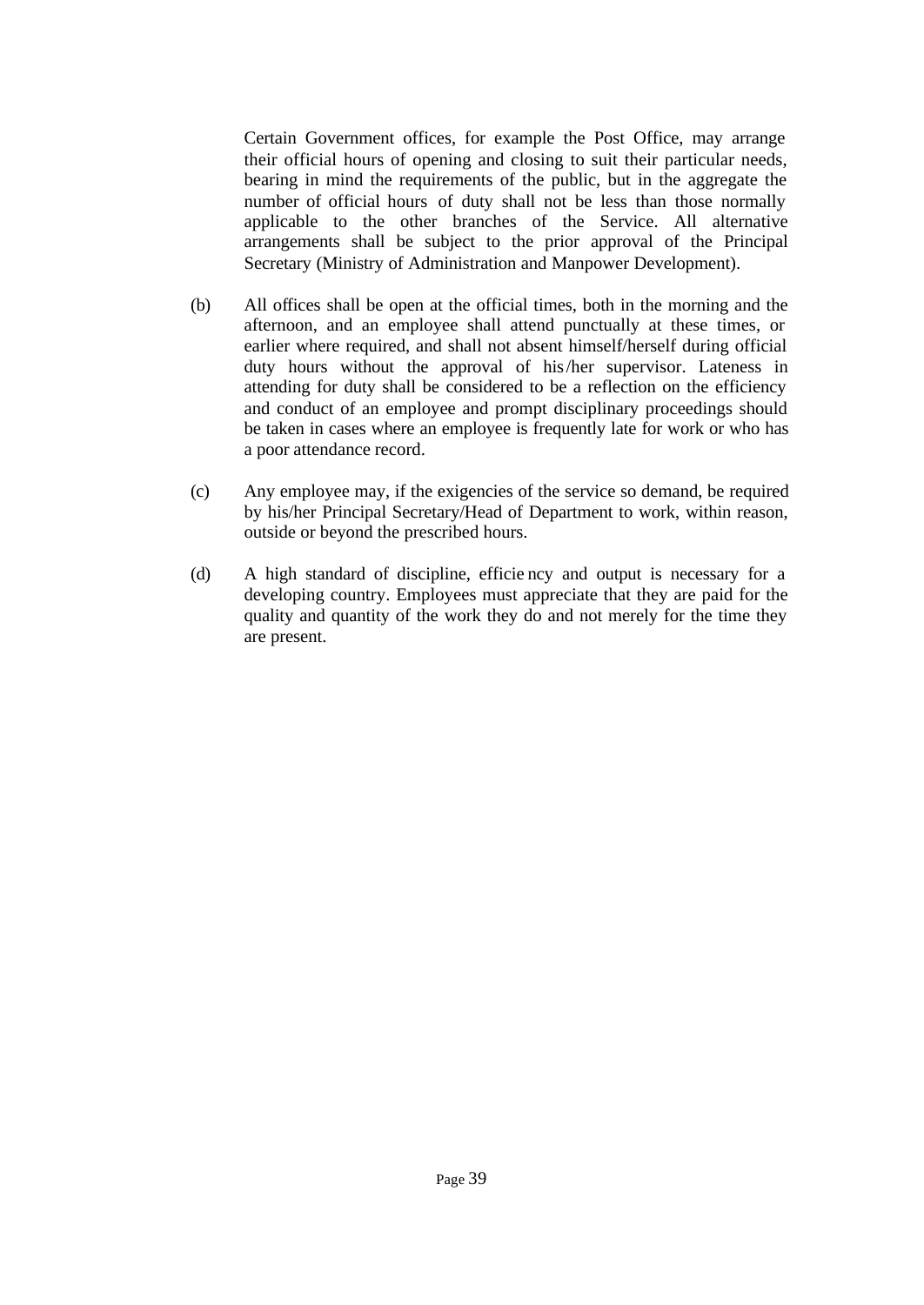### **104. UNIFORMS, PROTECTIVE CLOTHING AND CODE OF DRESS IN THE PUBLIC SERVICE**

In the context of this order, uniforms and protective clothing may be issued at Government's expense, to certain categories of public service employees. Uniforms shall include such items of clothing necessary to:

- (i) distinguish employees from the general public; and
- (ii) protect employees

The following categories of employees shall be eligible to receive uniforms/protective clothing as may be reasonably necessary at Government's expense:

- (i) officers who need to exercise authority in dealing with the public e.g. Security Guards, Customs and Immigration Officers (at Entry/Departure points only);
- (ii) all employees who need to wear protective clothing in order to safely carry out their duties, e.g. Nurses, Laboratory workers and Fire Officers.

For those officers who may require identification to be produced in pursuance of their duties, identity cards (and NOT Uniforms) bearing such official information as necessary will be provided by Government.

Each organisation is advised to prepare a Uniform Manual detailing the types of uniform or protective clothing to be provided and how such items should be worn and maintained. In addition staff should be made aware of the code of conduct whilst they are in uniform.

This policy applies to uniforms and protective clothing issued by Government; if staff members who do not qualify for free issue of uniforms feel that they wish to wear one, they may do so at their own expense, with the approval of the Principal Secretary/Head of Department.

All employees are expected to behave and dress appropriately to present an acceptable image to the public in general. Clothing and grooming should be appropriate to the nature of the employee's duties and responsibilities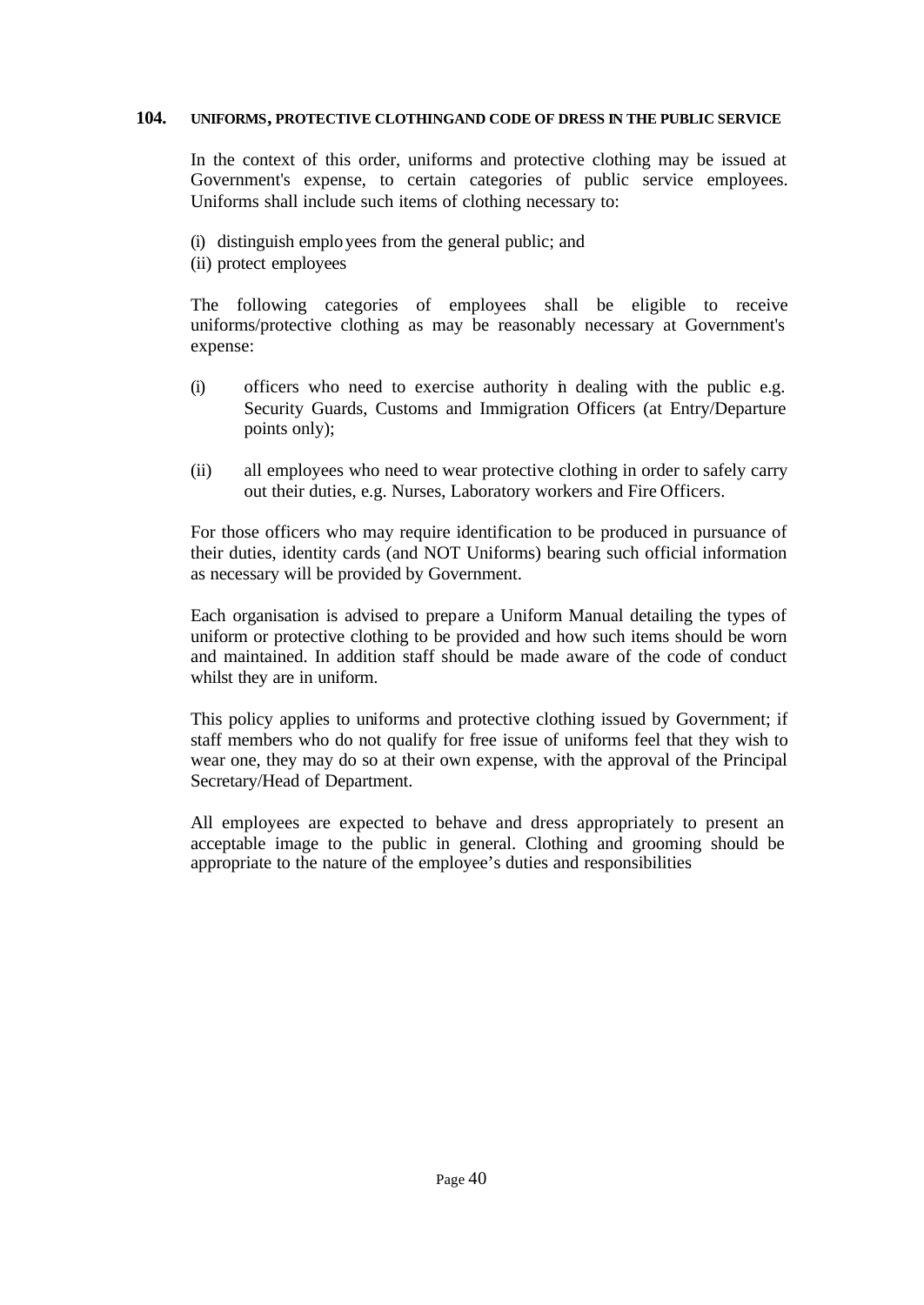# **CODE OF DISCIPLINE**

### **105. DISCIPLINARY AUTHORITIES.**

- (a) In accordance with the provisions of Article 66 of the Constitution, the powers of disciplinary control of persons appointed to offices in the Public Service are vested in the President. Subject to the provisions of paragraph (b) below, the President has, however, delegated these powers of disciplinary control in respect of holders of all offices in the Public Service employed in posts allocated to the Senior Officer Salary Grade and below to the following:-
	- (i) The Principal Secretary/Head of Department concerned in respect of offices as specified above except those which are held by employees who are expatriates or those which are held by bonded employees and in all cases of termination of appointments on grounds other than misconduct;
	- (ii) The Superintendent of Prisons in respect of all offices in the Prisons Service.
- (b) The delegated powers shall not be exercised by those to whom they have been delegated without the consent of the Minister responsible for that Ministry or Department, obtained in each case after consultation with the **Minister**

Provided that this paragraph shall not apply to the Chief Justice, Auditor General, Attorney General, Ombudsman and Electoral Commissioner.

(c) The maintenance of good order, discip line and efficiency is a major management responsibility and Principal Secretaries/Heads of Departments should not hesitate to take prompt disciplinary action when this is necessary.

## **106. Unallocated**

#### **107. DISCIPLINARY OFFENCE- GENERAL DEFINITION**

Any act, omission, misconduct, failure to take reasonable care or failure to discharge his/her duties in a reasonable or satisfactory manner by or on the part of an employee which, in the opinion of the disciplinary authority, warrants disciplinary proceedings being taken against the employee, shall constitute a disciplinary offence.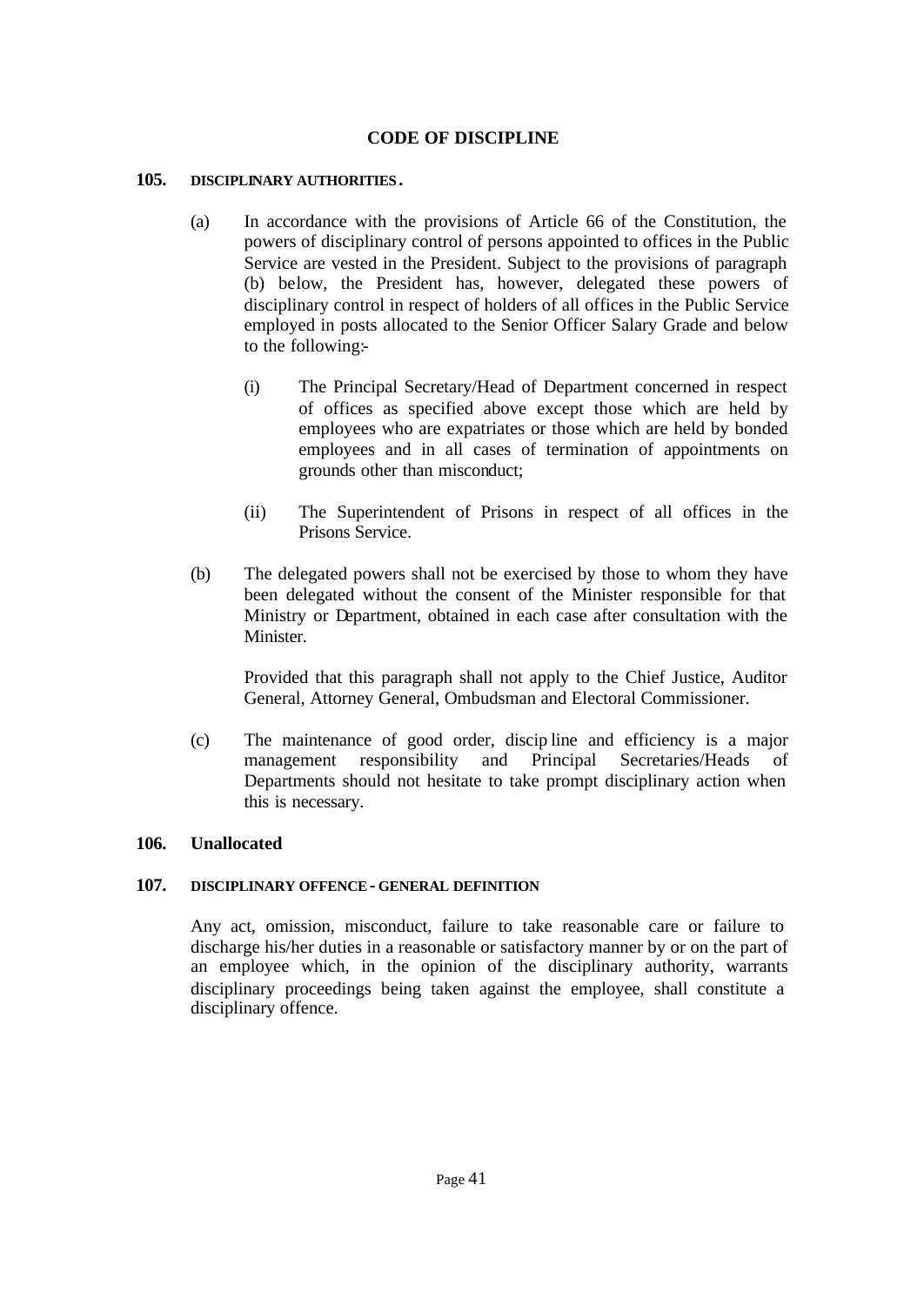#### **108. DISCIPLINARY OFFENCES - CATEGORIES.**

Disciplinary offences are divided into two different categories, minor disciplinary offences and serious disciplinary offences, as follows:-

- (1) Minor disciplinary offences:
	- (a) within a period of 12 months fails to observe working hours on one or not more than two occasions;
	- (b) within a period of 12 months fails to report for work on one or not more than two occasions;
	- (c) is absent without permission from the normal place of work or from the location of a posting of the employee during working hours;
	- (d) fails to obey reasonable orders or instructions given by the employer or representative of the employer;
	- (e) makes any illicit or unauthorised use of the property or equipment of the employer;
	- (f) negligently causes minor damage to the property of the employer;
	- (g) fails to keep a secret connected with the work of the employee, the production of goods or the provision of services, where required by law or by the rules of the employer to keep it;
	- (h) fails to comply with the rules and regulations of the employer;
	- (i) appears at work while under the influence of alcohol or dangerous drugs or consumes alcohol or dangerous drugs while at work or within the undertaking;
	- (j) knowingly makes false statements during investigation of accidents at work or of breaches of discipline.
	- (k) commits an offence other than an offence referred in Order 108 (2);
- (2) Serious disciplinary offences:-
	- (a) fails repeatedly to observe working hours or is absent from work without authorisation on 3 or more occasions within a period of 12 months;
	- (b) is absent from work without justification for a whole day on 3 or more occasions within a period of 12 months;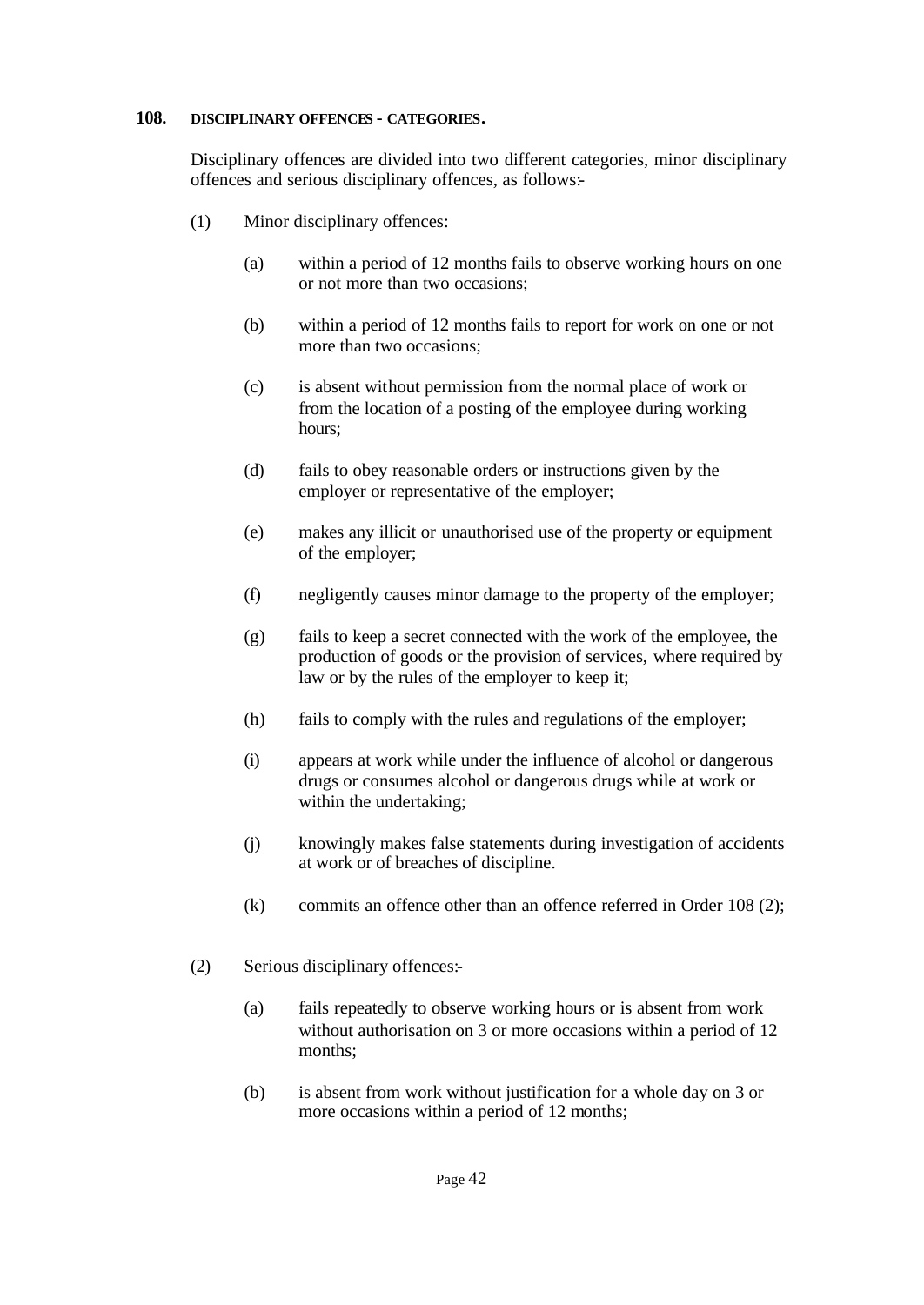- (c) fails repeatedly to obey reasonable orders or instructions given by the employer or representative of the employer including orders or instruction relating to the use or care of protective equipment;
- (d) fails to keep a secret connected with the work of the worker, the production of goods or the provision of services, where the failure results in serious prejudice to the employer or the general interests of the Republic;
- (e) wilfully or intentionally damages the property of the employer thereby causing a reduction or stoppage of production or serious prejudice to the employer;
- (f) is unable to carry out the duties of the worker due to the effect of alcohol or dangerous drugs or refuses to comply with a requirement of an employer under the relevant legislation;
- (g) commits any offence involving dishonesty, robbery, breach of trust, deception or other fraudulent practice within the workplace or during the performance of the work of the employee;
- (h) in the course of the employment of the worker assaults, or inflicts bodily injury upon a client of the employer or another worker;
- (i) commits any active or passive bribery or corruption;
- (j) commits an offence whereby the employee causes serious prejudice to the employer or employer's undertaking;
- (k) does any act, not necessarily related to the work of the employee, which reflects seriously upon the loyalty or integrity of the employee and causes serious prejudice to the employer's undertaking;
- (l) shows a lack of respect to, insults or threatens a client of the employer or another worker whether it be a superior, a subordinate or a colleague;
- (m) willfully, repeatedly and without justification fails to achieve a normal output as fixed in accordance with standards applicable to the emp loyee's work;

A minor disciplinary offence, which is preceded by two or more disciplinary offences, whether of the same nature or not, in respect of which some disciplinary action has been taken, is a serious disciplinary offence.

Where a minor disciplinary offence is not followed by another disciplinary offence within the twelve months of its commission, that offence is deemed not to have been committed and is discounted for the purpose of this Order).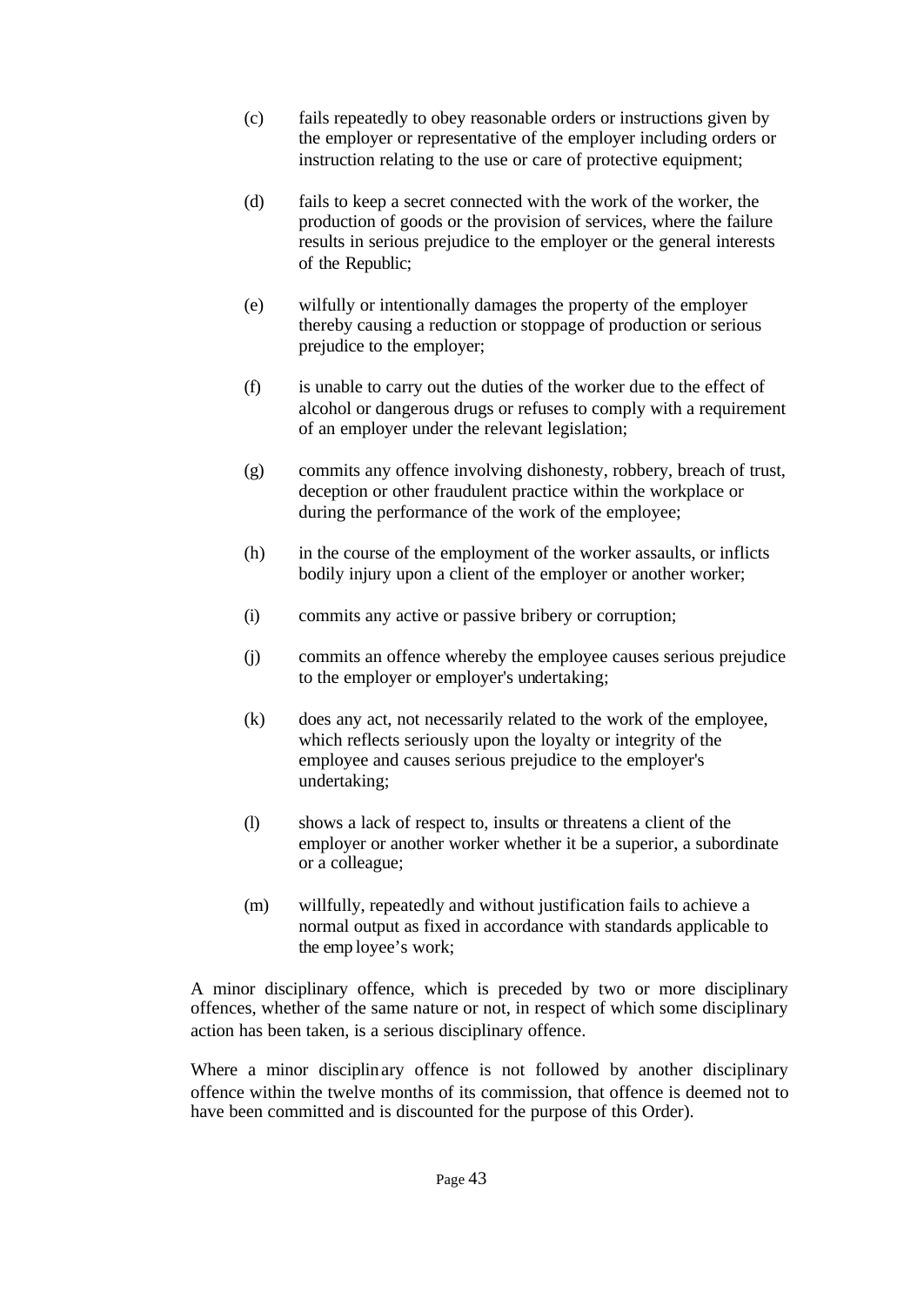### **109. DISCIPLINARY PROCEDURES**

- (a) Verbal reprimand or warning this may be issued by a supervisor in respect of a minor case or unsatisfactory work or conduct by an employee under his/her control.
- (b) Summary proceedings shall be instituted where, in the opinion of the disciplinary authority, the offence which the employee is alleged to have committed is more serious than in (a) above but is not of such gravity as to warrant, in the event of him/her being found guilty thereof, his/her dismissal, demotion or reduction in salary.
- (c) Formal proceedings shall be instituted where, in the opinion of the disciplinary authority, the offence which the employee is alleged to have committed, is of such gravity that, were he/she to be found guilty, it might warrant the employee's dismissal, demotion or reduction in salary.
- (d) Suspected criminal offence Where the Principal Secretary/Head of Department has reason to believe a member of his/her staff has committed a serious criminal offence, the matter should be reported immediately to the Police for their actio n. (Where losses of public monies, stores or other assets are involved, the procedure to be followed is set out in Financial Instruction 1103).

## **110. SUSPENSION FROM DUTY**

- (a) Where formal proceedings have been instituted in relation to a serious disciplinary offence, the employee may be suspended from duty without pay for no longer than one month, depending on the circumstances of the case.
- (b) Where a case involving an alleged serious offence has been reported to the Police for their action, the employee shall be suspended from duty forthwith without pay. The suspension may continue until the outcome of the trial. Please refer to Appendix "A" - 4. General - Clause (1) (a).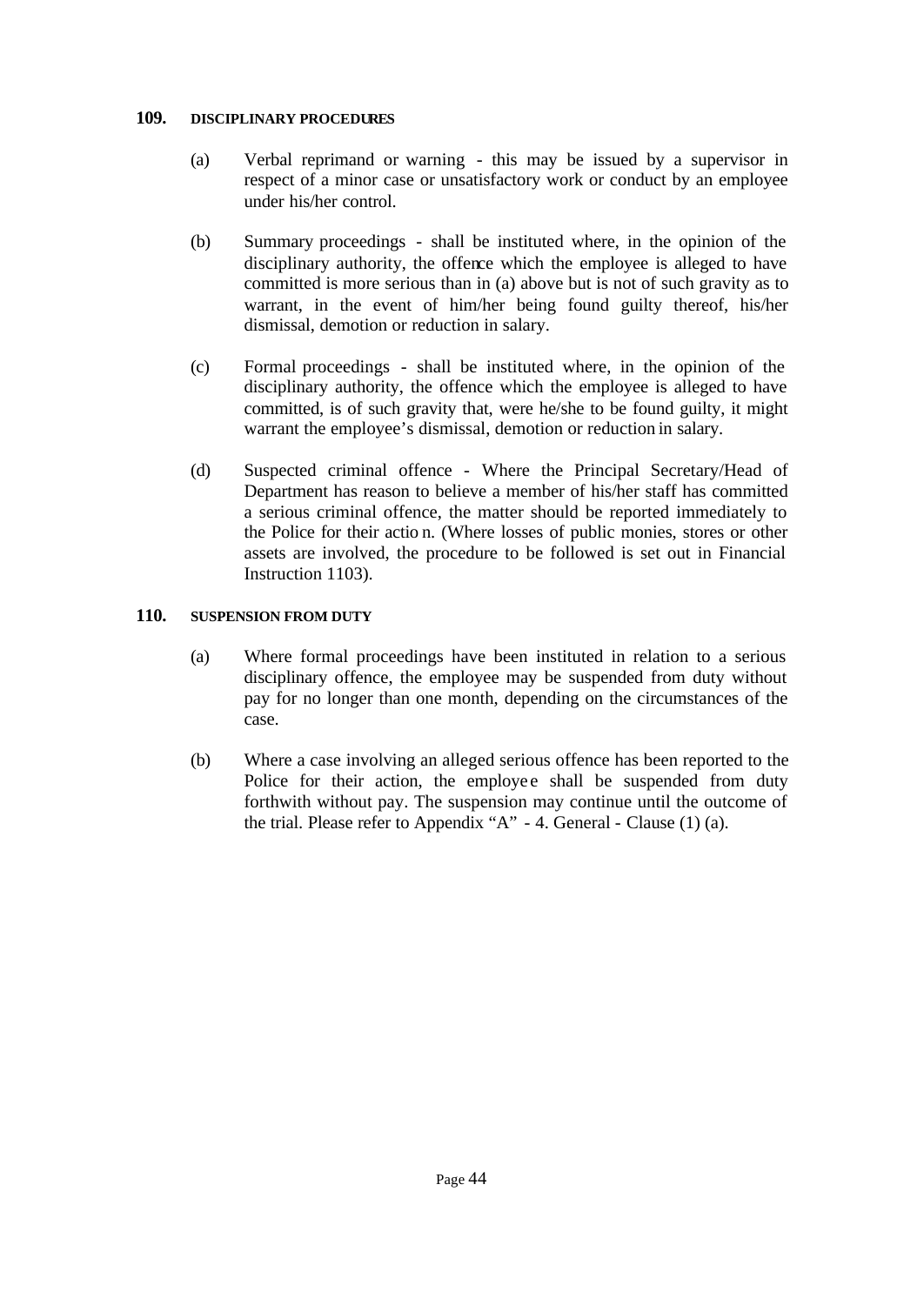## **111. DISCIPLINARY PROCEEDINGS - GENERAL GUIDELINES**

- (a) No disciplinary action shall be taken against an employee for a disciplinary offence unless there has been an investigation of the alleged offence, or where the act or omission constituting the offence is self-evident, unless he/she is given the opportunity of explaining the act or omission.
- (b) The disciplinary authority shall ensure that the investigation in respect of a minor disciplinary offence, even when it consists of no more than requiring an explanation for a self-evident act or omission, is conducted fairly and that the employee has, if he/she so wished, the assistance of a colleague or a representative of a Trade Union, if any, and of such witnesses as he/she may wish to call.

# **112. SUMMARY PROCEEDINGS.**

- (a) Where the disciplinary authority decides to institute summary proceedings against an accused employee, the authority shall prepare a statement giving particulars of the charge or charges and arrange for it to be handed to the accused.
- (b) The disciplinary authority shall appoint the date, time and place for the investigation of the charge or charges, which shall be within fourteen days of the decision to institute summary proceedings, and shall give the accused seven days notice of the same.
- (c) The accused shall have a right to be present at the investigation and make his/her defence; provided that failure by the accused to be present at the investigation shall not invalidate the proceedings.
- (d) The investigation of the charge or charges shall be carried out in such manner as the disciplinary authority may determine.
- (e) Upon the conclusion of the investigation, the disciplinary authority shall make a finding whether the accused is guilty as charged and if so, the authority shall proceed to award such punishment as is appropriate; provided that under no circumstances shall the accused be punished by dismissal, demotion or reduction in salary.
- (f) Where an investigation under this Order is being, or has been held, the disciplinary authority may at any time before awarding punishment institute formal proceedings against the accused if the evidence given discloses facts which add to the gravity of the charge or charges or which show that the accused has or may have committed other disciplinary offences warranting formal proceedings.

## **113. FORMAL PROCEEDINGS**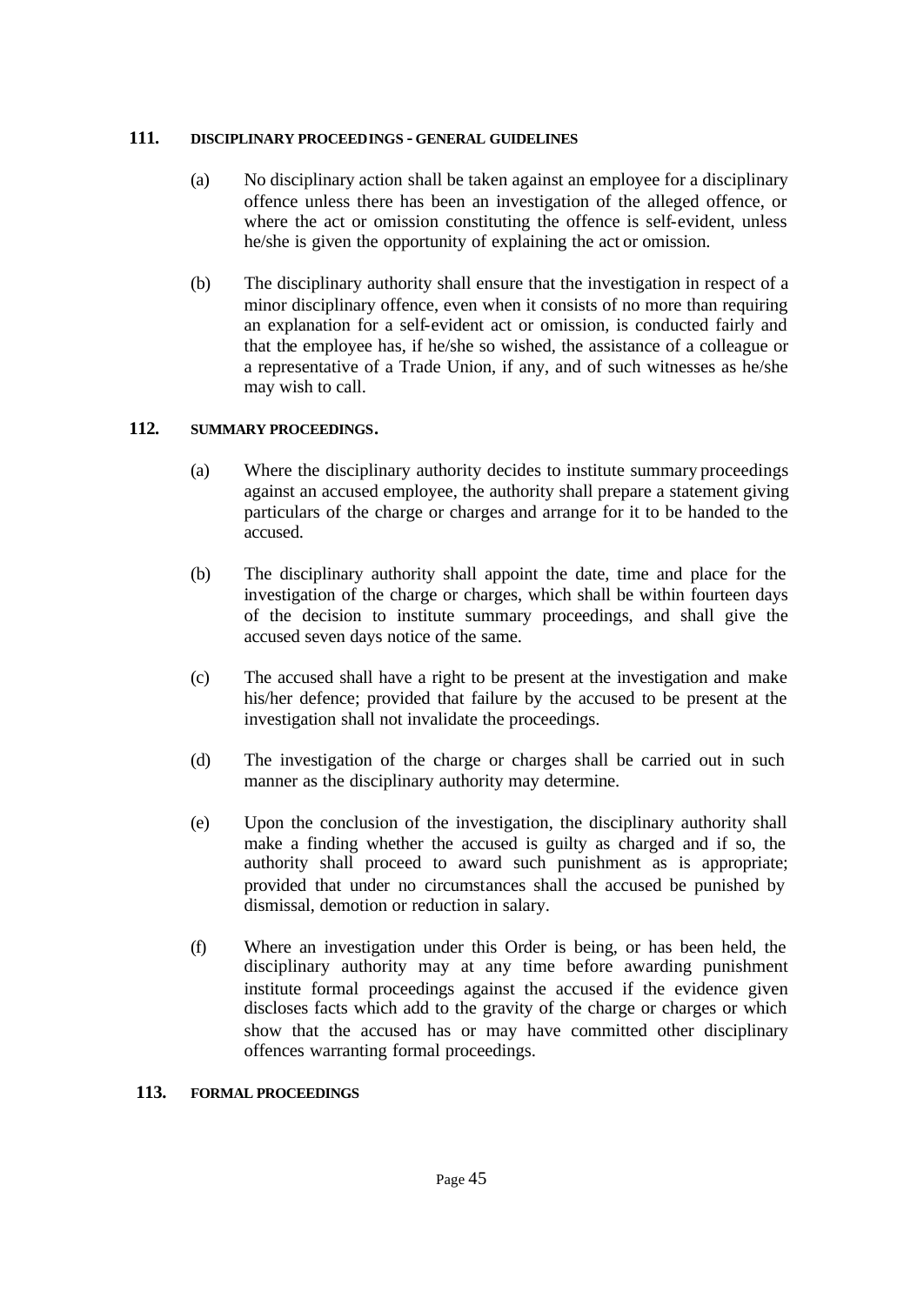The arrangements for inquiries into disciplinary cases where formal proceedings are to be undertaken are set out in Appendix 'A' to these Orders.

# **114. CRIMINAL CHARGE NOT CONNECTED WITH EMPLOYMENT**

- (a) Where an employee is charged with a criminal offence which is not connected with his/her employment, any action to be taken by his/her employer will depend on the seriousness of the offence. Should the employee be detained in custody he/she shall be suspended without pay until such time as the case has been decided. Where the employee is not detained in custody, the employer shall decide whether or not the employee may be permitted to carry on with his/her duties until the case has been decided. In either case the Principal Secretary (Ministry of Administration and Manpower Development ) shall be immediately informed of the decision which has been taken.
- (b) Where an employee has been found guilty by a court, the Principal Secretary/Head of Department shall decide what action, if any, should be taken. Where the Principal Secretary/Head of Department decides the employee should have his/her employment terminated on the basis of a serious disciplinary offence having been committed, the appropriate action shall be taken as set out in Order 113 (Appendix "A").

## **115. PUNISHMENT FOR DISCIPLINARY OFFENCES**

The following punishment may be imposed upon an employee as a result of disciplinary proceedings:-

- (i) dismissal, that is termination of appointment with forfeiture of all privileges in accordance with the provisions of any form of agreement or law for the time being in force;
- (ii) demotion, that is, removal to a post allocated to a lower salary grade carrying an immediate reduction in salary;
- (iii) a written warning, which may be copied to the Union of which the employee is a member, if any;
- (iv) non-payment of salary for any unauthorised absence from work; provided that the employer may deduct the equivalent of 3 days salary for each day of unauthorised absence from work for each second or subsequent unauthorised absence within a period of 12 months;
- (iv) in addition to any of the punishments as specified under (i) to (iv) above, restitution payment, that is, the recovery of the amount of any loss caused to Government or the value of any property of Government destroyed or damaged or the cost of repairing any property destroyed or damaged, by the employee by any wilful act or omission or by reason of his/her failure to take reasonable care or to discharge his/her duties in a reasonable manner.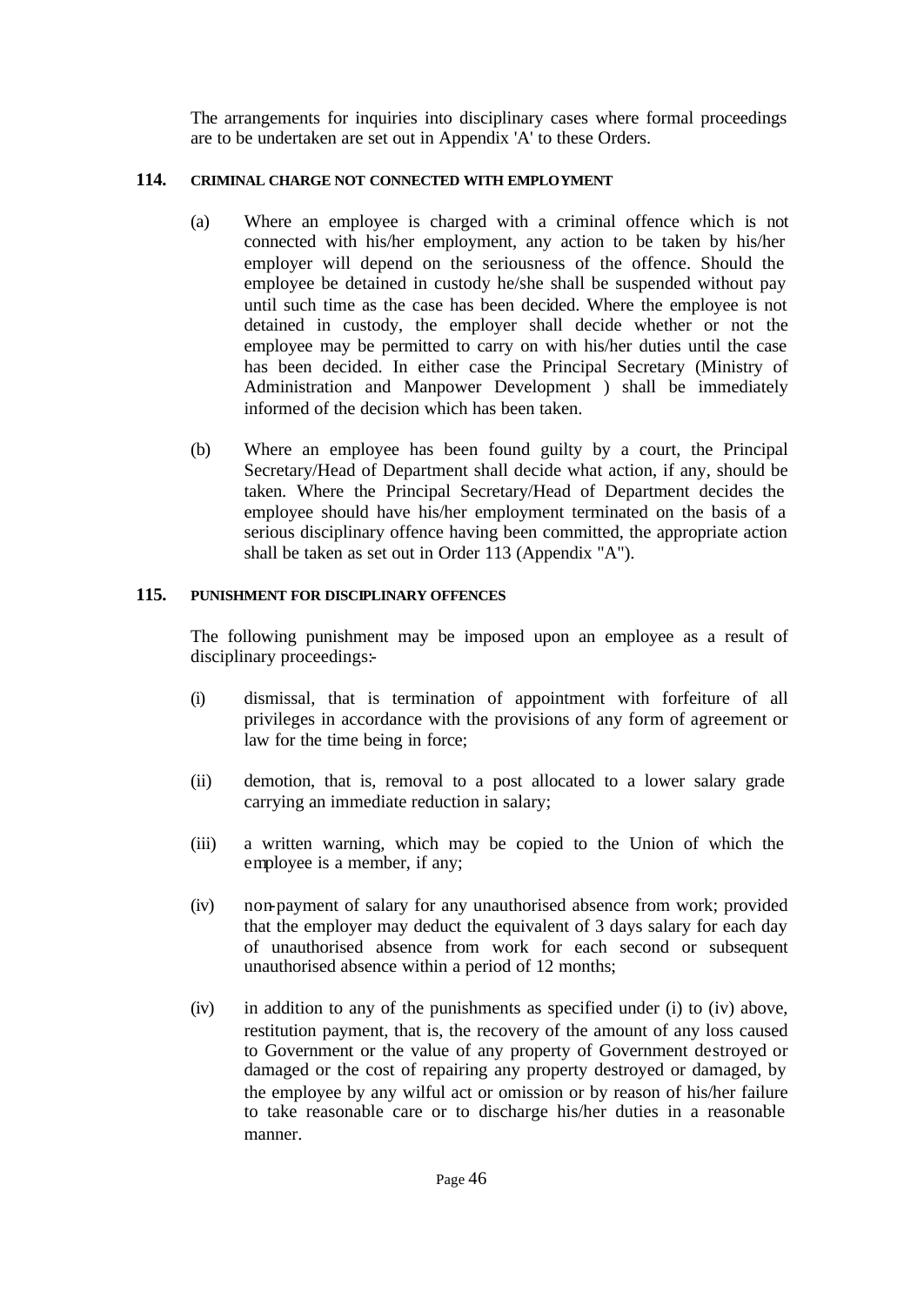### **116. DISCIPLINARY MEASURES**

Whilst it is impracticable to determine a rigid code assigning particular punishment to particular offences, it is important that there is as much uniformity and consistency as possible in this matter. For this reason a schedule showing the range of disciplinary offences is set out in Appendix "B" to these Orders. The schedule is intended to provide guidelines for all disciplinary authorities and shall not in any way be interpreted as restricting a disciplinary authority from imposing any punishment, as he/she deems appropriate, in any particular instance. Additional guidelines follow:-

- (i) Occasional minor offences e.g.; infrequent lateness or unauthorized absence, small oversights, omissions, untidiness, occasional low productivity, periodic unwillingness etc., should be dealt with by verbal reprimand. If such occurrences become a regular feature or more serious matters are at issue, e.g., laziness, drunkenness, poor performance, carelessness, etc., a written letter of warning should be issued. In this context an employee who has not committed a further minor offence for twelve months from the date he/she was warned shall be considered to have a clear record.
- (ii) Serious breaches of discipline or regulations or culpable neglect will normally justify a more severe penalty e.g., demotion, restitution payment or dismissal.
- (iii) Where an employee is suspected of having committed a criminal offence e.g., theft, corruption, etc., or thought to be guilty of a serious breach of discipline, e.g., disclosure of confidential information, sabotage, gross insubordination, etc., the employee should be suspended immediately pending an investigation. An employee charged with a relevant criminal offence (see sub-paragraph (vi) below) must at once be suspended until the outcome of the case is known. An employee convicted of a relevant criminal offence shall remain suspended pending disciplinary action. If the employee appeals against the conviction, his/her suspension shall continue until the appeal is adjudged. Conviction upon a relevant criminal offence will normally lead to dismissal.
- (iv) If an employee who has been suspended is acquitted or his/her appeal upheld, he/she may be reinstated and his/her withheld salary restored.
- (v) An employee who has been suspended under (iii) above, may terminate his/her contract of employment with notice.
- (vi) Disciplinary action may be required if an employee is charged with a criminal offence. Certain minor criminal offences will not normally warrant disciplinary proceedings, e.g., vehicle parking offences. Criminal offences involving fraud or theft will always entail disciplinary action. The Commissioner of Police shall advise the Ministry/Department concerned as well as the Principal Secretary (Ministry of Administration and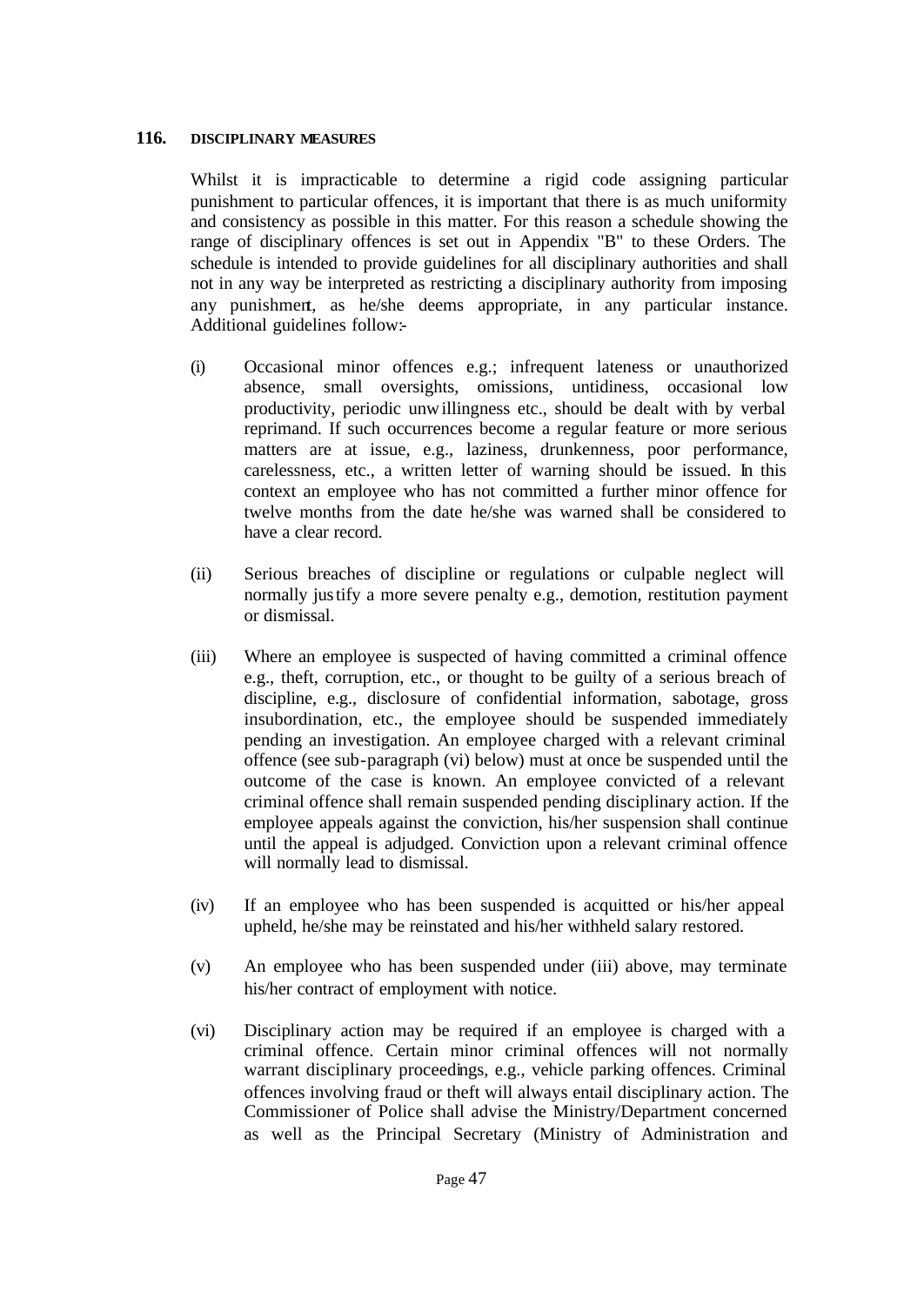Manpower Development) whenever an employee is charged with or convicted or acquitted of a criminal offence.

Also, it is the duty of the employee charged with a criminal offence to advise his/her Principal Secretary/Head of Department of the charge . Principal Secretaries/Heads of Departments should consult the Principal Secretary (Ministry of Administration and Manpower Development ) in particular instances, when they are uncertain whether a criminal charge or conviction against an employee warrants disciplinary action.

## **117. REMOVAL IN THE PUBLIC INTEREST**

The President may remove an employee from a public office if he/she considers it is in the public interest to do so. The decision of the President shall be signified through the Principal Secretary (Ministry of Administration and Manpower Development ). The question of any pension or gratuity, where appropriate, will be dealt with in accordance with the appropriate legislation.

### **118. MONITORING OF DELEGATED DISCIPLINARY POWERS**

In order to enable the Principal Secretary (Ministry of Administration and Manpower Development) to monitor, on behalf of the President, the manner in which his/her delegated powers in the matter of disciplinary control are being exercised, it is essential that each case of disciplinary action by Principal Secretaries/Head of Departments under their delegated powers is reported immediately in writing to the Principal Secretary (Ministry of Administration and Manpower Development) and in the case of dismissal by completion of the prescribed form. If the Principal Secretary (Ministry of Administration and Manpower Development) observes any irregularity, he/she will communicate the same to the Principal Secretary/Head of Department concerned with a view to its rectification.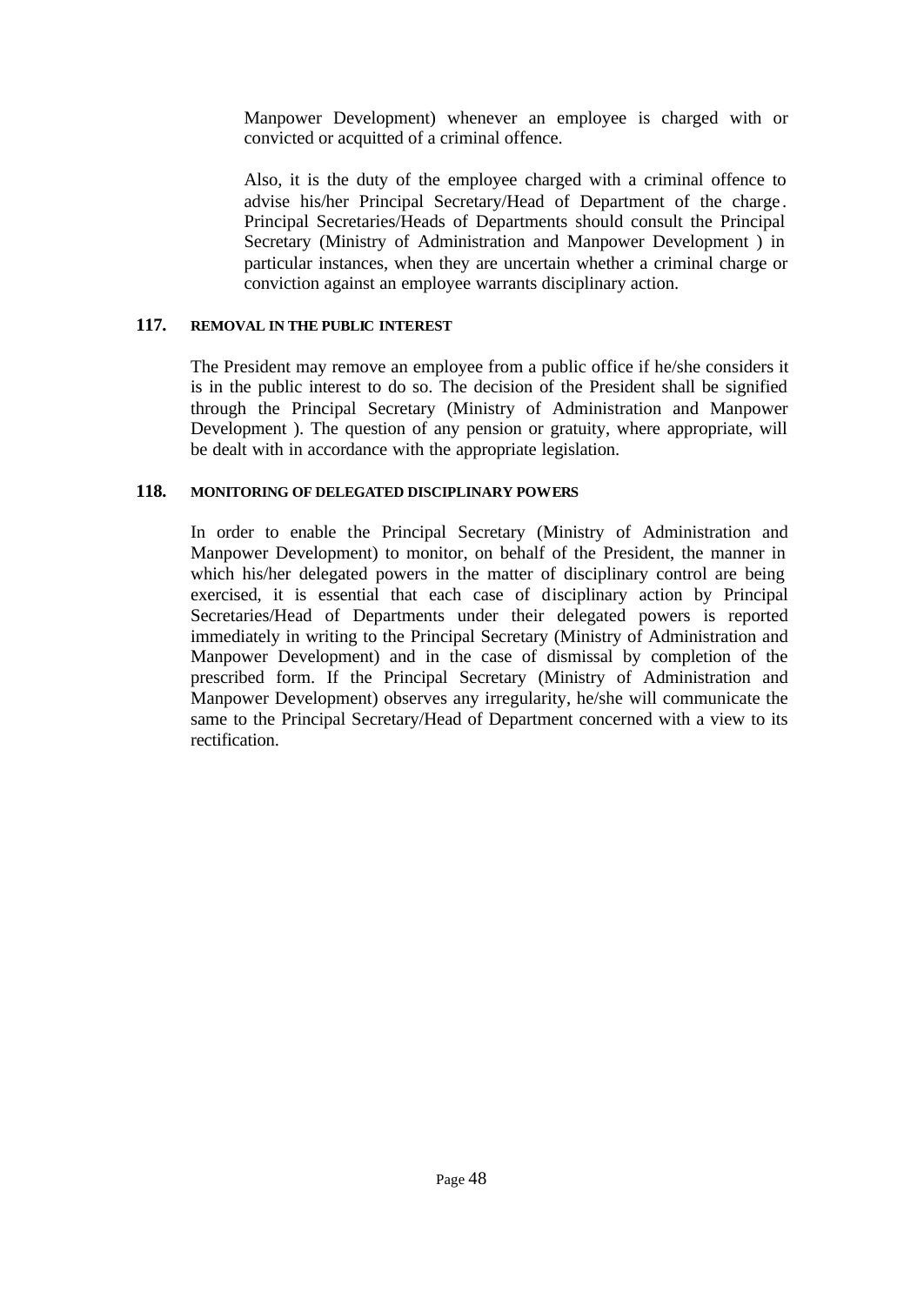### **119. RECOMMENDATIONS FOR DISCIPLINARY ACTION IN CASES WHERE PRESIDENTIAL POWERS NOT DELEGATED**

All recommendations for disciplinary action in cases where Presidential powers have not been delegated shall be submitted to the Principal Secretary (Ministry of Administration and Manpower Development).

## **120. APPEAL AGAINST DISCIPLINARY PUNISHMENTS**

- (i) An employee who, as a result of disciplinary proceeding against him/her is aggrieved by reason of a disciplinary punishment awarded against him/her, has the right of appeal for review to the Principal Secretary (Ministry of Administration and Manpower Development ) within fourteen days from the date of the notification of the punishment awarded.
- (ii) The aggrieved employee or his/her representative shall prepare the grounds of appeal and forward them to the Principal Secretary (Ministry of Administration and Manpower Development ) through his/her Principal Secretary/Head of Department in the first instance.
- (iii) The Principal Secretary (Ministry of Administration and Manpower Development ) shall appoint a panel, in the first instance, to conduct an enquiry into the complaint.
- (iv) Following consideration by the Principal Secretary (Ministry of Administration and Manpower Development) he/she shall convey his/her decision, to the employee or his/her representative, as the case may be. This decision shall be notified within 28 days of the appeal being registered.
- (v) The employee, may, not later than 14 days after being notified of the decision, under Order 302, register an appeal in writing to the Minister of Administration and Manpower Development against that decision who shall make a final decision within 28 days of the appeal being registered.
- (vi) Where an employee is still aggrieved with the final decision under Order 120 (a) (v) and having exhausted all avenues for finding a solution to his/her complaint, the employee may further register his/her complaint with the Public Service Appeals Board (PSAB), not later than six months from the date of the decision.

# **121. RECORD OF DISCIPLINARY PUNISHMENTS**

Any disciplinary punishments shall be recorded on the employee's personal record card in the personal file kept by his employer.

# **122 -130 Unallocated**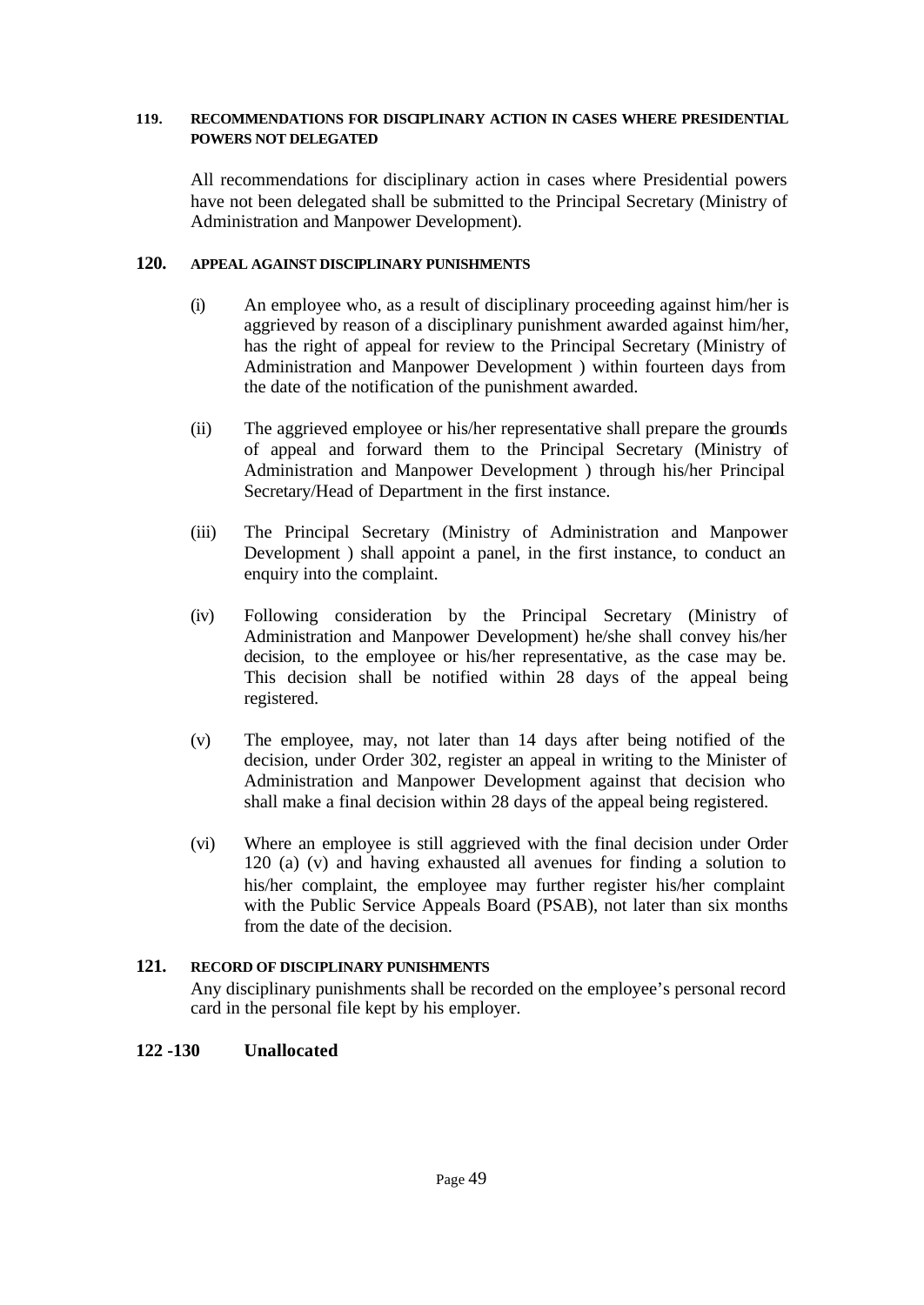# **Chapter VI**

## **RETIREMENT, RESIGNATION AND TERMINATION OF APPOINTMENT**

### **131. RETIREMENT**

- (a) The official retirement age in Seychelles is when an employee reaches the age of 63 years. No Government employee shall continue in employment beyond that age, without the approval of both the Ministry of Administration and Manpower Development and the Ministry of Social Affairs & Employment.
- (b) Under the Pensions Act (Cap. 159) employees qualified by virtue of service prior to 1st January 1979 to benefit under that Act, may, subject to the approval of the President, commence to draw a pension, or gratuity, on attaining the age of 55 years. In special cases he/she may be retired on or after attaining the age of 45 years or on the completion of 25 years service, whichever is the earlier, or on grounds of ill-health or due to abolition of office.

### **132. RESIGNATION**

- (a) Any employee, excluding those serving on special contract terms but including those who held pensionable offices as at 31st December 1978, may resign his/her appointment by giving to the Government one month's notice in writing or by paying to the Government one month's gross salary in lieu of such notice.
- (b) An employee serving on special contract or agreement terms may resign his/her appointment in accordance with the relevant provisions of his/her contract or agreement. Where no such specific provision has been made, he/she will be required to give not less than three month's notice of his/her intention to do so or, alternatively, he/she will be required to pay two months' gross salary in lieu of such notice.
- (c ) Notwithstanding the terms of paragraph (b), an employee who is required to give three months' notice but who resigns for justifiable reasons at short notice will be eligible to have the two months' salary due from him reduced proportionately.
- (d) A resignation will be accepted only when the Principal Secretary/Head of Department is satisfied that satisfactory arrangements have been made to refund any outstanding liabilities to Government. In this context special attention must be paid to resignations of bonded employees which must all be referred to the Principal Secretary (Ministry of Administration and Manpower Development) for decision. Any amount of money due to the employee may be withheld and applied towards any sum due by him/her. On resignation from the Public Service, the employee forfeits all the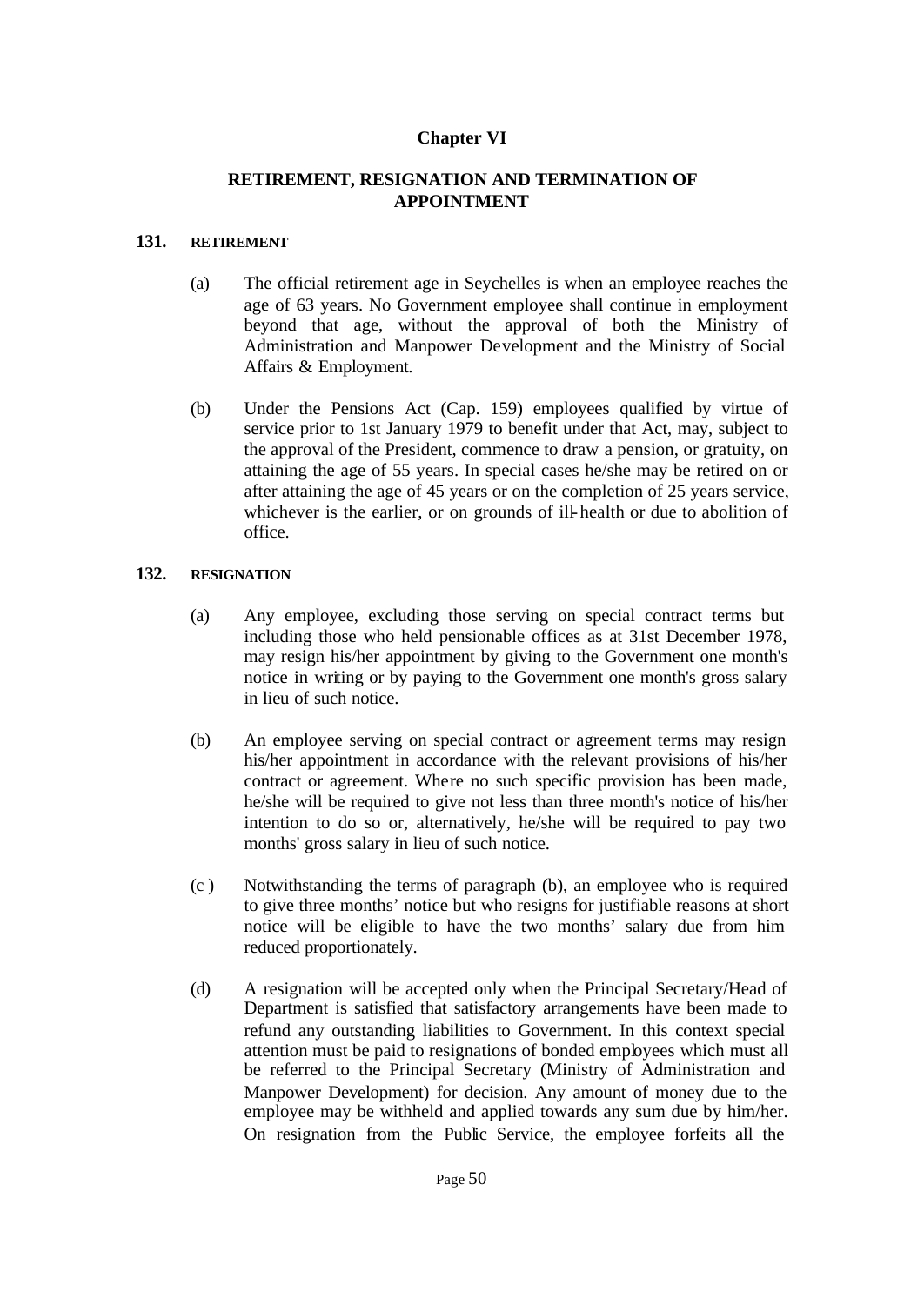privileges of his/her office but he/she may take outstanding leave or be paid salary in lieu, provided that the required period of notice has been given.

## **133. TERMINATION OF APPOINTMENT OTHERWISE THAN BY DISMISSAL**

- (a) Appointments may be terminated, otherwise than on disciplinary grounds, in the following circumstances:-
	- (i) redundancy;
	- (ii) premature retirement i.e. for employees who were holding pensionable offices as at 31st December, 1978, in circumstances set out in the Pensions Act;
	- (iii) on medical grounds following the decision of a medical board;
	- (iv) during or following a probationary period of employment, where training, guidance, counseling and adequate supervision have been to no avail, and performance is below the required minimum level;
	- (v) following marked deterioration in work and personal standards where remedial measures taken have been to no avail;
	- (vi) in the interests of the organisation;
	- (vii) localisation
- (b) The procedure for termination of appointment other than on grounds of misconduct is set out in Appendix 'C' to these Orders.
- 134. PENALTIES INCURRED WHEN EMPLOYEES LEAVE THE SERVICE IN EXCEPTIONAL **CIRCUMSTANCES** 
	- (a) An employee who fails to take up his/her appointment will be liable to refund any cost incurred by Government in respect of the transportation of his family/himself and personal effects from his/her place of engagement to the duty station.
	- *(i) Knowledge of a potential problem will reach a Principal Secretary/Head of Department in a variety of ways. If the Principal Secretary/Head of Department thinks it is , or may become, an 'unfit for work' situation, he/she would hold an administrative inquiry to assemble all the facts including medical report.*
		- (ii) The Principal Secretary/Head of Department should then determine whether or not the employee can carry on with his/her assigned duties.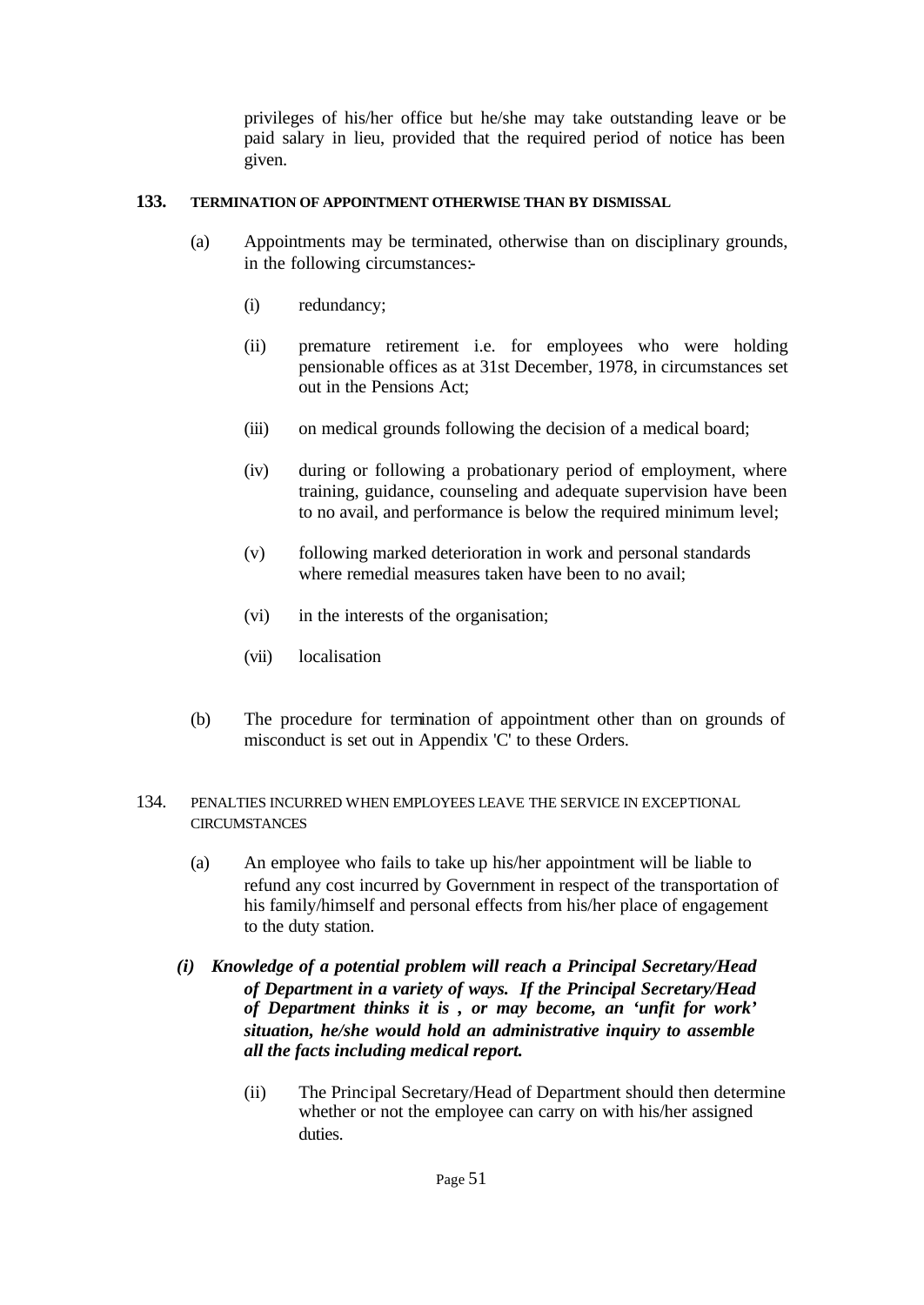- (iii) If the Principal Secretary/Head of Department decides that the employee can carry on, a counselling interview may be necessary and further monitoring of the situation should take place.
- (iv) If Principal Secretary/Head of Department decides the employee cannot carry on, he/she should:
	- a) consider re-deployment in the same or similar skills area in the employee's Ministry/Department but in another work environment.
	- b) Inform the Principal Secretary (Ministry of Administration and Manpower Development) who is thus alerted in case he/she has to take further action as per sub- paragraph (viii) below.
- (v) If this move is successful with further monitoring, the Principal Secretary (Ministry of Administration and Manpower Development) should be informed.
- (vi) If a move is not possible or, being possible, not successful, consideration should be given to re-deployment in different skills area in same Ministry/Department. Inform the Principal Secretary (Ministry of Administration and Manpower) if re-training is advisable to the extent that outside involvement is necessary. The Principal Secretary (Ministry of Administration and Manpower) will try to help at the same time ascertain whether other options are more suitable.
- (vii) If such re-deployment is really impossible, or has been tried and found unsuccessful, the principal Secretary (Ministry of Administration and Manpower) should be informed.
- (b) An employee who has signed an agreement with Government to continue in the service of Government who is being select to attend a course of study who resigns without completing the period for which he has undertaken to serve Government, will be liable to refund:-
	- (i) All expenditure incurred by Government in connection with the employee's course including any sums paid to him/her or on his/her behalf by way of salary, allowances, fees or expenses; and
	- (ii) The cost of the employee's transport between the Republic and his/her place of training.
- (c) All such cases must be forwarded to the Ministry of Administration and Manpower Development for approval.

## **135. RESPONSIBILITY FOR RECOVERIES**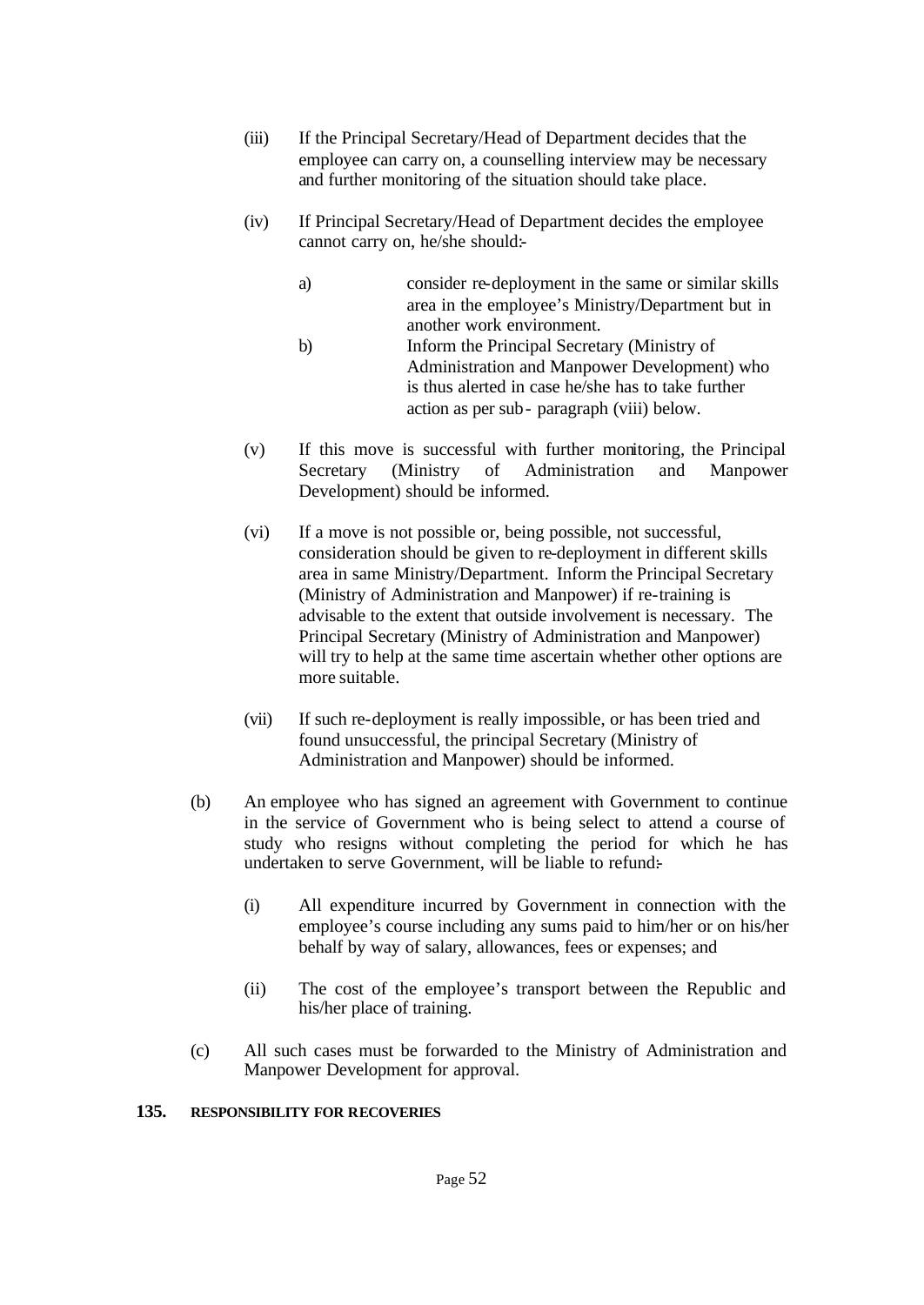The Accounting Officer concerned is responsible for ensuring that any amounts due under the provisions of this Chapter, and also any other amounts due to Government, are collected before the date on which the employee ceases duty. Any amount due to the employee may be withheld and applied towards the refund of amounts due to the Government. In the event of any difficulty, the matter should be reported to the Principal Secretary (Ministry of Finance).

## **136. RE-EMPLOYMENT AND REHABILITATION OF INCAPACITATED EMPLOYEES**

- (a) The performance of an employee may deteriorate for medical reasons to a point where he/she is unable to fully discharge the responsibilities of his/her post. In such cases, the medical condition is often treatable and not serious enough for a medical board to recommend termination of appointment or premature retirement. The board or individual medical advice as the case may be, could recommend that re-deployment in a job which is less demanding or which does not contain the components, deemed to have brought about the deterioration, could well lead to full recovery. In such cases, the medical authorities will provide the employing organisation with a detailed account of the circumstances in order to facilitate re-deployment.
- (b) It is Government's responsibility, as an employer, to bring such employees back to a high level of productivity and useful work contribution. The following steps should therefore be taken in trying to achieve this aim:-
	- (i) Knowledge of a potential problem will reach a Principal Secretary/Head of Department in a variety of ways. If the Principal Secretary/Head of Department thinks it is, or may become, an "unfit for work" situation, he/she should hold an administrative inquiry to assemble all the facts including medical reports.
	- (ii) The Principal Secretary/Head of Department should then determin e whether or not the employee is able to carry on with his/her assigned duties.
	- (iii) If the Principal Secretary/Head of Department decides that the employee can carry on, a counselling interview may be necessary and further monitoring of the situation should take place.
	- (iv) If Principal Secretary/Head of Department decides the employee cannot carry on, he/she should:-
		- (a) consider redeployment in the same or similar skills area in the employee's Ministry/Department but in another work environment; and
		- (b) inform the Principal Secretary (Ministry of Administration and Manpower Development) who is thus alerted in case he/she has to take action later as per sub-paragraph (viii) below.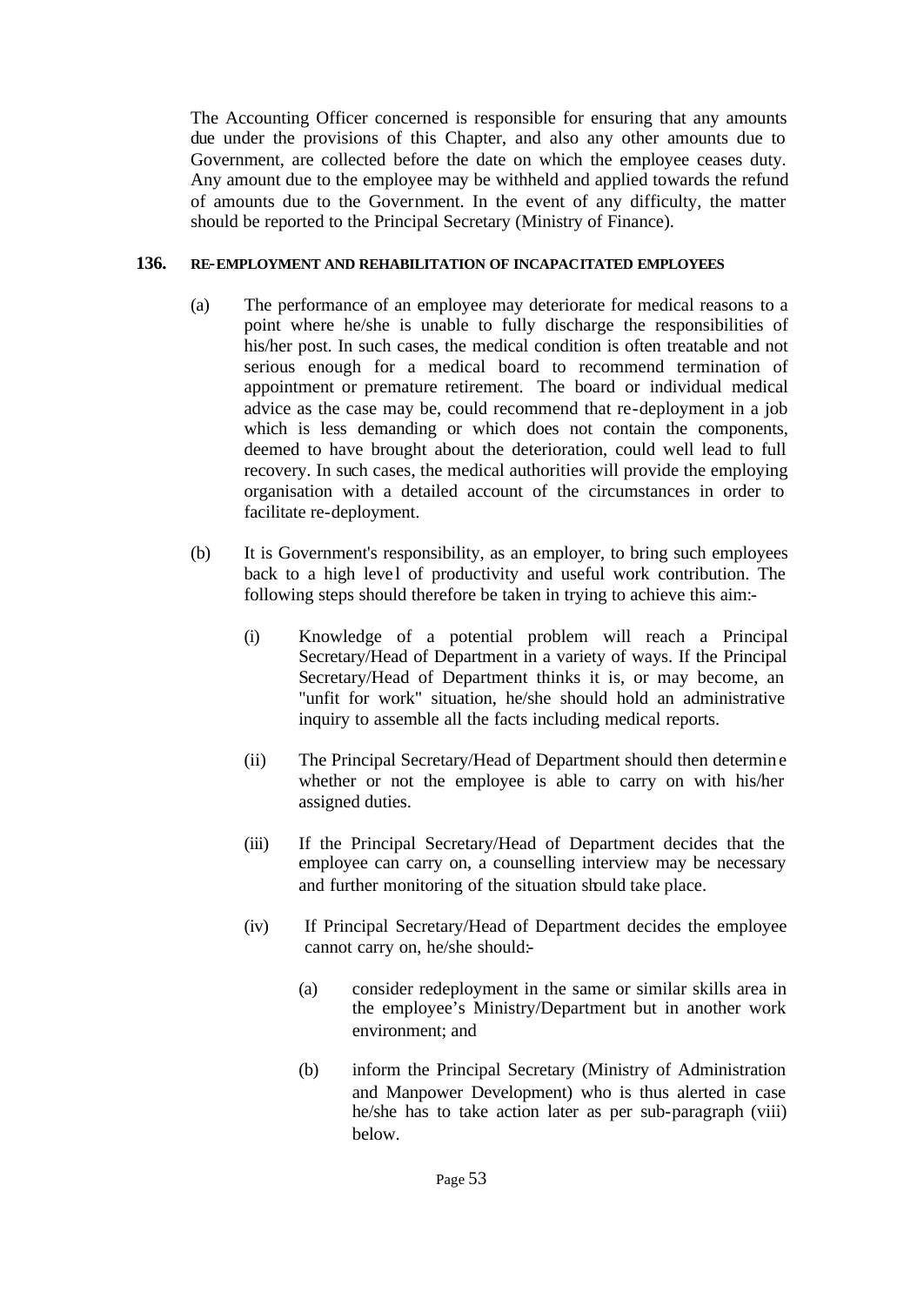- (v) If this move is successful, as determined by further monitoring, the Principal Secretary (Ministry of Administration and Manpower Development ) should be informed.
- (vi) If a move is not possible or, being possible, not successful, consideration should be given to redeployment to a different skills area in the same Ministry/Department. It is advisable to inform the Principal Secretary (Ministry of Administration and Manpower Development) if retraining is required to the extent that outside involvement is necessary. The Principal Secretary (Ministry of Administration and Manpower Development) will try to help and at the same time ascertain whether other options are more suitable.
- (vii) If such redeployment is really impossible, or has been tried and found unsuccessful, the Principal Secretary (Ministry of Administration and Manpower Development) should be informed.
- (viii) The Principal Secretary (Ministry of Administration and Manpower Development) once alerted (see sub-paragraph (iv)) will try to seek redeployment to another Ministry/Department. This may involve a retraining programme. Close collaboration is most essential between the new employing Ministry/Department, the Ministry of Administration and Manpower Development and the medical authorities, as the new job can form a significant part of a total rehabilitation process.
- (ix) The employee will continued to be paid by the employing organisation, if necessary on a paid leave arrangement, for a maximum period of six weeks whilst redeployment options are reviewed by the Principal Secretary (Ministry of Administration and Manpower Development).
- (x) An employee so redeployed will be subject to a 6-month trial period. The employees new Principal Secretary/Head of Department should submit a report to the Principal Secretary (Ministry of Administration and Manpower Development) thereafter advising on retention of services, or otherwise.
- (xi) If the employee's services are not to be retained, the Principal Secretary (Ministry of Administration and Manpower Development ) will either seek another redeployment or, depending on the report, will consider termination of appointment.
- (xii) If termination of appointment is approved, the Ministry of Social Affairs and Employment will be informed with a view to redeployment in the private sector. If this is not possible, Social Security benefits may be payable.
- (xiii) When in the new post, the employee receives the salary for the post, or his/her personal salary, whichever is the lesser amount.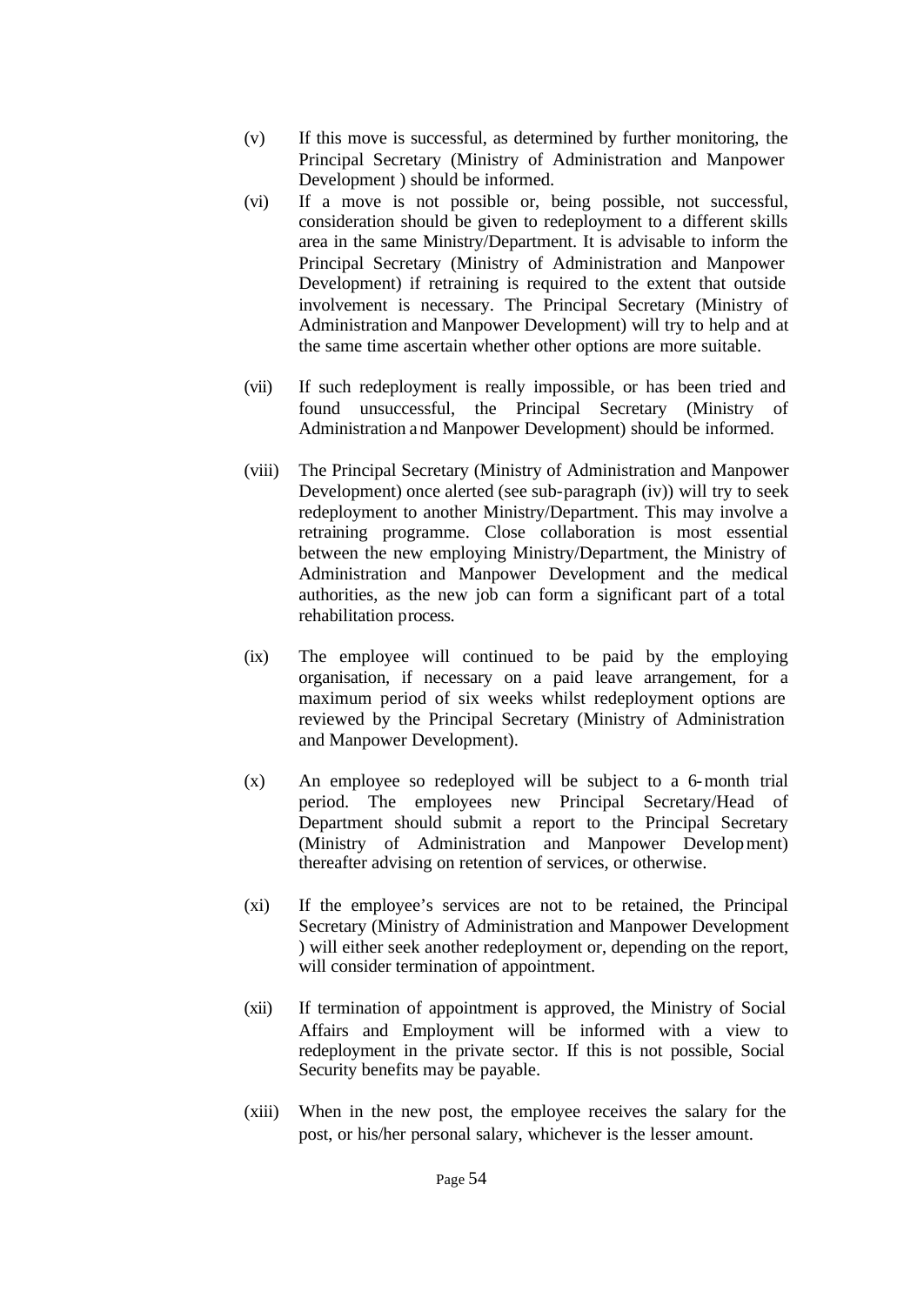(xiv) Re-deployment of such employees should take priority over recruitment to vacant posts of persons from outside the Public Service.

## **137. CERTIFICATE OF EMPLOYMENT**

- (a) A certificate of employment in the prescribed form shall be given to an employee upon the cessation of his/her appointment. When completing such certificates, it should be borne in mind that their main purpose is for use as a reference covering the employee's period of service, should he/she wish to seek other employment.
- (b) Efficiency and general conduct will be assessed as "Very Good", "Good", Satisfactory" (i.e., normal or average), "Indifferent" or "Poor".
- (c) Where an employee has not given entire satisfaction throughout his/her service, it is important that the certificate should be worded so as to give the employee credit for any good qualities which he/she may have shown. It should not, through a lack of precision or by the bare expression of a general adverse opinion, have the effect of prejudicing the holder's chances of obtaining subsequent employment.
- (d) Cause of cessations of appointment on the certificate should normally be given as indicated below, or as may be appropriate:-
	- (i) Retirement
	- (ii) Resignation
	- (iii) Dismissal
	- (iv) Abolition of office
	- (v) Discharged owing to redundancy
	- (vi) Completion of contract
	- (vii) Transfer
	- (viii) Termination of appointment: i.e. Health

## **138. PAYMENT OF COMPENSATION FOR PAST PERIOD OF SERVICE**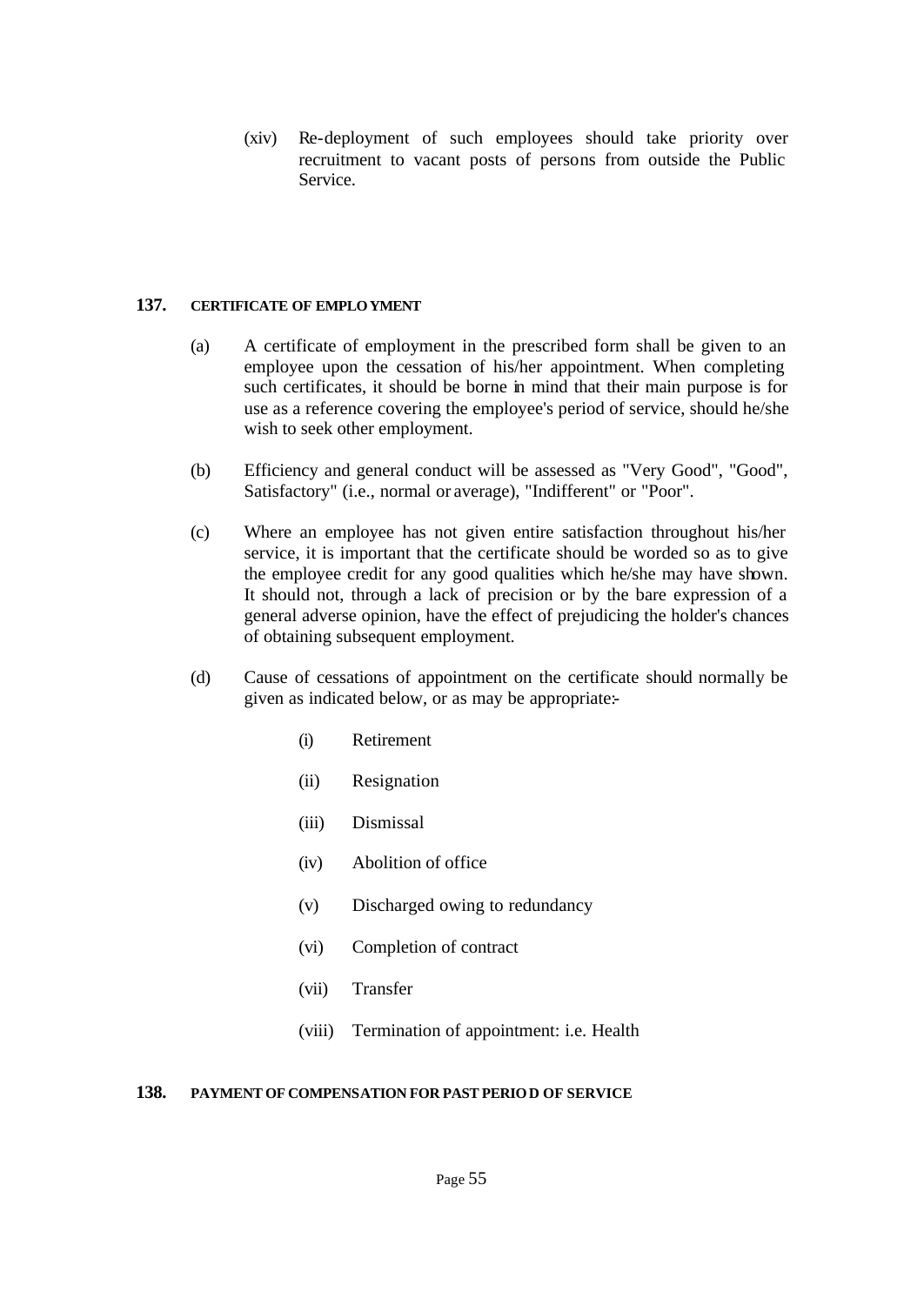- (a) Payment of Compensation for past period of service from 1st January 1979 or thereafter is an accrued benefit, and it applies to employees in continuous employment of Government as at 1st January 1992 and thereafter.
- (b) Continuity of service for the purpose of payment of the compensation is necessary and breaks of service will not be permitted. Authorised absence on leave without pay in accordance with Order 149 for periods not exceeding twenty four months will not constitute a break but will be discounted for the purpose of length of continuous service.

Period of suspension without pay in accordance with Order 110 should also be discounted for that purpose.

- (c) Notwithstanding the provision of paragraph (b), where an employee has left the service under the following circumstances:
	- (i) resignation
	- (ii) termination of appointment
	- (iii) redundancy
	- (iv) after completion of fixed term contract (as per Employment Act 1995 Section 19 but excluding employees on special contract terms)

and within ninety days from the date of leaving, was re-appointed to the Public Service, the employee's period of service prior to and after the break may be considered continuous. The period of the break will however be discounted for the purpose of length of continuous service.

- (d) The length of service of employees who proceed on training sponsored by Government will not constitute a break and will not affect continuity of service.
- (e) Transfers between public service organisatio ns will not affect the payment of compensation.
- (f) In the case of external transfer from a parastatal organisation to a Ministry/Department, the parastatal organisation will pay the accrued compensation into a centralised vote held by the Ministry of Administration and Manpower Development. Likewise, where the transfer is vice versa, Government will pay accrued compensation due to the employing parastatal organisation.
- (g) Requests for payment of compensation should be referred to the Principal Secretary, Ministry of Administration and Manpower Development for approval on the prescribed form.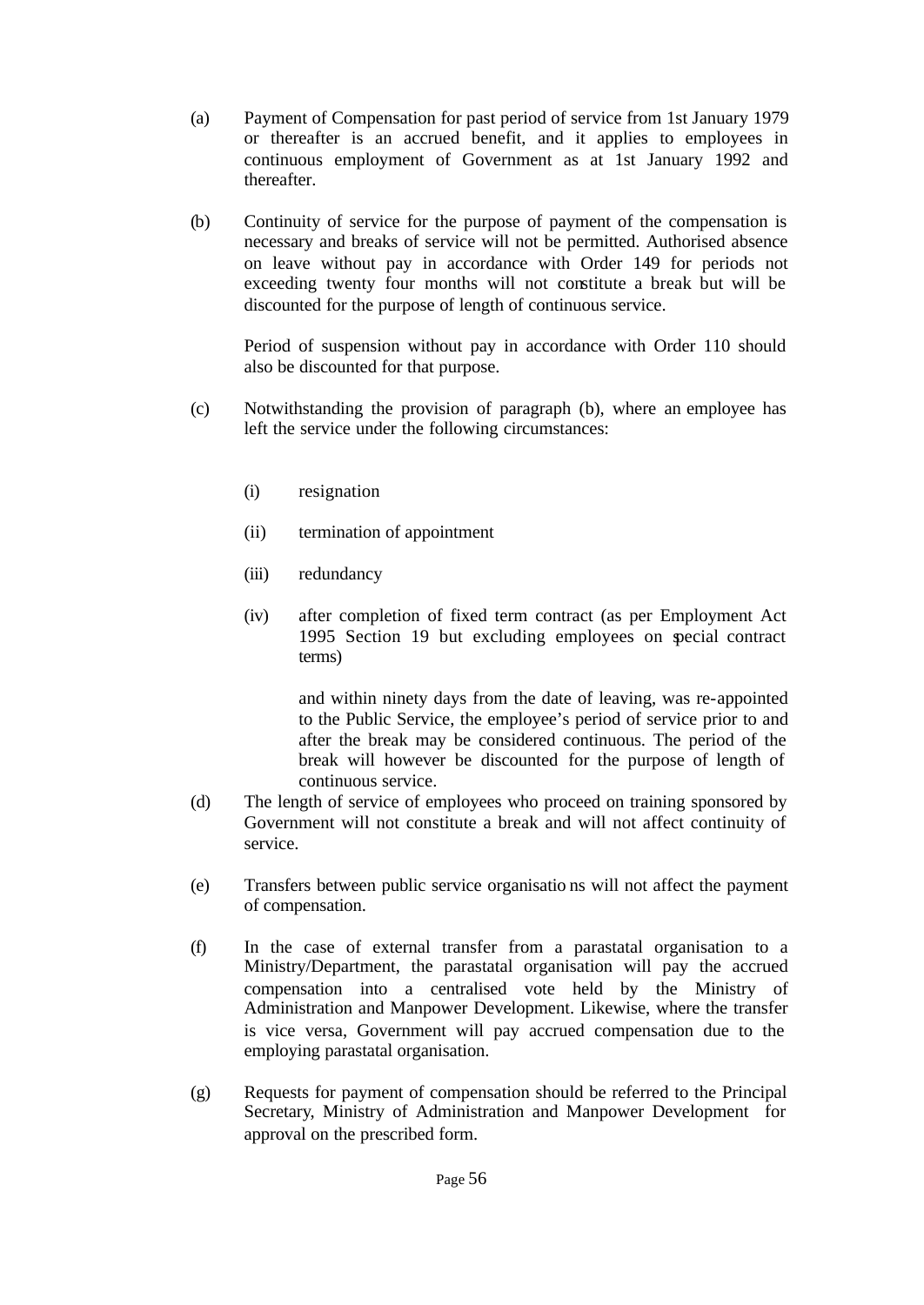- (h) An employee (including an expatriate on general terms and conditions of employment) who has continuity of service and who leaves the Public Service in one of the following circumstances, is eligible for payment of compensation:
	- (i) resignation
	- (ii) upon reaching the national retirement age of 63 years
	- (iii) death (legal heir(s) to be paid the amount due)
	- (iv) termination on grounds of failing probationary period
	- (v) premature retirement
	- (vi) redundancy;
	- (vii) on medical grounds following the decision of a medical board;
	- (viii) in the interest of the organisation;
- (i) The compensation following termination of appointment under the following grounds will however be paid by the employing organisation, under Part III (Schedule) of Appendix C
	- (i) Redundancy
	- (ii) on medical grounds following decisions of a medical board
	- (iii) in the interest of the organisation
	- (iv) following marked deterioration in work and personal standards where medical measures have been to no avail.
	- (v) Localisation
- (j) Where an employee moves to special contract terms under the Public Sector Commission contract system, compensation will be paid for the period of service from 1st January 1979 to the day preceding the first day of the commencement of the new contract.
- (k) For avoidance of doubt, it is declared than an employee who leaves the Public Service on completion of a fixed term contract is not eligible for payment of compensatio n under this Order.
- (l) Compensation payable is calculated at the rate of one day's wage for every completed month of service as from 1st January 1979 or thereafter.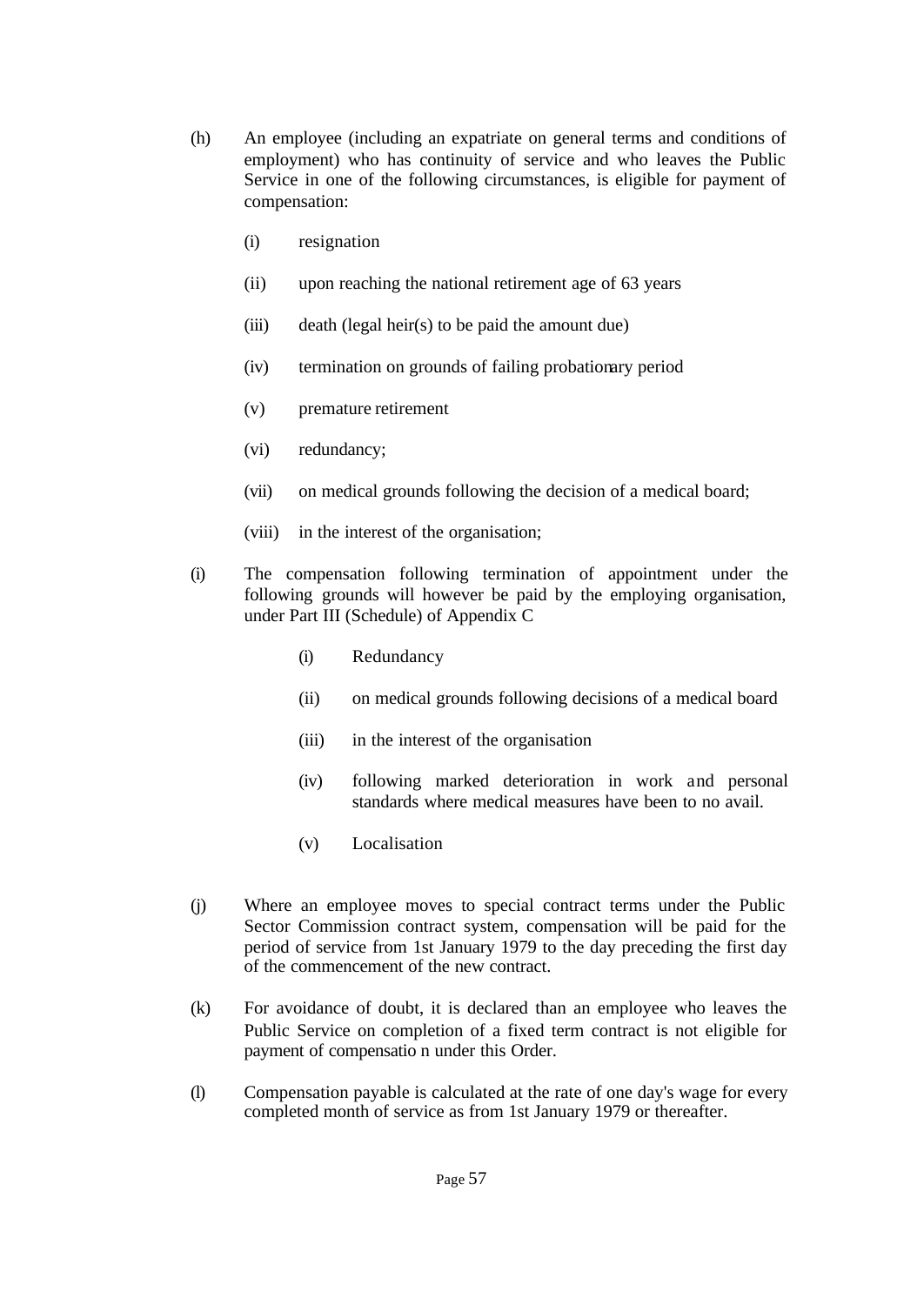The salary to be used for the calculation of compensation will be the gross basic salary of the employee at the time when payment is due. Social security contributions will not be deducted.

The following formula shall be used for calculation of compensation:-

$$
A \times B \times C
$$
\n
$$
52 \times D
$$

Where:  $A =$ Salary per annum

- $B =$  Working hours per day
- $C =$  Number of days entitled as period of continuous service

 $D =$  Number of working hours per week

For avoidance of doubt, it is declared that gross basic salary for the purpose of this order includes any acting, duty or responsibility allowance, but not any other allowance.

(m) Notwithstanding the above provisions a public service employee who is entitled to compensation under the Employment Act 1995 shall not be entitled to compensation under this Order.

## **139. PAYMENT OF GRATUITY FOR PAST YEARS OF CONTINUOUS SERVICE.**

- (a) Payment of gratuity for past years of continuous service from 1st January 1979 or thereafter applies to employees in continuous employment of Government at 1st January 1992 and thereafter.
- (b) Continuity of service for the purpose of payment of the gratuity is necessary and breaks of service will not be permitted. Authorised absence on leave without pay in accordance with Order 149 for periods not exceeding twenty four months will not constitute a break but will be discounted for the purpose of length of continuous service.

Period of suspension without pay in accordance with Order 110 will also be discounted for that purpose.

- (c) The period of absence of employees who proceed on training sponsored by Government will not constitute a break and will not affect continuity of service.
- (d) Transfers between Public Service organisations will not affect the payment of gratuity.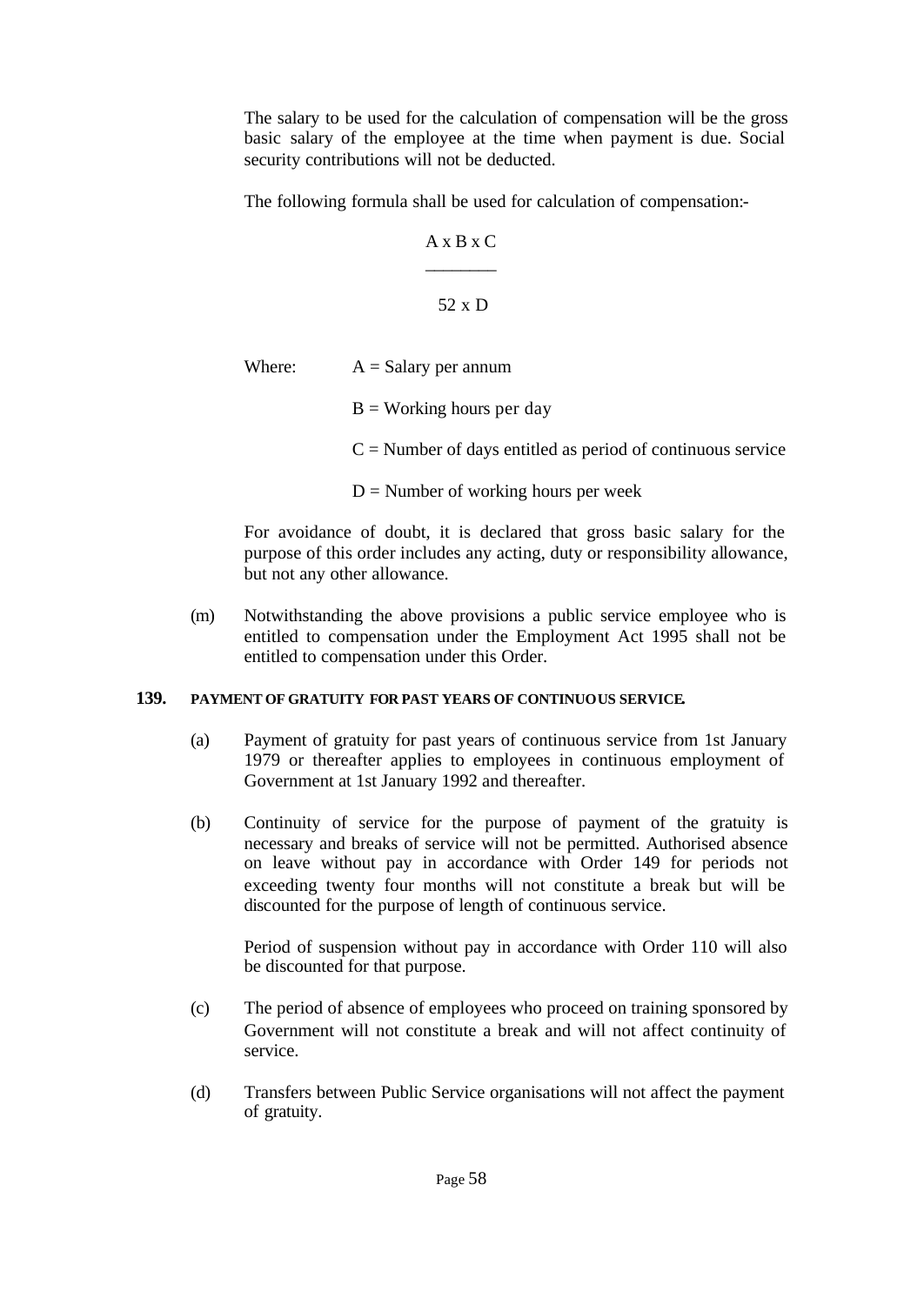- (e) Members falling under specific Schemes of Service e.g. Teaching, Nursing, Police etc. will not be eligible for payment of gratuity under this Order as provisions have already been made for payment of gratuity under their respective Schemes of Service. Employees on special contract terms and conditions of employment are not eligible for payment of gratuity under this order.
- (f) In the case of external transfer from a parastatal organisation to a Ministry/Department, the parastatal organisation will pay the proportionate gratuity into a centralised vote held by the Ministry of Administration and Manpower Development. Likewise, where the transfer is vice versa, Government will pay proportionate gratuity calculated at the time of transfer, to the employing parastatal organisations. The procedure for transfer of funds takes effect from 1st January 1993.
- (g) Requests for payment of gratuity should be referred to Principal Secretary, Ministry of Administration and Manpower Development for approval, on the prescribed form. As an exercise in preparation for annual estimates, a summary of personnel information including name, national identity number and date of appointment of all employees together with the amount of gratuity due should be submitted to the Ministry of Administration and Manpower Development by 30th June each year, for gratuity due in the following year.
- (h) An employee (including an expatriate on local letter of appointment) who has continuity of service and who leaves the Public Service in one of the following circumstances, is eligible for payment of proportionate gratuity on pro-rata basis:
	- (i) Termination of appointment on medical grounds;
	- (ii) Termination of appointment in the interest of the organisation (as approved by the Ministry of Administration and Manpower Development );
	- (iii) Redundancy;
	- (iv) On reaching national retirement age of 63 years;
	- (v) Premature retirement (as approved the Ministry of Administration and Manpower Development) under Order 133 (a) (ii);
	- (vi) Death (legal heir(s) to be paid the amount due)
	- (vii) Where an employee moves to special fixed contract terms under the Public Sector Commission contract system
- (i) If an employee re-joins the Public Service within thirty-one days after leaving in the circumstances outlined at (h) (i) to (v), the absence will not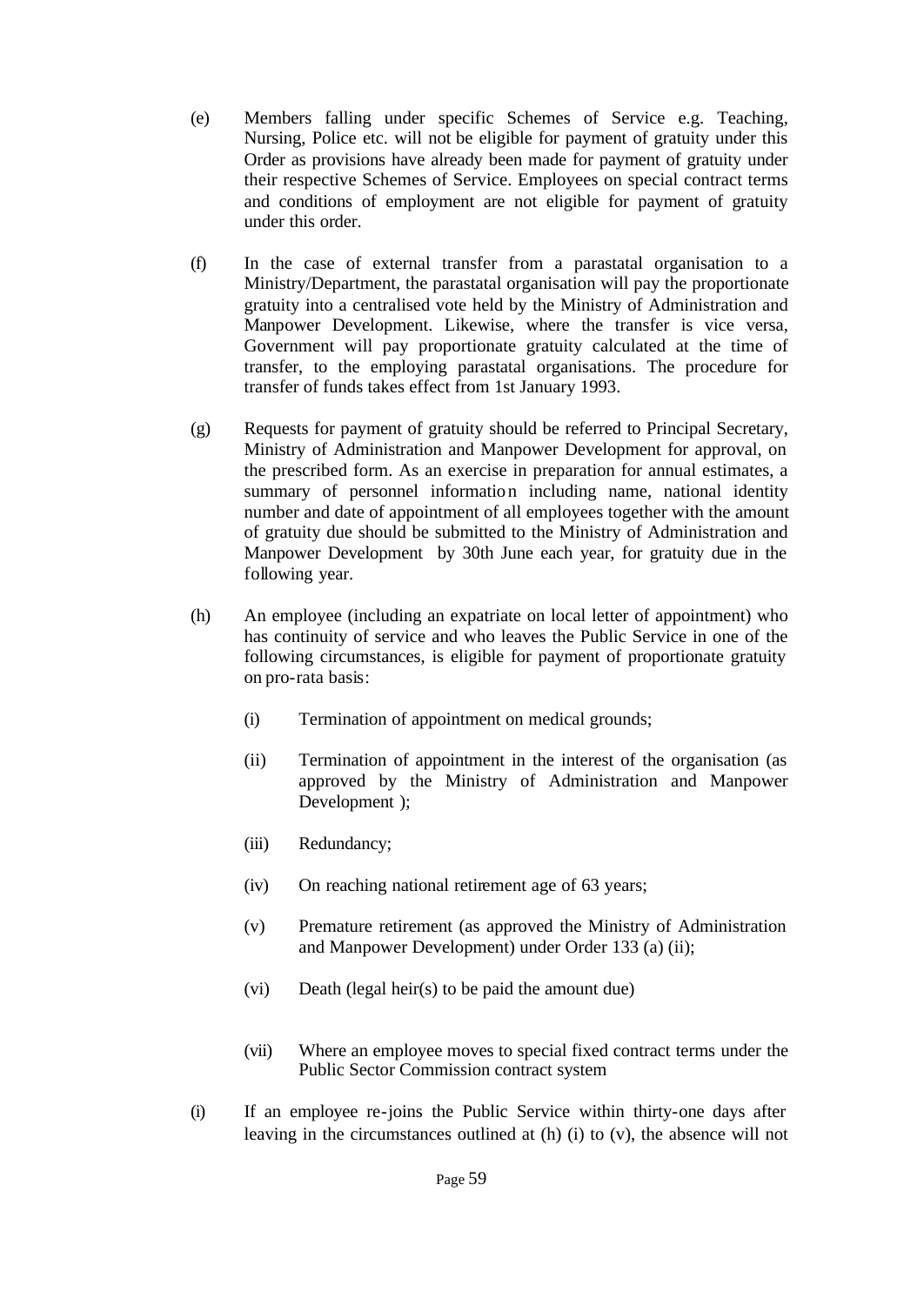constitute a break of service but the period will be discounted for length of continuous service.

- (j) An employee (including an expatriate on local letter of appointment) who leaves the Public Service in one of the following circumstances, is not eligible for payment of proportionate gratuity on pro-rata basis:
	- (i) on completion of or under the terms of a fixed-term contract;
	- (ii) resignation;
	- (iii) failing any period of probationary service;
	- (iv) dismissal
- (l) Continuous service gratuity will be paid at the following rates:-

| (a) | First 15 years (180 months) - SR 20,000 |              |
|-----|-----------------------------------------|--------------|
| (b) | Next 10 years (120 months) - SR 20,000  |              |
| (c) | Next $5$ years (60 months)              | $-SR$ 15,000 |
| (d) | Next 5 years (60 months)                | $-SR$ 15,000 |

- (e) Next 5 years (60 months) SR 15,000
- (m) Part-time employees are also eligible to payment of gratuity on a proportional basis in relation to the number of hours worked. The following formula shall be used for calculation of part-time gratuity:

# K x L x I

## \_\_\_\_\_\_\_ 7 x J

Where  $K =$  Hours worked per day

 $L =$  Amount due (e.g. R20,000)

 $I =$  Number of months qualifying for gratuity

 $J =$  Number of months (e.g. 180 months = 15 years)

**140. Unallocated.**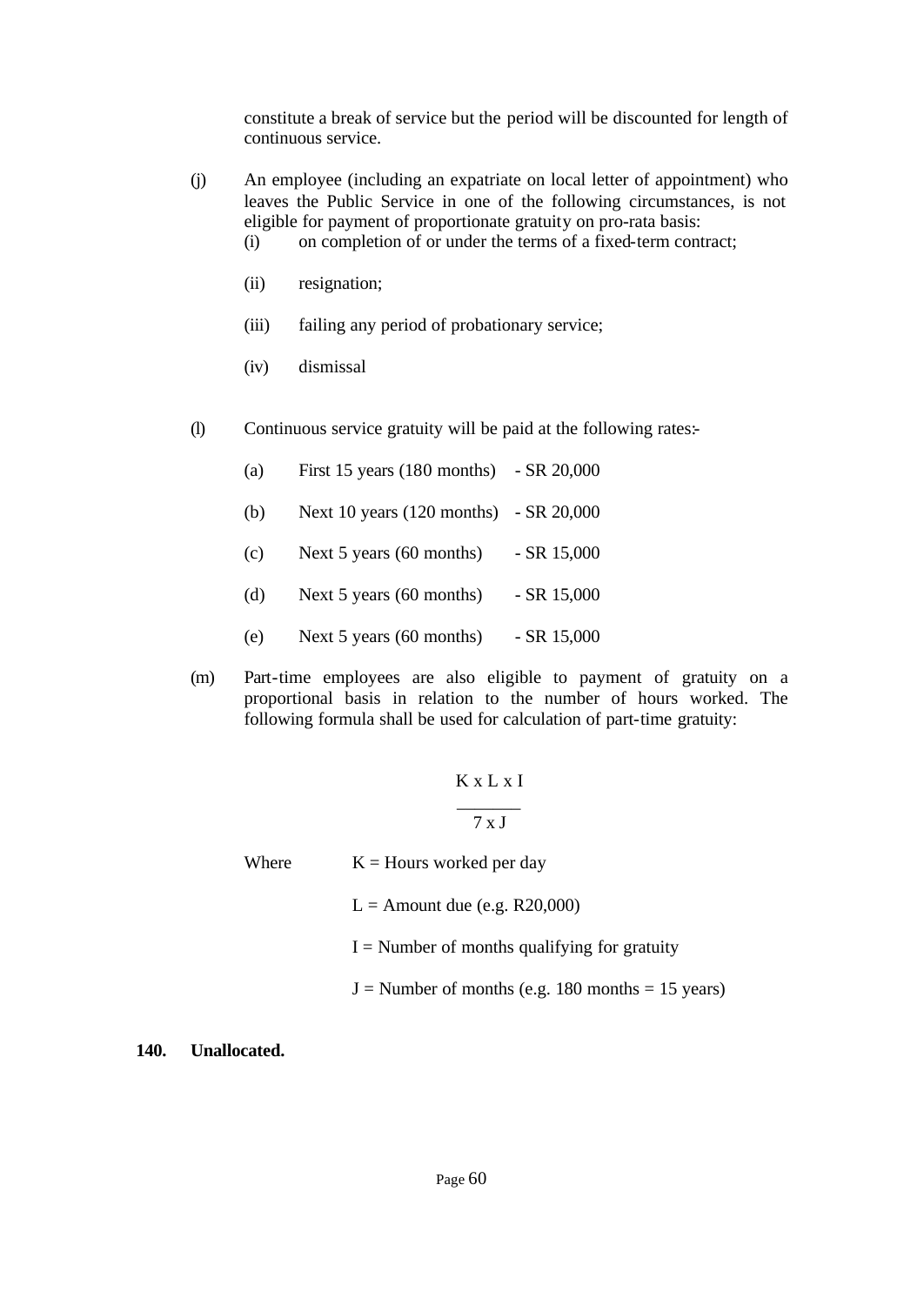## **CHAPTER VII**

## **LEAVE**

### **141. ANNUAL LEAVE ENTITLEMENT.**

- (a) The whole concept of granting leave is to allow the employees leisure time to recuperate after a sustained period of work.
- (b) All employees (except those employed on special terms and conditions, part-time or casual employees) shall be entitled to 1.75 days leave for each completed month of employment.
- (c) Employees who are employed on special terms and conditions shall be entitled to such leave as is provided for in their contracts.
- (d) Part-time employees are entitled to leave under paragraph (b) in the proportion to which the number of hours worked by the employee compares to a full time employee.
- (e) A casual employee who has worked for the same employer for five consecutive days is entitled in respect of every such five day period to a half day's pay in lieu of leave.
- (f) The annual leave entitlement is taken each year by mutual arrangement between the employing organisation and the employee but the Head of the Ministry/Department must ensure that all (other than those employed on special terms and conditions) employees take a minimum period of 14 consecutive days' leave each year, unless the employee has, under the mutual agreement, agree to accumulate the leave entitlement.

### **142. ANNUAL LEAVE ARRANGEMENTS, ACCUMULATION OF LEAVE AND CONVERSION INTO CASH.**

- (a) There will be an annual leave-cycle commencing 1st January each year and leave will normally be taken as earned and in arrears. When an employee proceeds on leave, he/she should normally be granted the leave earned provided that no newly appointed employee should be granted leave before he/she completes six months' service from the date of his/her first appointment. In the case of newly appointed employees any leave earned for the period of service prior to the commencement of the annual leave-cycle on 1st January shall be added to the first year's leave.
- (b) Leave will commence on the first working day after an employee's last day of duty before proceeding on leave and will end on the day immediately preceding that of his/her return to duty. Saturdays, Sundays and Public Holidays falling between the beginning and end of leave will count as part of that leave. All annual leave periods are leave-earning in that they count as employment. ????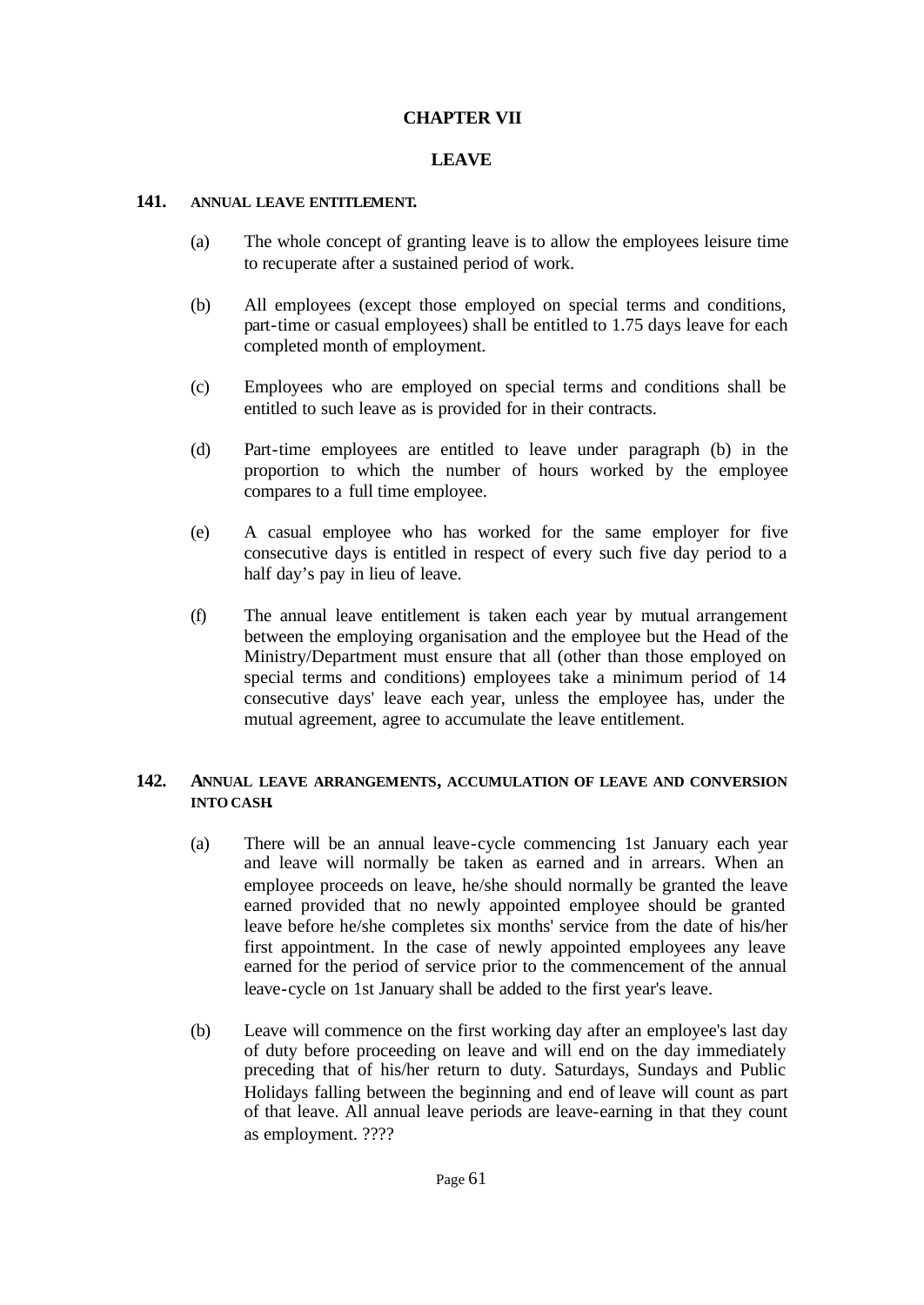- (c) Employees may be permitted to take their annual leave piecemeal, provided that at least fourteen consecutive days are taken during each year, but they will be required to take their full leave entitlement during the annual leave cycle unless it has been mutually agreed between the employer and the employee that the leave may be accumulated.
- (d) It will be in order for an employee to commence his/her leave in one cycle and for the leave to expire in the following leave cycle.
- (e) Where an employee has earned annual leave but is unable to take the leave because of resignation, retirement or termination of appointment, including by dismissal, the leave will be converted into a cash payment.
- (f) Where an employee has been allowed to take annual leave not yet earned and he/she subsequently leaves the service before earning the leave taken, he/she shall be required to refund to Government the salary equivalent to the leave taken in excess of his/her entitlement.
- (g) Employees engaged on teaching duties in the Ministry of Education and other training establishments shall take their leave during school holidays.
- (h) Where mutually agreed between the employer and the employee under a contract of continuous employment, but subject to the authority in writing of the competent officer authorised by the Minister of Social Affairs and Employment, one third of the leave entitlement in any year may be converted into cash payable in that year.
- (i) For those employees engaged on a fixed term contract, the whole of the leave earned but not taken may be converted into cash upon termination of the contract.
- (j) The following formula shall be used to convert accumulated leave into

### Annual Salary x Number of days leave earned 365 days

143. Accumulation of Leave

cash:-

- (a) An employee may in exceptional circumstances and with the prior permission of his/her Principal Secretary/Head of Department, accumulate up to a maximum of 42 days leave. Any accumulated leave is excess shall be forfeited.
- (b) Notwithstanding the provisions of paragraph (a), an employee who is engaged on contract terms will be normally granted the leave due to him/her satisfactory comp letion of the period of his/her engagement.

## **144. RECALL FROM OR DEFERMENT OF ANNUAL LEAVE**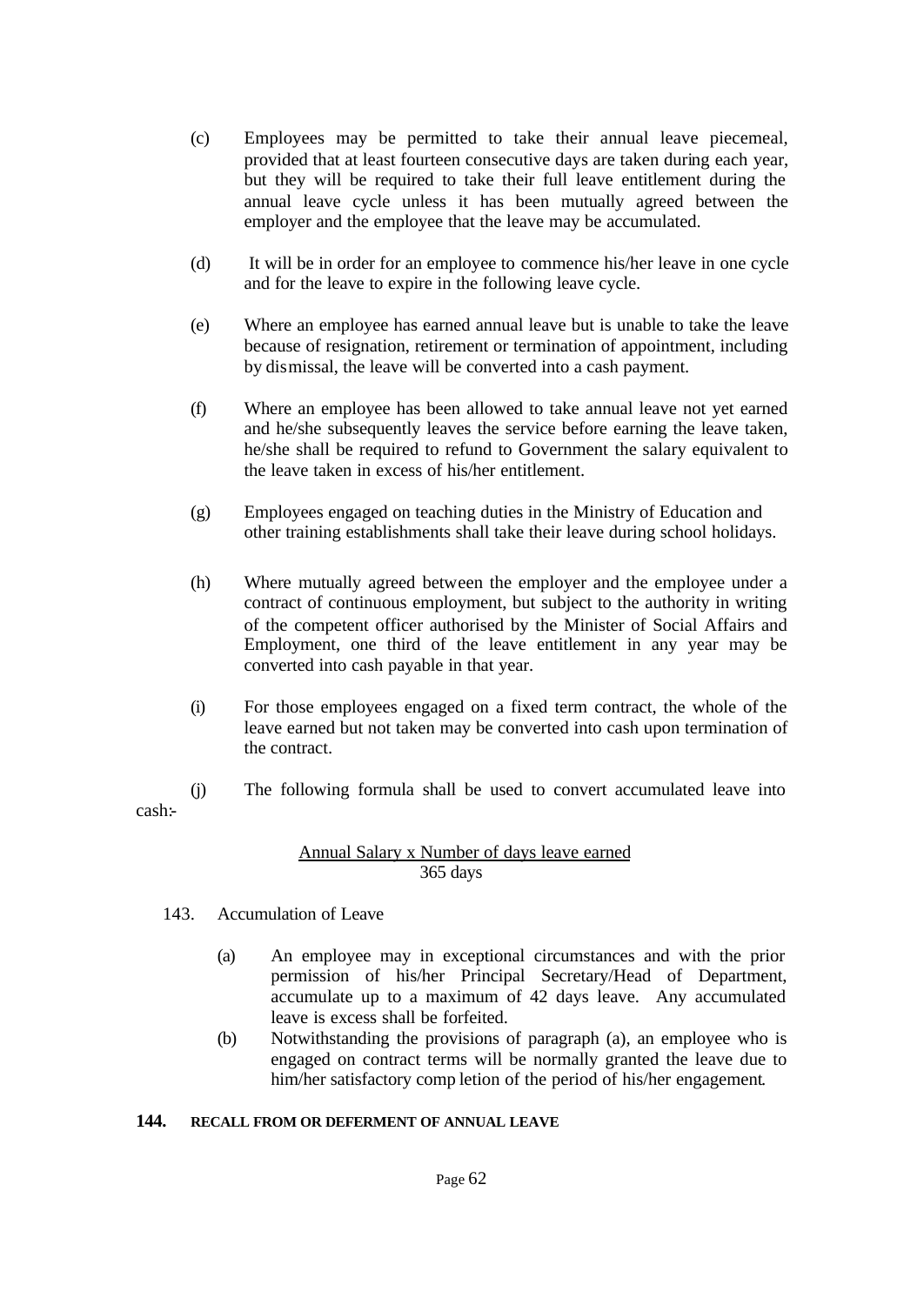- (a) An employee may be recalled from leave before its expiration by his/her Principal Secretary/Head of Department if it is considered necessary in the interests of the Service. Except that this shall not apply in the case of an employee who is on leave pending retirement, resignation or an leave granted on termination of his/her service
- (b) A Principal Secretary/Head of Department may require an employee at any time to defer all or part of his/her leave, if the exigencies of the Service so require. An employee whose leave has been deferred or who has been recalled from leave may be permitted to take it at one time or by installments, at the discretion of his/her Principal Secretary/Head of Department.

# **145. APPLICATIONS FOR ANNUAL LEAVE**

- (a) All applications for annual leave will be submitted on the appropriate Leave Application Form, submitted two weeks in advance of the requested commencement date and will require the approval of the Head of the Division or Section concerned. In cases of employees who are heading Divisions, approval of their Principal Secretary/Head of Department will be required.
- (b) Principal Secretaries and Heads of Departments will notify the Principal Secretary (Ministry of Administration and Manpower Development) of their intended leave so that appropriate action can be taken regarding acting appointments. If overseas leave is intended, authority from the Minister of Administration and Manpower Development should be obtained through the Principal Secretary (Ministry of Administration and Manpower Development).
- © Employees should submit applications for leave to be spent locally, at least two weeks in advance and for leave to be spent overseas, at least one month in advance.

## **146. FORFEITURE OF ANNUAL LEAVE**

- (a) Any period during which an employee has been in lawful custody or under suspension unless he/she is later acquitted of a charge brought against him/her, or on leave without pay, or on overseas training for a period exceeding one calendar year shall not be leave-earning.
- (b) An employee who resigns his/her appointment without giving adequate notice shall forfeit thirty days of his/her leave if any, but shall be granted any outstanding balance of accumulated leave.

# **147. MATERNITY LEAVE**

(a) A female employee shall be eligible for a grant of 12 weeks maternity leave on full pay, of which two weeks should be taken before the expected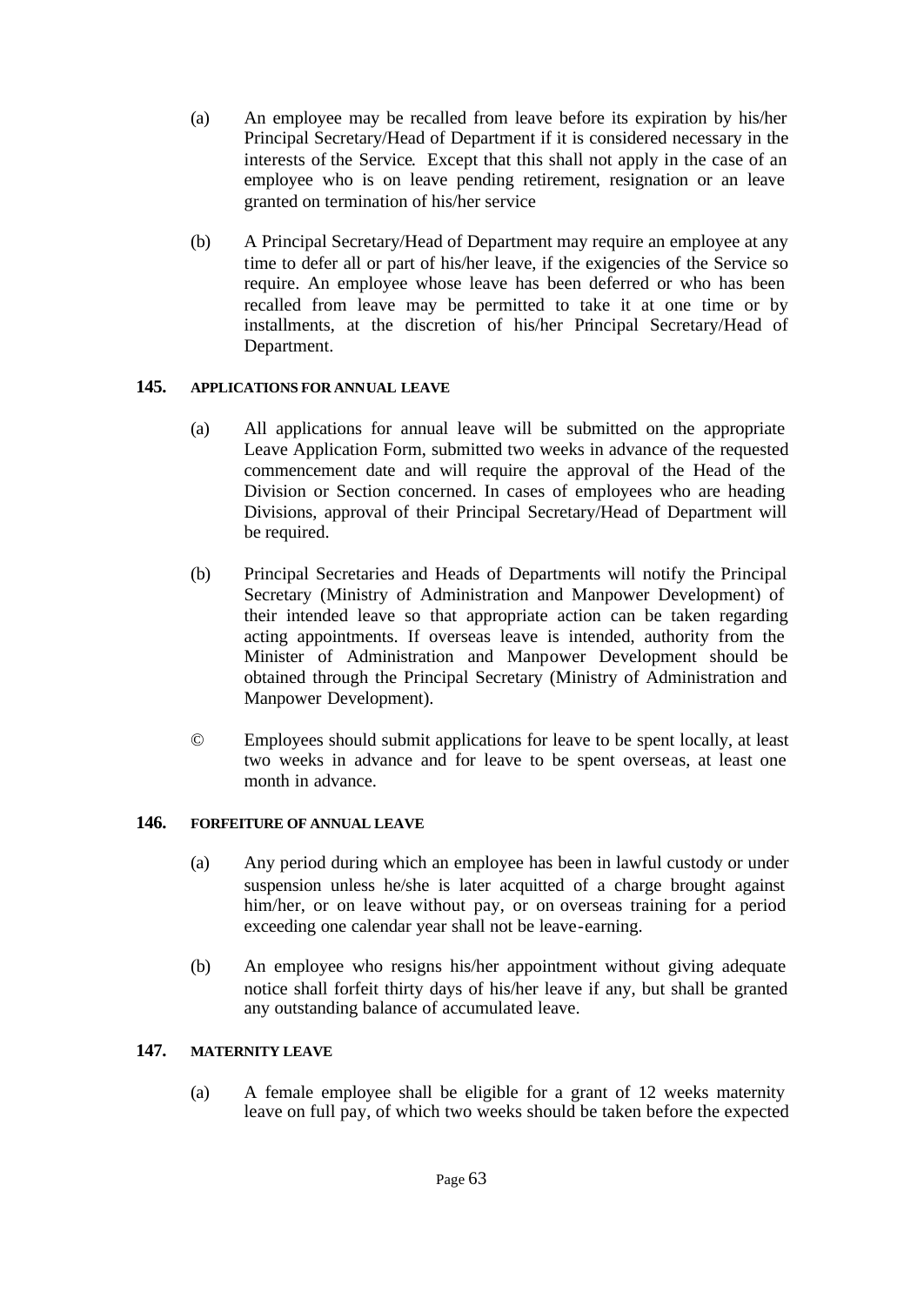date of confinement. Should the confinement be delayed, any additional days prior to delivery shall be treated as sick leave (see Order 151).

For the purpose of clarification the effect of this Order is that every employee on a continuous contract of employment going on maternity leave shall receive a total of 12 weeks paid maternity leave, together with sick leave for a late delivery within the terms of Order 151. In the case of employees on fixed term contracts, the eligibility to maternity leave ends on the expiry date of the contract.

- (b) Any female emplo yee who is medically unfit to return to duty after the expiry of her maternity leave will be granted sick leave within the terms of Order 151.
- (c) Maternity leave arrangements will apply to all employees regardless of their marital status.
- (d) Maternity leave may not be converted into cash.
- (e) A female employee is entitled, on request, to an additional four weeks unpaid maternity leave preceding confinement, or following maternity leave.
- (f) Where possible, at the discretion of her Principal Secretary/Head of Department, no night work (work at any time between 6.00 p.m. and 6.00 a.m.) and no overtime shall be undertaken by female employees during pregnancy. Night work and overtime work shall be prohibited from the sixth month of pregnancy and up to at least three months after confinement. Any other work prejudicial to the employee's health or that of her child shall similarly be prohibited. What of payment for commuted overtime allowance?/
- (g) During pregnancy and up to at least three months after confinement an employee who presents a medical certificate stating that a change in the nature of her work is necessary in the interests of her health and/or that of her child shall have the right to be re-deployed to appropriate duties without loss of pay. Should redeployment not be possible, the employee shall be entitled to sick leave as laid down in Order 151.
- (h) A pregnant employee shall give to her employer at least 3 months' notice of her expected date of confinement.
- (i) A female employee on paid maternity leave shall not return to work before the end of leave entitlement under any circumstances.
- (j) Where a female employee fails to return to work after the full period of maternity leave allowed, and in the absence of a medical certificate being provided in accordance with Order 147 (b), the contract of employment is deemed to have been terminated by the employee.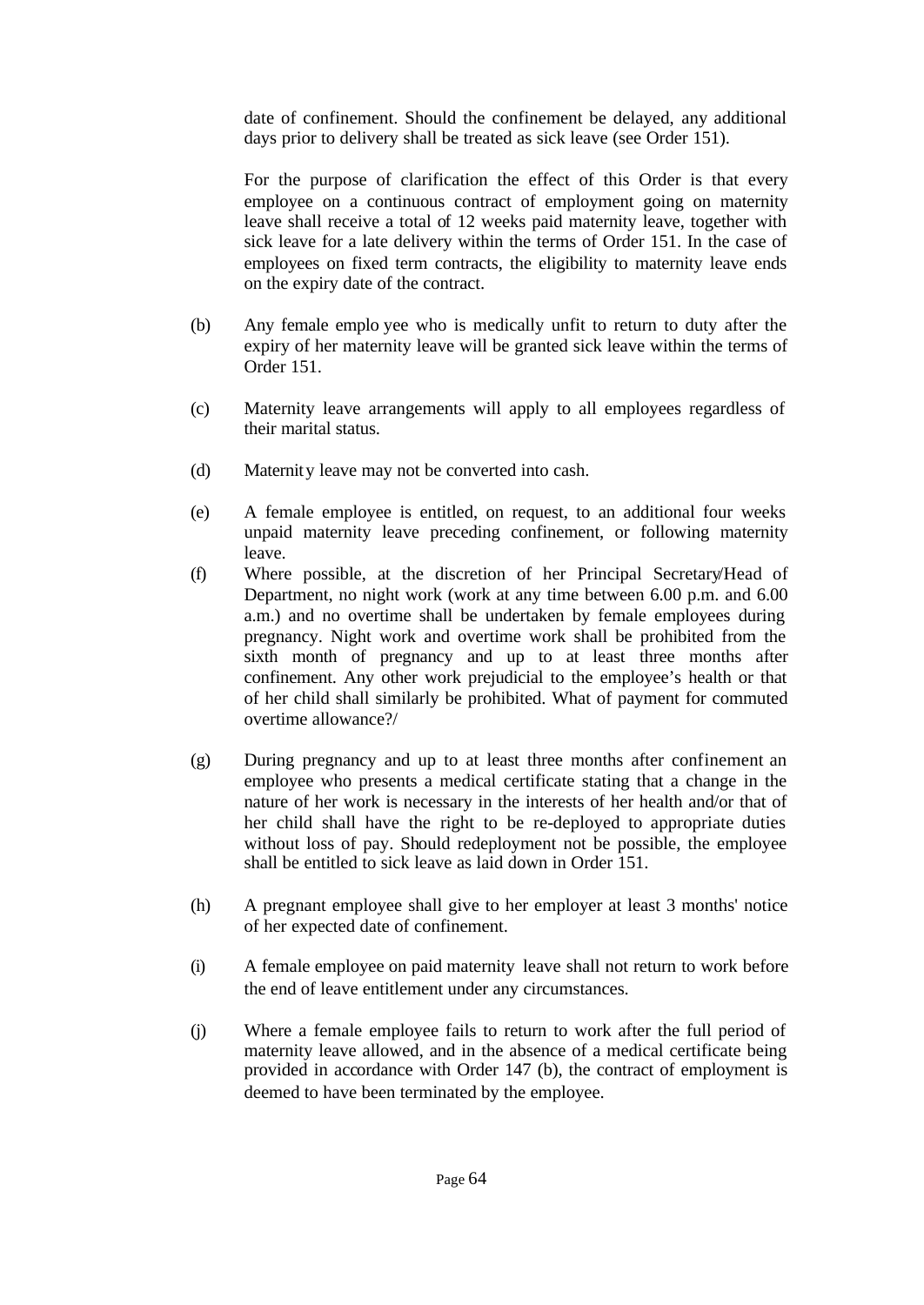### **148. SPECIAL LEAVE OF ABSENCE**

## (a) **Sporting events:**

Employees who are selected to represent Seychelles as competitors or recognized team officials at National or International sporting events may, subject to the exigencies of the Service and to the approval of their Principal Secretary/Head of Department, be granted the leave necessary to participate in these events provided that the Principal Secretary (Ministry of Administration and Manpower Development) is informed. Such leave will be on full pay and will not count against normal leave entitlement.

Leave for training in preparation for such National or International events shall either be without pay under Order 149 (a) or deducted from the annual leave entitlement.

### (b) **Conferences, seminars and other activities:**

Employees selected to attend conferences, seminars, or other activities sponsored by recognized official organizations, may, subject to the exigencies of the Service, be granted special leave of absence. Such leave will be on full pay and will not count against normal leave entitlement.

# (c) **Leave on urgent private affairs:**

An employee may, at the discretion of his/her Principal Secreta ry/Head of Department, be granted leave of absence to attend to urgent private affairs and such leave shall be deducted from his/her annual leave entitlement.

## (d) **Compassionate leave:**

Compassionate paid leave, not exceeding four days per calendar year, may be granted to an employee at the discretion of his/her Principal Secretary/Head of Department.

## (e) **Education leave - training programmes:**

- (i) Where there is an approved training programme directed towards persons of a particular occupation, an employee in that occupation who has not attended such or a similar programme is entitled to education leave for the purpose of attending the programme.
- (ii) Such leave will be on full pay and will and will not count against normal leave entitlement.
- (iii) Where education leave extends beyond twelve consecutive calendar months, the provisions of annual leave under Order 141 (b) shall not apply.

## (f) **Leave - civic duties:**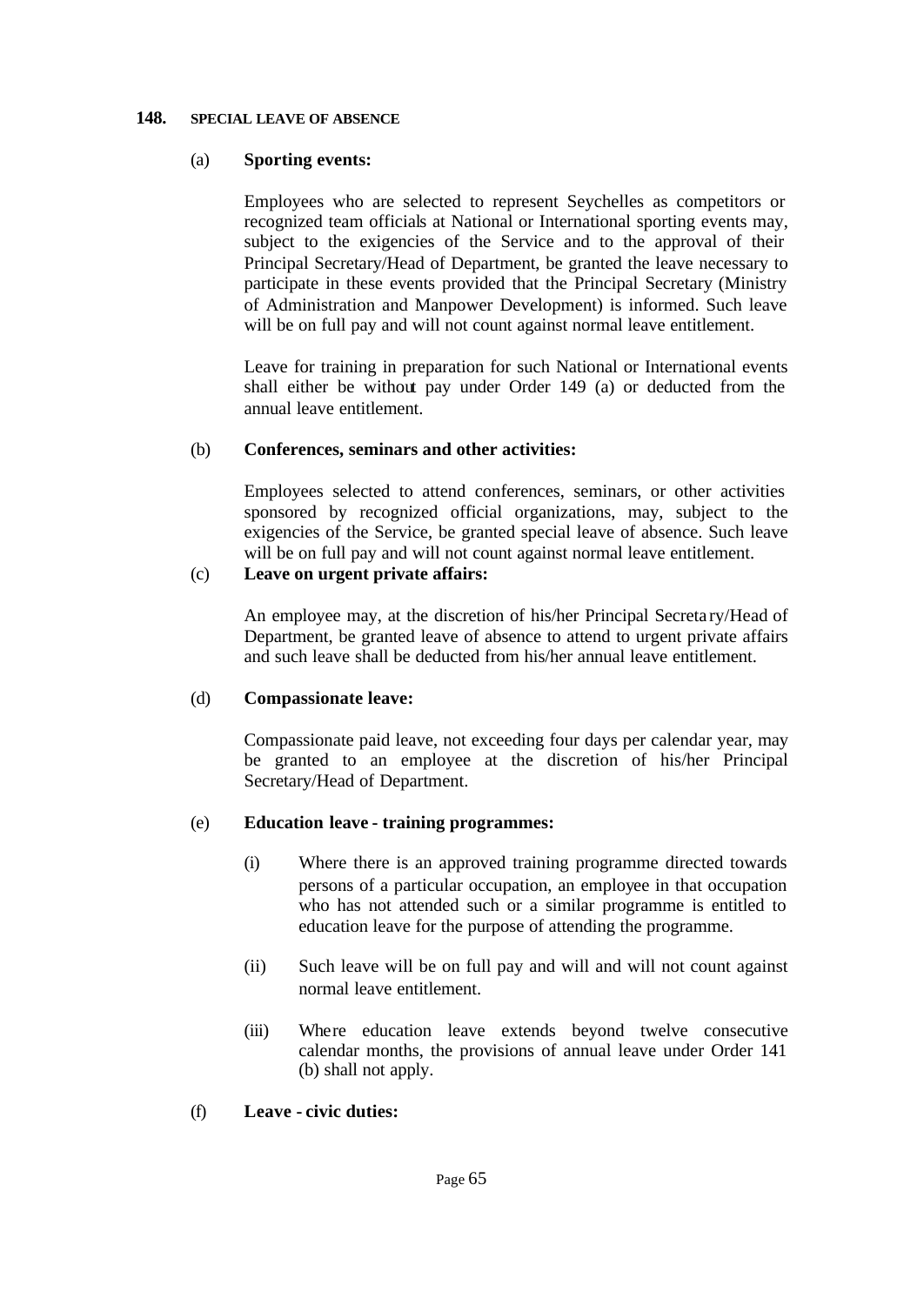An employee may be granted an aggregate maximum of 14 days paid leave in any period of 12 months for the purpose of fulfilling or in connection with any civic duties approved by the Minister for Social Affairs and Employment.

# (g) **Study leave:**

- (i) Where an employee has been released to attend local training at any approved Institution under Order 213 (b) he/she may be granted up to two days study leave, at the discretion of his/her Principal Secretary/Head of Department.
- (ii) Study leave may also be granted to employees following any course at the School of Continuing Education, at the discretion of his/her Principal Secretary/Head of Department.

In both cases of (i) and (ii) the leave will be on full pay and will not count against normal leave entitlement.

## **149. LEAVE WITHOUT PAY**

- **(a)** (i) Where an employee has utilised all the annual leave earned, his/her Principal Secretary/Head of Department may, where justified, grant him/her leave without pay up to a maximum of 28 days in any leave cycle.
	- (ii) Leave without pay for a period of up to two years may also be granted, in exceptional circumstances to an employee with the approval of the Minister for Administration and Manpower Development.
	- (iii) Where an employee has to accompany his/her spouse for long term overseas training, an extension to the two years may exceptionally be granted with the approval of the Minister of Administration and Manpower Development .
	- (iv) In both cases of (b) and (c) the employee will be required to undertake in writing to return to the Public Service on completion of his/her leave. If the employee's absence exceeds the approved period of leave he/she will be deemed to have resigned.
	- (v) On resumption of duty, the employee may be liable to be transferred to any suitable post that may be available at the time, if his/her previous post has been filled.

If a transfer cannot be found, the employee will continue to remain on unpaid leave for a maximum period of three months, until a placement is found.

If a suitable post is not available within that period, the employee will be made redundant.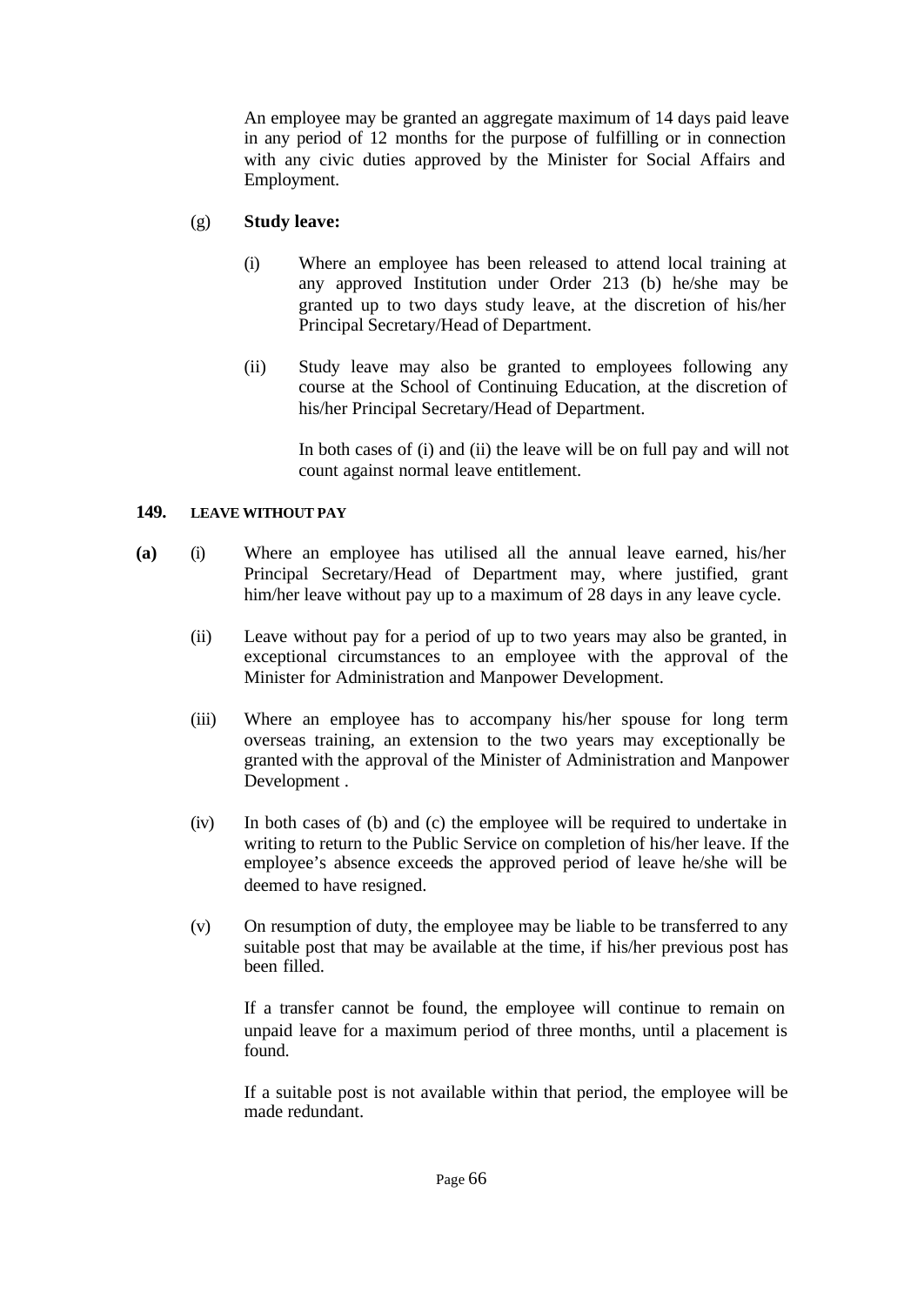- (vi) If the employee is not prepared to accept any position to which he/she may be transferred, he/she will have the option to resign from the service in accordance with Order 132.
- (b) Leave without pay within contract

Where an expatriate on contract takes leave within his/her contract, such leave will be considered as unpaid leave and will be added onto the contract's expiry date to cover for the period of absence

## **150. SICK LEAVE**

- (a) Where a medical certificate of unfitness for work is produced, the absence of an employee from duty for the period covered by the certificate is regarded as sick leave. Sick leave shall be granted:-
	- (i) If the employee himself/herself is sick; or
	- (ii) If the employee's child aged under 12 years is sick and a medical practitioner or official authorised by the Ministry of Health recommends that the employee attends to the child; or
	- (iii) In exceptional circumstances when an employee's dependent other than a child under 12 years is medically certified as sick and a social worker certifies that the sick person requires the attendance of the employee.
- (b) (i) Absence from duty on account of illness, which would not require medical attention, must be reported by the employee concerned to his/her immediate superior on the first day of absence. The immediate superior at his/her discretion and depending on the circumstances will give verbal authorisation for the employee to be absent for up to two days (48 hours) on account of illness and will confirm this in writing to the employee. Absences exceeding 48 hours must be supported by a certificate from a medical practitioner or official authorised by the Ministry of Health.
	- (ii) The certificate must be produced when the employee resumes duty but this does not preclude the employee from informing their immediate superior, after he/she has seen a medical practitioner, that he/she has been granted a period of sick leave. This will enable the immediate superior to plan and organise the workload whilst the employee concerned is on sick leave.
	- (iii) Failure by the employee concerned to obtain written approval for being absent for up to 48 hours or to produce a medical certificate for the period of absence, will entail non-payment of salary for those days. In addition, other disciplinary action may be taken unless there were circumstances that the Principal Secretary/Head of Department, considers such that it was impossible for the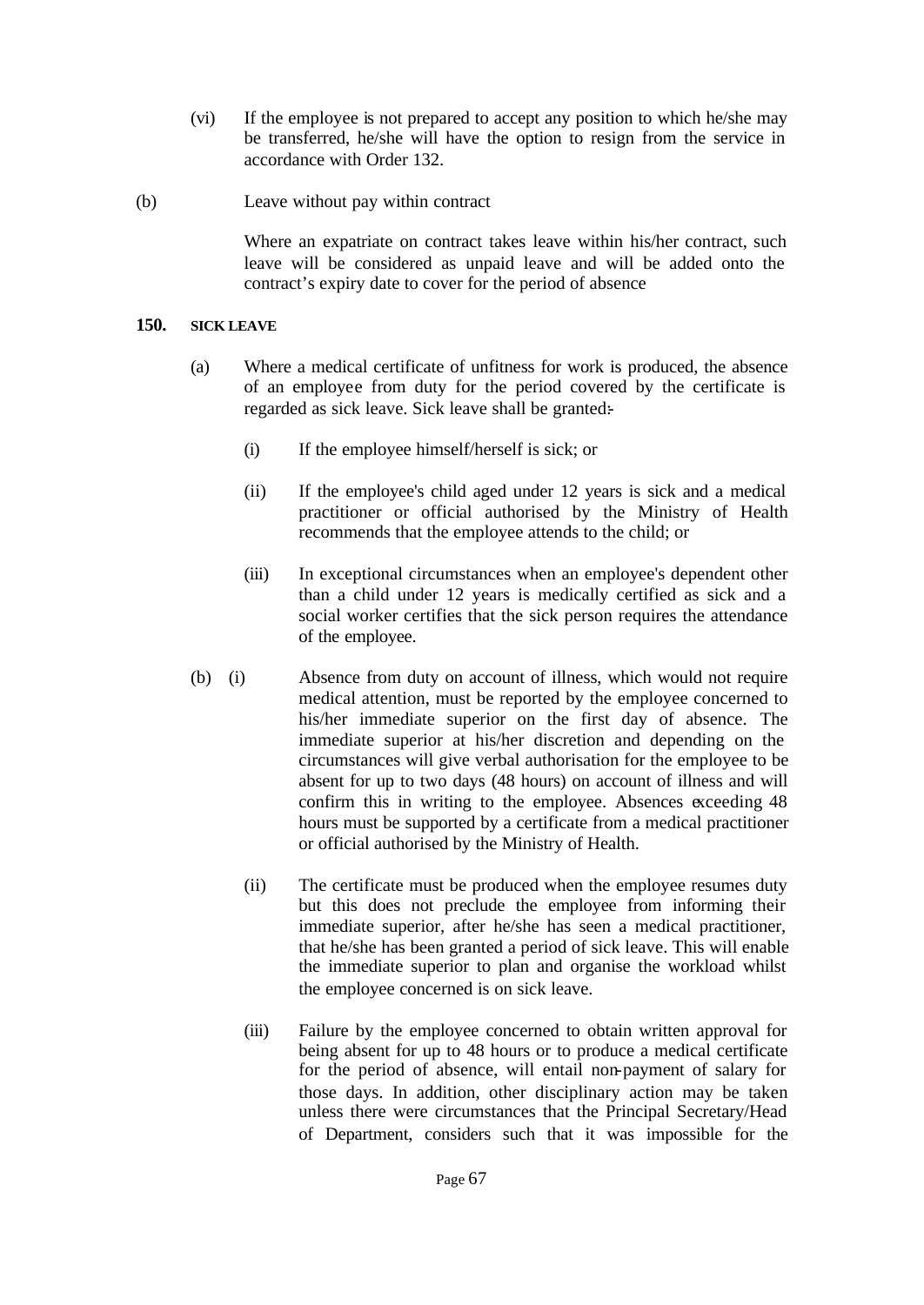employee to obtain authorisation or a medical certificate, and he/she was genuinely ill.

## **151. LIMITATION OF SICK LEAVE**

- (a) An employee is entitled to an aggregate maximum of 30 days' paid sick leave in any period of 12 months.
- (b) When an employee is required by a medical practitioner to be confined to a hospital or similar institution if:-
	- (i) the employee has not exhausted his/her 30 days' paid sick leave referred to in paragraph (a), and
	- (ii) the employee is confined at the hospital or similar institution or at home for a continuous period which extends beyond the unexhausted part of the 30 days' paid sick leave, the employee shall be entitled to a further maximum 30 days' paid leave during that continuous period;
- (c) An employee shall also be entitled to aggregate maximum of 60 days' unpaid sick leave after the exhaustion of paid sick leave under this order.
- (d) At the beginning of each year, an employee is credited with sick leave as stipulated at (a). each calendar year forms a sick leave cycle and any sick leave is not carried forward
- (e) Full details of all periods of sick leave granted must be maintained by Ministries and Departments in order to ensure that these limitations are not exceeded.
- (f) Sick leave will be additional to normal leave entitlement and will not be deducted therefrom.
- (g) Sick leave granted during unpaid leave is to be unpaid sick leave.
- *(h) A part-time employee is entitled to paid sick leave in accordance with this order, but the entitlement is limited to the number of working days' absence which bears the same proportion to 60 days as the number of full day equivalents worked by the part-time employee in a week bears to 5 days.*

## **152. EXTENSION OF ANNUAL LEAVE ON MEDICAL GROUNDS.**

(a) If an employee on leave falls ill and is unable to resume duty on expiry of a period of annual leave, he/she will report the matter to his/her Principal Secretary/Head of Department and at the same time forward a certificate from a medical practitioner stating the nature of illness and, where possible, its likely duration.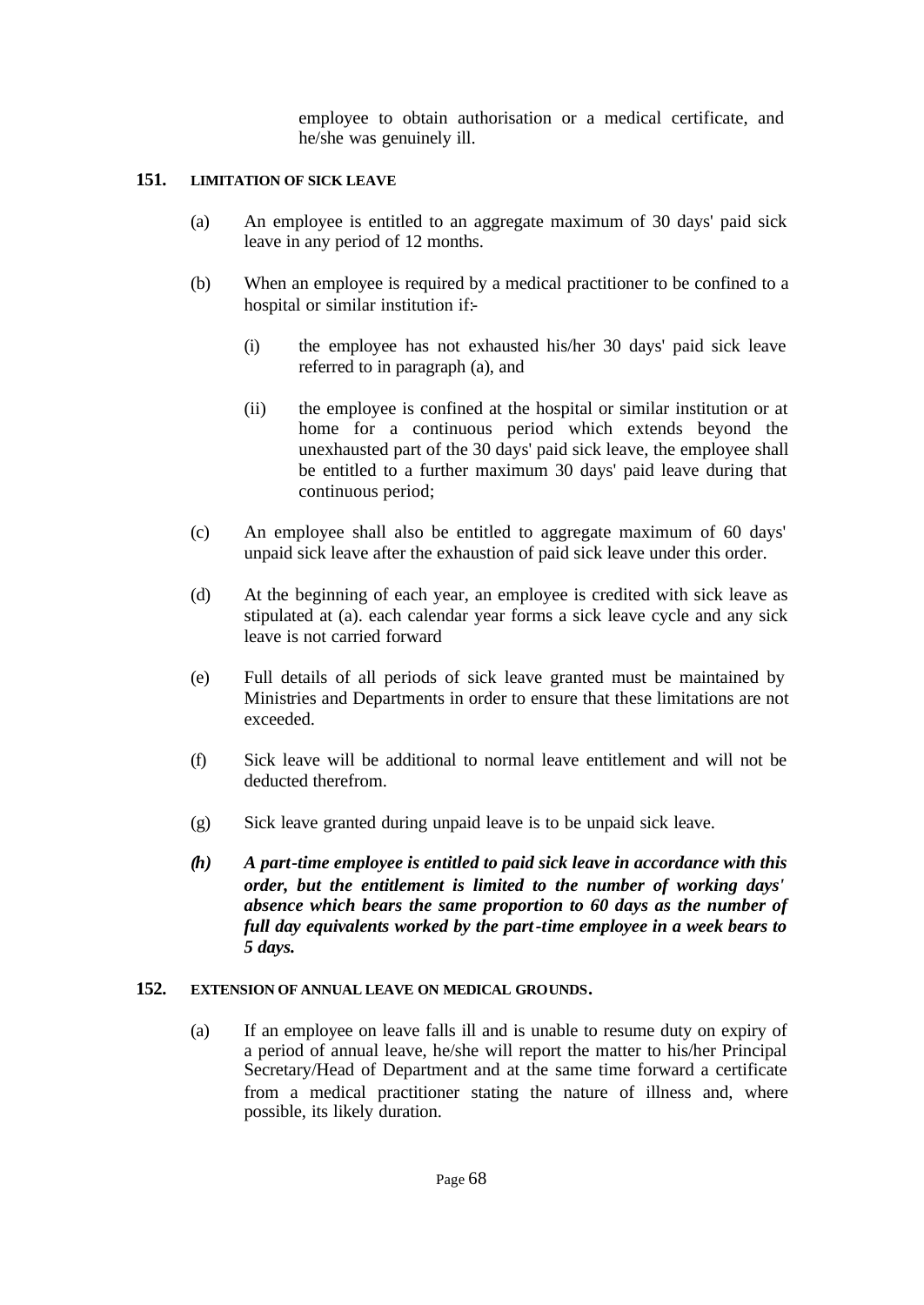- (b) Any sick leave granted under the provisions of paragraph (a) will be subject to the overall limitations laid down in Order 151.
- © No extensions of leave on medical grounds will be granted to an employee who has proceeded on leave pending retirement, redundancy, termination of appointment or resignation.

### **153. RESPONSIBILITY FOR RETURNING FROM LEAVE ON TIME**

It is the responsibility of every employee to return to duty from leave on the due date; failure to do so may render him/her liable to disciplinary action as set out in Order 116.

### **154. ADDRESS ON LEAVE.**

Before proceeding on leave, an employee must notify his/her leave address to the officer who granted his/her application for leave and must advise him/her immediately of any change of address while on leave.

### **155. APPLICATION FOR AN EXTENSION OF ANNUAL LEAVE.**

Except in cases of illness or other unforeseen cases of emergency, applications for extension of leave (which must state the grounds on which the extension is asked for) will not be considered unless they are submitted in time for Government to convey its decision before the end of the authorised period of leave.

### **156. PUBLIC HOLIDAYS**

(a) The observance by Government of Public Holidays is governed by the Public Holidays Act, (Cap 190) which provides that the under-mentioned days shall be Public Holidays:-

Sundays The First and Second of January Good Friday Easter Saturday Labour Day (1st May) The Fete Dieu (Corpus Christi) Liberation Day (5th June) National Day (18th June) Independence Day (29th June) Assumption Day (15th August) All Saints Day (1st November) The Feast of the Immaculate Conception (8th December) Christmas Day (25th December)

(b) Where any Public Holiday except Sunday falls on a Sunday, the next following day, not being itself a Public Holiday, shall be a Public Holiday.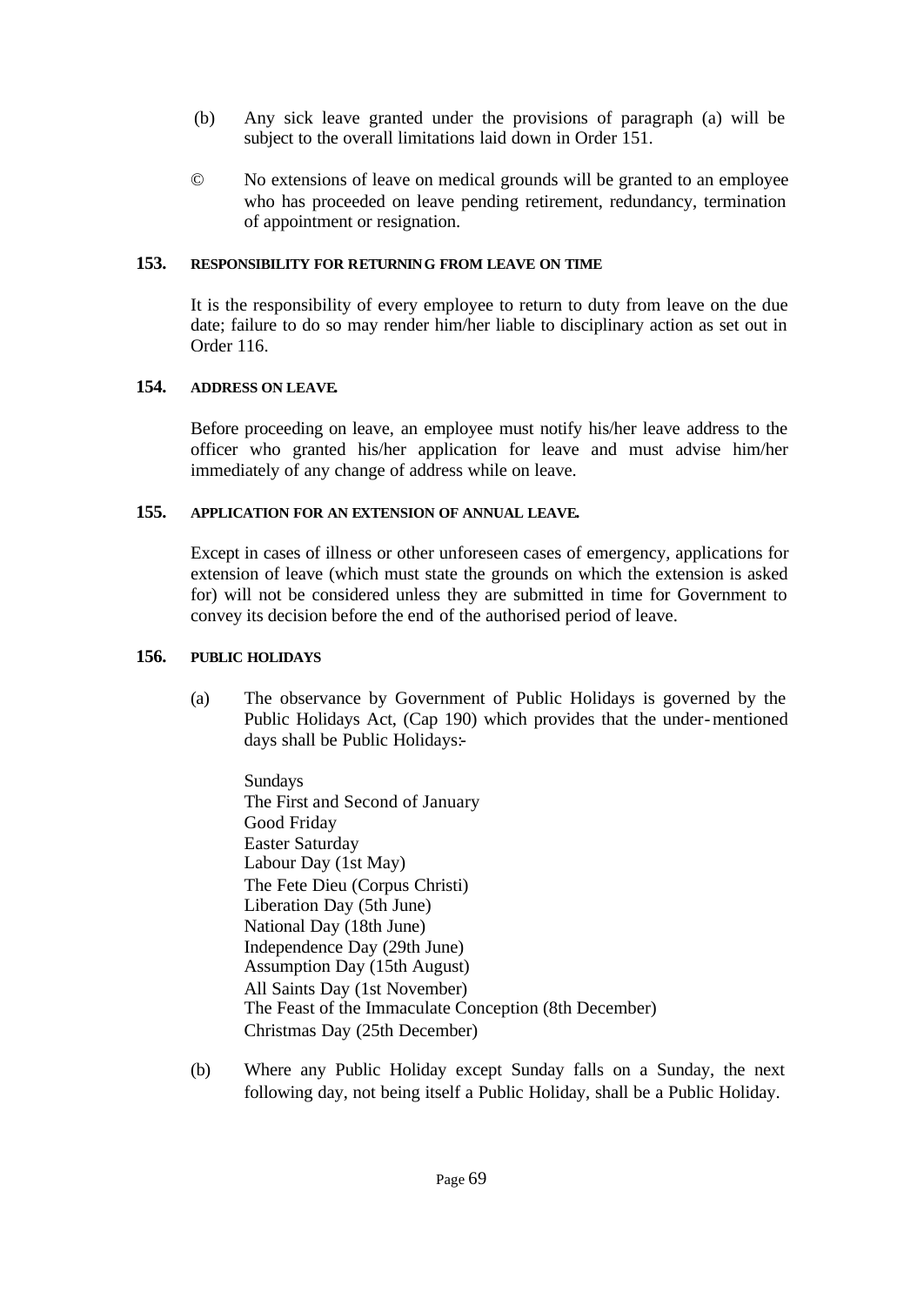(c) For the purpose of these Orders, public holiday in relation to shift-workers does not include Sunday

**157-160 Unallocated.**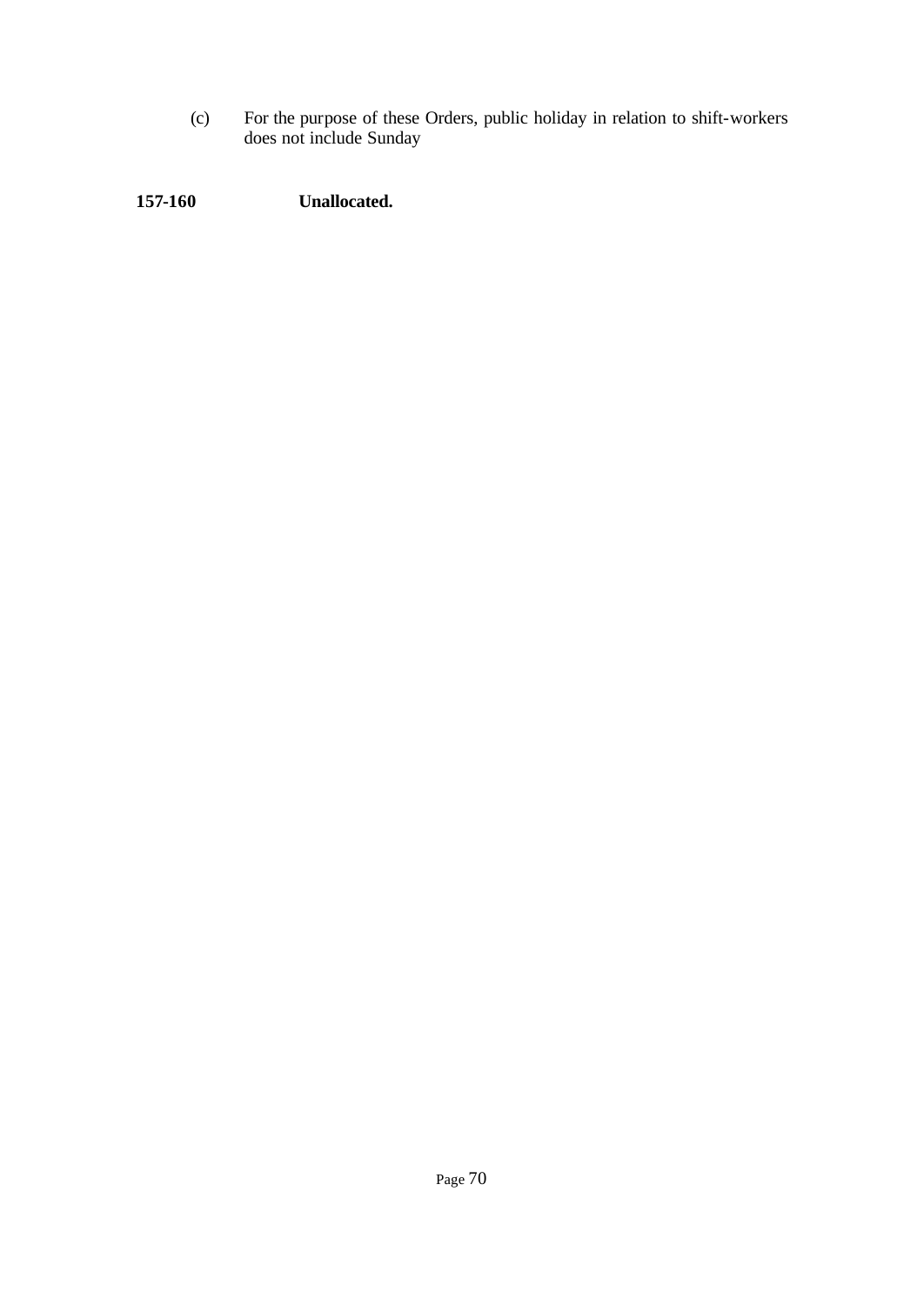## **CHAPTER VIII**

# **ALLOWANCES**

#### **161. SUBSISTENCE ALLOWANCE - GENERAL**

The object of paying subsistence allowance to an employee when he/she is required to travel on official duty is to compensate him/her for the extra expenses he/she incurs because of such travelling, and to ensure that, as far as possible, he/she is not out of pocket. Subsistence allowances are payable in the following circumstances:-

- (i) for duty journeys within the Republic not involving transfers;
- (ii) for duty journeys outside the Republic.

## **162. SUBSISTENCE ALLOWANCE FOR DUTY JOURNEYS WITHIN THE REPUBLIC NOT INVOLVING TRANSFERS.**

- (a) An employee travelling on duty to any island within the Republic who is required to be absent from his/her duty station for a period not exceeding three months will be eligible to receive subsistence allowance as follows:-
	- (i) reasonable expenses for board and lodging up to a maximum of R450 per night where the employee stays at a hotel or guest house;
	- (ii) reasonable expenses for board and lodging up to a maximum of R350 per night where the employee is accommodated otherwise than in a hotel or guest house.
- (b) Subsistence allowance payable under paragraph (a) (i) shall be paid by Accounting Officers only on production of receipted bills, or, if paid to the employee in advance, the employee shall have to produce the receipted bills on return to his/her duty station. Any such advances must be cleared within seven days of his/her return. No claim will be allowed in respect of alcoholic drinks, additional meals for guests or for entertainment.
- (c) In the case of subsistence allowance payable under (a) (ii), no receipts are required but the employer has to be satisfied that the employee actually travelled and stayed overnight in accordance with the employee's claim.
- (d) An employee who is posted for duty away from his/her duty station for a period in excess of three months will normally be regarded as being transferred (except for employees who are posted to the outlying islands to complete a particular project), and in these circumstances a disturbance allowance under the provisions of Order 165 will be payable on transfer.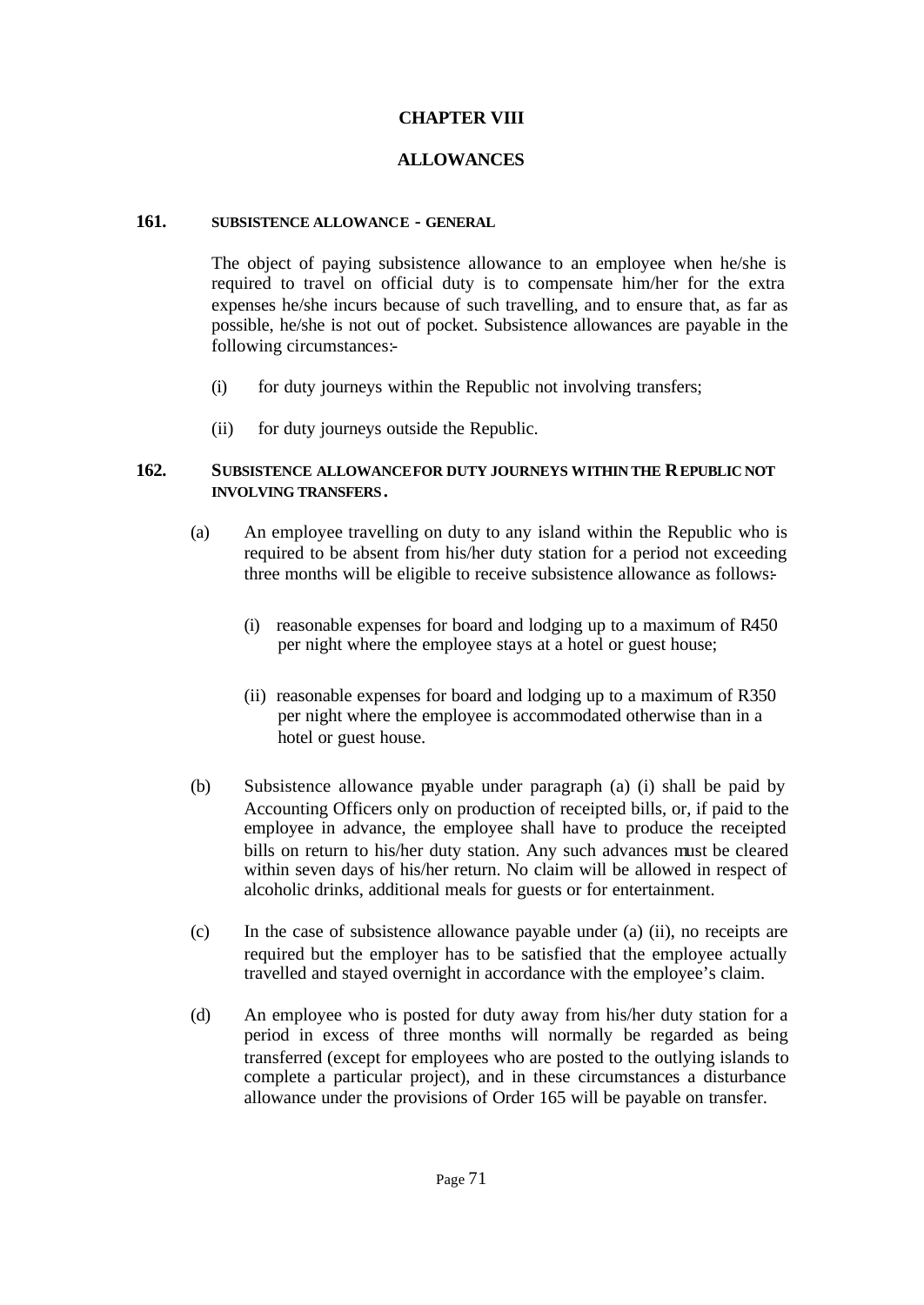- (e) Where an employee is transferred to one of the inner or outlying islands and where his/her Ministry or Department is unable to provide accommodation for him/her, the employee will be eligible to receive subsistence allowance at the rate of R1000 per month to assist him/her towards the accommodation expenses, until such time as his/her Ministry or Department is able to provide suitable accommodation.
- (f) Claims for subsistence allowance under the provisions of this Order will be submitted to the Accounting Officer concerned on the prescribed form.

## **163. REFUND OF MEAL CHARGES.**

- (a) Where an employee travelling on duty within the Republic is absent from his/her normal duty station during official hours and including the lunch break on any day but returns to his/her home at night, the employee will be eligible to be reimbursed, on production of a receipted bill, with the cost of lunch necessarily taken during the day at an hotel, guest house or restaurant, up to a maximum of R150. The cost of tea or coffee or other beverages taken between meals is not reimbursable.
- (b) Where an employee travelling in circumstances described in paragraph (a) makes his/her own arrangements for meals, he/she will be eligible to claim subsistence allowance of R50 without production of any receipted bill.
- (c) Claims for the refund of meal charges will be made on the prescribed form and must be certified by a senior officer especially designated by the Accounting Officer before payment is made.

## **164. SUBSISTENCE ALLOWANCES FOR DUTY JOURNEYS OUTSIDE THE REPUBLIC**

(a) Per Diem subsistence allowances for duty journeys outside the Republic are as follows:-

# **Countries in Group A**

|                         | <b>Ministers</b><br>Per diem | <b>Head of Delegation</b><br>Per diem | <b>Public Service</b><br><b>Employee</b><br>Per diem |
|-------------------------|------------------------------|---------------------------------------|------------------------------------------------------|
| <b>Full Subsistence</b> | SR2520                       | SR2160                                | SR1800                                               |
| Reduced<br>Subsistence  | SR450                        | SR432                                 | SR360                                                |

Cayman Islands, Georgia, Israel, Japan, Korea, Republic of (South), Kuwait, Nigeria, United Kingdom, Uzbekistan,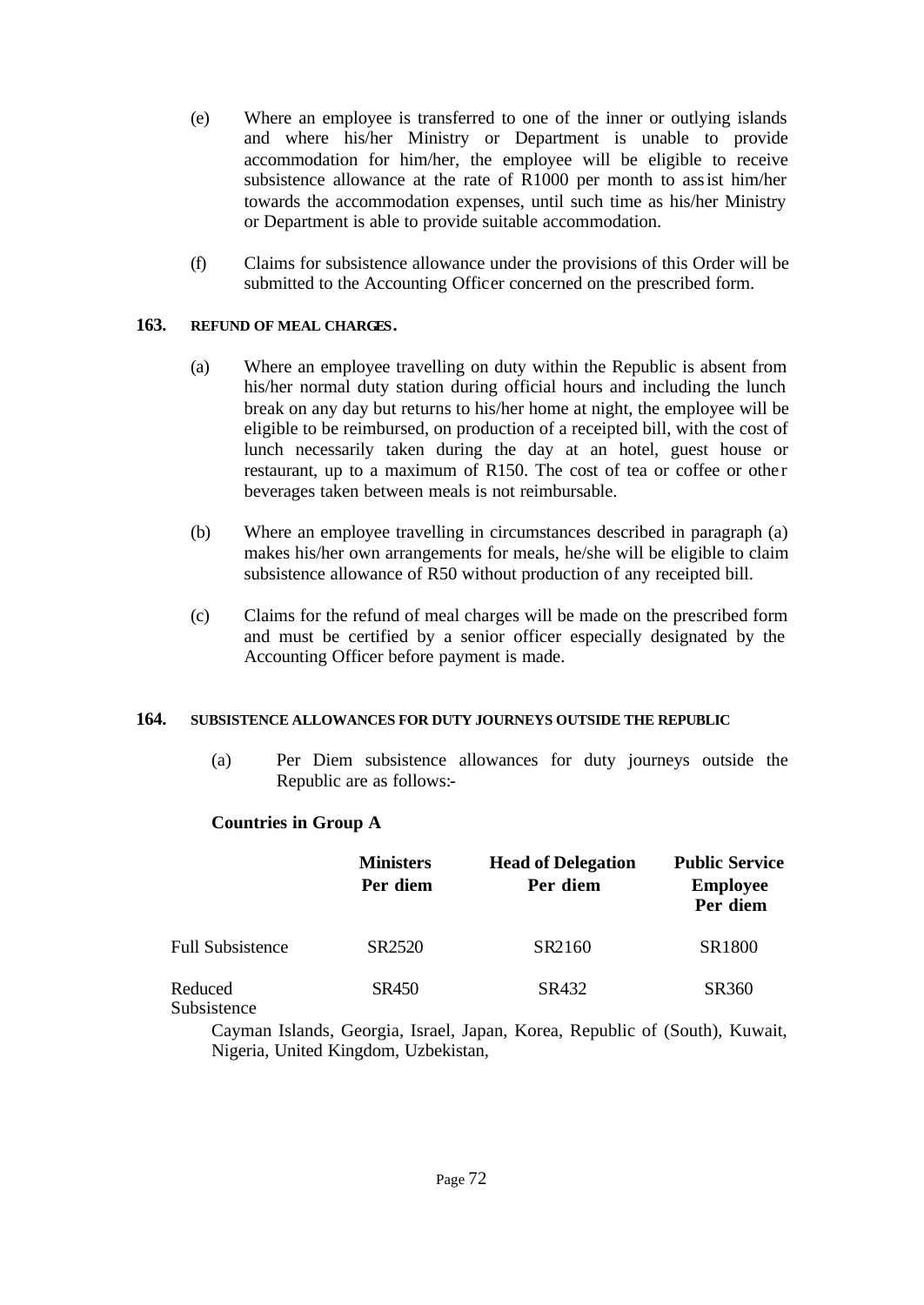## **Countries in Group B**

|                            | <b>Ministers</b><br>Per diem | <b>Head of Delegation</b><br>Per diem | <b>Public Service</b><br><b>Employee</b><br>Per diem |
|----------------------------|------------------------------|---------------------------------------|------------------------------------------------------|
| <b>Full Subsistence</b>    | SR2100                       | SR <sub>1800</sub>                    | SR <sub>1500</sub>                                   |
| <b>Reduced Subsistence</b> | SR420                        | SR360                                 | <b>SR300</b>                                         |

Algeria, Angola, Anguilla, Antigua/Barbuda, Argentina, Aruba, Austria, Azerbaijan, Bahamas, Bahrain, Barbados, Belgium, Bermuda, Bosnia-Herzegovina, Brazil, British Virgin Islands, Brunei, Cameroon, Chile, China, Colombia, Congo, Congo D.R. (former Zaire), Croatia, Cuba, Czech Republic, Djibouti, Dominica, Finland, France, , Germany, Greenland, Grenada, Guinea, Honduras, Hong Kong, Iceland, India, Ireland, Italy, Jamaica, Jordan, Kazakhstan, Kenya, Latvia, Liberia, Libyan Arab Jamahiriya, Luxembourg, Mayotte, Mexico, Republic of Moldova, Monaco, Morocco, Netherlands, Netherlands Antilles, Nicaragua, Norway, Peru, Poland, Reunion, Romania, Russian Federation, Rwandan, Saint Kitts/Nevis, St. Lucia, Saint Vincent, Saudi Arabia, Seychelles, Singapore, Slovakia, Slovenia, Spain, Sudan, Sweden, Switzerland, Syria, Tahiti/French Polynesia, Tanzania, Turkmenistan, Turks and Caicos Islands, Uganda, Ukraine, United Arab Emirates, United States, Uruguay, Vanuatu, Venezuela, Yemen Republic.

#### **Countries in Group C**

|                         | <b>Ministers</b><br>Per diem | <b>Head of Delegation</b><br>Per diem | <b>Public Service</b><br><b>Employee</b><br>Per diem |
|-------------------------|------------------------------|---------------------------------------|------------------------------------------------------|
| <b>Full Subsistence</b> | SR1400                       | SR1200                                | SR1000                                               |
| Reduced<br>Subsistence  | <b>SR280</b>                 | SR <sub>240</sub>                     | <b>SR200</b>                                         |

Albania, American Samoa, Armenia, Australia, Bangladesh, Belarus, Belize, Benin, Bolivia, Botswana, Bulgaria, Burundi, Cambodia, Canada, Central African Republic, Chad, Comoros, Cook Islands, Costa Rica, Cote D'lvoire, Dominican Republic, Ecuador, Egypt, El Salvador, Equatorial Guinea, Eritrea, Estonia, Ethiopia, Fiji, French Guiana, Gambia, Ghana, Greece, Guadeloupe, Guam, Guatemala, Guinea Bissau, Guyana, Haiti, Hungary, Indonesia, Iran, Iraq, Kiribati, Korea D.R. (North), Kyrgyzstan, Lebonon, Lithuania, Macedonia FYR, Madagascar, Malawi, Malaysia, Malta, Marshall Islands, Martinique, Mauritius, Micronesia, Montserrat, Mozambique, Union of Myanmar, New Caledonia, New Zealand, Niger, Oman, Pakistan, Republic of Palau, Panama, Papua New Guinea, Paraqua y, Philippines, Portugal, Puerto Rico, Qatar, Sao Tome/Principe, Senegal, Sierra Leone, Swaziland, Tajikistan, Thailand,Trinidan/Tobago, Tunisia, Turkey, U.S. Virgin Islands, Wallis/Futuna Island, Yugoslavia, Zimbabwe.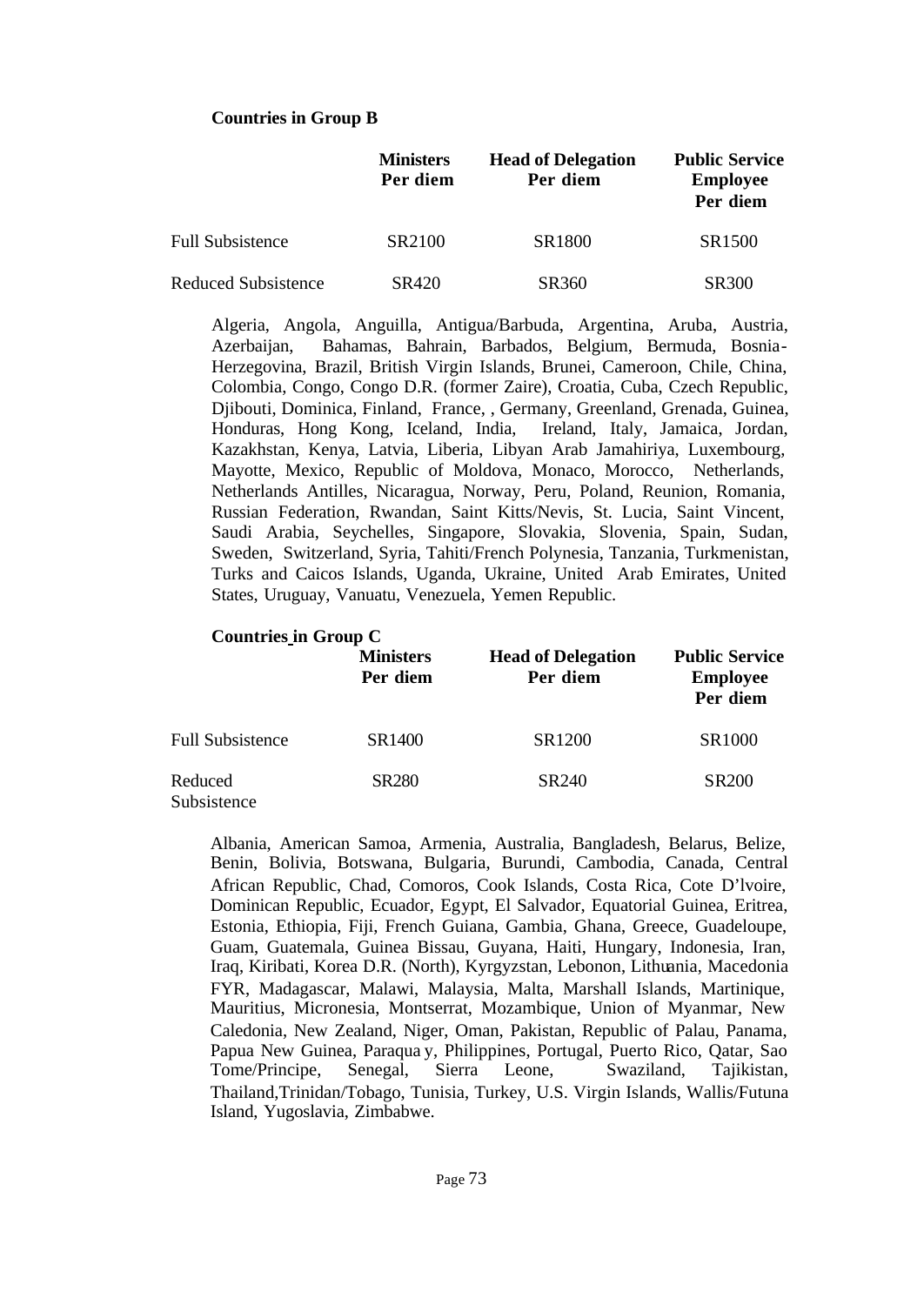## **Countries in Group D**

|                         | <b>Ministers</b><br>Per diem | <b>Head of Delegation</b><br>Per diem | <b>Public Service</b><br><b>Employee</b><br>Per diem |
|-------------------------|------------------------------|---------------------------------------|------------------------------------------------------|
| <b>Full Subsistence</b> | <b>SR980</b>                 | SR840                                 | <b>SR700</b>                                         |
| Reduced<br>Subsistence  | SR <sub>196</sub>            | SR168                                 | SR140                                                |

Afghanistan, Bhutan, Burkina Faso, Canary Islands, Cape Verde, Cyprus, East Timor, Gabon, Gibraltar, Laos People's Democratic Republic, Lesotho, Maldives, Mali, Malta, Mauritania, Mongolia, Namibia, Nauru, Nepal, Niue, Solomon Islands, Somalia, South Africa, Sri Lanka, Suriname, Togo, Tokelau, Tonga, Tuvalu, Vietnam, West Bank/Gaza Strip, Zambia, All other areas.

- (b) The allowance is intended to cover all expenses including accommodation, and meals at a reasonable hotel, cost of entry visas, local transport and taxi fares within a distance of 30 kilometres, laundry charges, cost of local telephone calls, tips, airport tax, casual but official hospitality etc.
- (c) The subsistence allowances will be granted for each night necessarily spent away from the Republic (but excluding those nights spent on the air journey).
- (d) Notwithstanding the provisions of paragraph (a), where an employee accompanies the President or a Minister on an official visit outside the Republic, the employee will be entitled to receive subsistence allowances at increased rates applicable to Ministers.
- (e) When the subsistence expenses of an employee travelling on duty outside the Republic are met by another Government or organisation concerned with the visit, he/she will be entitled to receive the allowance at the reduced rate per night.
- (f) Notwithstanding the foregoing provisions, where an employee, in the course of his/her duty outside the Republic incurs, for good reasons, an expenditure in excess of the specified allowances, he/she will be eligible to claim reimbursement of the actual expenditure on production of receipted accounts and acceptable reasons for incurring the additional expenditure.
- (g) It is emphasized that any duty visit outside the Republic by an employee requires the prior approval of the President conveyed by the President's Office.
- (h) An employee must submit, where necessary, an account of his/her subsistence expenses to the President's Office on his/her return, on the prescribed form.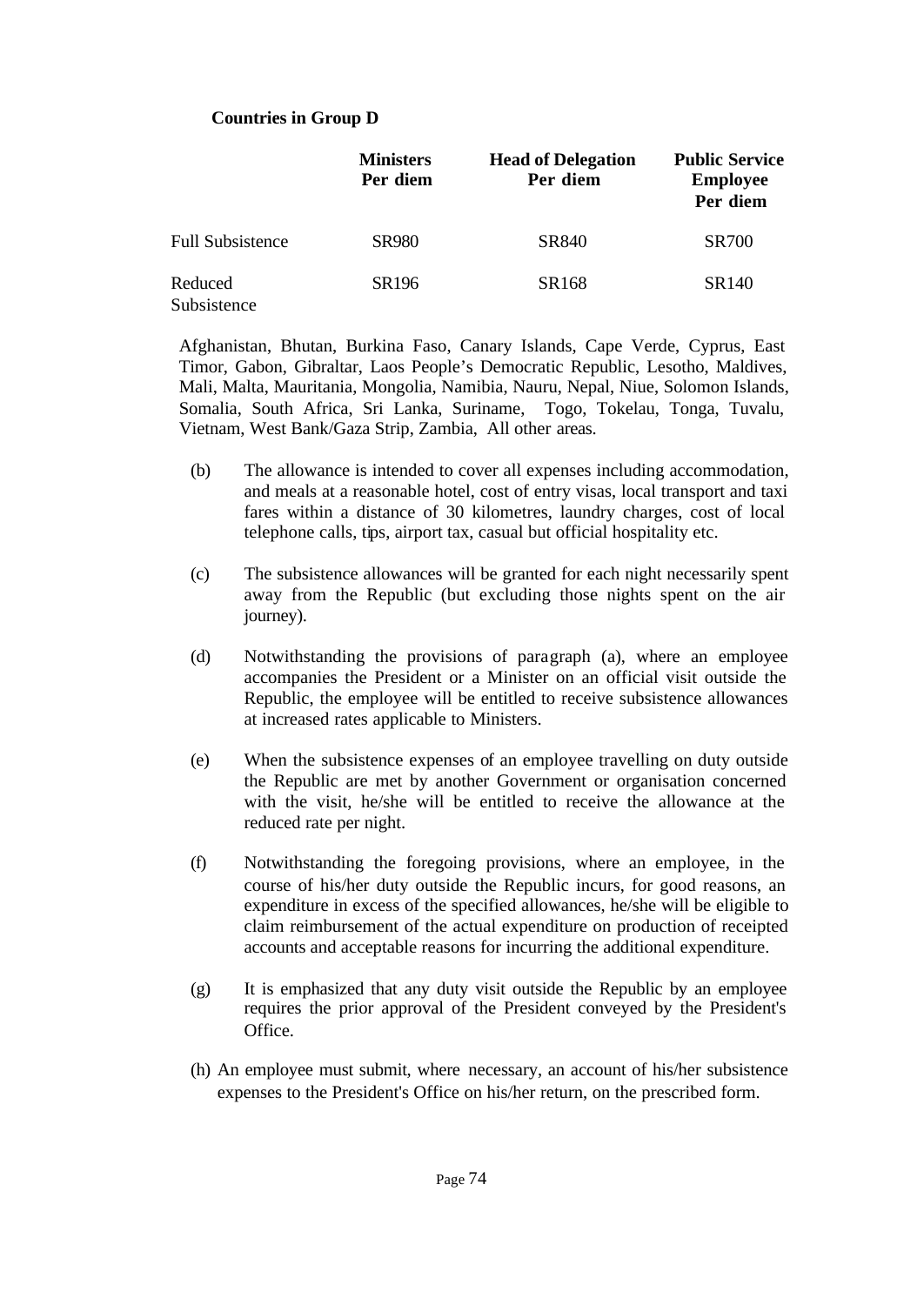(i) "Head of delegation" for the purpose of this Order is an employee who has been so formally designated by the Government of Seychelles, or when the host country or organisation requires that a delegation is formally headed or when an official invitation so requires.

## **165. DISTURBANCE ALLOWANCE**

- (a) An employee who is required by Government to change residence on transfer to a different duty station for a period exceeding three months will be eligible to receive a disturbance allowance once, upon transfer at the following rates:-
	- (i) From one duty station to another within Mahe or Praslin R600
	- (ii) Between Mahe, Praslin, La Digue, Silhouette or other inner islands R800
	- (iii) To the outer islands R1000
- (b) Where both husband and wife are employees and are both transferred, only one of them will be eligible to receive the disturbance allowance since the purpose of the allowance is to assist an employee towards the inevitable expenditure involved in such a move.
- (c) Disturbance allowance will not be payable:
	- (i) when an employee is transferred at his/her own request;
	- (ii) when an employee is posted on a temporary basis (e.g. on relief duty) for a period not exceeding three months.
- (d) Claims for disturbance allowance will be submitted to the Accounting Officer concerned who shall examine each claim and approve it only if it is within the provisions of this Order.
- (e) Where an employee who had previously received a disturbance allowance is required to make a further move, he/she shall be eligible to receive the disturbance allowance provided for in this Order.

# **OVERTIME ALLOWANCE**

# **166. PAYMENT OF OVERTIME - GENERAL CONSIDERATIONS**

The following general considerations govern payment of overtime:-

(a) The remuneration of all employees is determined on the assumption that their whole time is at the disposal of Government. Payment for overtime can therefore only be justified by exceptional circumstances that cannot be dealt with in any other way.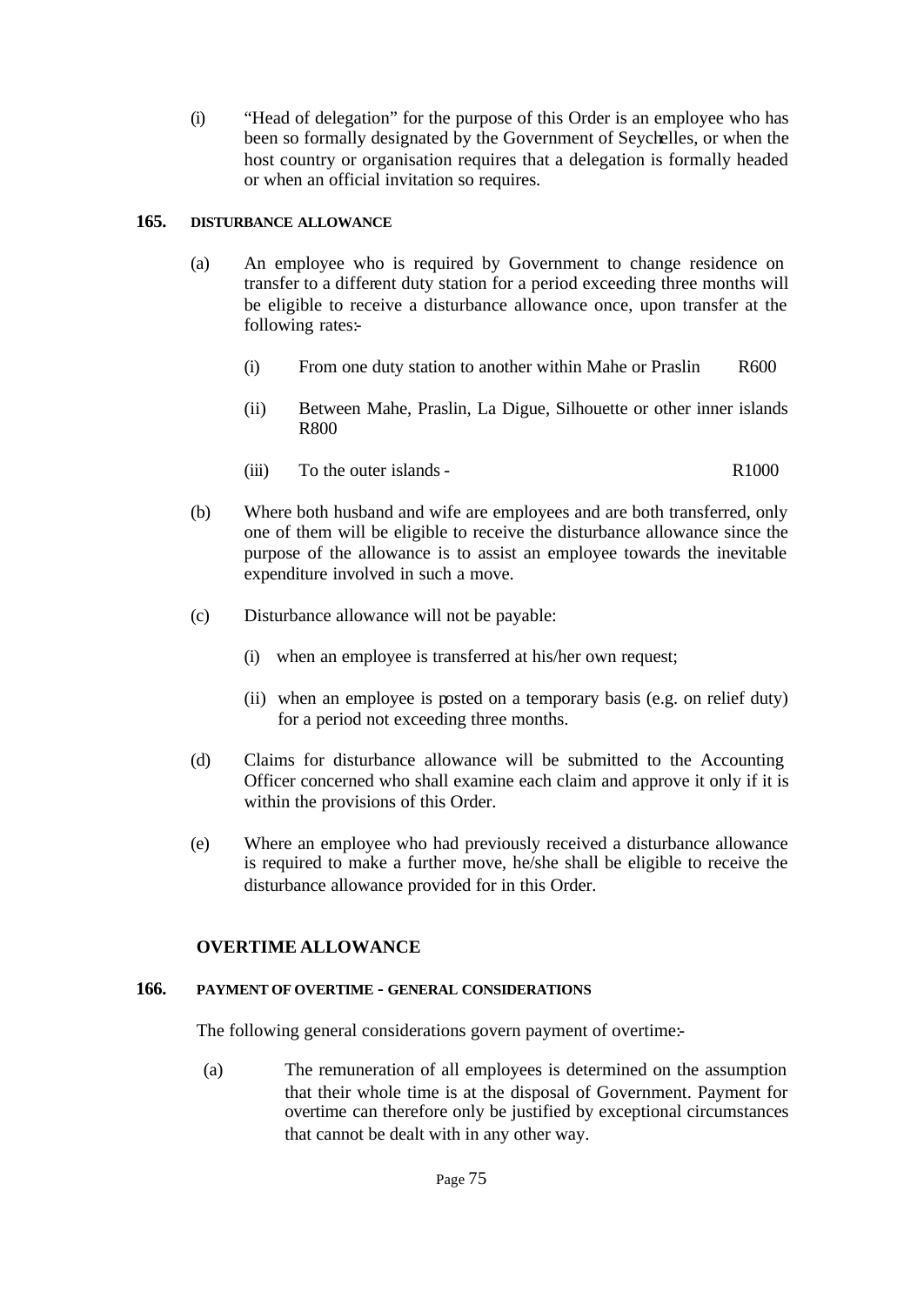- (b) Many posts in the Public Service, e.g. in the Police Force, the Prison Service or in institutions such as hospitals, etc., cannot be considered to have regular fixed working hours. By reason of the nature of the duties of these posts, hours are of necessity long and irregular. This factor is taken into account in assessing the remuneration attached to such posts and the holders cannot therefore become eligible for overtime payment. There is, of course, no objection to giving time off after unusually arduous spells of duty.
- (c) Where there is no independent supervision or checking of the work done outside normal hours, claims for overtime payment cannot be entertained.
- (d) Overtime payments, where justified, will be confined to employees in receipt of a basic salary of less than SR 4101 per month..

## **167. CIRCUMSTANCES UNDER WHICH OVERTIME MAY BE PAID.**

Subject to the provisions of Order 166, Principal Secretary and Heads of Departments may authorise the payment of overtime based on hours of overtime worked, to an employee where the following conditions are fully satisfied:- *.*

- (i) the work is of an irregular nature and does not justify the engagement of additional staff;
- (ii) the employee concerned has been in personal attendance upon the public outside normal working hours undertaking work that can be done at no other time;
- (iii) the employee cannot be compensated by time off during normal working hours.

## **168. RATE OF OVERTIME ALLOWANCE AND METHOD OF COMPUTATION**

- (a) In the case of an employee who works normal working hours, the rate is 1.5 hour's pay for 1 hour's work over and above the normal working hours on weekdays which may include Saturdays and 2 hour's pay for 1 hour's work on Sundays and Public Holidays.
- (b) In the case of a shift-worker, the rate for additional hours on any day (to include Sundays but not Public Holidays) is 1.5 hour's pay for 1 hour's work.
- (c)Where a shift worker works overtime on a Public Holiday, he/she shall be paid at the rate of 3 hours' pay for 1 hour's work on that day.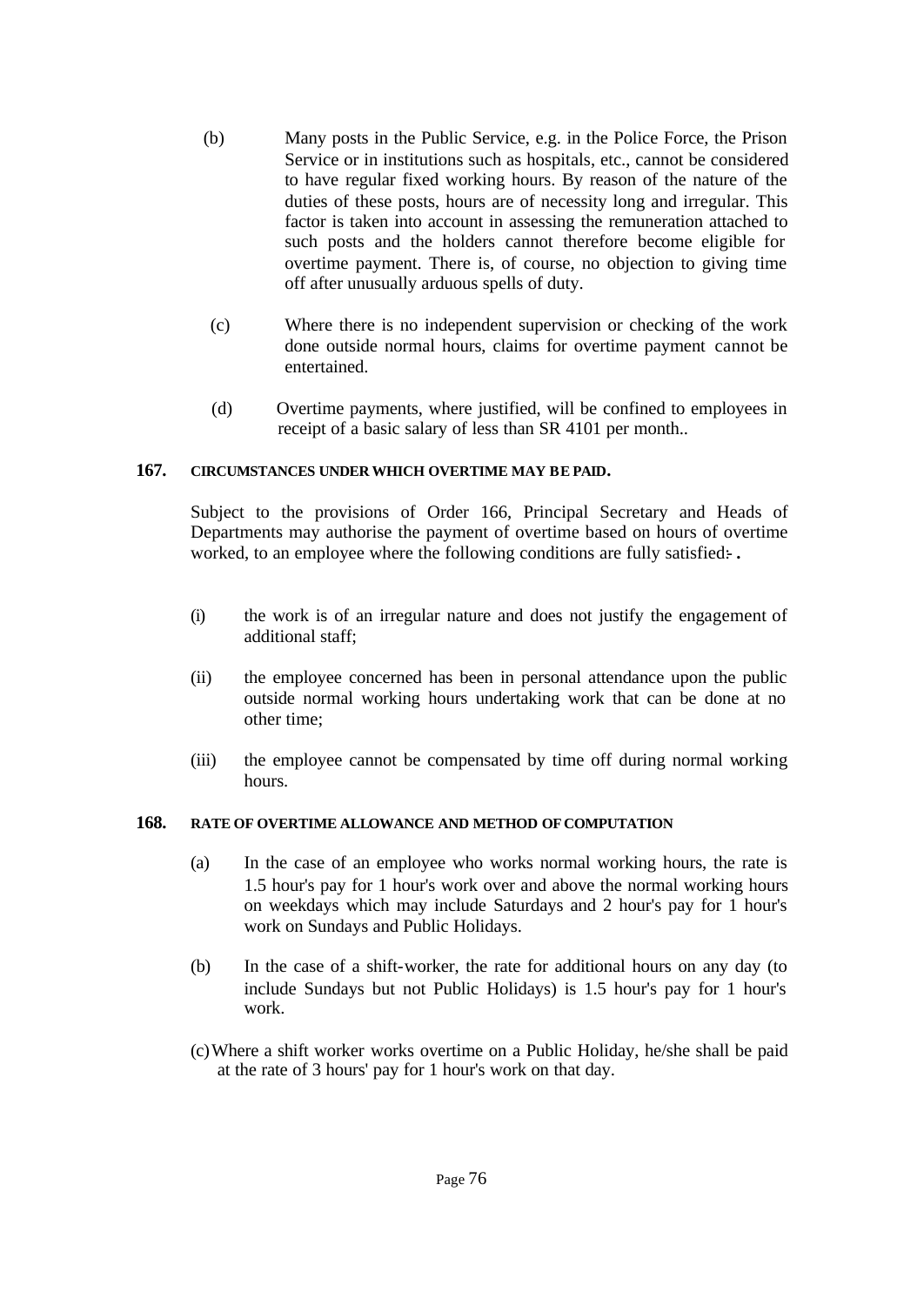- (d)When a shift worker works on a Public Holiday, he/she is entitled to double pay for that day or to an alternative day at the option of the Principal Secretary/ Head of Department.
- (e)Where the Public Holiday falls on the shift worker's "day off" and he/she is required to work on that day, he/she shall be paid at the rate of 3 hours pay for I hour's work on that day.
- (f) The hourly overtime is calculated as follows:

$$
\frac{\text{Salary per year}}{52 \text{ x weekly working hours}} = \text{hourly rate}
$$

(g) Hours worked as overtime shall not exceed 60 hours in a month or an aggregate of 15 additional hours per day.

## **169. TIME OFF IN LIEU OF PAYMENT FOR OVERTIME**

Where an employee qualifies for overtime payment, he/she may at the discretion of his/her Principal Secretary/Head of Department be given time off equivalent to not more than two-thirds of the number of hours worked as overtime in lieu of payment, unless the employer and the employee have agreed to convert any or all of the overtime hours into cash.

## **170. COMMUTED OVERTIME ALLOWANCE**

(a) Where an employee is required to do:

Regular overtime work to enable essential and urgent works to be carried out, he/she may be paid a commuted overtime allowance at such rate as may be determined by the Principal Secretary (Ministry of Administration) in each individual case. Such commuted overtime allowance shall be authorized only where the Principal Secretary or Head of Department concerned certifies that time off in lieu of overtime is not possible or practicable and that the employee understands that he/she will be eligible for the allowance only so long as he/she holds the particular post or so long as the need for overtime work continues to exist.

- (b) Payment of commuted overtime allowance is confined to employees in receipt of a basic salary of less than SR 4101 per month. ????
- (c) Where an employee in receipt of the commuted overtime allowance is absent on leave or on duty overseas, he will be paid a proportional allowance based on the number of days which he was at work.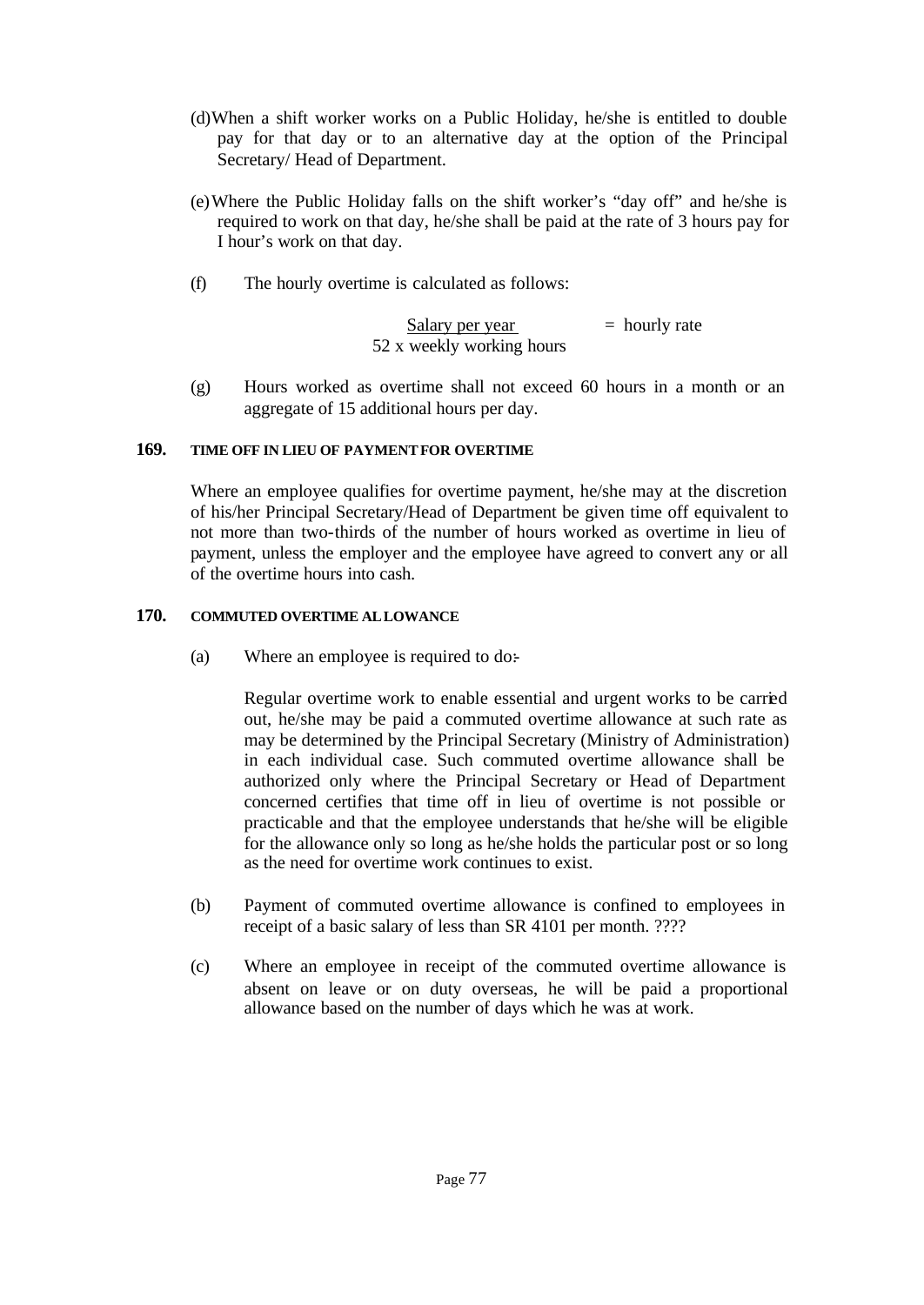## **OUTFIT ALLOWANCE**

#### **171. OUTFIT ALLOWANCE**

(a) An employee, except those whose contract of service otherwise stipulates, who travels overseas on duty or on short term training related to their post (seminars, workshops, study visits etc.) is eligible to receive an outfit allowance. The allowance is payable irrespective of the duration of the visit or the climate of the country to be visited. The allowance is payable at the following rates:

|      |                                                                 | <b>Male Officers</b> | <b>Female Officers</b> |
|------|-----------------------------------------------------------------|----------------------|------------------------|
| i.   | <b>Employees</b><br>who<br>travel once to three<br>times a year | R <sub>1</sub> ,500  | R3,000                 |
| ii.  | Employees<br>who<br>travel four to six<br>times per year        | R3,000               | R6,000                 |
| iii. | Employees<br>who<br>travel over six times<br>per year           | R6,000               | R <sub>12</sub> ,000   |

- (b) The outfit allowance is paid to enable the employee to purchase appropriate clothing to present a suitable image of Seychelles whilst overseas.
- (c) An employee who proceeds on long term in-service overseas training (i.e. more than two months) will not be eligible for this outfit allowance as this aspect will be considered as part of the overall training support package.
- (d) Outfit allowance shall not be payable where provision is made for the payment of a similar allowance under a sponsorship, scholarship or aided study programme for which the employee has been accepted.
- (e) Outfit allowance shall not be payable where provision is made for the payment of a similar allowance under the scholarship or study programme for which the employee has been nominated.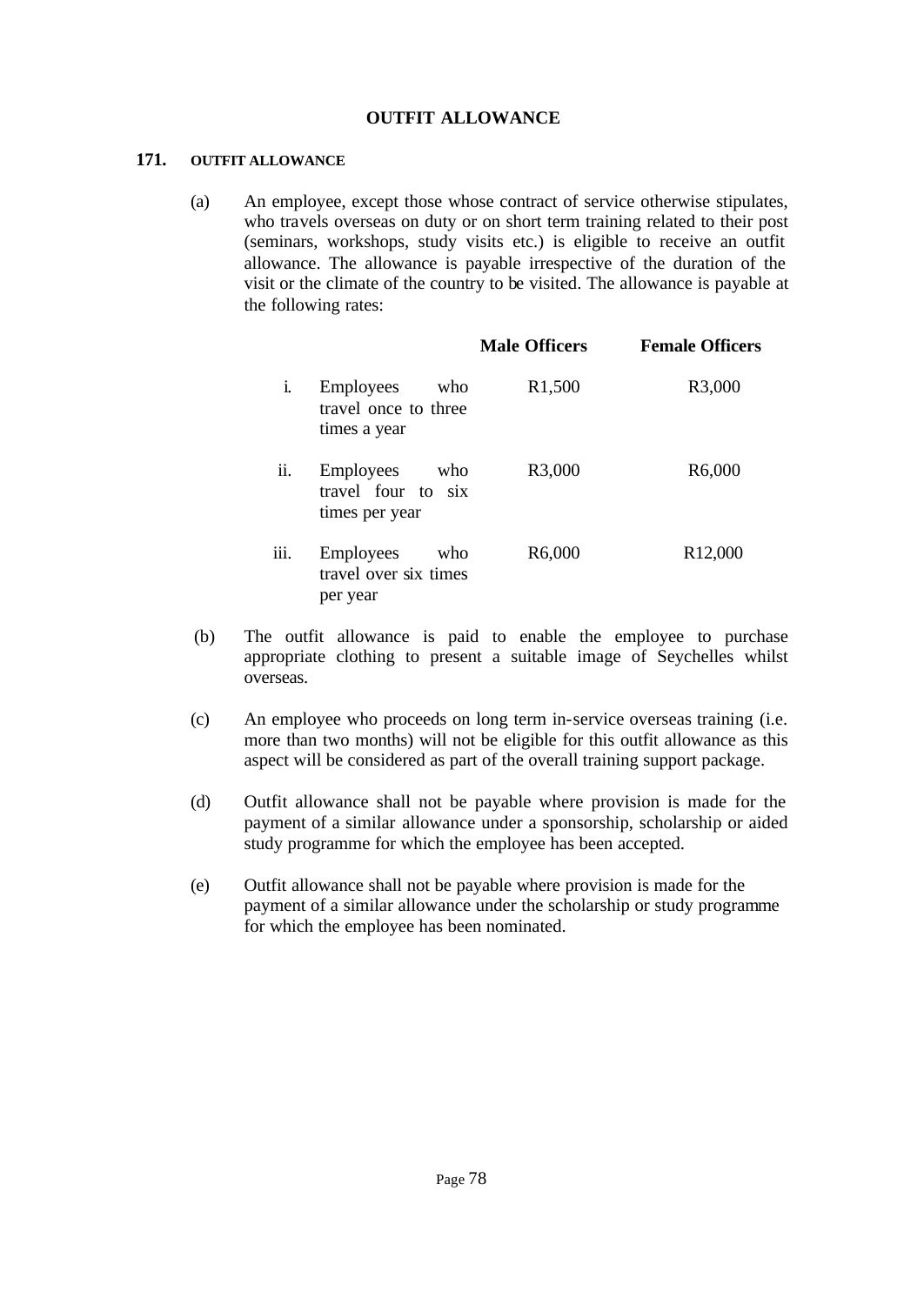## **ENTERTAINMENT ALLOWANCE**

#### **172. GOVERNMENT FUNDED HOSPITALITY - GENERAL**

- (a) All Accounting Officers are allocated funds for official entertainment. The object of providing such funds is to afford each Principal Secretary or Head of Department the ability to offer official hospitality to those most directly concerned with his/her Ministry's/Department's field of responsibility. Official hospitality is in the interest of establishing personal contacts in social environments with those whose goodwill it is in the Republic's interest to cultivate.
- (b) All hospitality funded by Government should be kept as simple as possible and no attempt should be made at pretentious hospitality.

#### **173. REIMBURSEMENT OF HOSPITALITY COSTS.**

(a) Where an employee is authorised by his/her Principal Secretary or Head of Department to incur expenditure on official hospitality in his/her own home, he/she will be eligible to claim reimbursement of the expenditure so incurred up to the following limits:-

| (i)   | Cocktail parties: | SR45 per head              |
|-------|-------------------|----------------------------|
| (ii)  | Lunches:          | SR <sub>100</sub> per head |
| (iii) | Dinners:          | SR <sub>125</sub> per head |

The reimbursement limit with regard to hospitality for lunches and dinners includes the cost of wine served with meals as well as pre-meal drinks.

- (b) Where official hospitality is authorised to be offered in a hotel or restaurant, the reimbursement will be on the basis of actual expenditure incurred.
- (c) Where an employee, at the request of his/her Principal Secretary or Head of Department, accommodates an official visitor at his/her residence, the employee will be entitled to receive a hospitality allowance at the rate of SR225 per night where the visitor is single, or SR300 per night where the visitor is accompanied by his/her family. This payment is intended to cover the provision of bed and breakfast. In addition, the employee will be eligible to claim reimbursement of expenditure incurred on lunches and dinners at the rates specified in paragraph (a) above.

## **174. COMMUTED HOSPITALITY ALLOWANCE**

(a) A monthly commuted hospitality allowance may be paid to employees occupying posts designated as eligible to receive such an allowance by the Principal Secretary (Ministry of Administration and Manpower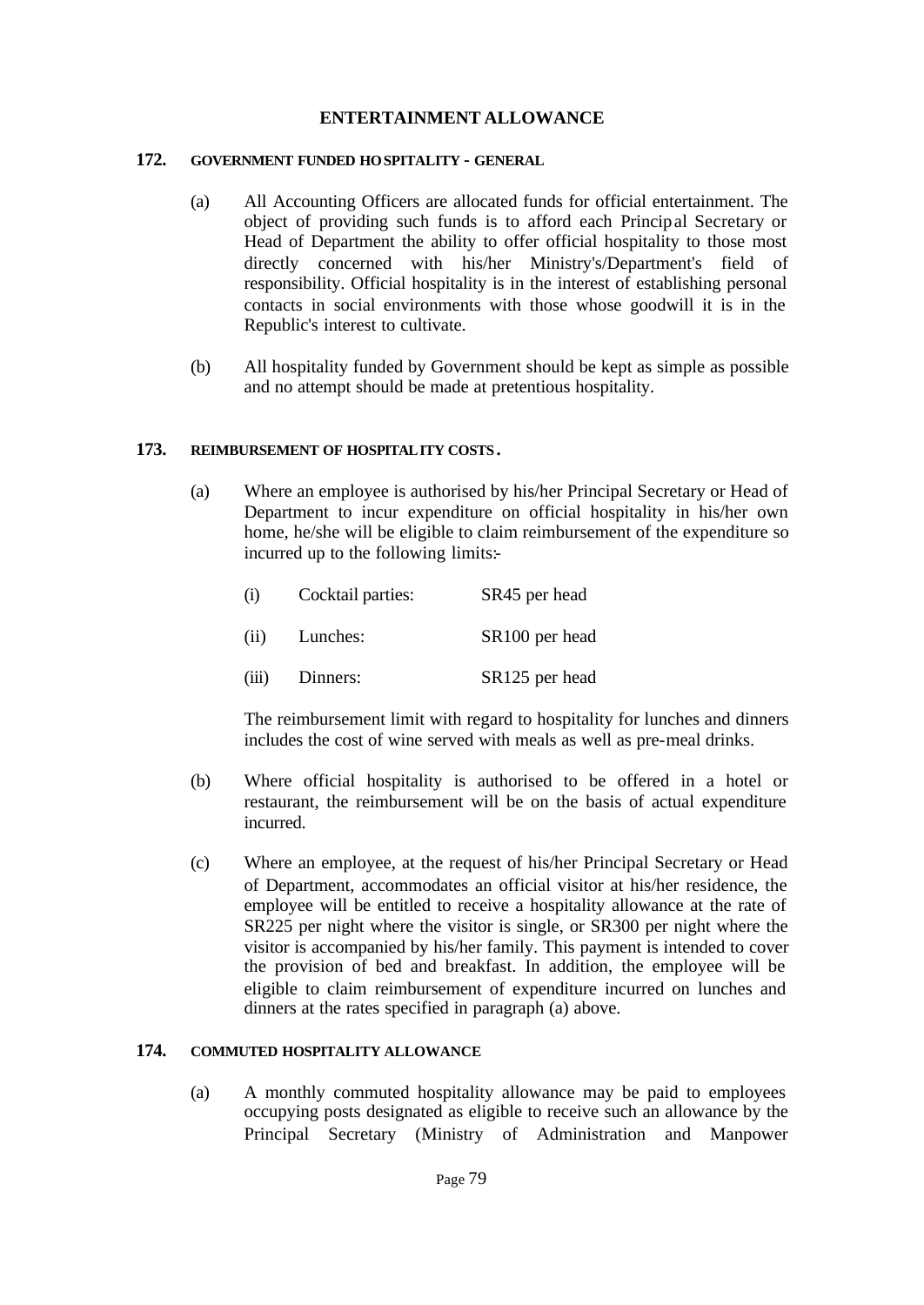Development). Where an employee is appointed to act in a post eligible for a commuted hospitality allowance for a period in of one month or more, he/she will draw the allowance for the whole of the acting period. The substantive holder of the post will cease to draw the allowance during the same period.

(b) Where the substantive holder of the post eligible for the commuted hospitality allowance is absent on leave, on training or on duty overseas for a period of more than one week, the employee will be paid a proportional allowance based on the number of days which he/she was at work during each month affected by the absence.

## **TRANSPORT ALLOWANCES**

## **175. TRANSPORT ALLOWANCE RATES**

- (a) An employee, except those whose contract of service otherwise stipulates, may, with the approval of his/her Principal Secretary or Head of Department, be paid a transport allowance in respect of travel on official business where the employee uses their own vehicle. The allowance is payable at the following rates:
	- (i) Motor car

SR 2.25 per kilometre for the first 100 kilometres of journeys on official business in any calendar month, and thereafter SR 2.25 per kilometre.

(ii) Motor cycle

SR 2.12 per kilometre for the first 100 kilometres of journeys on official business in any calendar month, and thereafter SR 1.56 per kilometre.

- (b) Every employee claiming transport allowance under this Order is required to keep a log of duty journeys using the prescribed form. Claims for transport allowances, accompanied by log sheets, should be submitted to the Accounting Officer concerned at the end of each month on the prescribed form. The responsibility for the certification of claims will rest with the Heads of Divisions/Sections, subject to any specific directions that may be issued by the Accounting Officer. The certifying officers may disallow a journey that they do not consider to have been essential in the public interest.
- (c) Where an employee who is eligible to claim a transport allowance is necessarily required to undertake journeys in his/her own vehicle between his/her residence and place of work outside normal working hours, in order to carry out work which can be performed at no other time, he/she may claim normal transport allowance in respect of such journeys. Accounting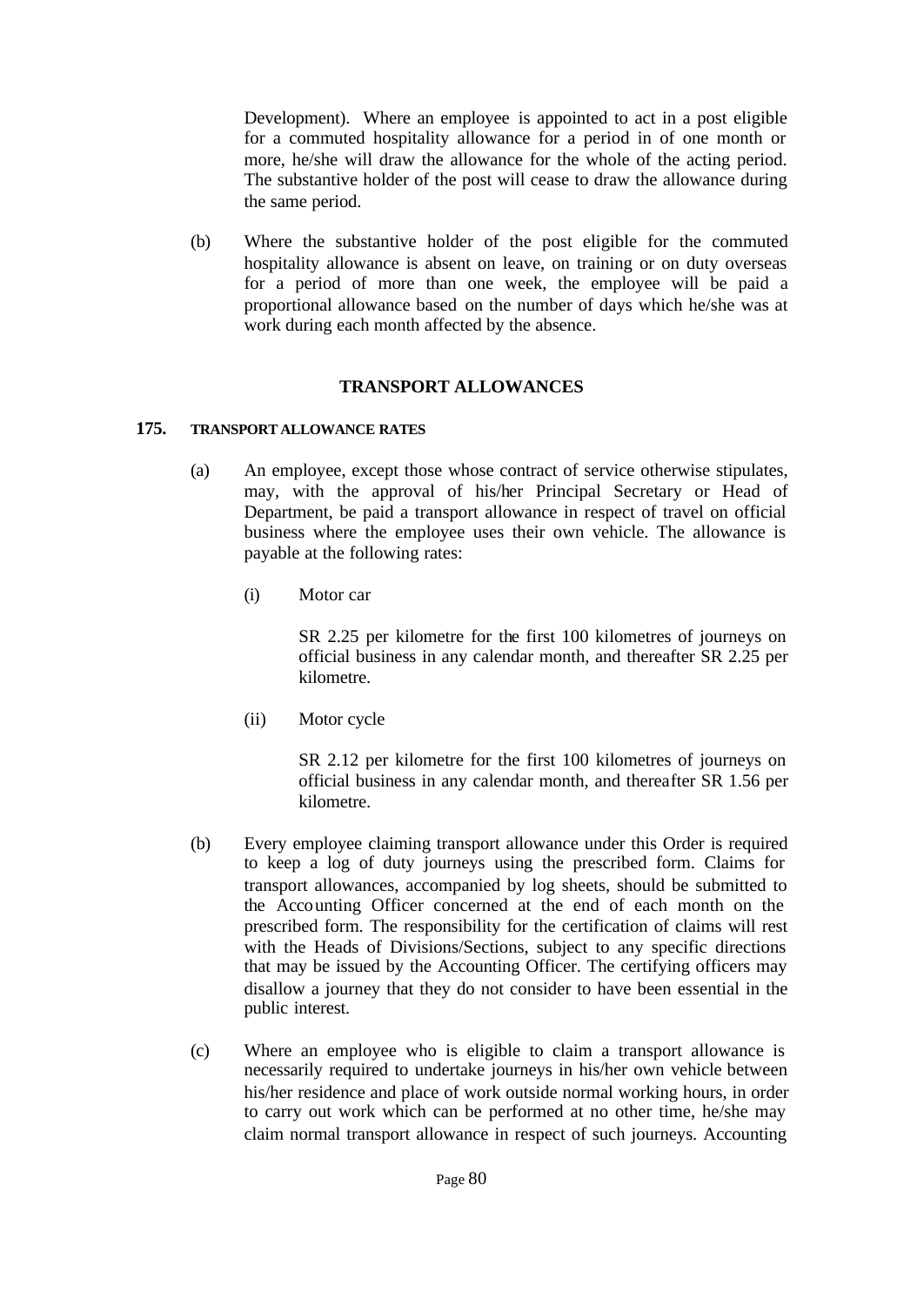Officers should exercise a strict scrutiny of all claims for transport allowance under the terms of this Order to ensure that there is no abuse of these provisions.

(d) In any case where a person, not being an employee drives a Government vehicle after being duly authorised so to do, both he/she and the vehicle should be covered by insurance for the period during which he/she is driving the vehicle.

#### **176. COMMUTED TRANSPORT ALLOWANCE**

- (a) Where an employee, except those whose contract of service otherwise stipulates, may, with the approval of his/her Principal Secretary or Head of Department, be paid a commuted transport allowance in respect of travel on official business where the employee uses their own vehicle. The amount to be paid will be determined by the Principal Secretary (Ministry of Administration and Manpower Development) based on the analysis of at least three month's certified log sheets and the transport allowance rates in force at the time. The basis of calculation should be retained for inspection by audit and should be reviewed at least once a year.
- (b) Where an employee in receipt of a commuted transport allowance is absent on leave, on training or on duty overseas for a period of more than one week, the employee will be paid a proportional allowance based on the number of days which he/she was at work or during each month affected by the absence.
- (c) Where an employee in receipt of a commuted transport allowance is unable to use their own vehicle for official business for any reason for a period of more than one week, the employee will be paid a proportional allowance based on the number of days of availability of the vehicle during each month affected.
- (d) An employee who is in receipt of a commuted transport allowance may not use Government transport except when his/her own vehicle is unavailable or because of the special circumstances of the duty journey which may reasonably require the use of a Government vehicle, e.g. four wheel drive vehicle over rough terrain, need to accompany missions etc. Use of vehicle should be properly authorized by a senior officer.

## **177. GOVERNMENT NOT LIABLE FOR LOSS DAMAGE**

Where an employee uses his/her own vehicle for travelling on duty, Government will not accept any liability for its loss or for any damage that it may sustain.

## **178. BICYCLE ALLOWANCE**

Where an employee is regularly required to use his/her own bicycle on duty and to cover a substantial distance, he/she may be paid, at the discretion of his/her Accounting Officer, a bicycle allowance at the rate of R120 per month.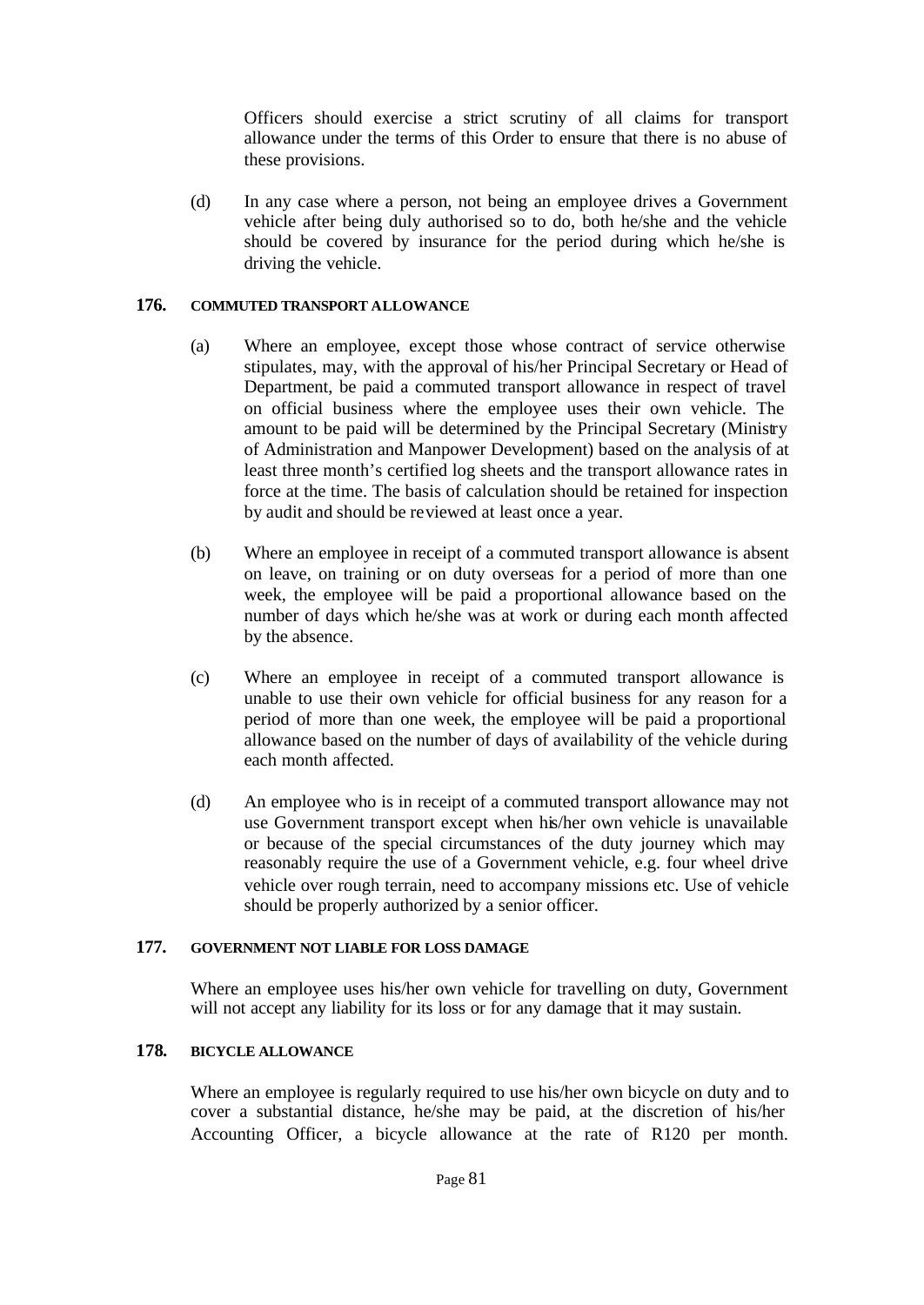Accounting Officers should not approve the payment of bicycle allowances unless they are satisfied that the employee is using a bicycle regularly on duty. Where an employee in receipt of a bicycle transport allowance is absent on leave, on training or on duty overseas for a period of more than one week, the employee will be paid a proportional allowance based on the number of days which he/she was at work or during each month affected by the absence.

## **179. BAGGAGE ALLOWANCE**

- (a) An expatriate employee recruited from overseas and provided with passages from and back to the country of recruitment will be provided with an excess baggage allowance by air. A spouse of an employee will be provided with the same allowance. The allowance is over and above that which is provided as part of the air ticket. The allowance will be granted on first engagement and satisfactory completion of the period of engagement or on determination of the contract of employment by the Government at the rate of:
	- (i) 25 kilos for the first contract of employment
	- (ii) 35 kilos for the second contract of employment

(iii) 45 kilos for the third and any subsequent contract of employment.

- (b) The baggage concession applicable to expatriate employees who are recruited under the terms of technical cooperation agreements will be governed by the terms of those agreements.
- (c) Employees to whom this Order applies will be responsible for insuring their own baggage and Government will accept no liability for loss or damage.
- (d) There will be no additional allowance in respect of children of an expatriate employee.
- (e) This allowance is for the specific purpose of transporting excess baggage and may not be used for any other purpose or converted into cash. Any unused excess baggage allowance vouchers will not be renewed and must be surrendered to the Ministry of Administration.

## **180. DRIVING ALLOWANCE**

- (a) A driving allowance may be paid at the rate of R200 per month to public service employees provided that the following criteria are met:-
	- (i) the employee is carrying out driving duties in addition to his/her normal duties and responsibilities;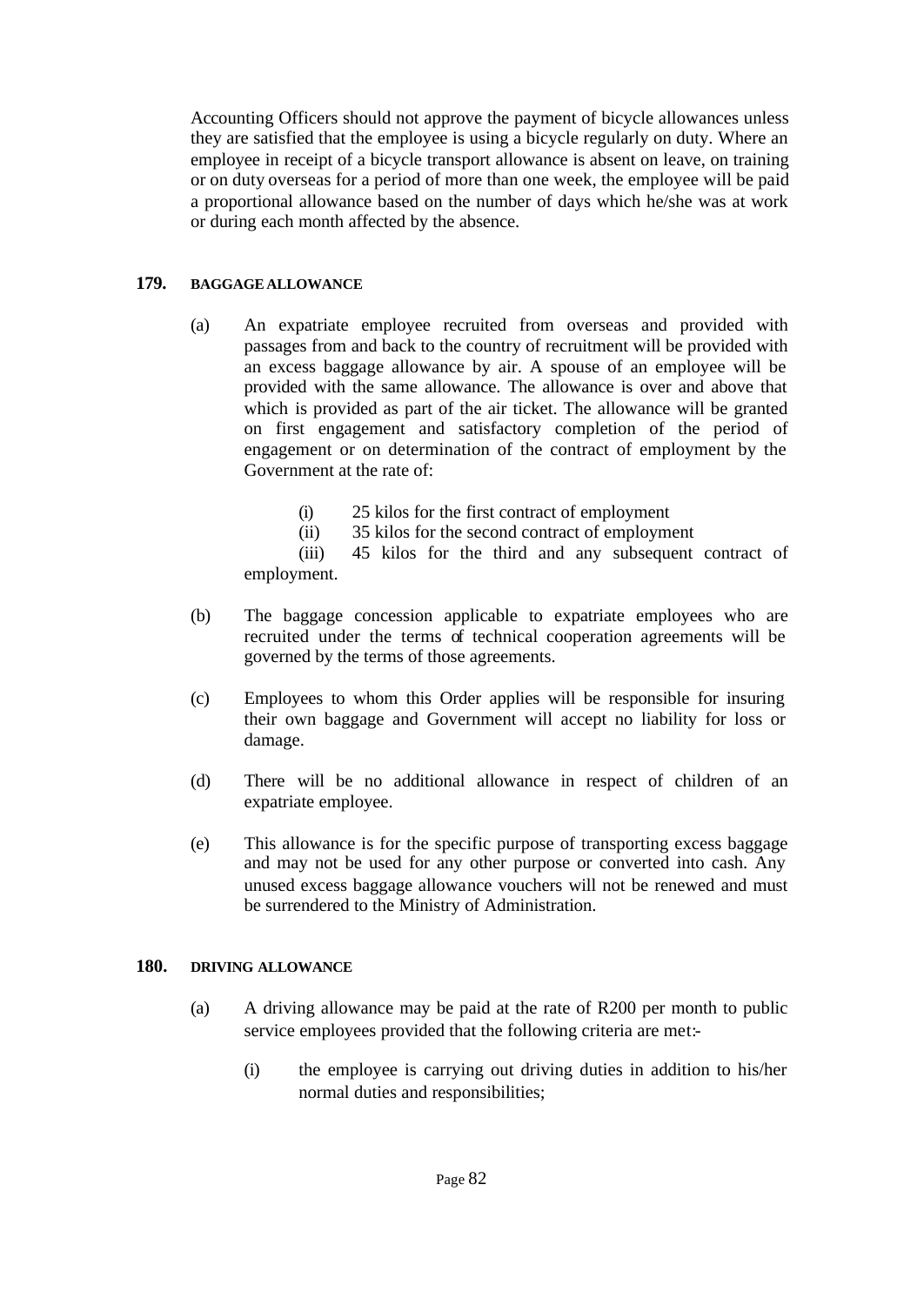- (ii) the employee is responsible for a Government vehicle allocated for the purpose of carrying out the driving duties;
- (iii) the employee occupies a post allocated to Salary Grade 2 or below.
- (b) Where an employee in receipt of a driving allowance is absent for any reason including leave for more than one week in any calendar month he/she will be paid a proportional allowance based on the number of days which the employee was at work.

## **181-190 Unallocated.**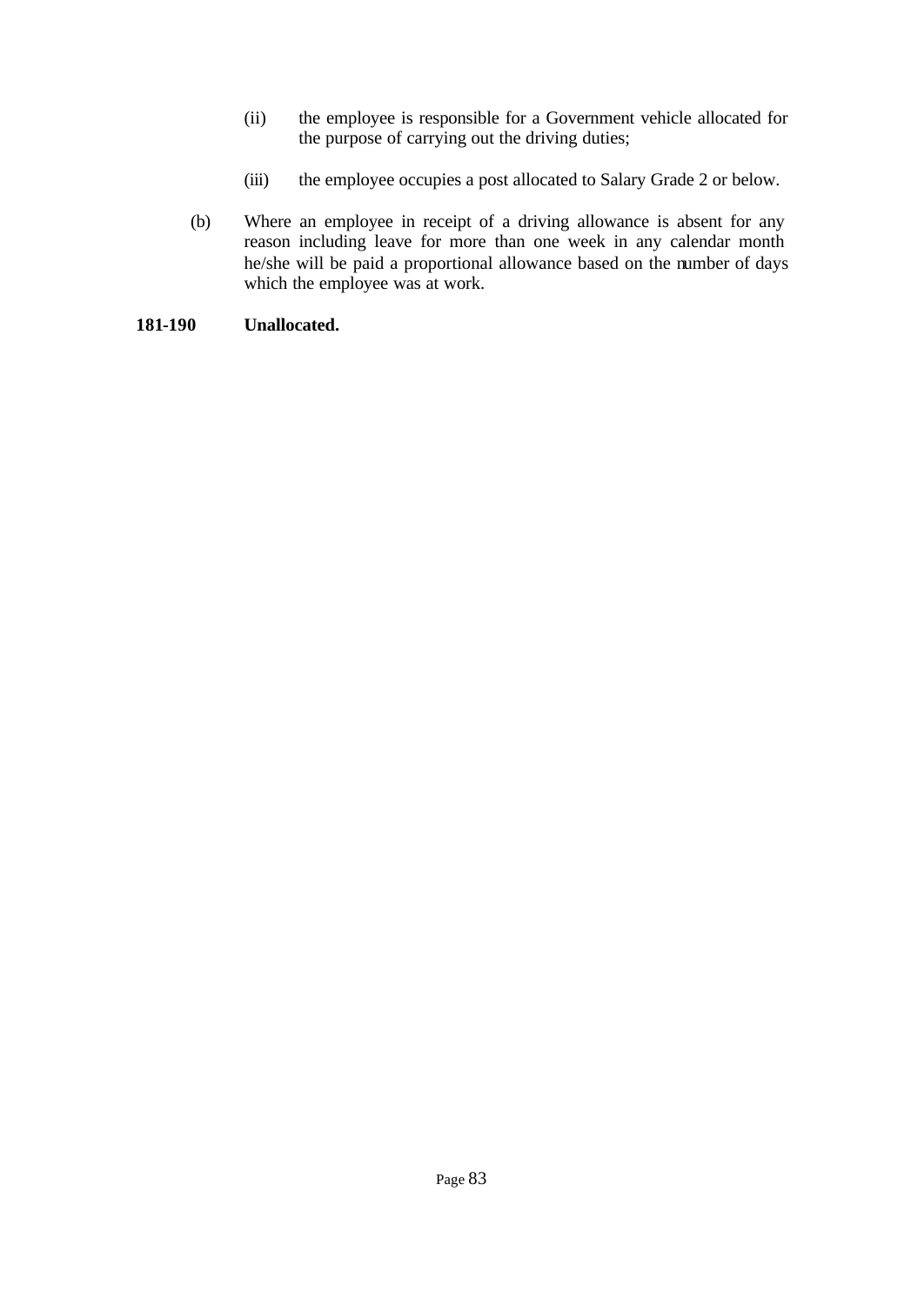## **CHAPTER IX**

## **TRANSPORT AND TRAVELLING**

#### **191. TRANSPORT - DEFINITION**

- (a) "Transport" in this context shall mean the approved method of transport which an employee is permitted to use when he/she is making an essential journey for the proper performance of his/her duties. This shall include those occasions when the employee is authorised to make a journey whilst on official duty overseas.
- (b) The approved method of transport may be by air, road, rail or sea. Road transport shall include travel in the employee's own motor vehicle as well as by public road transport services.

#### **192. TRAVEL TO BE IN MOST ECONOMICAL MANNER**

Journeys shall be undertaken in the most economical manner, bearing in mind the need for the expeditious dispatch of Government business generally, and efficient performance of an employee's duties on arrival at his/her destination. Accounting Officers shall ensure that public funds are not wasted in this regard.

## **193. CIRCUMSTANCES IN WHICH TRANSPORT FOR AN EMPLOYEE MAY BE PAID OFFICIALLY**

Subject to the provisions of these Orders an employee may be granted officially paid transport when travelling:-

- (i) on first appointment;
- (ii) on duty;
- (iii) on posting or transfer away from his/her duty station;
- (iv) on termination of appointment otherwise than by dismissal;
- (v) to attend seminars, conferences, in-service training courses, etc.

#### **194. CIRCUMSTANCES IN WHICH OFFICIALLY PAID TRANSPORT IS NORMALLYGRANTED TO THE FAM ILYOF AN EMPLOYEE**

- (a) Subject to the provisions of these Orders, an employee may be granted officially paid transport for his/her spouse and children if they accompany, precede or follow him/her on:-
	- (i) first appointment;
	- (ii) posting or transfer away from the employee's duty station;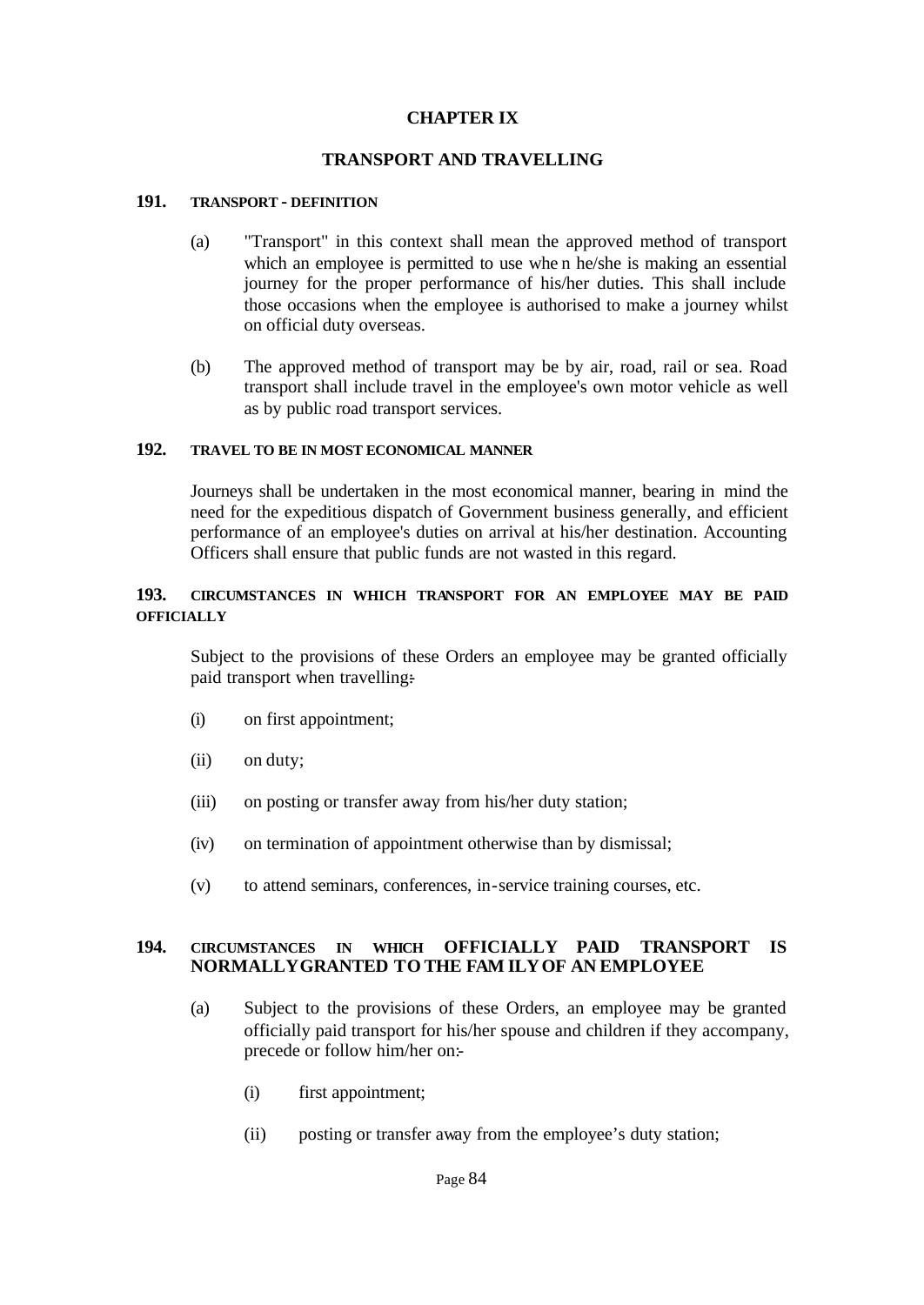- (iii) termination of appointment otherwise than by dismissal.
- (b) It is clarified for the avoidance of any doubt that officially paid transport for the spouse, where applicable, shall be confined to the legally married spouse.

## **195. AIR TRANSPORT**

- (a) The exigencies of the Service may require that an employee travels by air on duty overseas, subject to prior approval of the Principal Secretary (President's Office).
- (b) All employees shall travel by economy class at the most economical available rate utilising the services of Air Seychelles wherever possible.
- (c) If in any particular case authority is given for an employee's spouse to accompany the employee on an official journey, the spouse shall travel on the same basis as the employee.
- (d) An employee travelling on duty should ensure that his/her personal baggage is within the allowance specified on the ticket. Government will only meet charges for excess baggage if necessitated by the carriage of bulky official documents, instruments, etc. When such charges are incurred the employee should submit a claim to the Accounting Officer for reimbursement.

## **196. INSURANCE FOR EMPLOYEES TRAVELLING OVERSEAS ON DUTY**

- (a) An employee who travels on duty overseas at Government expense is automatically insured under a policy maintained by Government. The policy covers:-
	- (i) personal accident liability to a maximum sum of SR 150,000 for the period of absence on duty from the date of departure from the duty station in Seychelles to the date of return to that station;
	- (ii) medical expenses up to a maximum of SR 25,000 incurred through accident or illness whilst travelling outside the Republic, such illness neither being due to an accident nor to include continuing treatment or examination for a condition which existed prior to departure from the Republic; (Where it is necessary to seek medical treatment in respect of a condition which existed prior to departure from the Republic, free public health services must be utilised where they exist. In exceptional circumstances, where there are no such facilities, a claim may be submitted to the employee's Principal Secretary/Head of Department, who shall refer the matter to the Principal Secretary (Ministry of Health) for a decision as to whether any refund should be made.)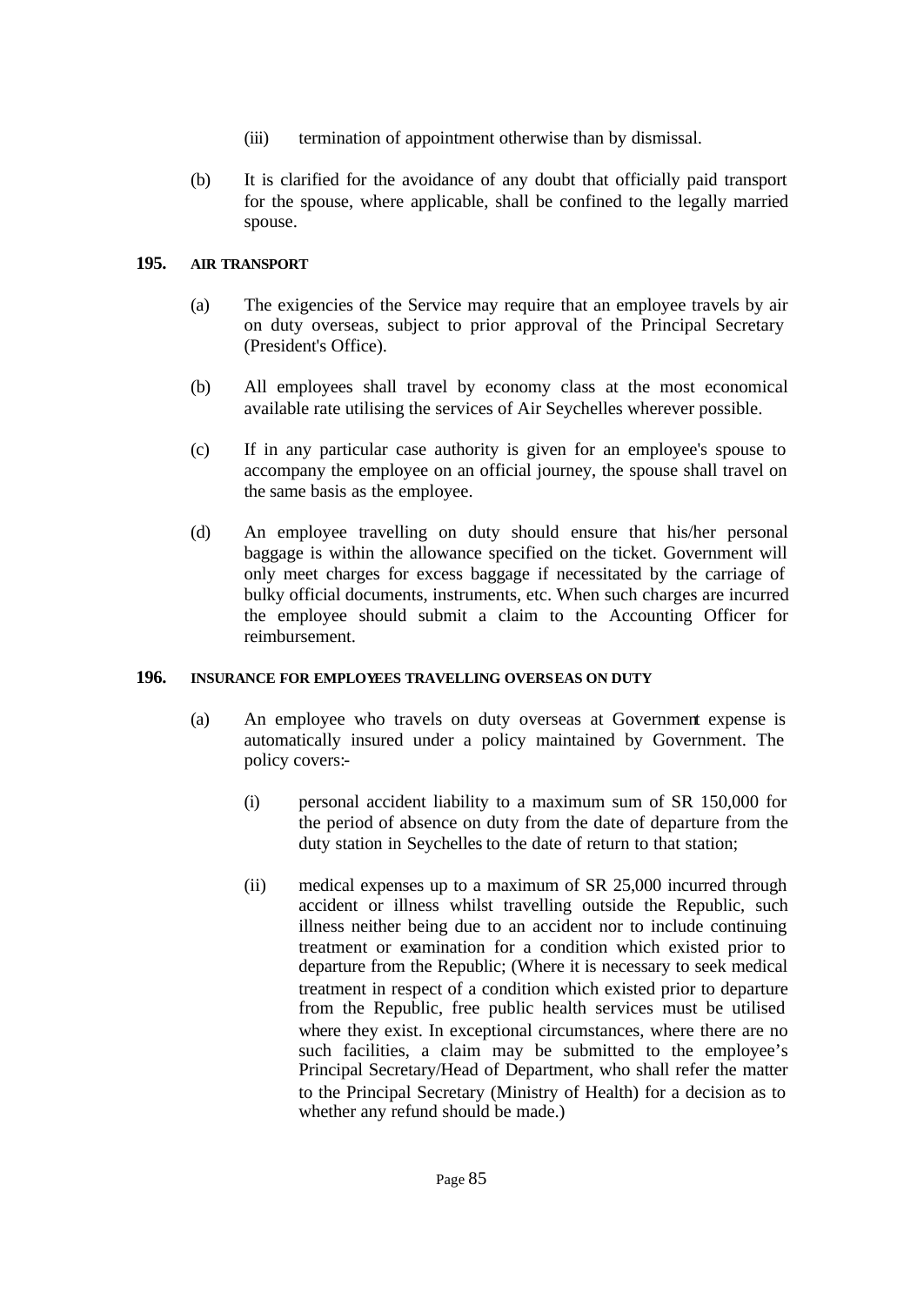- (iii) loss of baggage and personal effects up to a maximum of SR 10,000 but excluding loss of watches, cameras, cash and jewelry.
- (b) The policy can be extended to cover baggage and personal effects. Employees travelling on duty who wish to take advantage of this extension must make their own arrangements with the State Assurance Corporation of Seychelles, or any other Insurance Corporation
- © All Principal Secretaries and Head of Departments are required to submit a return, at the end of each month, to President's Office of all employees in their Ministries/Departments who travelled overseas on duty during the month. The return should state the employee's name, designation, date of travel, flight number and destina tion.
- (d) All international air travel bookings should be made through Orchid Travel Co. Ltd. Local air travel bookings should be made through Air Seychelles.

## **197. TRANSPORT FOR FAMILY ON DEATH OF THE EMPLOYEE**

If an employee who is entitled to transport at public expense dies whilst in the Service, the family of the employee shall retain the entitlement under Order 194 and 198 for a period not exceeding twelve months. Thereafter, the entitlement shall lapse. It is the responsibility of the Accounting Officer concerned to ensure that the family is aware of this entitlement.

## **198. TRANSPORT OF PERSONAL EFFECTS**

An employee travelling at public expense on first appointment, transfer or termination of appointment otherwise than by dismissal, between his/her place of engagement, home or duty station will be entitled to transport, at public expense, of personal effects within the limits stated in Order 179.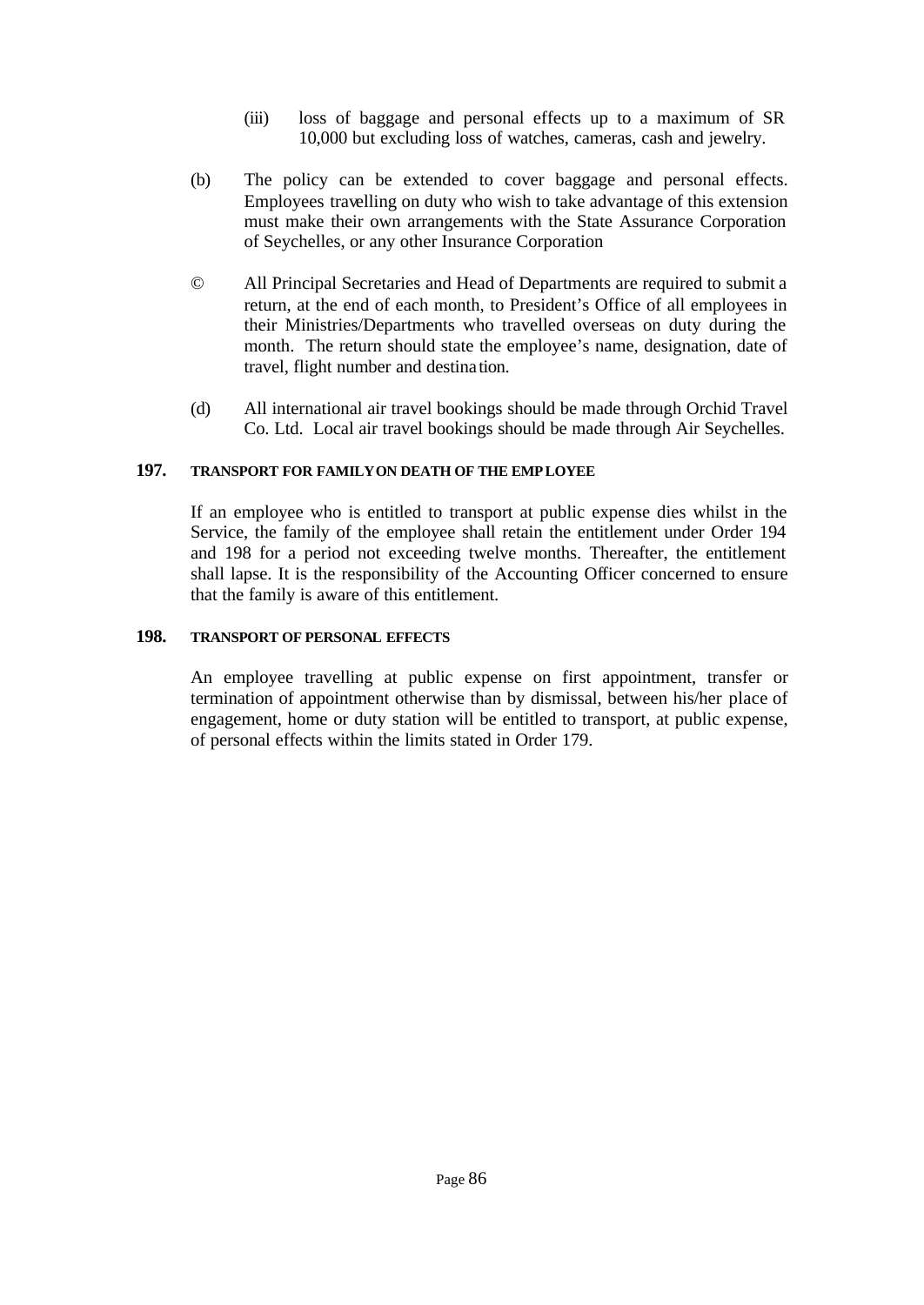## **Procedure for the use of Government Vehicles**

#### **199. GENERAL**

- (a) Except under the conditions stated below, no one other than an authorised driver will drive a Government vehicle. The exceptions are:-
	- (i) in an emergency, due to the sudden illness of the driver;
	- (ii) in the absence of the authorised driver when the use of the vehicle is urgently required; and
	- (iii) when, in the opinion of the authorised driver, it is necessary or justified by special circumstances

provided that no person shall drive a Government vehicle unless he/she is in possession of a valid driving licence.

- (b) An official logbook shall be maintained in respect of every Government vehicle. It is the duty of the authorised driver of the vehicle to ensure that the logbook is kept up to date.
- (c) An employee authorised to drive a Government vehicle must:-
	- (i) be in possession of a Note of Authority issued by or on behalf of his/her Principal Secretary or Head of Department in respect of the vehicle;
	- (ii) immediately report any damage to the vehicle to the signatory of the Note of Authority;
	- (iii) wherever possible, park the vehic le under cover and secure it against theft;
	- (iv) keep the vehicle clean and report any faults that occur;
	- (v) not permit any person except another authorised driver to drive the vehicle;
	- (vi) not use the vehicle for any purpose other than that specified in the Note of Authority.
- (d) An authorised driver will, at all times, be liable for any injury or damage that may be caused through his/her fault or negligence.
- (e) Where an employee has been issued with a Note of Authority in respect of a Government vehicle for a period exceeding 30 days, a copy of the duly signed Note of Authority should be sent to the Principal Secretary (Ministry of Administration and Manpower Development) for information. The maximum period of validity for a Note of Authority is six months.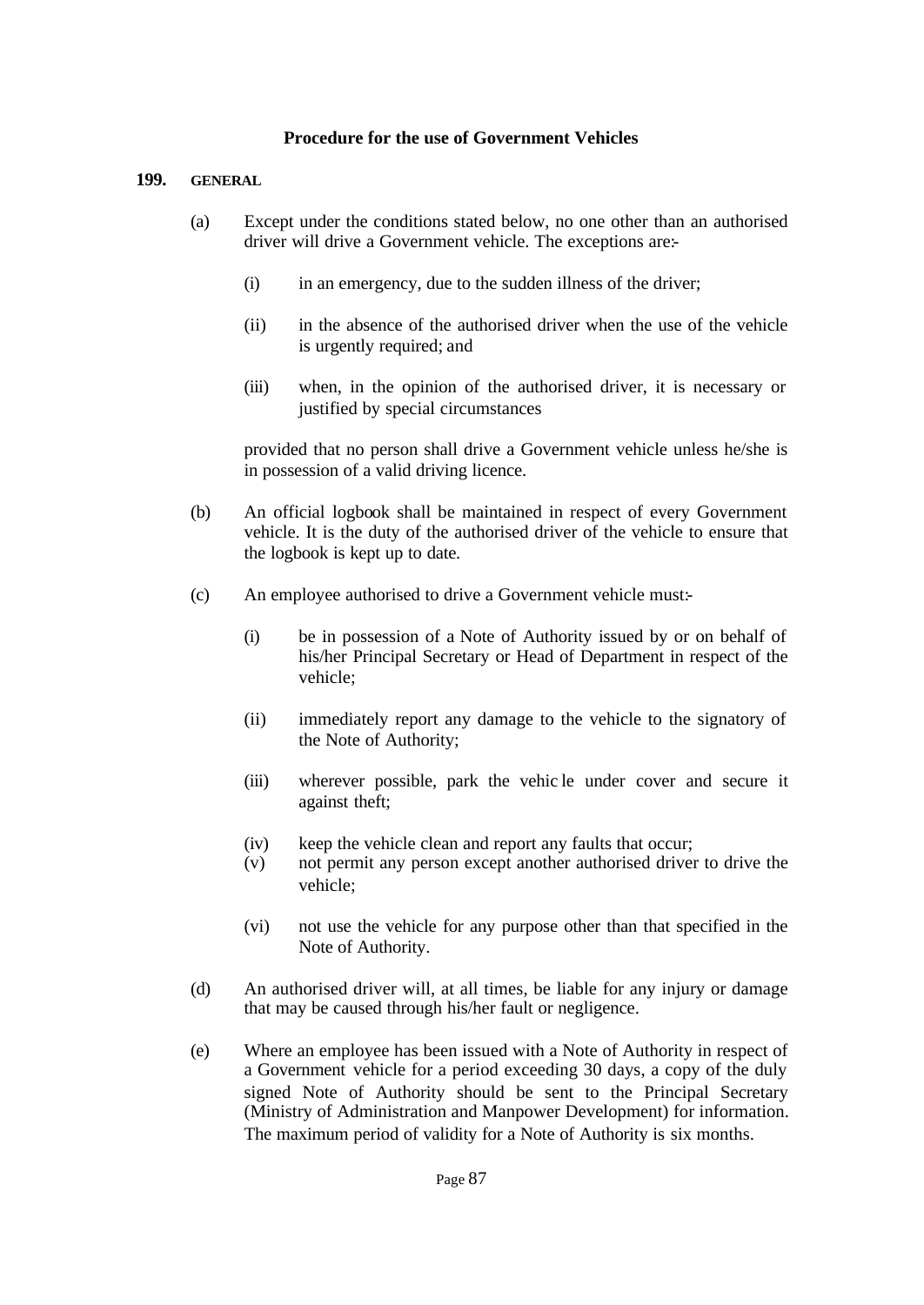(f) Authorised drivers must cooperate with the Police by producing the Note of Authority for inspection when so requested.

## **200. PRIVATE USE OF GOVERNMENT VEHICLES**

- (a) The use by an employee of a Government vehicle for private purposes is prohibited, except as described in paragraph (b) below. An employee who contravenes the provisions of this Order will be liable to disciplinary action in accordance with Order 201 (b).
- (b) Where an employee has been authorised to use a Government vehicle for private purposes, the employee will be required to pay for the private usage at the rate of SR 5.70 per kilometre for the first 100 kilometres and thereafter SR 5.30 per kilometre in any one month. The employee will record in the vehicle log book full details of all official jouneys, but need not record the details of private use except kilometres traveled. At the end of each month, the employee will submit to the Accounting Officer certified returns of official and private use of the vehicle and pay the amount due.
- (c) Expatriate employees serving under terms and conditions that specifically include the provision of a vehicle for private use will not be charged for such private use in accordance with the provisions of the specific contract of employment.

# **201. CONTROL OVER THE USE OF GOVERNMENT VEHICLES**

- (a) To ensure better control over the use of Government motor vehicle, Principal Secretaries and Heads of Departments are required to ensure that within their Ministry/Department, a suitable employee is designated as the Transport Officer who will be responsible for ensuring:-
	- (i) that vehicles are used only for authorised journeys;
	- (ii) that vehicle log books are properly maintained;
	- (iii) that vehicles not in use are properly parked;
	- (iv) that vehicles are clearly identified, maintained properly and kept clean;
	- (v) that any damage sustained is reported to the Principal Secretary/Head of Department of the Ministry/Department concerned within twenty-four hours.
	- (vi) that use of vehicles outside normal working hours is properly authorised (order 199 (e))
- (b) Disciplinary action shall be taken against any employee who contravenes the instructions concerning the use of Government vehicles.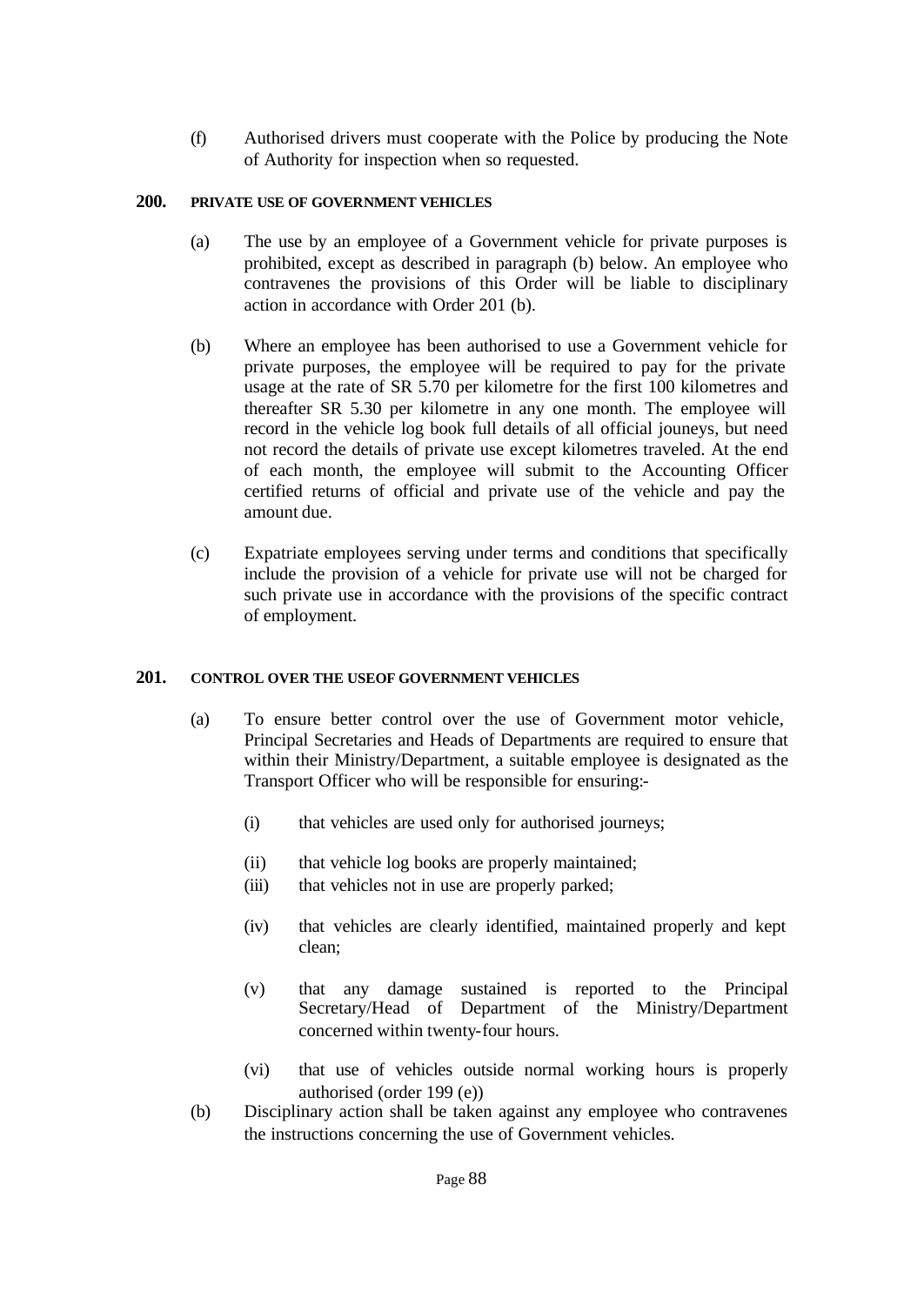| <b>Type of offence</b><br>Unauthorised<br>journey/misuse of vehicle |                                   | <b>Type of action</b>                                                                                                                       |  |  |
|---------------------------------------------------------------------|-----------------------------------|---------------------------------------------------------------------------------------------------------------------------------------------|--|--|
|                                                                     |                                   | first offence: written warning<br>second offence: written warning<br>third offence: Dismissal                                               |  |  |
| Excessive<br>speed/bad ?<br>handling of vehicle without<br>damage   | $\gamma$<br>$\boldsymbol{\gamma}$ | first offence: written warning<br>second offence: written warning<br>third offence: Dismissal                                               |  |  |
| Accident<br>damage<br>Government vehicle                            | to $(i)$<br>(ii)                  | Driver fully at fault:: Surcharge of<br>cost of damage or dismissal<br>Driver partly at fault: Surcharge of<br>proportion of cost of damage |  |  |

 (c ) In addition to the above, any employee who uses a Government motor vehicle for private purposes without the proper authority will be surcharged for SR200 for each day on which it was so used.

## **OVERSEAS DUTY**

#### **202. MISSION REPORTS**

All Government employees occupying posts allocated to the Senior Officer Salary Grade and above travelling overseas on duty shall prepare a report on the purpose and results of their mission. These reports should be sent to the Principal Secretary (Ministry of Administration and Manpower Development) through the employee's Principal Secretary or Head of Department within two weeks of the date of return to Seychelles.

## **203. OFFICIAL PASSPORT**

- (a) In order to facilitate immigration formalities abroad for senior officers travelling on duty, the Government may issue official passports to the following post holders who are citizens:
	- (i) Head of Division;
	- (ii) employees working at Seychelles' diplomatic missions abroad not entitled to diplomatic passports;
	- (iii) employees working at Seychelles' tourism offices abroad.
- (b) Applications for an official passport must be endorsed by the employee's Principal Secretary / Head of Department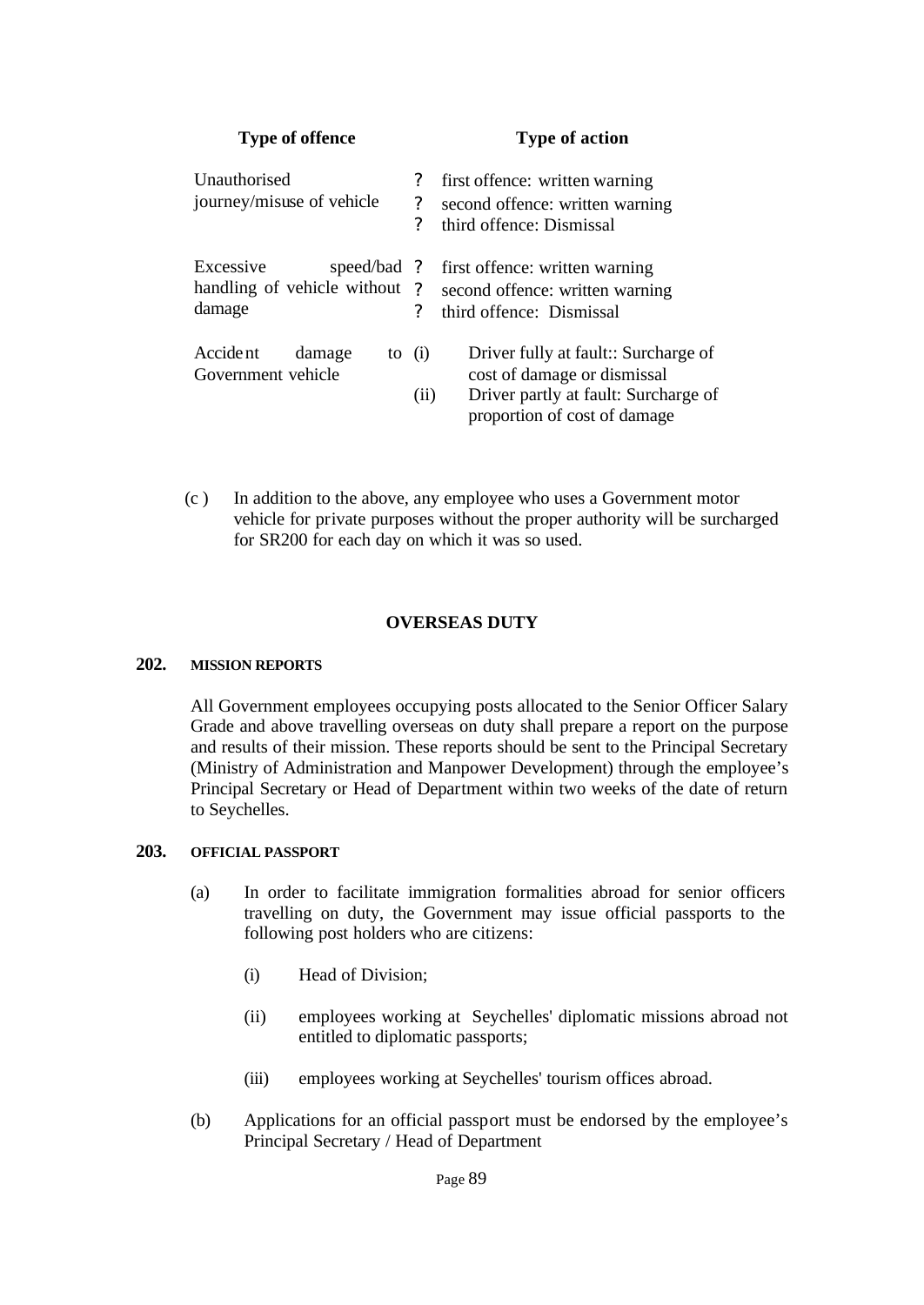(c) An employee who ceases to hold a post which entitles him/her for an official passport, must surrender the passport at the time that he/she ceases to hold the post.

# **204-210 Unallocated**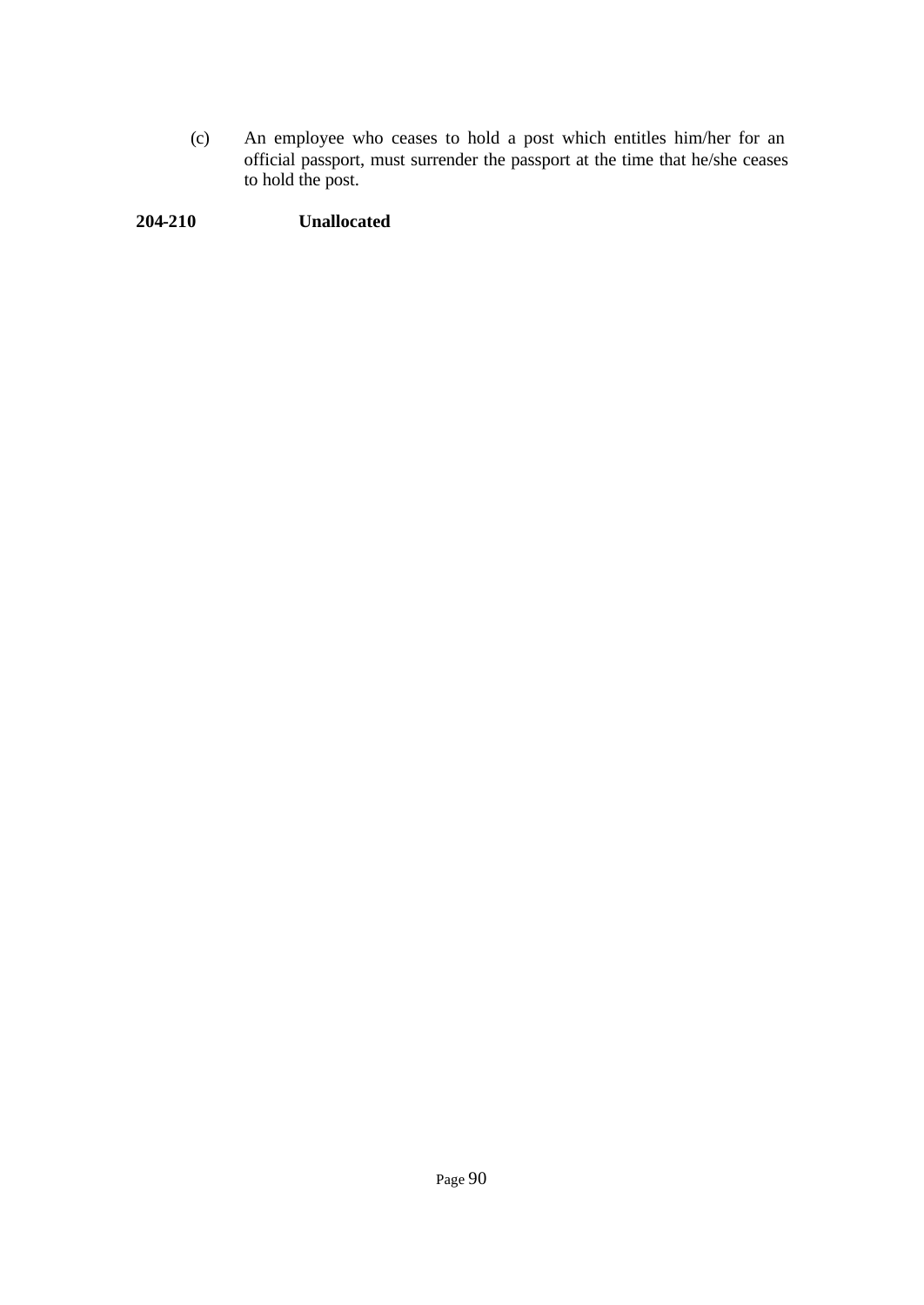## **CHAPTER X**

## **TRAINING**

#### **211. TRAINING - DEFINITION**

In the context of this Chapter "training" means in-service training approved by Government and includes all forms of human resource development activity. This may involve local and overseas formal training programmes, distance learning, inhouse courses, understudy programmes, secondment, exchange programmes and informal training initiatives.

#### **212. RESPONSIBILITY FOR PUBLIC SERVICE TRAINING.**

- (a) Government recognises that if it is to achieve its national development objectives, great emphasis must be placed on human resources development. The availability of skilled manpower is essential for the effective implementation of the national development plans and Government therefore holds the overall responsibility for national training and manpower development. The responsibility is vested in the National Vocational Training Board, which approves all training programmes involving public service employees.
- (b) Training of employees is part of their career development, enabling jobs to be carried out more efficiently, allowing development objectives to be reached more quickly and more effectively.
- (c) The Ministry of Administration and Manpower Development is responsible for Public Service training policy, monitoring its implementation and for assisting individual Ministries and Departments in executing their own training programmes. It will also design and organise training programmes for the designated common cadres as part of its management responsibility for the development of these cadres.
- (d) The Ministry of Administration and Manpower Development's functions in relation to staff development in the Public Service include:-
	- (i) design and review of Schemes of Service;
	- (ii) facilitating job rotation, exchange and secondment programmes;
	- (iii) preparation of localisation programmes.
	- (iv) the identification for training needs and determining how best they can be met
	- (v) evaluation of training effectiveness
	- (vi) career counselling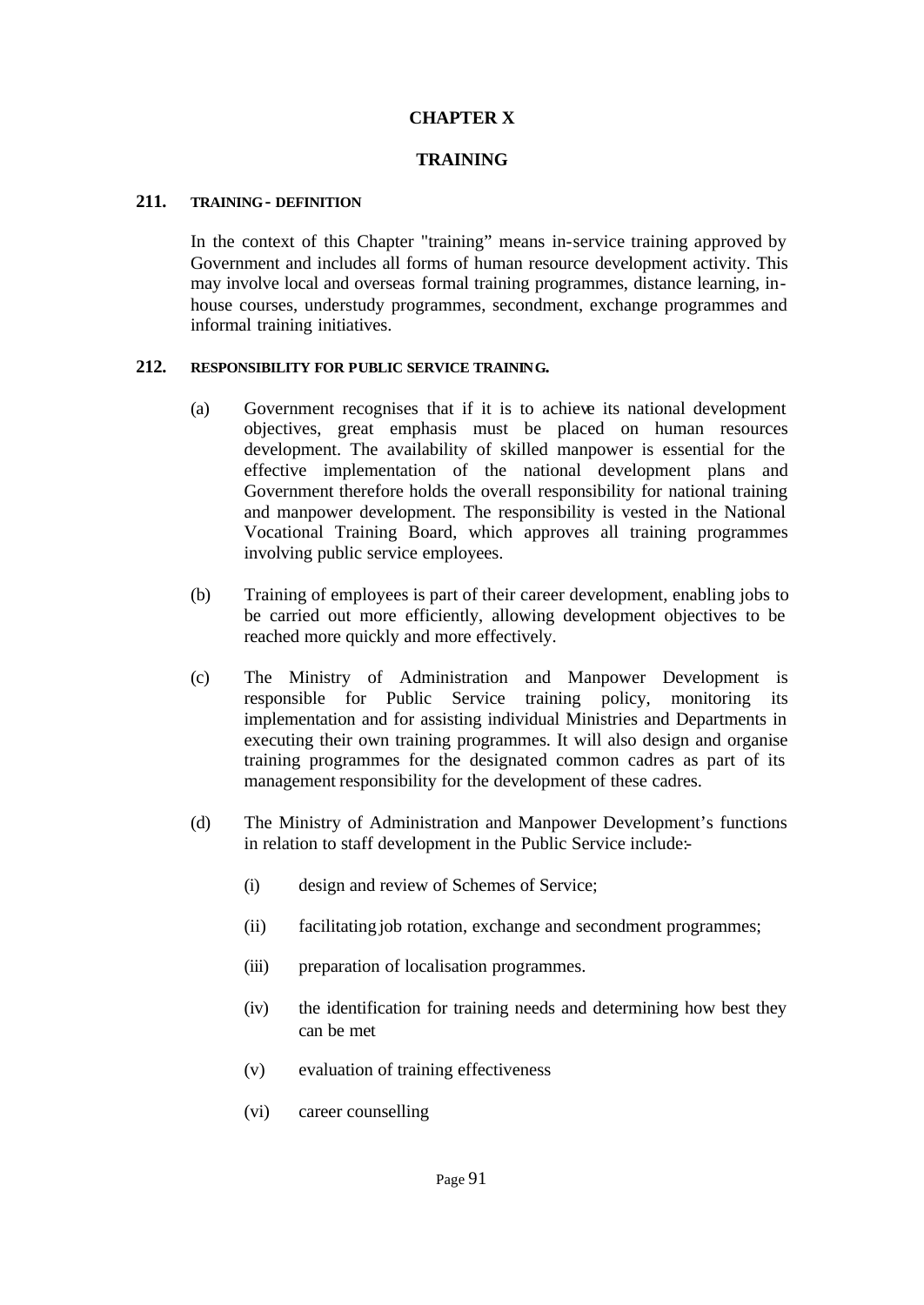#### **213. LOCAL TRAINING**

- (a) Wherever possible all necessary training shall be done locally. Overseas training shall only be considered when all local resources have been exhausted or are not available. Principal Secretaries and Heads of Departments shall arrange such in-service training of their staff locally to meet training needs in their Ministries or Departments. In this connection they may seek the advice and support of the Ministry of Administration and Manpower Development.
- (b) When an employee is nominated by a Ministry or Department for a particular programme of in-service training locally, he/she should be allowed to complete such training uninterrupted. The employee should not, except in an emergency, be required to report to his/her place of work or to undertake any other duties whilst he/she is under full-time training.
- (c) Employees released to attend full-time training locally will be required to enter into a formal bonding agreement with the Government or sponsoring organisation under Order 217.

## **214. TRAINING ADMINISTRATION PROCEDURES .**

- (a) All Ministries and Departments will produce an annual assessment of the organisational training requirements based on training needs analysis. This assessment will be forwarded to the Ministry of Administration and Manpower Development for inclusion in the annual Public Sector training requirement report presented to the Ministry of Social Affairs and Employment.
- (b) The National Vocational Training Board will consider the presentations made by the Ministry of Social Affairs and Employment and approve an annual training plan. Ministries and Departments will then be advised of the results regarding their requests submitted.
- © The Manpower Division analyses the projected supply of training in relation to demand and in particular:
	- (i) proposes alternative training strategies and costs where necessary
	- (ii) draws up a proposed budget for submission to the Social and Human Resource Inter-Ministerial Committee through its Training Sub-Committee for approval/review
- (d) The Manpower Division will then inform employees of training needs that may be fulfilled during the following year

# **215. Applications for Post Formal Training**

(a) The Manpower Division requests/invites employers to compete application and security clearance forms for individuals in accordance with the organisational training requirements as approved by the social and Human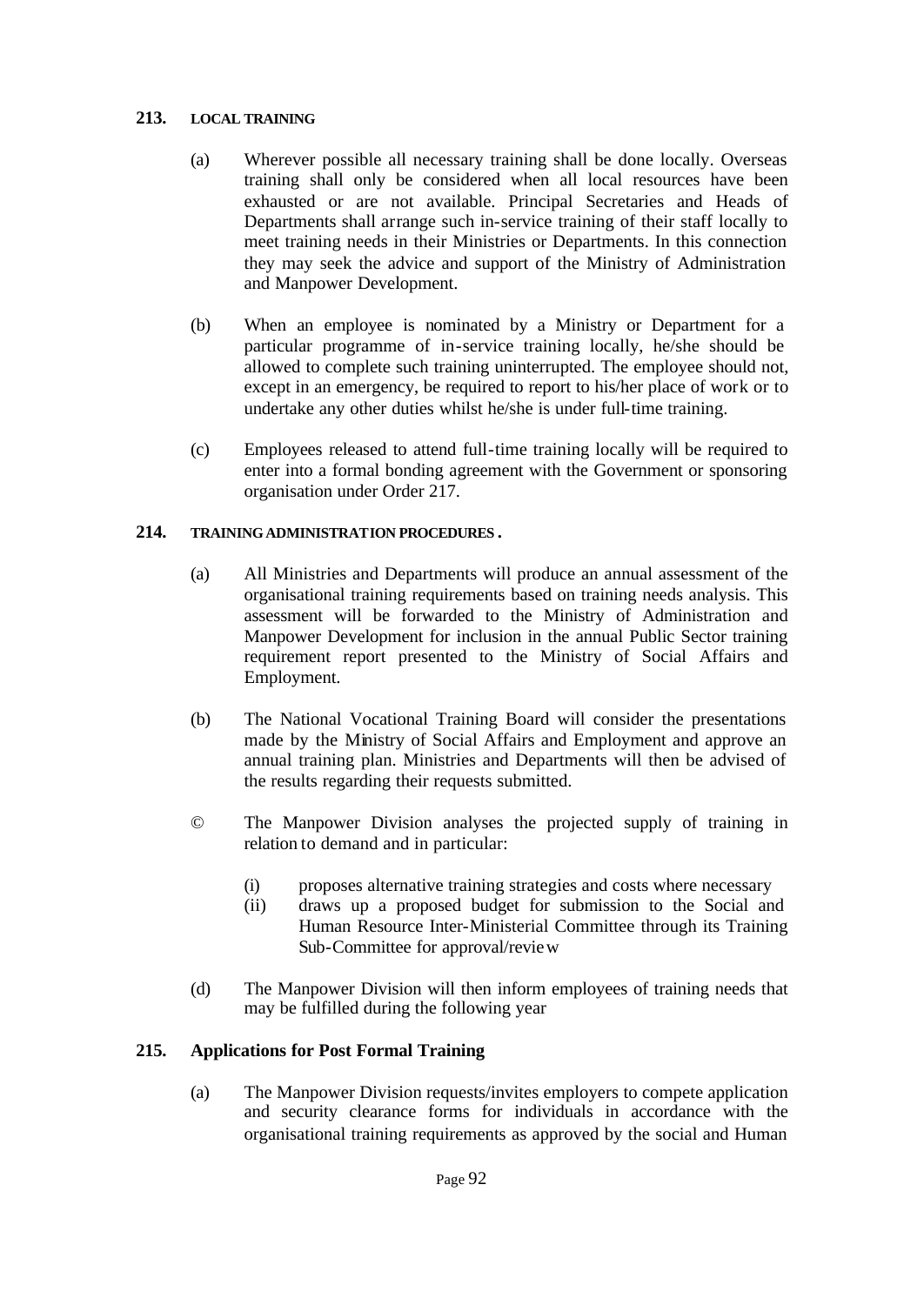Resource Inter-Ministerial Committee. Other documents required to be submitted along with application and security clearance forms are: performance appraisal review form, job description, and course contents

- (b) The Manpower Division assesses individual potentials vis-à-vis course specifications along side national and organisational objectives, and makes recommendations to the Training Sub-Committee.
- (c) Training Sub-Committee recommends applicant and fields of training in principle to the Minister of Administration and Manpower who will give final approval.
- (d) The Manpower Division instructs the International Cooperation Section of the Ministry of Education and Culture to seek placement.
- (e) Ministry of Education and Culture (International Cooperation Section) will inform employees and Human Resources Division of the Ministry of Administration and Manpower Development of the date of departure of participants.

## **216. EXTERNALLY FUNDED TRAINING PROGRAMMES**

- (a) The Government may receive invitations from other countries and external agencies to nominate candidates for fully funded places on training courses overseas. Where candidates for such training opportunities have not been included in submissions from Ministries and Departments, the opportunity may be advertised to seek nominations from employing organisations. Submissions for placement of employees on such courses will be considered by the National Vocational Training Board.
- (b) Manpower Division will invite nominations from relevant employers by way of circular where necessary
- © Applications will be submitted and processed as stipulated in Order 215

# **217. BONDING**

- (a) On award of a scholarship either from the Seychelles Government or an external agency the employee will be required to enter into a bonding agreement under which the employee will be required to return to work for Government for a specified number of years following completion of a training programme. The period of the bond will be equivalent to the duration of the period of training up to a maximum of five years.
- (b) The bonding will take effect on the date the employee re-commences duty following training.
- (c) Failure to complete the specified period of bonding will result in the employee being required to refund the costs incurred by Government in relation to the employee's attendance on the training programme. The refund payable will be based on the number of years of bonded service completed in proportion to the total period of bonding.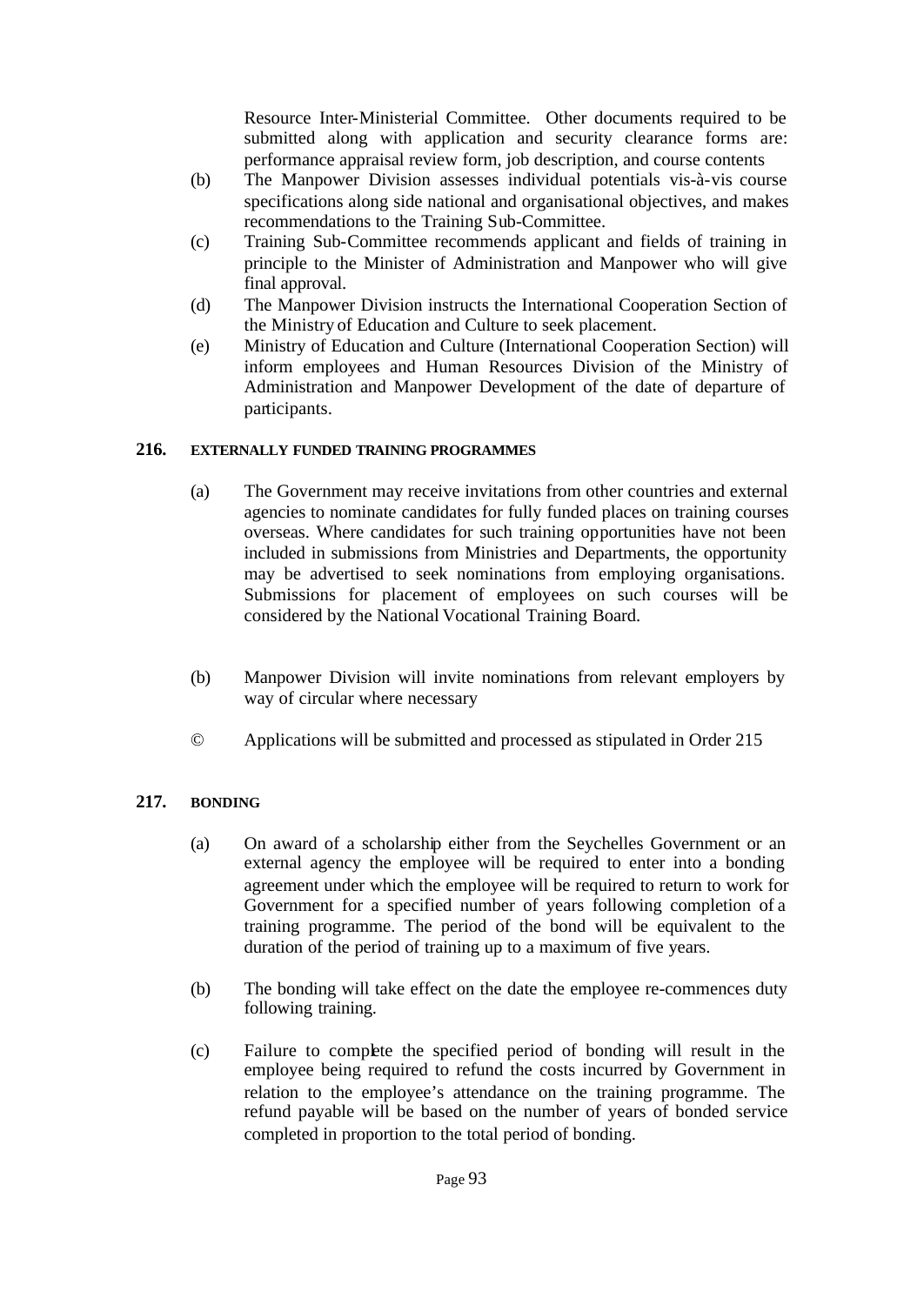- (d) The maximum bonding period will therefore be five years. However, where necessary for a student to sign more than one bonding agreement due to fragmented forms of training, the period of the bonding agreement is added but will not exceed 5 years
- (e) The provisions in (a), (b), (d) will also apply to employees released to attend full-time training locally under Order 213 (c)
- (f) The time taken to learn a foreign language for purpose of study shall be discounted for the purpose of bonding.

## **218. TRAINING REPORTS**

- (a) An employee following an approved training course overseas will be required to submit reports at specified intervals to the International Cooperation Section of the Ministry of Education and Youth.
- (b) An employee will be required to submit a final report, within three weeks of his/her return to duty, to the Ministry of Administration and Manpower Development through their Principal Secretary or Head of Department.

## **219. ADVANCE OF SALARY AND REFUND OF PERSONAL EXPENDITURE**

- (a) An employee may, with the approval of the Principal Secretary (Finance), be granted an advance of salary repayable over twelve equal monthly installments or such time as is determined by the Principal Secretary (Finance), to meet the costs associated with following an approved training programme.
- (b) Where an employee successfully completes an approved training programme and has incurred personal expenditure in relation to the training programme, a refund of such costs may be considered. All applications for such refund shall be supported by documentary evidence of the employee's successful completion of the training programme and by certified receipts for the expenditure incurred.

#### **220. TRAINING COURSES NOT LEAVE-EARNING.**

Full-time training courses of one year or more duration shall not be leave-earning.

## **221. Unallocated**

## **222. SCHEMES OF SERVICE**

(a) Schemes of Service are designed:-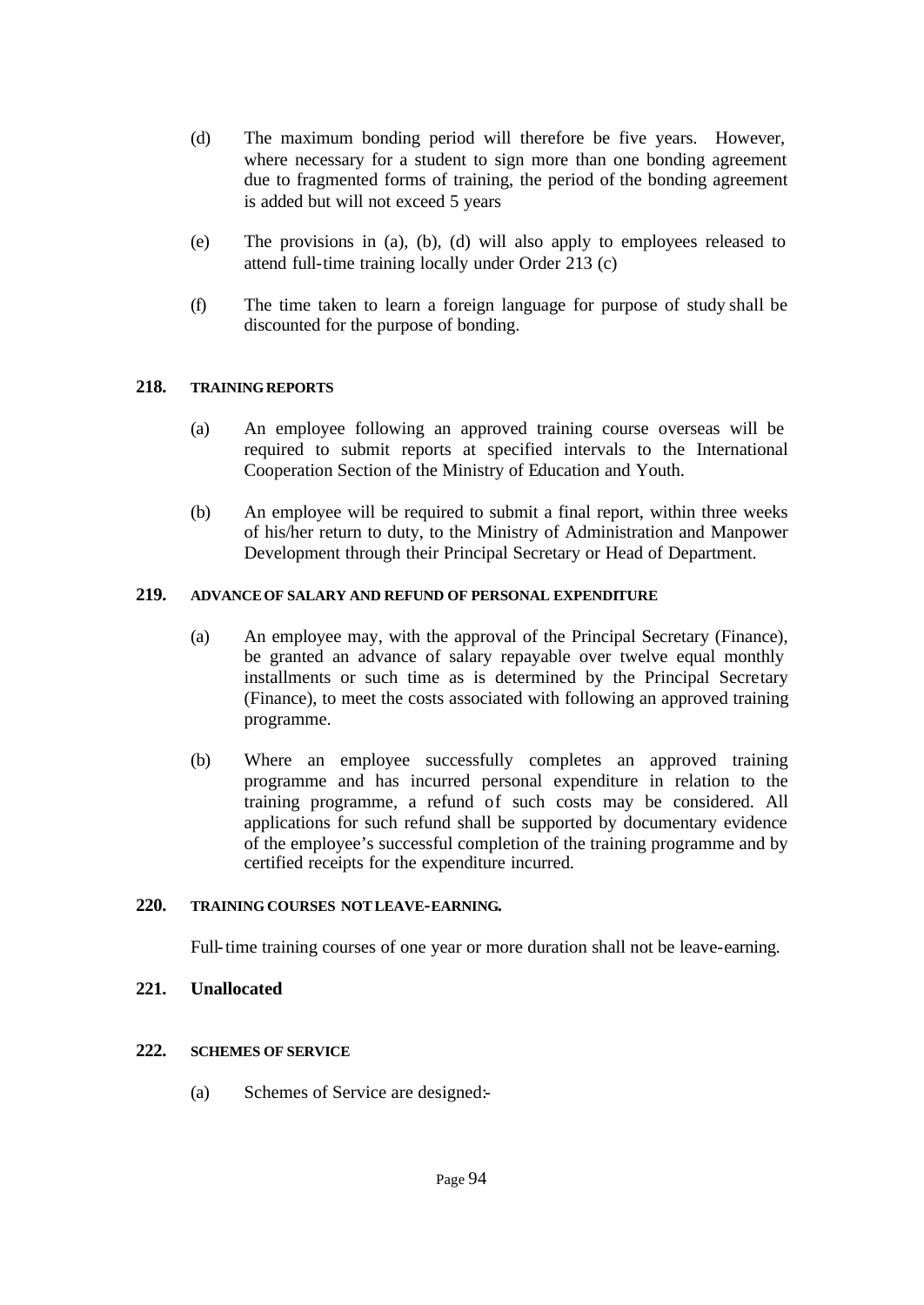- (i) to present employees in the cadre and others aspiring to join the cadre, the career pattern before them, criteria for entry into, and advancement within the cadre, duties and responsibilities attaching to the posts and training requirements;
- (ii) to ensure as far as possible consistency in minimum entry requirements and Salary Grades for posts throughout the public service;
- (iii) to prescribe qualifications and experience realistically related to normal job requirements at each level;
- (b) Ministries and Departments shall be responsible for the design, in consultation with the Principal Secretary (Ministry of Administration and Manpower Development) of Schemes of Service in respect of cadres unique to their organisation and for the implementation of such schemes after they have been approved by the Ministry of Administration and Manpower Development. Such schemes are designated "closed" cadres.
- (c) The Ministry of Administration and Manpower Development shall be responsible for the design and implementation, in consultation with relevant employing organisations, of Sche mes of Service in respect of employment classifications common to more than one employing organisation. Such schemes are designated as "common" cadres.

## **223 –. Payment of Passages**

- (a) In cases of training funded by Government, the Principal Secretary (Ministry of Administration and Manpower) may authorise the payment of (i) air fares and (ii) an allowance of 25 kilos excess baggage per adult, from the place of study to Seychelles in respect of the legal spouse and children of returning employees and pre-service students, provided that the latter:
	- (i) have completed four consecutive years of study
	- (ii) are covered by a bonding agreement with the Government
	- (iii) have advised the Government of the intended marriage so that budgetary provisions may be made, and;
	- (iv) produce proof of marriage
- (b) In the event that the returning employee or pre-service student leaves the Government without completing the period laid down in his/her bonding agreement he/she shall be liable to repay the full costs of the air fares
- (c) In the case of an employee proceeding on further studies, the Government will not be responsible for passages for accompanying spouse and children.

## **224-230 Unallocated**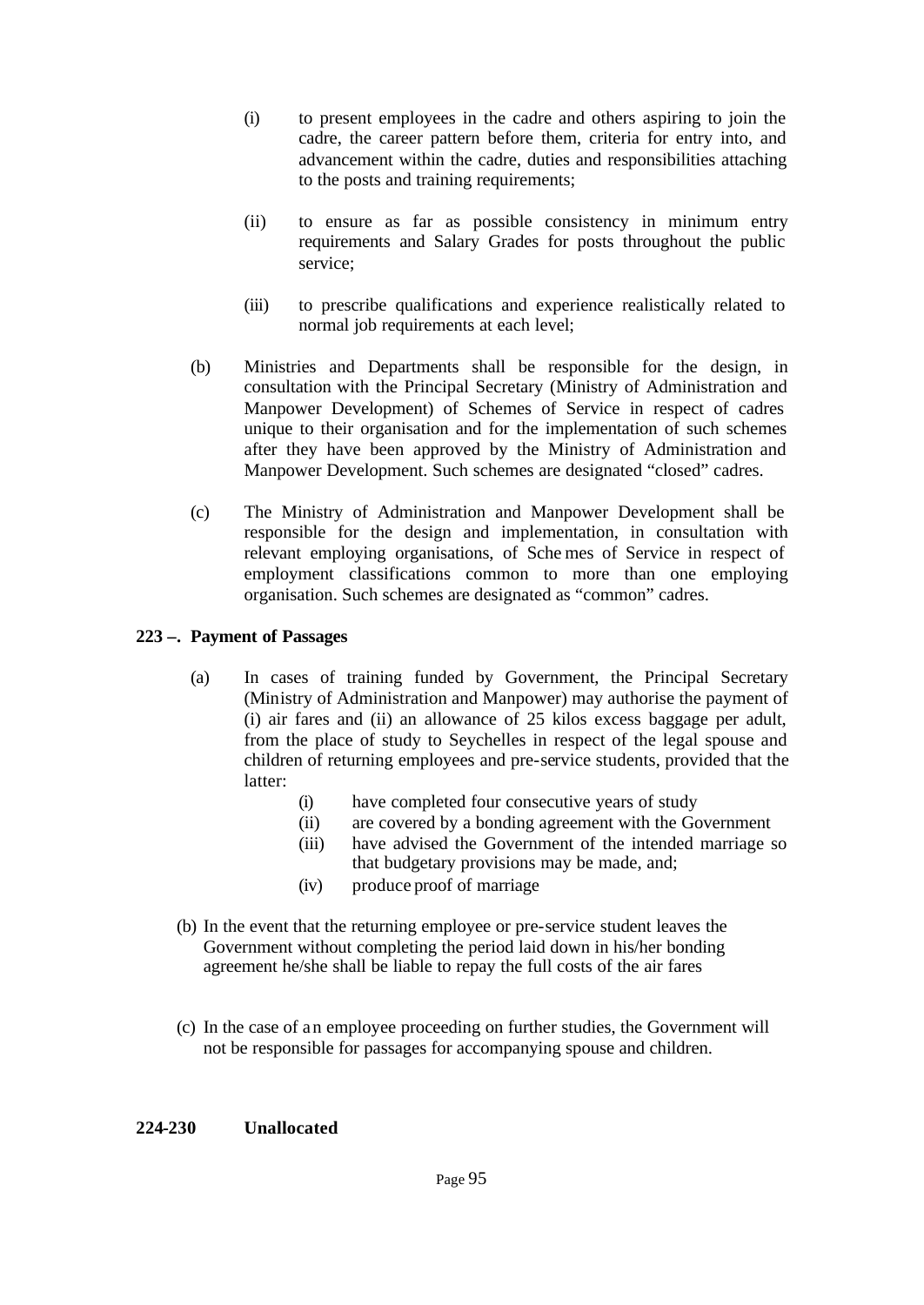## **CHAPTER XI**

## **HOUSING**

#### **231. EXTENT OF GOVERNMENT'S OBLIGATION TO PROVIDE ACCOMMODATION**

It is Government's policy that public effort in the matter of housing should be directed towards the provision of housing for the population in general rather than for employees as such. Government however recognizes that it will be necessary to provide accommodation where appropriate or assist with a housing allowance for employees as indicated below:-

- (i) institutional accommodation where applicable;
- (ii) those employees serving under a technical cooperation agreement negotiated with a foreign Government or international agency and other expatriate employees recruited from overseas whose terms of appointment necessarily include an entitlement to housing;
- (iii) Returning citizen graduates, for a temporary period of 12 months maximum on arrival in the Republic, provided they meet all the criteria listed below:-
	- (a) those who have been absent from the Republic on a course of training for a period of not less than two years;
	- (b) those who successfully graduated with a degree or equivalent professional qualification;
	- (c) those who have been appointed to a post allocated to Salary Grade 1 and above;
- (iv) Seychellois graduates returning from successful completion of an approved in-service overseas training programme who meet the criteria at (iii) (a) and (b) above, and whose needs are considered critical, whilst awaiting placement with another Ministry or Department.
- (v) Employees occupying a post allocated to the Senior Officer Grade and above in exceptional circumstances, for an agreed period not exceeding 12 months.
- (vi) Tied housing for a duty post; e.g. Medical Officer attached to a hospital where the employee is required to be on-call or on standby at the hospital concerned outside normal working hours.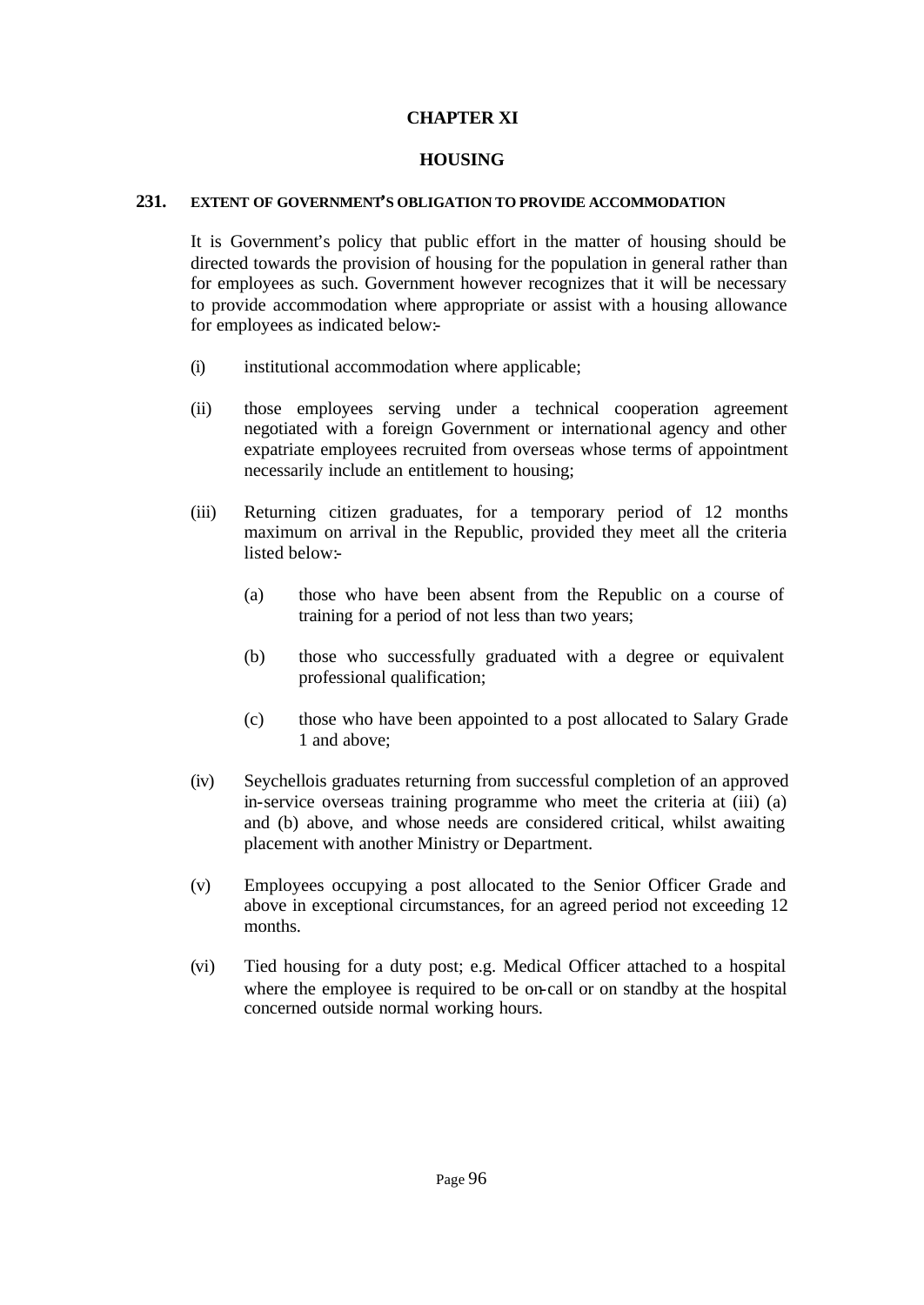## **232. TEMPORARY HOUSING ALLOWANCE**

- (i) An employee who meets the criteria in Order 231 (iii) and (iv) may, on his/her return, be assisted by the provision of a temporary housing allowance to afford him/her the opportunity to obtain permanent housing accommodation. The allowance will be at the maximum rate of SR1000 net per month for a maximum period of 12 months. Applications for a temporary housing allowance should be submitted to the Principal Secretary (Ministry of Administration and Manpower Development) within two years of the employee's return.
- (ii) To obtain permanent housing accommodation an employee should contact their local District Administration office where the relevant procedures will be explained.

## **233. HOUSING ADMINISTRATION.**

The responsibility for the administration of accommodation provided by Government under Order 232 is vested in the Ministry of Administration and Manpower Development unless specifically delegated to another Ministry or Department. This responsibility includes, inter alia:-

- (i) the maintenance of Government owned accommodation;
- (ii) the leasing of privately owned accommodation;
- (iii) the allocation of suitable accommodation to qualifying employees;
- (iv) the construction of new accommodation.

## **234. UNALLOCATED**

## **235. FURNITURE IN GOVERNMENT OWNED ACCOMMODATION.**

- (a) All Government owned accommodation will be equipped with basic furniture to include one desk and chair, a sofa, easy chairs, coffee tables, occasional tables, a sideboard, a bookcase, beds and mattresses, bedside tables, wardrobes, a dressing table, a cooker, a dining table, chairs, curtains and a refrigerator.
- (b) Where an expatriate employee is, under the terms of his/her contract of employment, entitled to fully furnished accommodation, he/she will be provided, in addition to the basic furniture referred to in paragraph (a), with the following items:-

Fans, pillows, linen, kitchen utensils, glassware, cutlery, dinner and tea sets.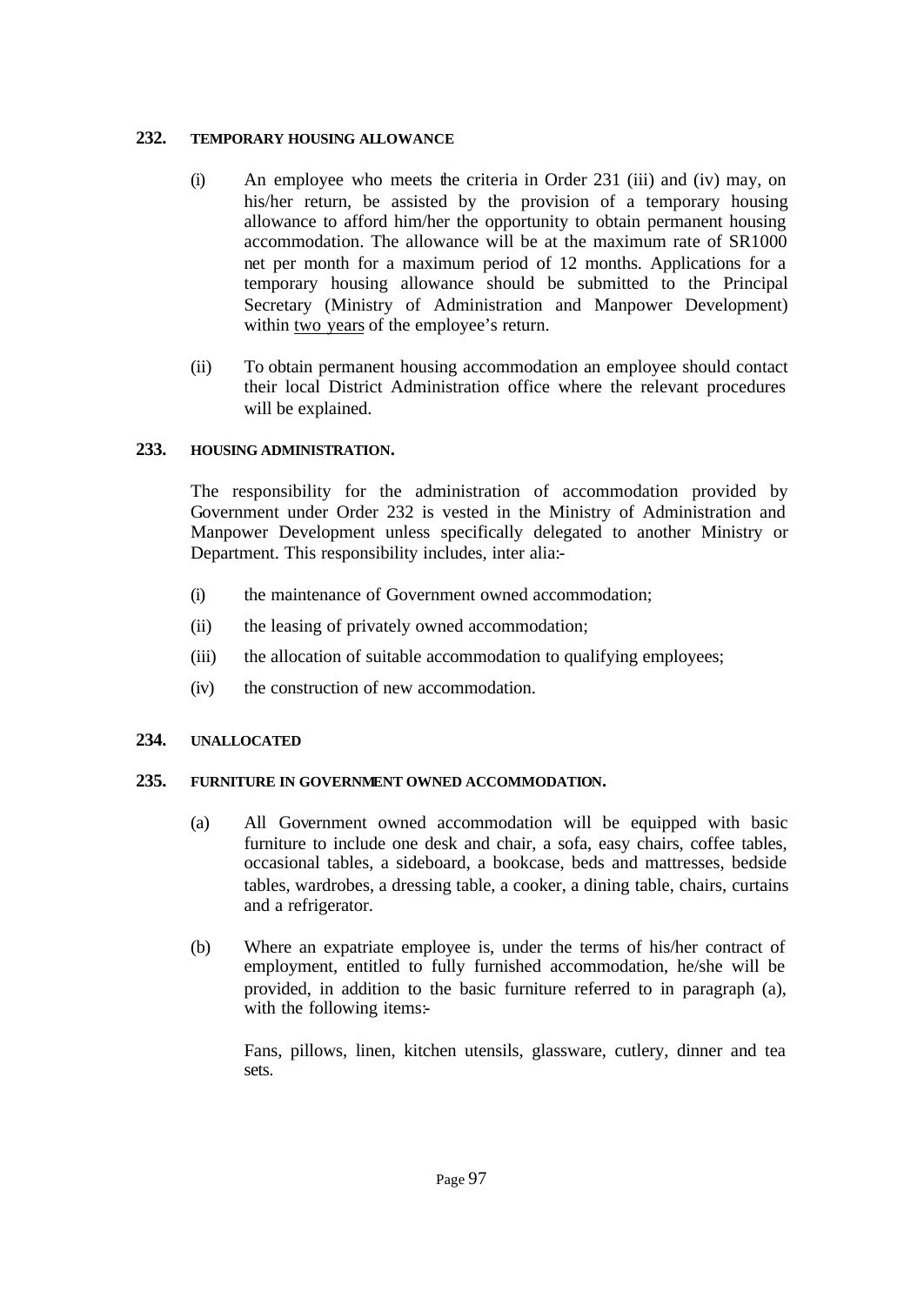#### **236. RENTAL CHARGES FOR GOVERNMENT PROVIDED ACCOMMODATION**

(a) Except in cases where the employee's contract of employment provides for free housing, and subject to paragraph (d), all employees will be required to pay a rental contribution at the following rates for the occupation of Government provided accommodation:-

| <b>Grade of accommodation</b> | <b>Rent contribution</b> |
|-------------------------------|--------------------------|
| <b>Super Executive</b>        | SR1500 per month         |
| Grade I                       | SR1200 per month         |
| Grade II                      | SR 1000 per month        |
| Grade III                     | SR 800 per month         |
| Grade IV                      | SR 600 per month         |

All Government owned accommodation and privately owned accommodation leased by Government will be allocated to one of the above grades by the Ministry of Administration and Manpower Development.

- (b) Where the accommodation is authorised to be occupied by two or more qualifying employees, the rental contribution due shall be apportioned equally between them.
- (c) Where the accommodation is occupied by a married couple who are both employed by Government and who are both entitled to housing, the rental contribution due shall be apportioned in accordance with the provisions of paragraph (b) or, if it is the wish of the couple, the full rental contribution due may be payable by either one of them.
- (d) If an employee, for any reason, is granted permission to continue to occupy Government provided accommodation beyond the maximum period specified in these Orders, the rental contrib ution will be re-assessed. The Principal Secretary (Ministry of Administration and Manpower Development) will determine the revised rental contribution to be paid by the employee, which shall be not less than the rental contribution specified in paragraph (a) and not more than the full open market rental value of the accommodation..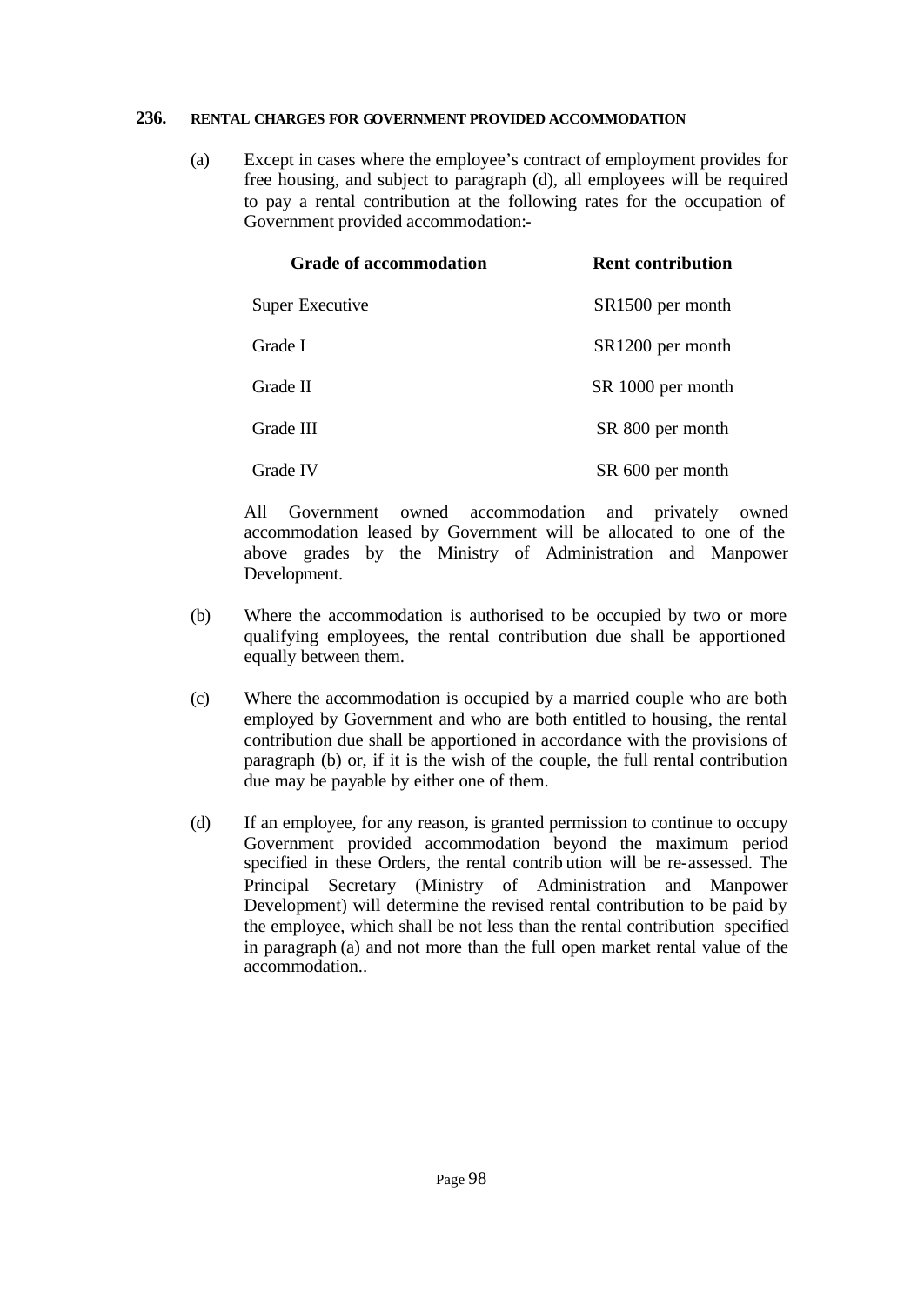## **237. RENTAL CONTRIBUTION DEDUCTED FROM SALARY**

The rental contribution payable by an employee for the occupation of Government provided accommodation is deducted from his/her salary and Accounting Officers are responsible for ensuring and arranging that such deductions are made. Employees themselves should bring to the notice of their Accounting Officers any omission or error. Expatriate employees who do not receive a local salary, but who occupy accommodation for which a rental contribution is payable, are responsible for paying such rental contribution on a monthly basis to the Ministry of Administration and Manpower Development.

## **238. POWER TO EVICT**

Government reserves the right to call upon an employee to vacate the accommodation provided to him/her at any time without notice should such a course be considered necessary. All provision of Government accommodation is subject to this express condition.

#### **239. SUB-LETTING OF GOVERNMENT PROVIDED ACCOMMODATION PROHIBITED**

In no circumstances will an employee let or sub-let Government provided accommodation or any part of such accommodation or its grounds. This prohibition applies in all circumstances including those where an emplo yee has been permitted to retain the accommodation during absence on leave. Furthermore, an employee who has been permitted to retain the accommodation during an absence on leave may not permit it to be used by any person during such absence without the prior approval of the Principal Secretary (Ministry of Administration and Manpower Development).

#### **240. ABSENCE ON LEAVE**

Any employee who has been allocated Government accommodation will continue to be liable for the usual rent deduction during his/her absence on leave.

#### **241. CARE AND MAINTENANCE OF GOVERNMENT ACCOMMODATION AND FURNITURE.**

- (a) A tenant of Government provided accommodation is responsible for maintaining the same, together with its fittings and fixtures and furniture, in a clean and satisfactory condition. He/she is also responsible for keeping the premises and grounds neat and tidy. He/she will be liable to make good any damage not caused by fair wear and tear.
- (b) If it becomes necessary to redecorate or recondition the premises and/or grounds solely as a result of the negligence or carelessness of the employee or his/her family, he/she will be liable to be surcharged for the cost involved. He/she will also be liable to meet the cost of any consequential work necessary to restore the accommodation to its original condition as the result of any unauthorised alterations to the accommodation.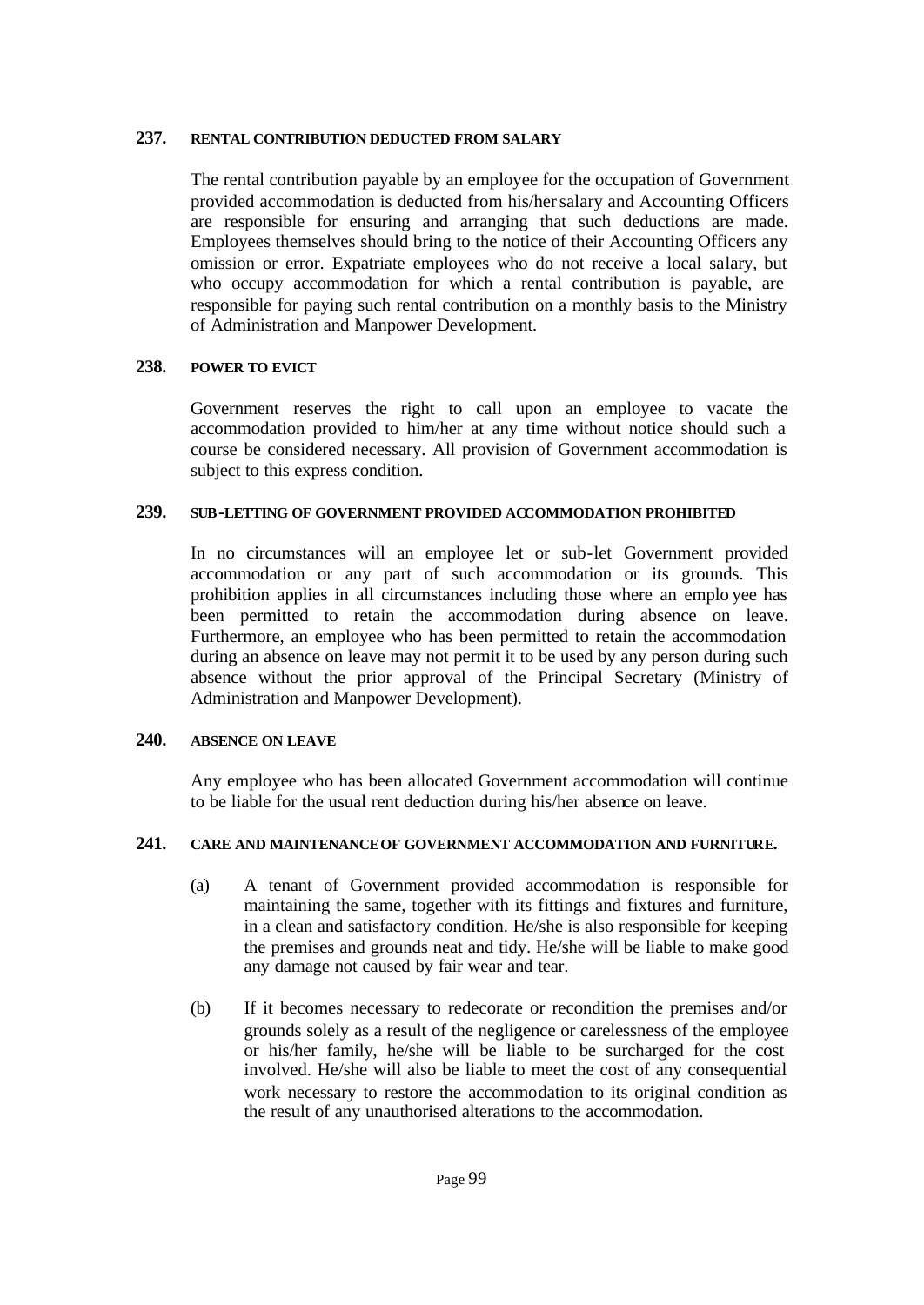Employees may be requested to pay a deposit not exceeding SR 2,000 upon allocation of accommodation as a security against possible negligence and carelessness on their part. This deposit is refundable depending the condition of the accommodation when vacating the premises.

(c) No trees or shrubs may be uprooted without the written consent of the Ministry of Administration and Manpower Development.

## **242. INSPECTION OF ACCOMMODATION**

An employee to whom accommodation is allocated is required to provide reasonable access for inspection by a duly authorised officer.

## **243. RESTRICTION ON PRIVATE ARRANGEMENTS WITH LANDLORD**

Under no circumstances may an employee who has been allocated accommodation that has been leased by Government enter into any private arrangement with the landlord that might affect the terms of the tenancy agreement.

## **244. VACATION OF GOVERNMENT ACCOMMODATION**

- (a) Notice of vacation of Government accommodation must be given to the Ministry of Administration and Manpower Development by the employee concerned at least one month in advance. Failure to do so may result in the continued rent deduction from his/her salary for a period of up to one month from the date on which he/she vacates the accommodation. In addition, he/she is also required to arrange for the water and electricity meters to be read by the appropriate authorities on the day on which he vacates his/her accommodation, and will be liable for any charges raised resulting from his/her failure to complete such formalities.
- (b) Where an employee dies in service, his/her dependents will be granted a period of not less than two months to vacate the Government accommodation.
- (c) Where an emplo yee has a telephone, he/she is responsible for completing the necessary formalities on vacating his/her accommodation.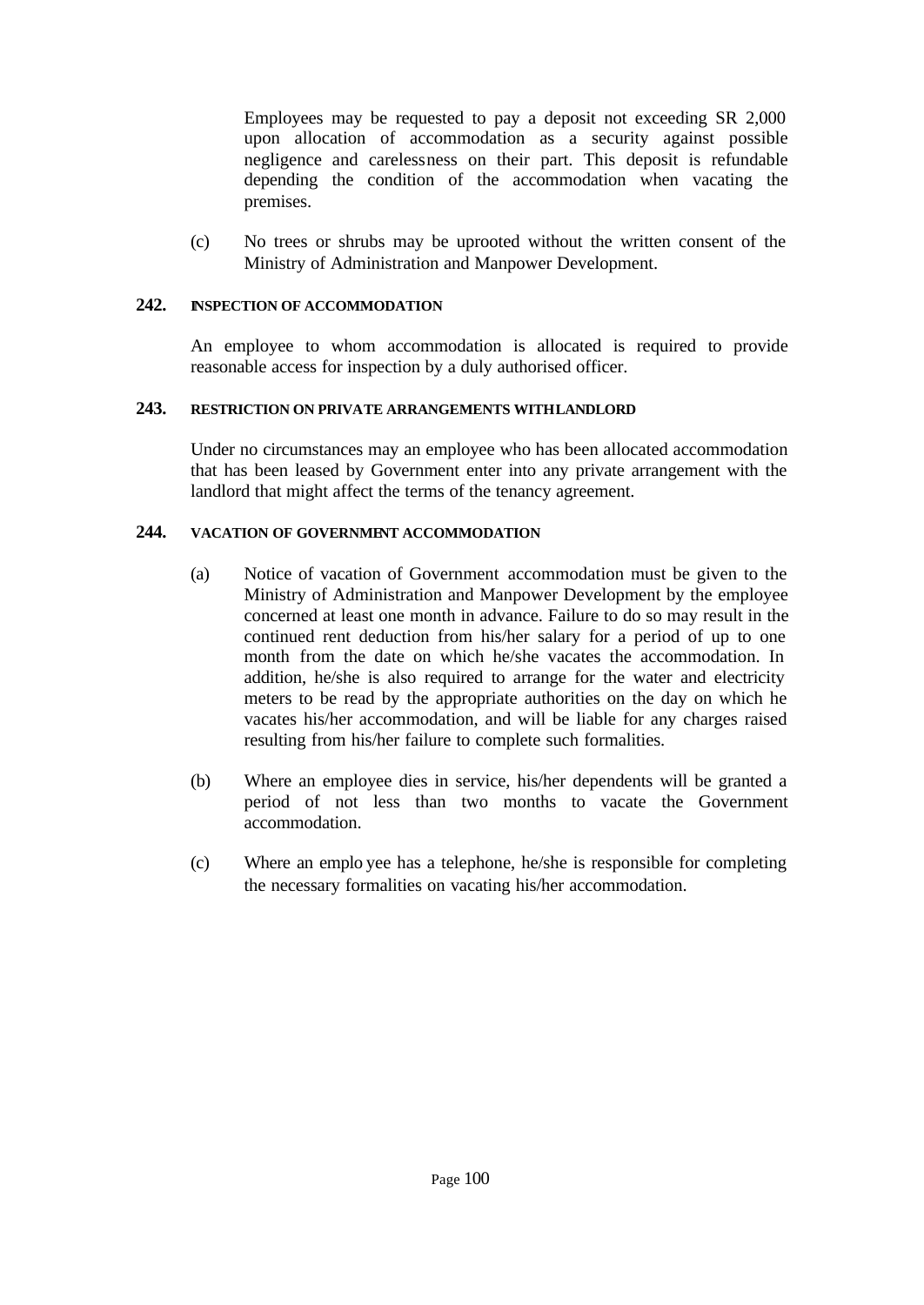#### **245. HANDING OVER KEYS TO GOVERNMENT PROVIDED ACCOMMODATION**

An employee vacating his/her accommodation should hand over the keys of the accommodation to the authorized officer of the Ministry of Administration and Manpower Development and not directly to an incoming tenant. Should an employee vacating accommodation fail to surrender the keys to the authorized officer, he/she will be held financially liable for any defects or deficiencies found when the accommodation and furniture are checked for the incoming tenant. When the accommodation is not immediately reoccupied, he/she will be liable for the payment of rental charges up to and including the date on which the keys are handed to the authorized officer.

#### **246. RESPONSIBILITY FOR FURNITURE AND EQUIPMENT**

Whenever furniture and equipment are provided with the accommodation, the occupant will be required to acknowledge receipt. He/she will become personally responsible for the furniture and equipment, including the liability to make good any loss or damage. Normal repairs and replacements will be the responsibility of the Ministry of Administration and Manpower Development. On vacating the accommodation, the employee is responsible for handing back the furniture and equipment in good condition.

## **247. CONTRIBUTION TOWARDS HOTEL EXPENSES**

(a) An expatriate employee who is entitled to accommodation may, on first arrival in the country, be accommodated in a hotel or guesthouse approved by the Government on full board terms until he/she is allocated Government housing. The employee will contribute towards such hotel expenses at the following rates:

| Unaccompanied                                       | SR 100 per night |
|-----------------------------------------------------|------------------|
| Accompanied by spouse                               | SR 150 per night |
| Accompanied by spouse and up to two<br>children     | SR 175 per night |
| Accompanied by spouse and more than<br>two children | SR 250 per night |

Any extra costs, e.g. bar, telephone calls, laundry, meals for friends, will be the responsib ility of the employee.

(b) The employee must stay in the hotel or guesthouse where accommodation has been booked and must not change accommodation without prior approval. Failure to comply with this Order will result in the employee being required to meet all accommodation expenses in full. The provisions of this Order apply also to an employee who is offered accommodation but, without good and acceptable reasons, refuses to take up the offer.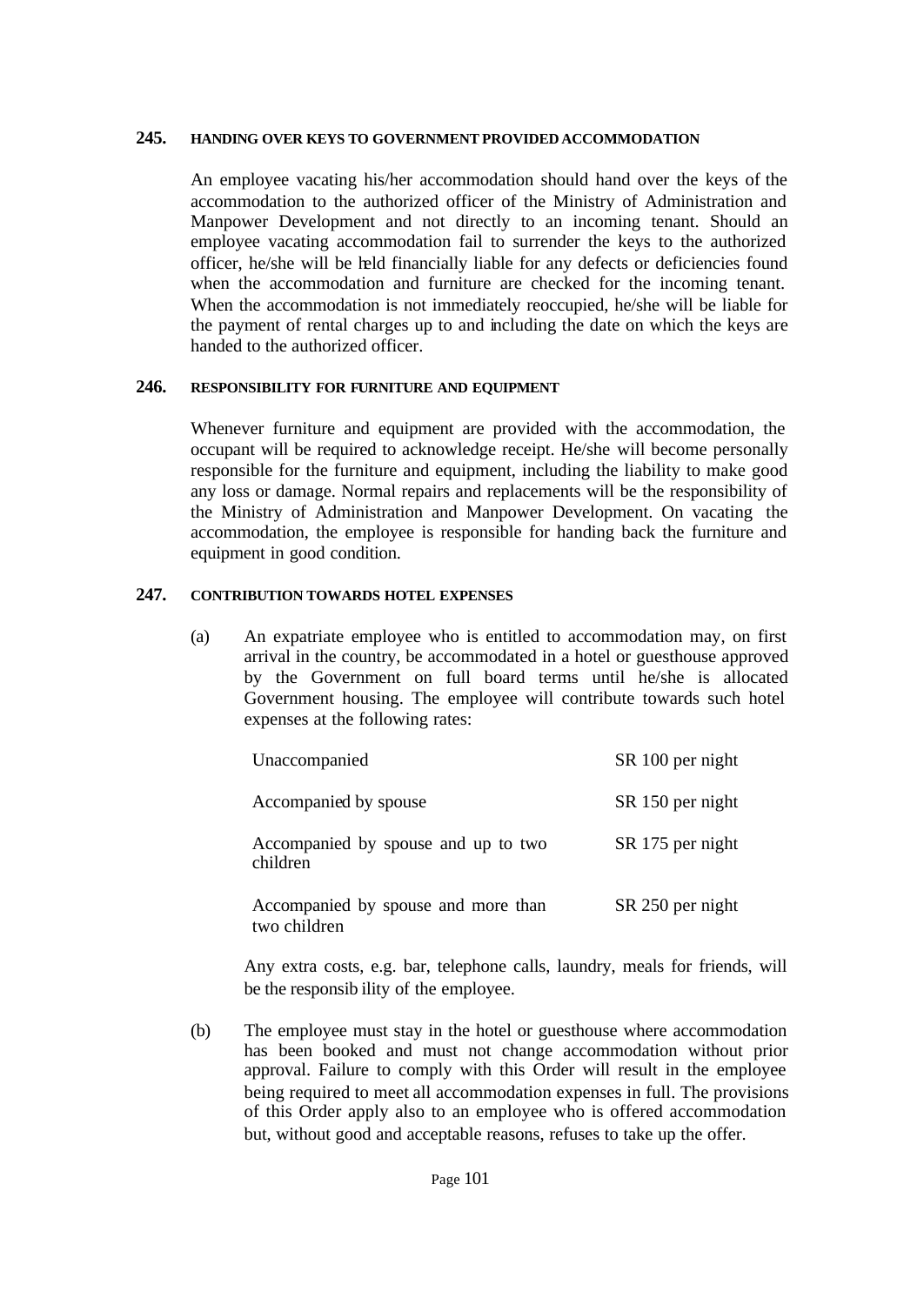(c) An expatriate employee leaving the country on completion or determination of his/her contract by Government may spend up to two nights in a hotel or guesthouse prior to his/her departure. This accommodation shall be booked for him/her by Government and the contribution towards hotel expenses shall be on the same terms and conditions as provided in (a) and (b) of this Order.

#### **248. EMPLOYEES PROVIDED WITH FREE ACCOMMODATION**

Only expatriate employees recruited under technical cooperation agreements where the contract of employment specifies that they shall be provided with free accommodation shall benefit from such provision.

#### **249. HOUSING ALLOWANCE FOR EMPLOYEES ENTITLED TO FREE ACCOMMODATION**

Expatriate employees falling under Order 248 will, when Government accommodation is not made available to them, be eligible to receive a housing allowance restricted to a maximum amount of SR 4000 per month or to the actual monthly rent, whichever is less. This allowance is subject to social security contributions as applicable.

## **250. HOUSING ALLOWANCE FOR OTHER EMPLOYEES NOT ACCOMMODATED BY GOVERNMENT**

Where an expatriate employee who qualifies for Government provided accommodation is not provided with such accommodation and where, as a result, he/she is obliged to rent private accommodation, he/she will be eligible to receive a housing allowance. The allowance will equivalent to the actual monthly rent of the accommodation or SR 4000 per month, whichever is less. This allowance is subject to social security contributions as applicable.

The Ministry of Administration and Manpower Development and Manpower must be satisfied that:-

- (i) the rent charged is reasonable;
- (ii) the accommodation occupied is in good condition and that it is not out of proportion to the employee's requirements based on the size of his/her family.

## **251. WHEN HOUSING ALLOWANCE NOT PAYABLE**

When an employee who qualifies for Government provided accommodation refuses to occupy or vacates such accommodation that, in the opinion of the Ministry of Administration and Manpower Development and Manpower Development, is adequate for him/her and makes his/her own accommodation arrangements, he/she shall not be entitled to any housing allowance.

#### **252-260 Unallocated.**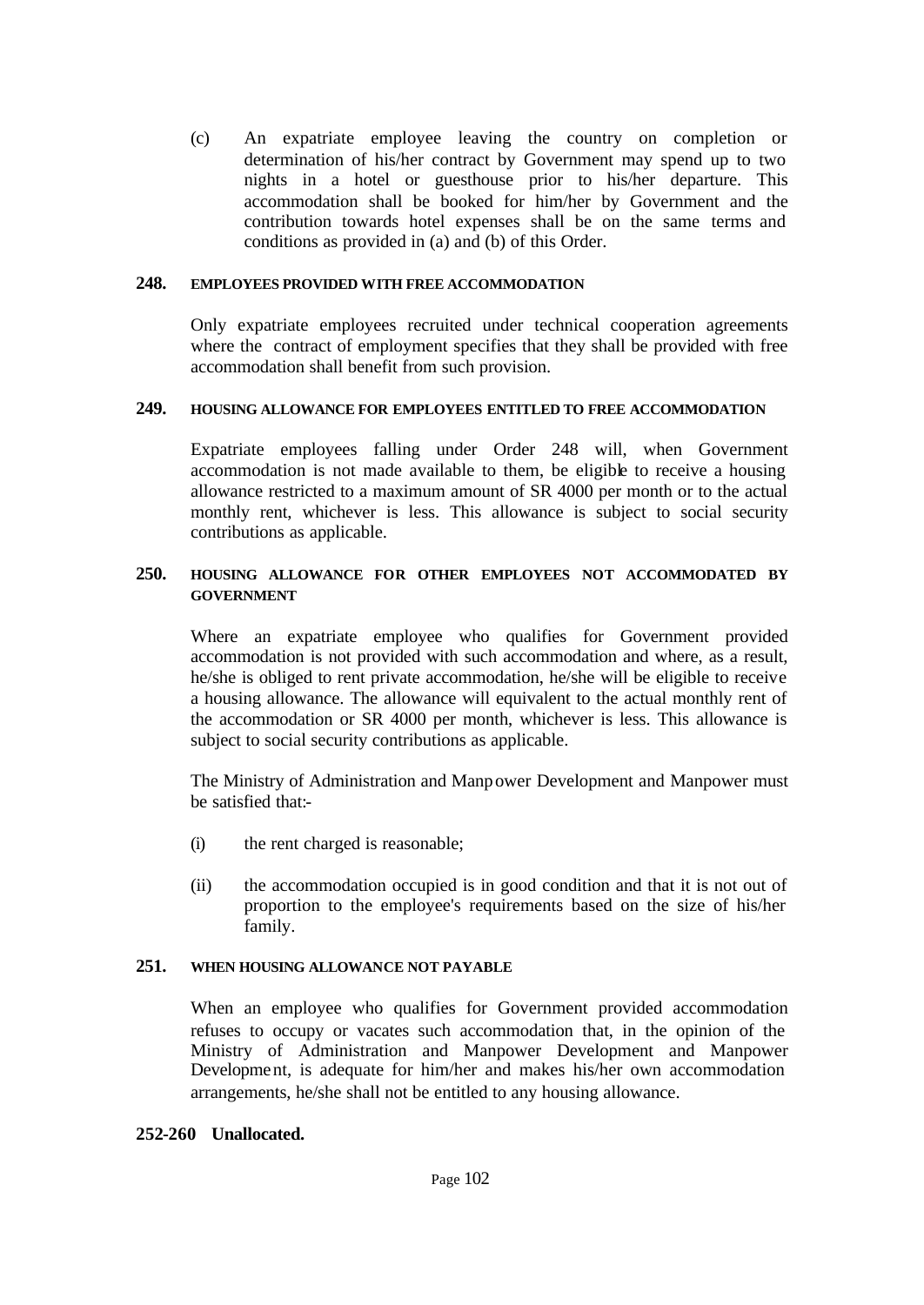## **CHAPTER XII**

# **PENSIONS, GRATUITIES AND SOCIAL SECURITY BENEFITS**

#### **261. LAWS RELATING TO PENSIONS, GRATUITIES AND SOCIAL SECURITY BENEFITS.**

- (a) The current laws relating to the grant of pensions and/or gratuities to persons employed in the Public Service including those in the teaching service are contained in the Pensions Act (Cap.159), as amended.
- (b) Notwithstanding the provisions of the pensions legislation referred to in paragraph (a), no pension, gratuity or other payment under the said legislation shall be paid in respect of service under Government or as a teacher after 31st December, 1978 in terms of the provisions of the Pensions (Special Provisions) Decree, (Cap 161). The Decree referred to provides that, with effect from 1st January, 1979, service in the Public Service or as a teacher shall cease to be pensionable and that a pension, gratuity or other payment under the Pensions Act referred to shall be payable in terms of that Act only in respect of service under Government or as a teacher prior to 1st January, 1979.
- (c) The Police Force Act (Cap. 172) provides that the President may in his/her absolute discretion grant a gratuity of such sum and at such time to a police officer who was serving in the Force on 26th May, 1982 in respect of his/her service before that date.
- (d) The grant of social security benefits to every person who is resident in Seychelles and is in receipt of an income (including persons in the Public Service) is governed by the Social Security Act, (Cap 225).
- (e) The information contained in this Chapter shall be regarded only as a general guide to the award of pensions, gratuities and social security benefits and must not be construed as superseding or replacing the provisions of relevant laws which shall always override the provisions of these Orders.

## **262. THE NATIONAL PROVIDENT FUND**

Prior to 1st January 1979, certain categories of employees who were employed on non-pensionable terms were required to register as members of the National Provident Fund established under the National Provident Fund Act (Cap. 142)

With the establishment of a Social Security Fund under the terms of the Social Security Decree, 1979 (No. 7 of 1979), no further contributions are payable to the National Provident Fund in respect of employment after 1st January, 1979, but benefits earned under the National Provident Fund shall continue to be payable to members in accordance with and subject to the National Provident Fund Act (Cap 142).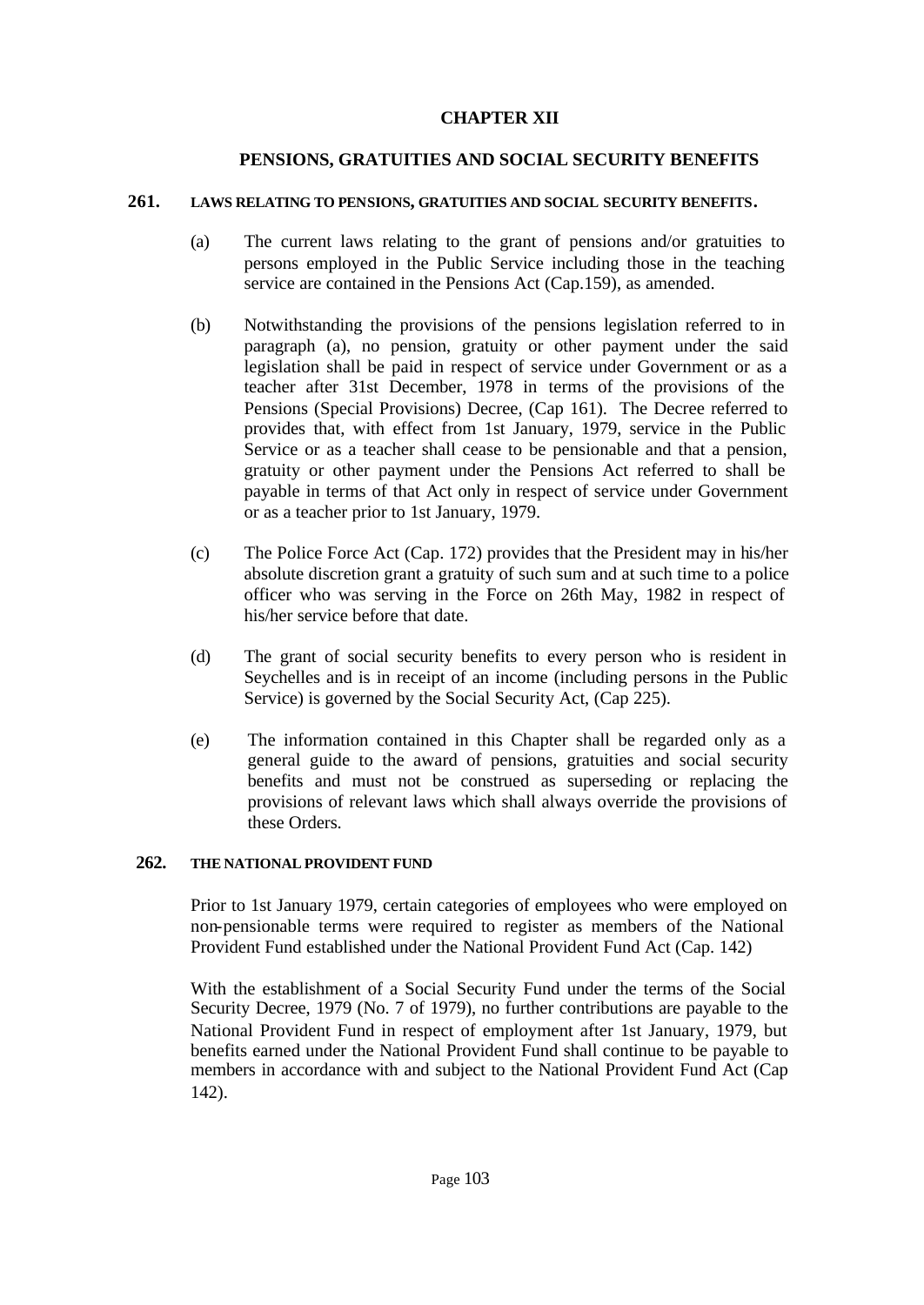#### **263. PENSIONERS IN EMPLOYMENT**

All pensioners (i.e. those who have been paid their retiring benefits upon attaining the age of 55) who are still employed in the Public Service, will continue to draw their salary ad personam provided it is a salary within the salary structure.

Any pensioner who re-joins the Service (following a break of service) should be paid the basic salary of the post only.

#### **264. REGULATIONS FOR PENSIONS AND GRATUITIES AND CALCULATION OF BENEFITS**

The Government has issued a Manual of Administration of Pensions and Gratuities which explains the Regulations governing the various Pensions Acts and the method of calculating pensions and gratuities.

## **265. DEATH GRATUITY**

- (a) Where an employee who was holding a pensionable office at 31st December, 1978 dies whilst in the service of Government, his/her heirs may be granted a gratuity of an amount not exceeding either his/her annual pensionable emoluments, or his/her commuted pension gratuity, if any.
- (b) Where an employee including those who have an entitlement to a death gratuity under (a) above, dies whilst in the service of Government there may be paid to his/her legal heirs the following:-
	- (i) a gratuity equal to three months' salary
	- (ii) pro-rata gratuity under Order 139
	- (iii) compensation under Order 138

Payment of (ii) and (iii) is effected from 1st January 1979 or thereafter provided the employee dies on or after 1st January 1992, the date the regulation came into force.

(c) In all cases where an employee dies whilst in the service of Government, the monetary value of any leave standing to the credit of the deceased employee shall be paid to his/her legal heirs.

## **266. RETIREMENT AGE**

Since the abolition of permanent and pensionable terms as from  $1<sup>st</sup>$  January, 1979, there is no public service retirement age, per se. The age of 55 years of 30 years continuous service are used, notionally, as the limits at which frozen terminal benefits become payable under the Pensions Act (Cap 159). No employee shall continue in the Service beyond the age of 63 years without the approval of the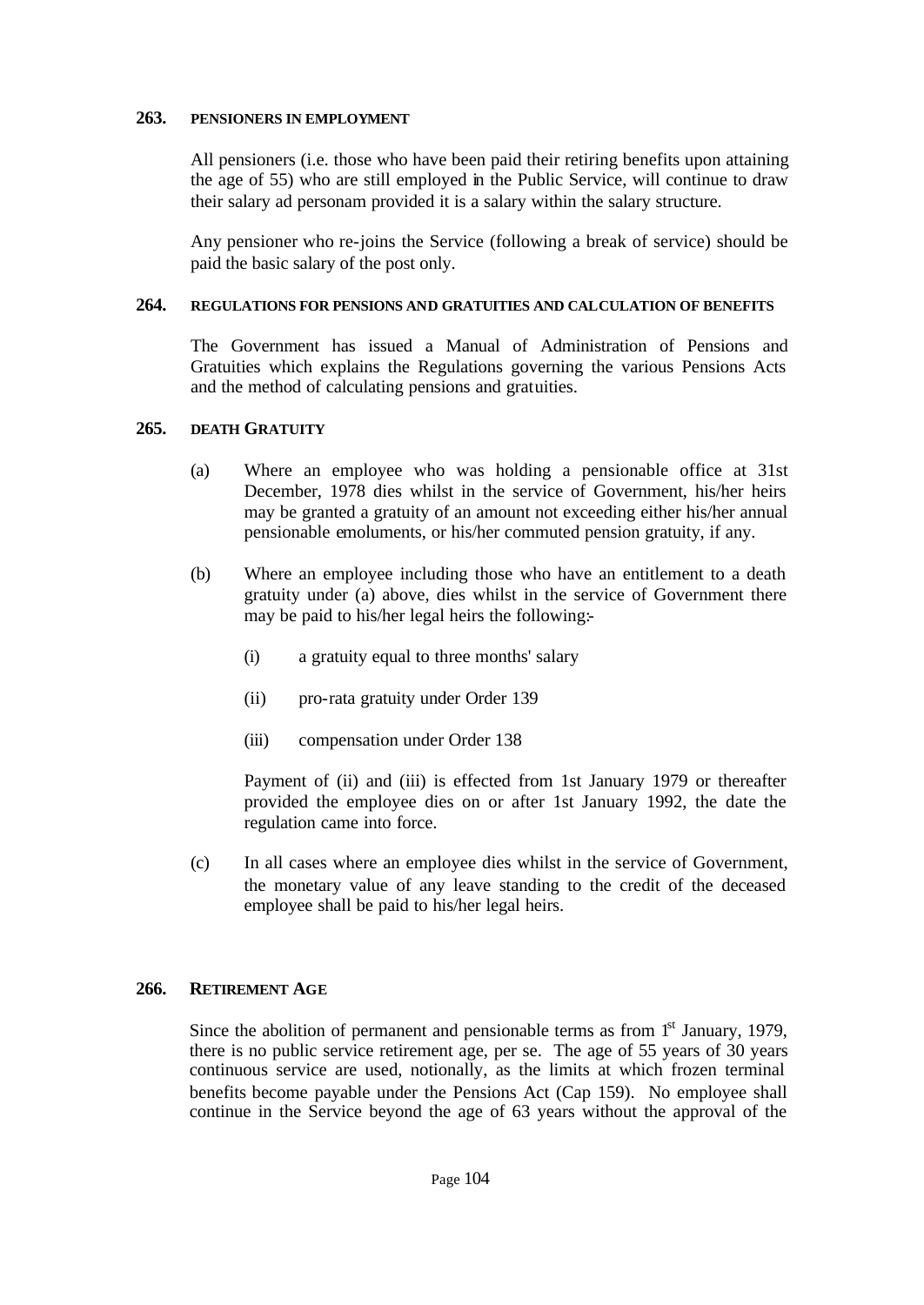Minister of Administration and Manpower and final approval from the Ministry of Employment and Social Affairs.

## **267. SOCIAL SECURITY FUND.**

The Social Security Fund has been established under the Social Security Act, (Cap 225) and this replaces previous pension and gratuity provisions. All claims for benefits under the Fund must be made in writing to the Director of the Social Security Fund.

## **268. SOCIAL SECURITY BENEFITS.**

- (a) The following benefits are payable under the Social Security Decree:-
	- (1) Sickness Benefit.
	- (2) Maternity Benefit.
	- (3) Invalidity Benefit.
	- (4) Disablement Benefit.
	- (5) Survivor's Benefit.
	- (6) Retirement Pension.
	- (7) Dependent's Benefit.
	- (8) Injury Benefit.
	- (9) Funeral Benefit.
	- (10) Orphaned and Abandoned Children's Benefit.
- (b) Certain of these benefits which are payable to employees through the employer may be refundable to Government in part from the Social Security Fund. It is the responsibility of the Accounting Officer of each Ministry/Department to ensure that action is taken, where appropriate, to claim such refunds.

## **269. CONTRIBUTIONS TO THE SOCIAL SECURITY FUND**

Contributions to the Social Security Fund, both by the employee and the employer, shall be payable at such rates as are prescribed by the Minister of Finance from time to time and the employee's contributions shall be deducted monthly from his/her salary.

## **270. CONTRIBUTION TO THE SEYCHELLES PENSION SCHEME**

In accordance with the Seychelles Pension Scheme Act, (Cap 220), the Government as an employer contributes according to the prescribed rate in respect of all its employees. Government employees are encouraged to make voluntary contributions to the Scheme.

## **271 SCHEME OF SERVICE GRATUITIES**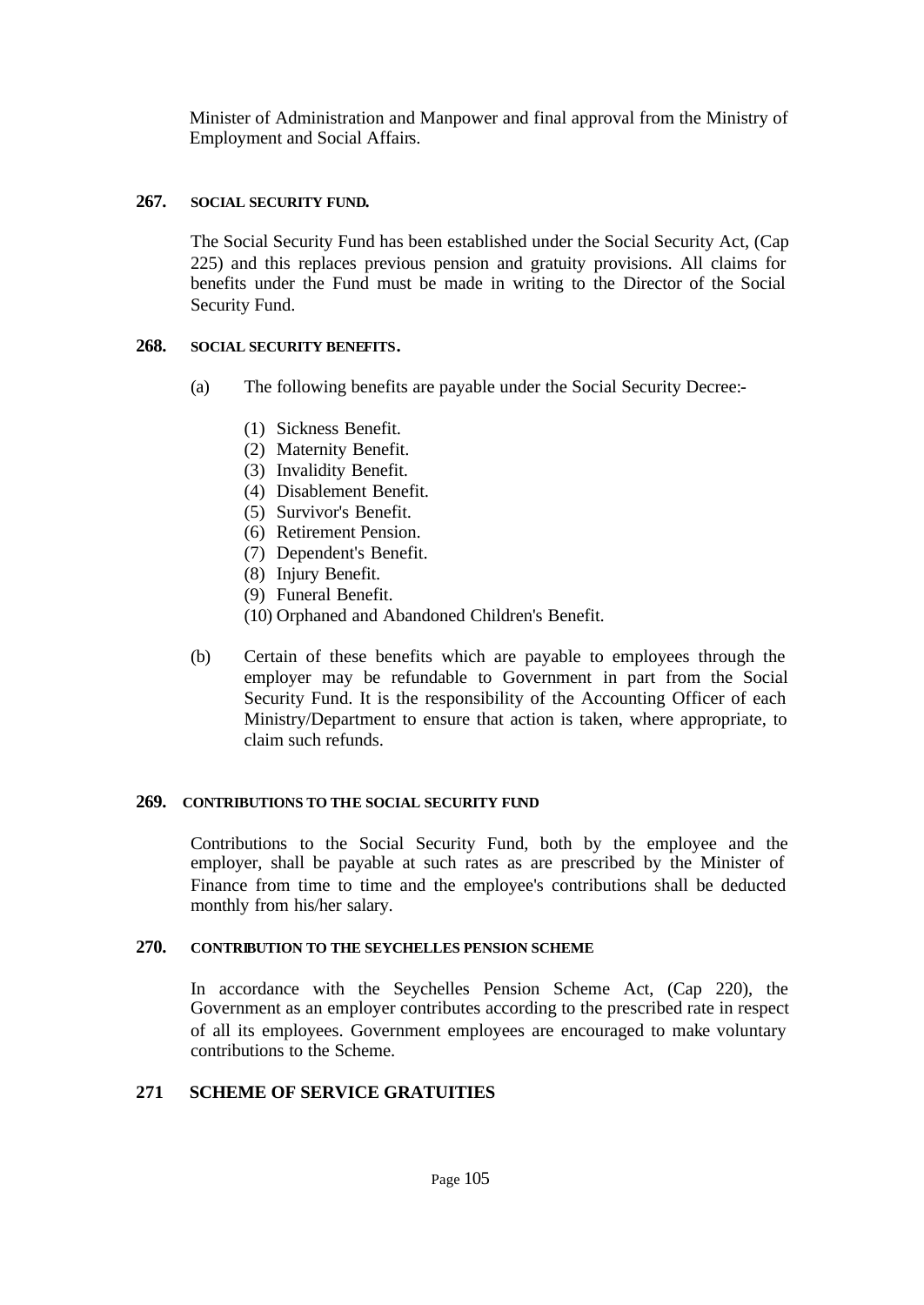The Government may from time to time include gratuity payments to certain schemes of service.

Employees who benefit from a gratuity under a specific Scheme of Service are not entitled to the continuous service gratuity under Order 139.

# **272-280 UNALLOCATED**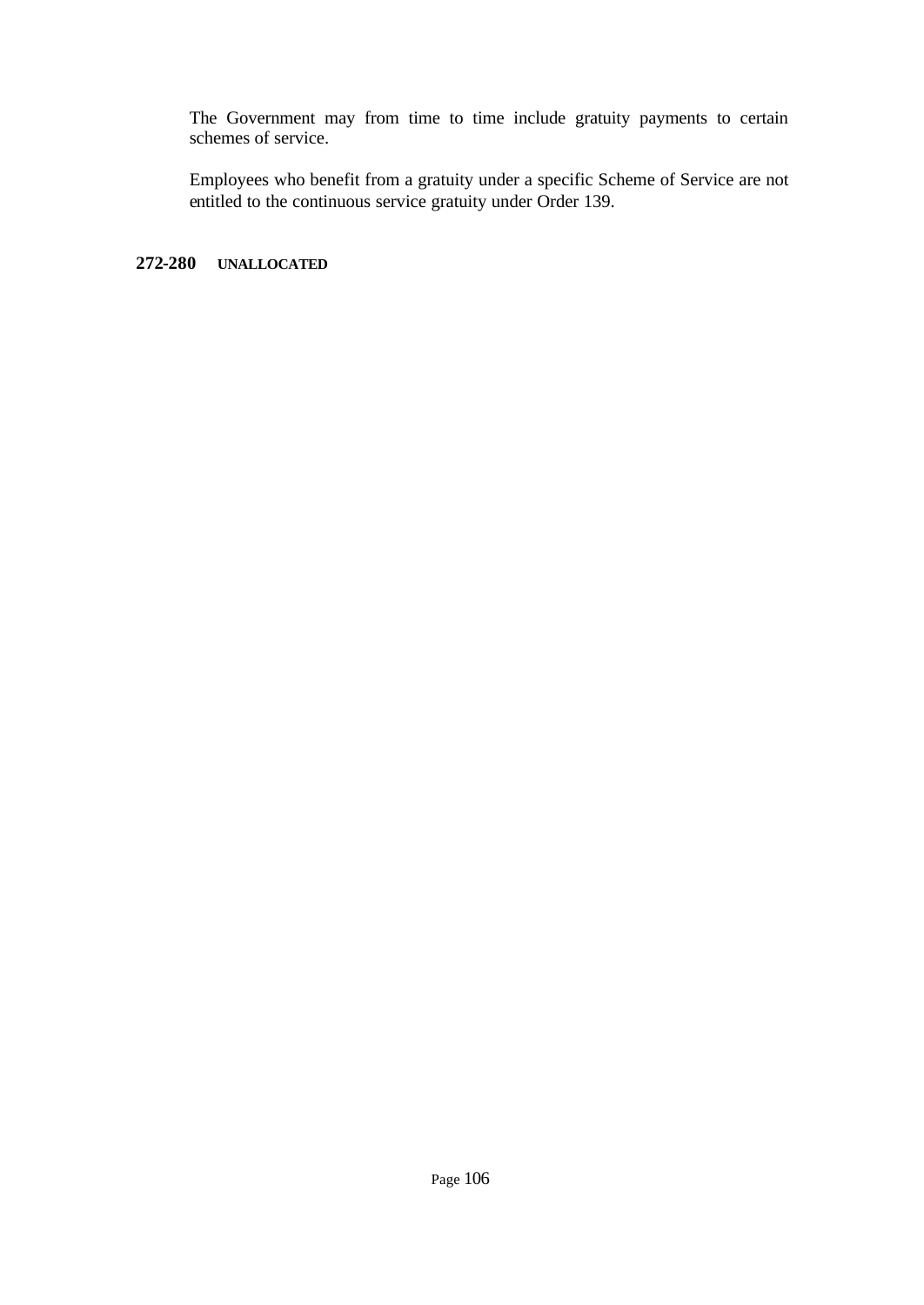# **CHAPTER XIII**

# **CORRESPONDENCE AND GENERAL OFFICE ROUTINE**

#### **281. FORM OF CORRESPONDENCE - GENERAL.**

Conciseness and brevity should be aimed at in all official communications, which should be well considered and couched in a tone of courtesy. Familiar and everyday words should be used.

### **282. CORRESPONDENCE BETWEEN GOVERNMENT ORGANISATIONS**

- (a) Correspondence between Government Ministries/Departments should normally be conducted in the form of letters. All letters will be headed with the name, address and telephone number of the originating Ministry or Department. Each communication should be confined to one subject only or be concerned with one officer only, the matter being either stated briefly as a heading or made clear in the first paragraph. Reference numbers and dates of previous correspondence (if any) should be quoted.
- (b) Succeeding paragraphs should logically and concisely:-
	- (i) give a brief outline of the history of the subject;
	- (ii) explain the points to be considered;
	- (iii) refer to any relevant decisions on similar or allied subjects.
- (c) Any authority of law, regulation, Government ruling or precedent connected with the subject should be quoted; where reference is made to any notice which has been published in the Official Gazette, the year and number of the notice must be quoted.
- (d) Paragraphs should be numbered consecutively, and if the communication extends to two or more sheets, each page should also be numbered.
- (e) Enclosures, where essential, should be similarly paragraphed and paged.
- (f) Communications should normally be typewritten and dated with the actual date of dispatch.
- (g) No preface or conclusion such as "Dear Sir" or "Yours faithfully" is necessary in such communications.
- (h) PSO 282
- (i) Ministries/Departments should generally communicate with each other in writing and not by passing files. However, files will need to be passed to the President where his/her ruling is required, or to the Attorney General's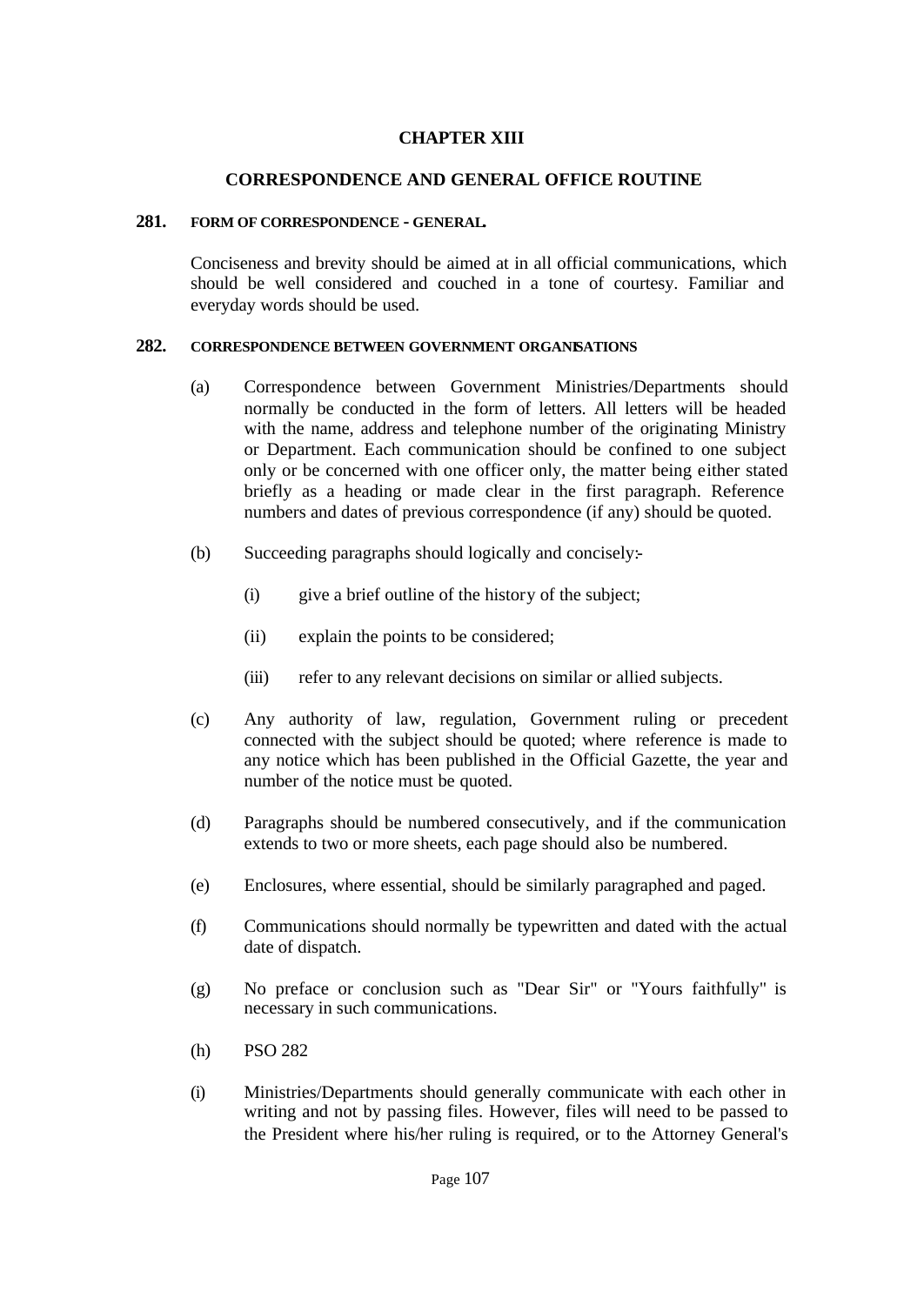Chambers where legal advice is sought, or to the Ministry of Administration and Manpower Development when so requested.

#### **283. CORRESPONDENCE FROM MINISTRIES/DEPARTMENTS**

Correspondence emanating from a Ministry/Department shall be issued under the authority of the Principal Secretary/Head of Department.

#### **284. CORRESPONDENCE WITH FOREIGN GOVERNMENT AND AGENCIES**

Correspondence with foreign Governments and Agencies shall normally be conducted through the Ministry of Foreign Affairs. Whe re matters being discussed are of a purely technical, professional or routine nature, such correspondence may be conducted directly with Governments and Agencies concerned but copies of such correspondence must be sent to the Ministry of Foreign Affairs.

### **285. ACKNOWLEDGEMENTS**

It is important that correspondence received by Ministries/Departments from public bodies, organisations and private individuals should be dealt with promptly. All letters should be acknowledged immediately they are received, advising the name of the officer dealing with the matter raised.

#### **286. RECORD OF CORRESPONDENCE**

Principal Secretaries/Heads of Departments will ensure that all letters and mailed items received and dispatched are recorded in such a form that the responsibility for the loss of any item or the contents thereof may be determined without difficulty.

#### **287. LEGIBILITY OF SIGNATURE**

To avoid the possibility of error, an employee will have his/her name typed or stamped below his/her signature on all correspondence.

#### **288. AUTHORISED SIGNATORY**

Original letters, Government receipts, licences, etc. must be properly signed by an authorised employee. Initials should only be used on copies of letters.

# **289. CLASSIFIED CORRESPONDENCE**

Good security is an essential factor in the efficient working of Government. All employees whose duties involve the handling of classified material must ensure that security is maintained.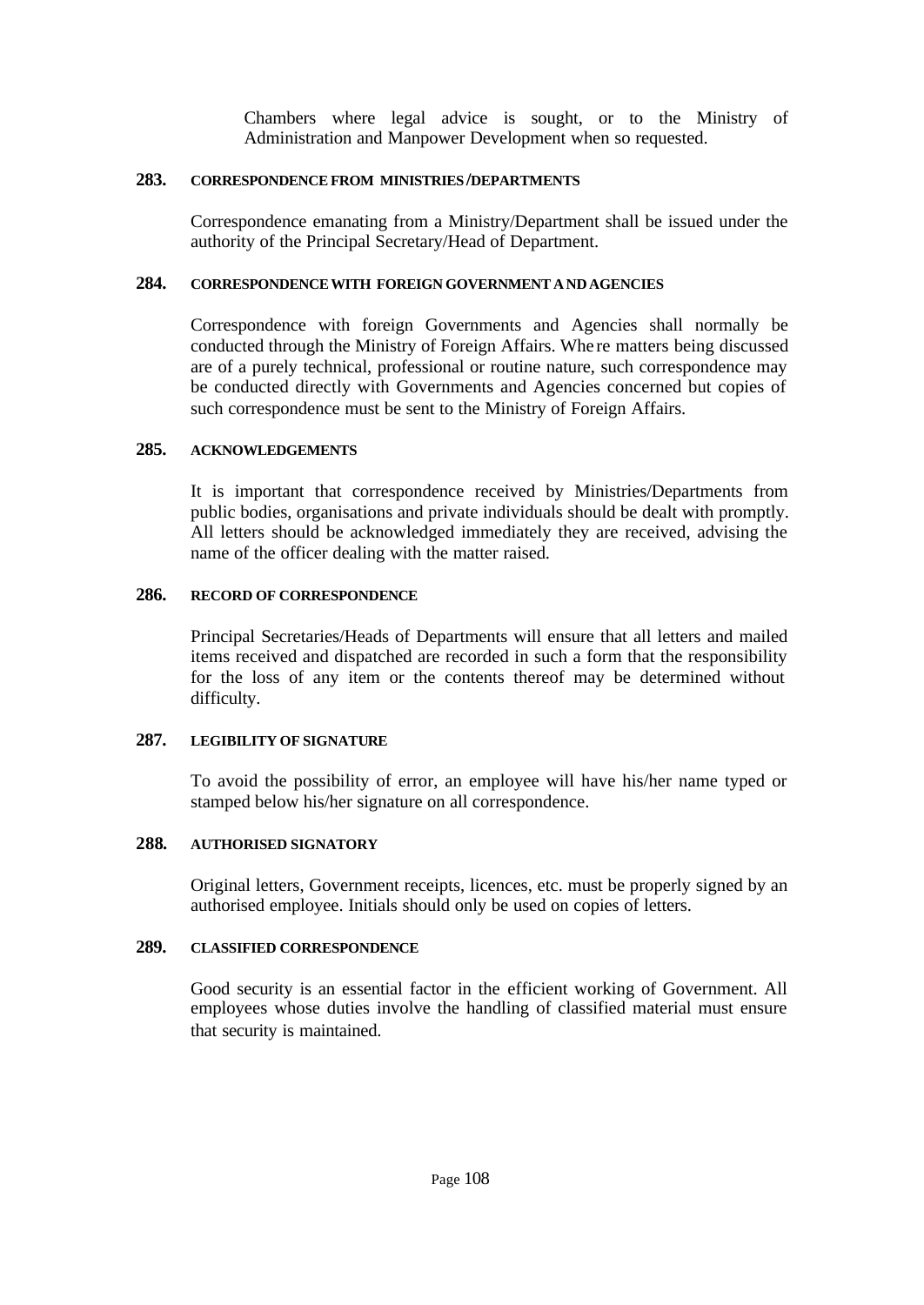#### **290. DECISIONS ON BEHALF OF GOVERNMENT**

When Government decisions are conveyed to members of the public, these should be communicated as decisions of the Ministry or Department concerned and not as decisions of an individual.

### **291. RESTRICTION REGARDING DISCLOSURE OF INFORMATION**

No correspondence that has passed between Ministries or Departments or between the public and Ministries/Departments may be communicated to the press or any members of the public without the approval of the Principal Secretary/Head of Department concerned. Information of a purely general nature which may help in discussing local questions need not be withheld provided such information is not of a confidential nature or likely to embarrass others. Unauthorised disclosure of official information will make an employee liable to disciplinary action and/or criminal prosecution (Order 40 - Official Secrets Declaration, Order 108 - Disciplinary Offences).

# **292. MEDIA AND PUBLIC RELATIONS.**

- (a) The accurate compilation and dissemination of information on the work of Government Ministries and Departments is of the highest importance. All Principal Secretaries and Heads of Departments should appoint a senior employee within their Ministry/Department to act as a liaison officer with the media organisations. Information of a factual nature, not connected with major questions of policy and development, to be given publicity in the local media should be channeled through this officer.
- (b) Where the information to be given out relates to a matter of major importance, the communication will be authorised by the Principal Secretary/Head of Department concerned.

# **293. POLICY STATEMENTS**

It is essential that the Presidents Office approves publication and information concerning Government's intentions and strategies about development programmes or statements, which have a bearing on Government policy in any respect.

### **294. COMMUNICATIONS AFFECTING INDIVIDUAL EMPLOYEES**

Any recommendation made in respect of an employee must be regarded as a confidential communication and should not in any circumstances be brought to the attention of the employee concerned until a final decision is made.

# **295. TELEPHONE CALLS**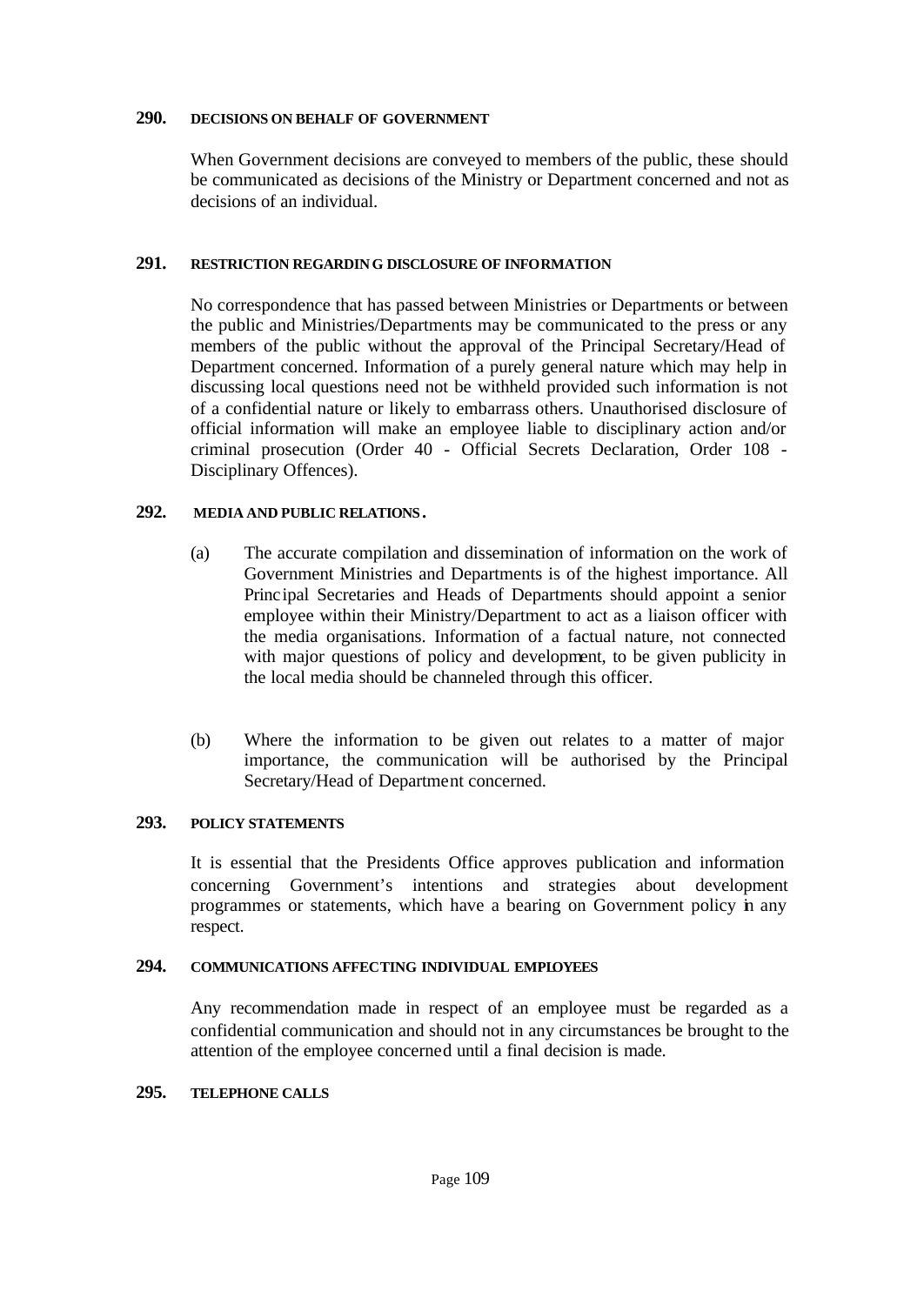Whenever information or advice can be obtained by telephone call, this means should be used and correspondence avoided, although it is advisable that a brief record of the call should be made; in the case of decisions, a record is essential and should be confirmed later in writing.

### **296. USE OF FAX AND E-MAIL**

Strict economy must be exercised in sending fax and e-mail messages. All fax and e-mail messages should be printed for filing purposes.

### **Communication with the Attorney-General**

# **297. LEGAL ADVICE**

- (a) Legal advice should, except in abnormal circumstances, be sought in writing. The employee making the request should ensure that the full facts are given to the Attorney-General, should draw attentio n to any previous legal opinions which might have a bearing on the case, and should set out in a separate paragraph the specific question or questions of law on which advice is desired.
- (b) Except for routine matters (such as scrutinising of minor documents) requests for legal advice should not be made by an employee below the level of Head of Division.
- (c) In the case where it is necessary for legal advice to be sought personally, an appointment should be made with the Attorney-General's chambers. Wherever possible, advance notice of the questions upon which legal advice is desired should be provided.
- (d) The Attorney-General should always be consulted:-
	- (i) before any payment of compensation is made or refused;
	- (ii) before an employee produces official documents in court in a civil matter in which the State is not a party;
	- (iii) before criminal proceedings are instituted since the final decision whether or not such proceedings shall be taken or shall proceed rests with the Attorney-General.
- (e) If a communication to a member of the public entails the decision being based upon a legal opinion expressed by the Attorney-General's chambers, the legal advice should not be quoted, nor should the communication indicate that the decision is based upon legal advice. Such communications should be drafted on the basis that the decision conveyed is that of the Ministry or Department concerned.

### **298. LEGISLATION**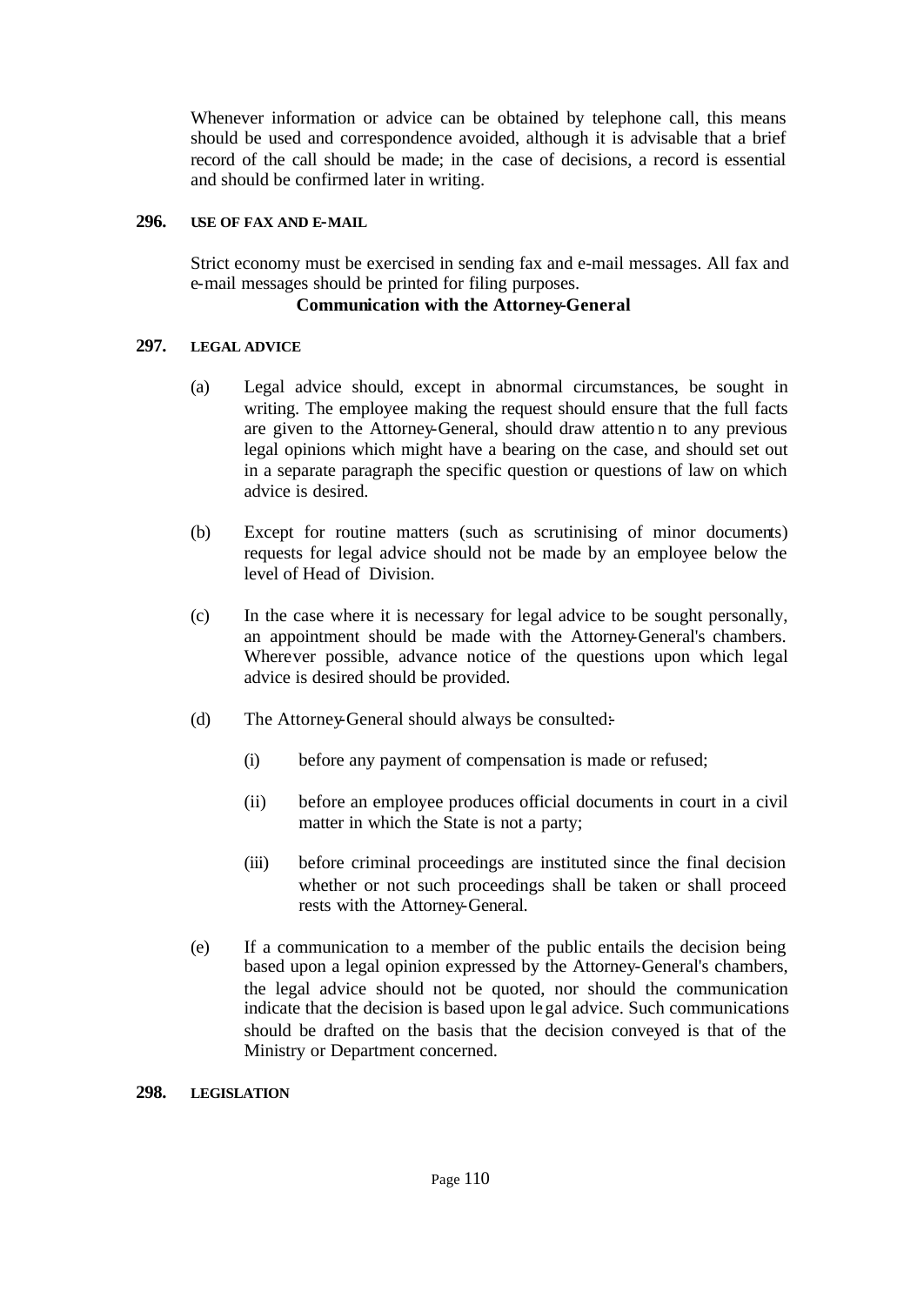- (a) All legal instruments, other than those of a routine nature issued under the authority of a law, will be drafted or scrutinised by the Attorney-General's chambers. This also applies to all Government contracts of unusual importance and to all Government correspondence on legal matters with non-Government legal practitioners.
- (b) All Government Bills and subsidiary legislation will be drafted by the Attorney-General's chambers. The following notes of the stages which have to be gone through in preparing and enacting legislation will prove helpful to Ministries and Departments:-

# **(1) Memorandum for Cabine t of Ministers.**

The policy on which the Bill is to be based shall be set out in a Memorandum, for approval by the Cabinet of Ministers. The Memorandum should include:-

- (i) Outline of proposal.
- (ii) Summary of present Law/Legislation.
- (iii) Reasons for proposal.
- (iv) Recommendations for proposed legislation.
- (v) Financial implications.
- (vi) Comments of Attorney-General and other Ministries concerned.
- (vii) Recommendation of action to be taken by Cabinet.

The Memorandum should always be referred in draft to the Attorney-General and to other Ministries that may be affected by the proposals. This allows points of difference to be resolved between Ministries at an early stage and saves the time of the Cabinet, leaving only the major issues to be discussed. The final memorandum should then be sent to the Secretary of the Cabinet of Ministers for inclusion on the agenda of a Cabinet meeting. The Attorney-General's chambers will under no circumstances proceed with the drafting of a Bill unless the policy has been approved by the Cabinet and the Cabinet has instructed the Attorney-General to proceed.

# **(2) Drafting Instructions.**

A comprehensive set of instructions will save valuable time for all concerned by enabling the draftsperson to understand readily what is required and so avoid abortive attempts at drafting pursuing the wrong objectives. The Cabinet of Ministers' Memorandum is itself rarely sufficient, although its contents can be incorporated into the instructions.

Essential requirements:-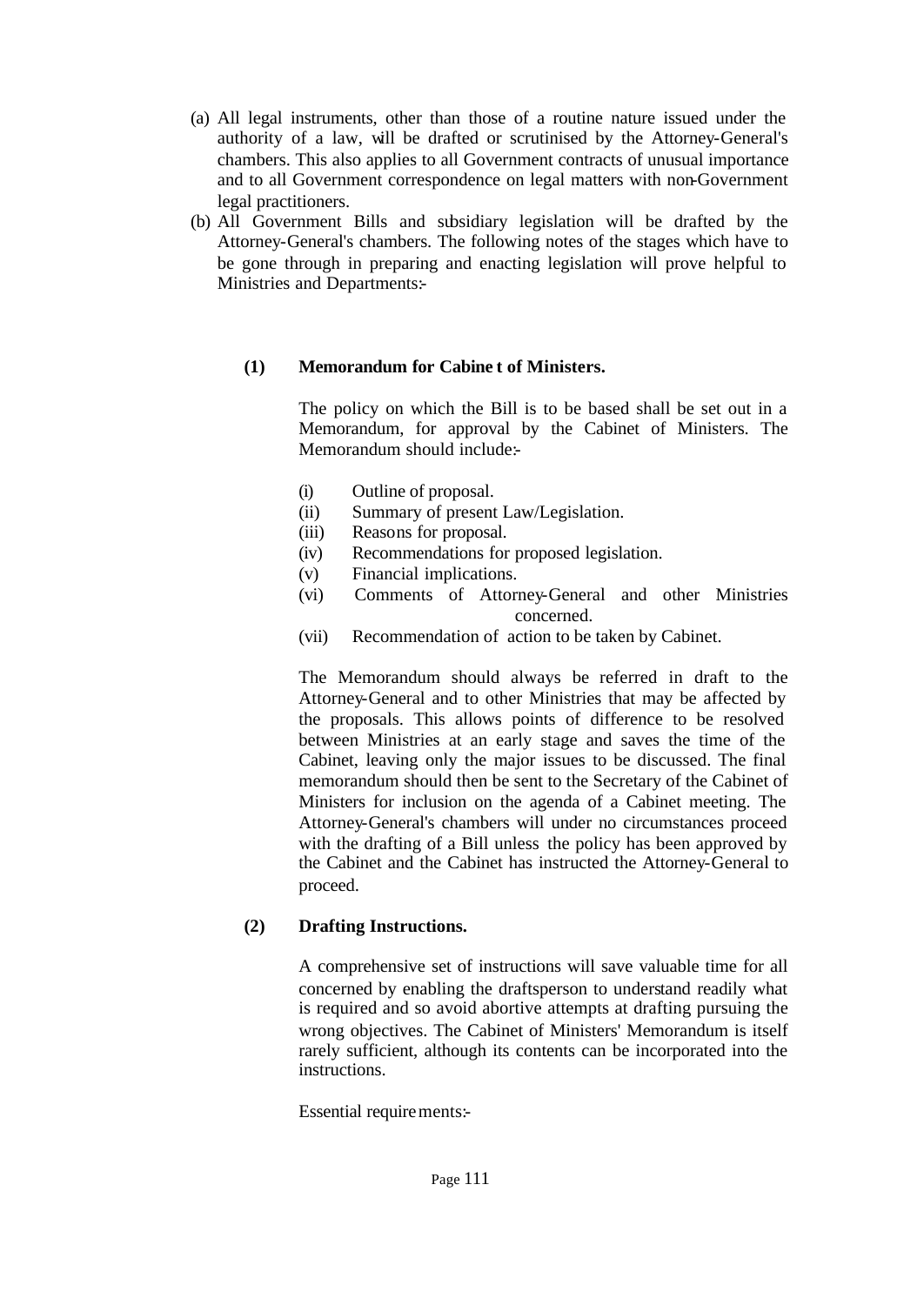- (i) sufficient background information to let the draftsperson see in perspective and in context the facts and problems which the legislative proposal is intended to meet;
- (ii) the principle objects of the legislation should be clearly and fully stated. In other words the very heart of the proposals and what they are intended to achieve, expressed straightforwardly in plain and simple English;
- (iii) the means by which the principal objects are to be achieved - how the machinery is to work in practice;
- (iv) comment on all known implications and difficulties whether legal, social or administrative; and
- (v) references to other similar legislation which could act as an example of the type of provision in mind, whether in Seychelles or in other countries.

Once the instructions have been considered by the Legal Draftsperson, it will generally be advantageous to have a meeting between the Legal Draftsperson and the Ministry concerned to discuss questions arising, before drafting is started.

# **(3) Draft Bill.**

Drafting of Bills and regulations will be carried out according to a list of priorities decided from time to time by the President.

When the Bill is sent in draft to the originating Ministry, it must be carefully scrutinised by the Ministry to ensure that it achieves what is desired and that it conforms to Government policy. A further meeting at this stage may be helpful, especially for a lengthy Bill. It is then the responsibility of the Ministry (and not the Attorney-General or Legal Draftsperson) to ensure that the draft is seen and approved by other interested Ministries. Unless the Cabinet of Ministers exceptionally stipulates, the finalised Bill will need to be approved by the Cabinet. It is for the Ministry to put it to the Cabinet as an Information Note.

# **(4) Publication.**

When ready for publication, the Attorney-General will prepare the objectives/objects and reasons for the Bill and will arrange for its publication in the Gazette. No legislation will be accepted for publication unless it has been cleared by the Attorney-General.

# **(5) Amendments.**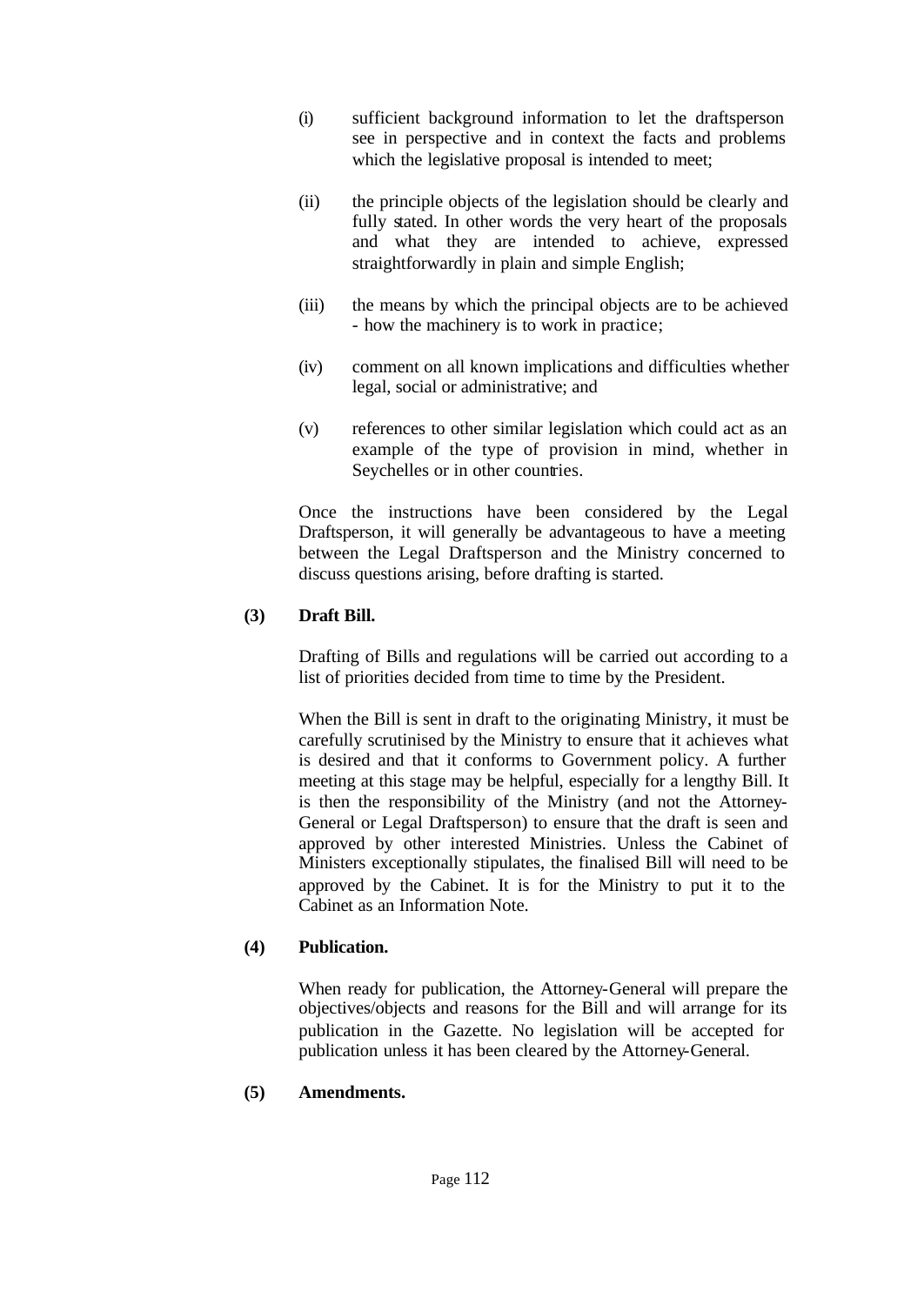Should it be discovered after publication of a Bill that amendments may be necessary, the Legal Draftsperson should be consulted. No amendments on behalf of Government should be put to the National Assembly without prior consultation with the Attorney General.

# **(6) Enactment.**

Once a Bill (including any amendments) has been passed by the National Assembly, it is sent to the Clerk of the Assembly, then to the President for assent. Thereafter the Attorney-General will arrange for publication in the Gazette, on which date the Act will come into operation unless subject to special provisions.

# **299. COMPLAINTS, REPRESENTATIONS AND PETITIONS - PRINCIPLES AND PROCEDURES**

- (a) Complaints, representations and petitions regarding employment in the Public Service, including the application of conditions of service generally or specifically, may be made by an employee through official channels. Issues may be raised by an individual, by a group of employe es or by a trade union. No complaint, representation or petition may be made anonymously.
- (b) Complaints, representations or petitions shall normally be made in writing explaining the issues clearly and concisely and be signed by the employee(s) or their trade union representative. The letter shall be addressed to the employee's Principal Secretary or Head of Department who shall investigate the issue promptly. If the issue is not resolved internally, the matter may be referred to the Principal Secretary (Ministry of Administration and Manpower Development and Manpower Development), including the comments of all parties involved.

# **300. UNALLOCATED**

# **301. HANDLING OF COMPLAINTS, REPRESENTATIONS AND PETITIONS**

- (a) Whilst frivolous representations by employees are to be discouraged, every issue, however apparently insignificant, shall be considered carefully and answered in writing. A full explanation of the reasons for a decision should always be provided. Employees should always be kept informed of the progress of the case they have raised.
- (b) If an employee considers that a complaint, representation or petition is being disregarded or ignored, the matter should be taken up with the Ministry of Administration and Manpower Development as a means of ensuring equitable treatment of the case.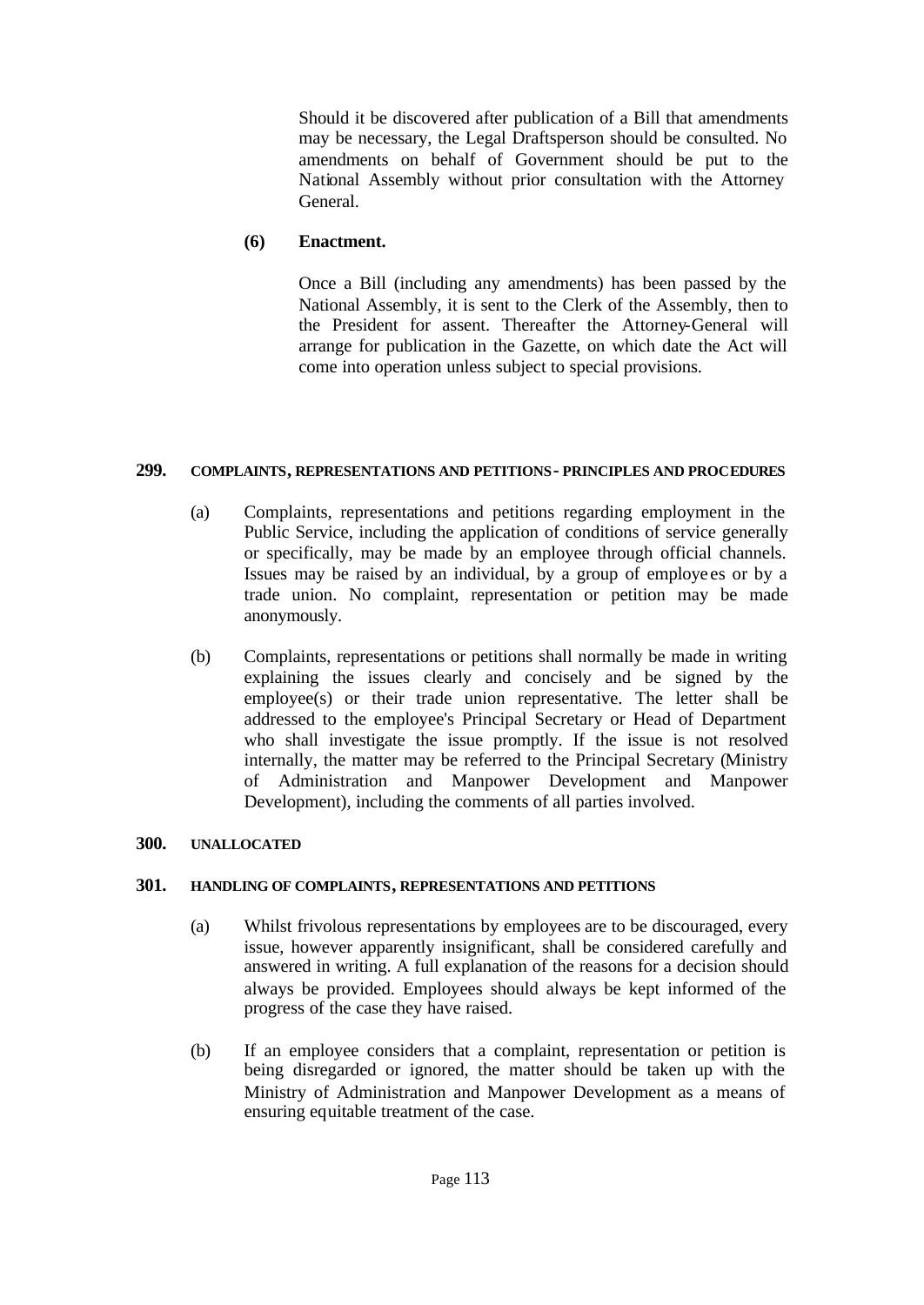#### **302. APPEAL AGAINST DECISIONS**

If an employee wishes to appeal against a decision given upon a matter he/she has raised, he/she shall do so in writing within fourteen days of the date the decision was advised. An employee shall have the right to appeal to the Minister of his/her Ministry/Department on any matter.

# **303. UNALLOCATED**

#### **304. CIRCULARS AND CIRCULAR MEMOS ON STAFF MATTERS**

Principal Secretaries and Heads of Departments to whom circulars and circular memos on staff matters are issued by Government from time to time, are responsible for bringing them to the attention of all employees in their Ministry/Department.

### **305. USE OF COLOURED INK**

- (a) For all ordinary correspondence blue or black ink should be used. The use of green ink in the transaction of official business is restricted to the staff of the Audit Department and of purple ink to the Internal Audit staff of the Ministry of Finance.
- (b) The use of red ink in writing minutes or signing documents is reserved for the President.

# **306. NATIONAL ARCHIVES**

All Principal Secretaries and Heads of Departments shall ensure that a complimentary copy of every official publication produced by their Ministry or Department shall be provided to the National Archives.

#### **307. STORAGE AND DISPOSAL OF GOVERNMENT RECORDS**

- (a) To ensure that records worthy of permanent preservation are in fact preserved, Principal Secretaries and Heads of Departments should, in consultation with the Director of the National Archives, arrange for the transfer annually of all such records.
- (b) Ministries and Departments should regard the National Archives as a logical extension of their own registries. The files of each Ministry/Department are kept separately and any file at any time can be recalled by the Ministry/Department from which it originated. All records transferred are treated as confidential and no papers can be referred to by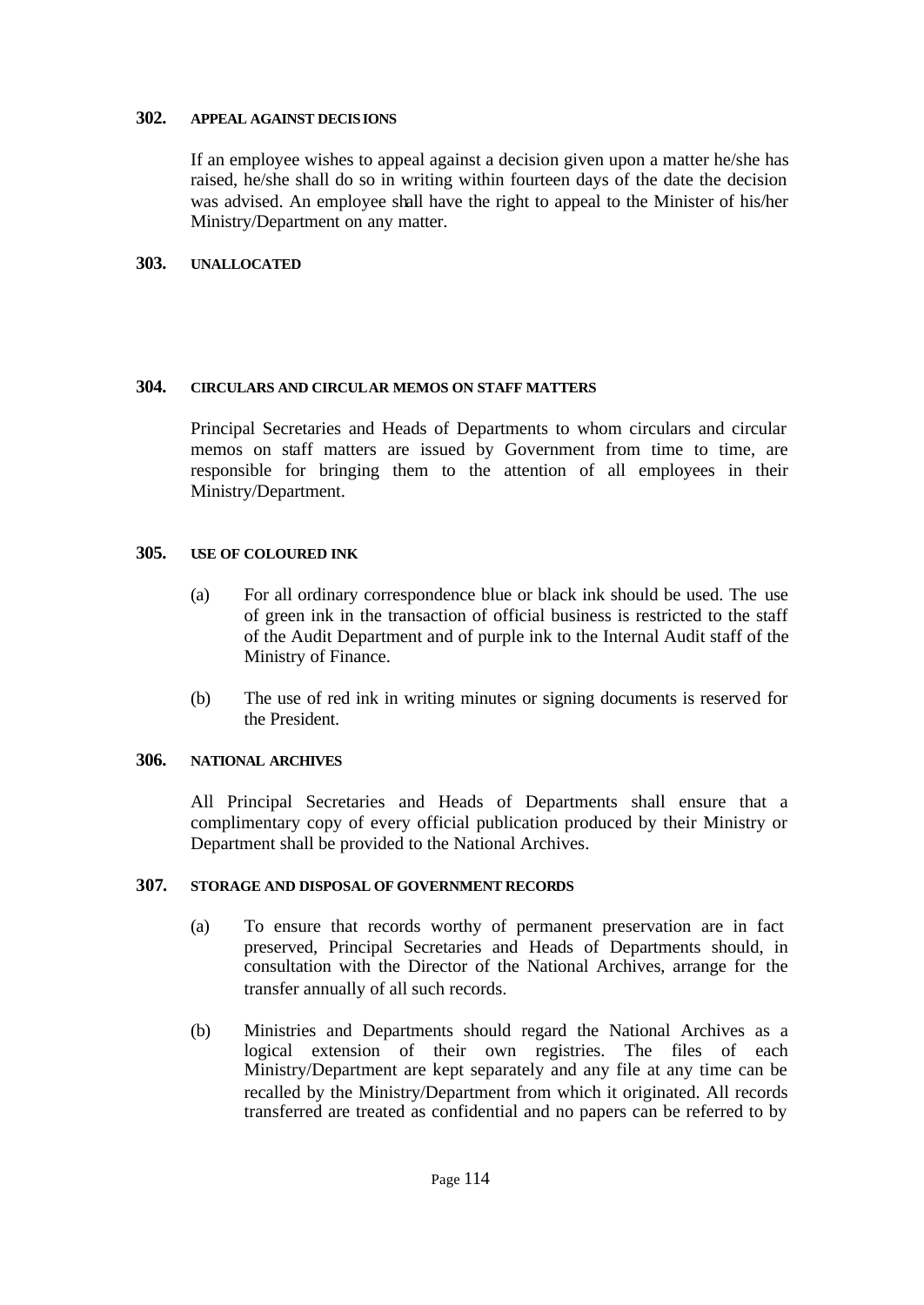any other organisation without the written authority of the depositing Ministry/Department.

- (c) Before transferring records to the National Archives, Principal Secretaries and Heads of Departments should ensure that no records are transferred which should be destroyed. Appendix "D" shows the type of records that should be destroyed by Ministries/Departments, with the appropriate disposal instructions shown against each category.
- (d) Destruction of records should be effected by shredding.

# **308-320. Unallocated.**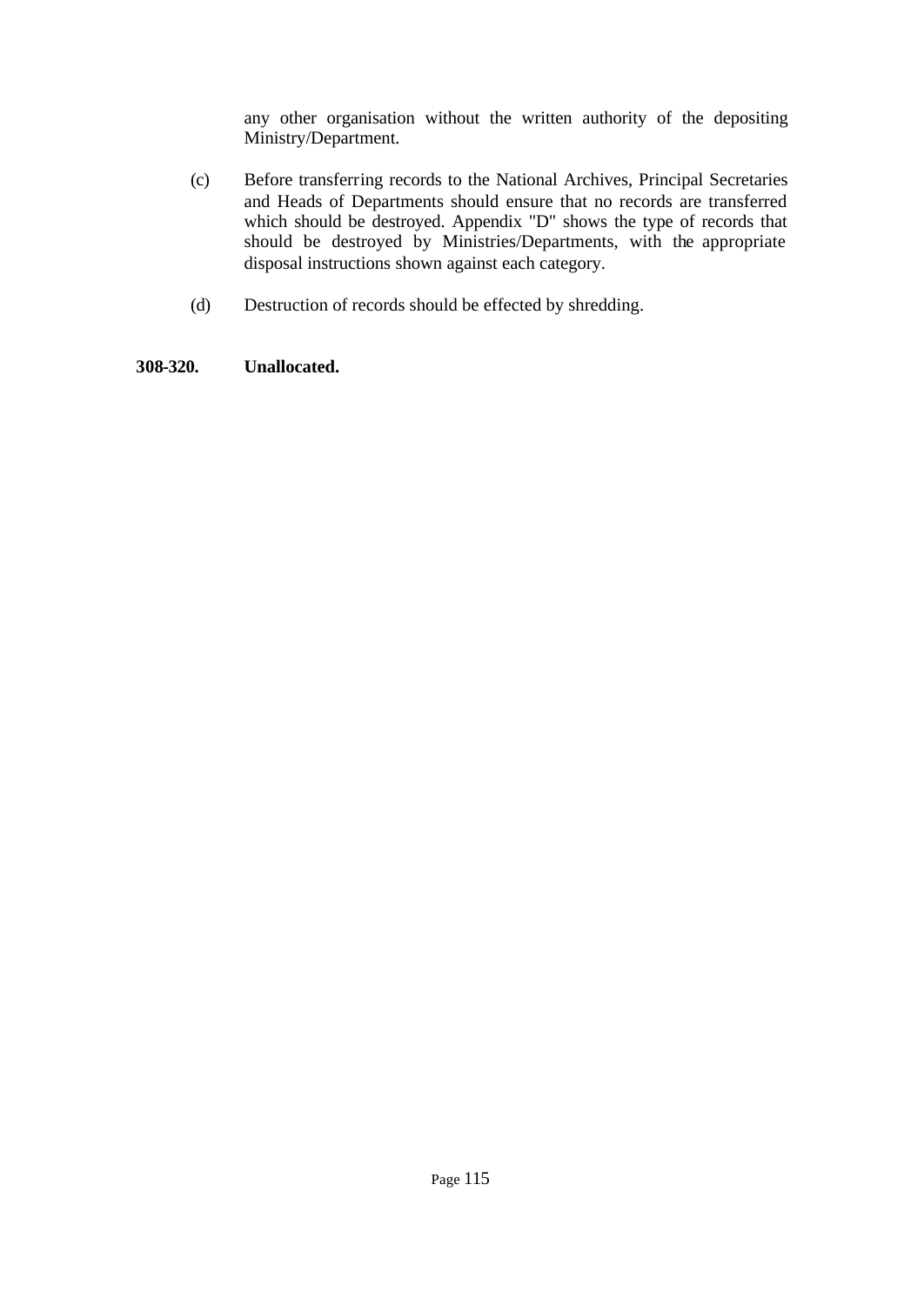# **CHAPTER XIV**

## **MISCELLANEOUS**

### **321. OCCUPATIONAL ACCIDENTS / OCCUPATIONAL SAFETY AND HEALTH ACT**

- a) All employers are required to take certain measures and precautions at their work premises to ensure the health, safety and welfare of their employees whilst at work. The Occupational Safety and Health Decree (Cap 151) contains the necessary provisions.
- b) Under the Occupational Safety and Health Decree (Cap 151), an employer is required to report to the Ministry of Social Affairs and Manpower Development any accident which results in a worker's death or injury of sufficient seriousness to necessitate absence from work for a period exceeding three days.

### **322. ACCIDENT WHILST ON DUTY**

- (a) If an employee is injured as a result of an accident sustained whilst he/she is on duty, an immediate preliminary investigation should be carried out by the Head of Division and the report forwarded to the Principal Secretary or Head of Department concerned. A medical report giving the details of injuries sustained and capability of resuming duty and/or extent of disability should also be obtained.
- (b) If there is any evidence of negligence on the part of the employing organisation contributing to the accident, the Principal Secretary or Head of Department will advise the Principal Secretary (Ministry of Administration and Manpower Development). A review of the case will then be undertaken and, if justified, an award of compensation may be made to the employee in respect of the injuries sustained.

### **323. SERIOUS ILLNESS OR DEATH OF AN EMPLOYEE**

A report of an employee's serious illness or that of his/her death must be sent immediately to his/her Principal Secretary/Head of Department and all employees must inform their next of kin of this requirement.

# **324. OFFICE ACCOMMODATION**

The provision of Government office accommodation shall be the responsibility of the Principal Secretary (Ministry of Administration and Manpower Development). This responsibility may be delegated to another Principal Secretary or Head of Department in respect of specific buildings.

### **325. TELEPHONES**

(a) The responsibility for authorising the provision, remo val and transfer of telephone equipment in Government offices and the control of its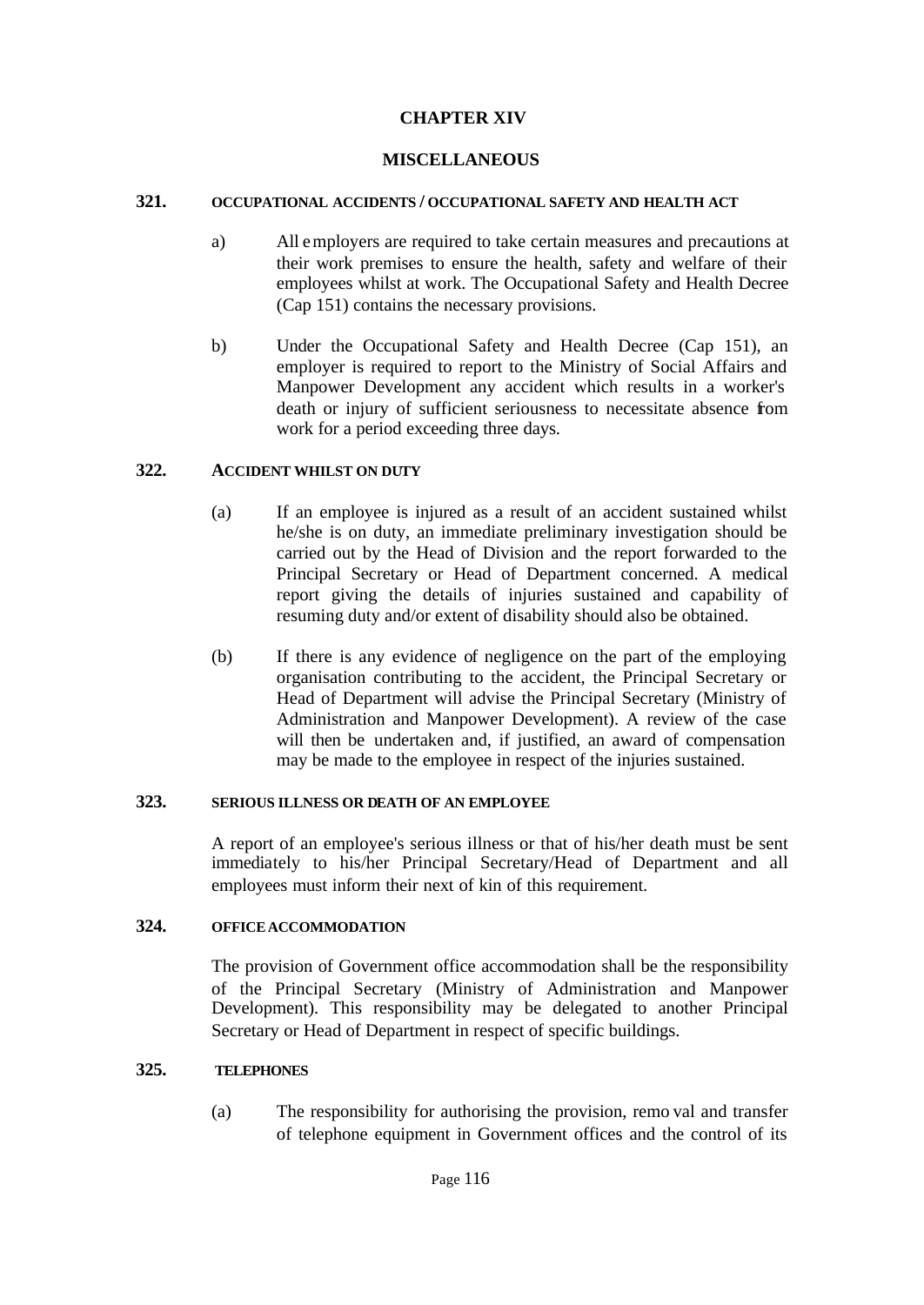use rests with Principal Secretaries and Heads of Departments subject to the conditions set by the Ministry of Information Technology and Communications.

- (b) The Attorney-General, Principal Secretaries and Directors General shall be provided with a fixed line telephone at their place of residence and a mobile telephone, with the cost of installation and the monthly rentals paid by Government. Other employees may be provided with a fixed line or mobile telephone at Government expense at the discretion of the Principal Secretary or Head of Department. This provision will only be made when the Principal Secretary or Head of Department is satisfied that the nature of the duties and responsibilities of the employee are such that regular contact outside working hours is essential. The employee will be required to enter into a written agreement regarding the provision and use of such telephone equipment.
- (c) The employee shall be responsible for reimbursing the Government the cost of all private calls made using telephone equipment provided by Government.
- (d) Only one telephone may be provided to an employee other than those specified in paragraph (a). If the employee moves from one house to another on a voluntary basis, he/she shall be required to pay the standard charges for telephone removal and reconnection. Where the move from one house to another is as a result of a Government directive, the standard charges shall be borne by the Government.

# **326. FIRE-FIGHTING PRECAUTIONS**

- (a) Dangerous, flammable and corrosive goods shall be stored in an extremely secure manner. The advice of the Chief Fire Officer shall always be sought regarding such storage. All Government organisations should have fire-fighting appliances which shall be thoroughly tested at least once a year to ensure their efficiency.
- (b) Principal Secretaries and Heads of Department shall ensure their staff are familiar with the position and operation of any fire-fighting appliances installed and the procedures to be followed in case of fire.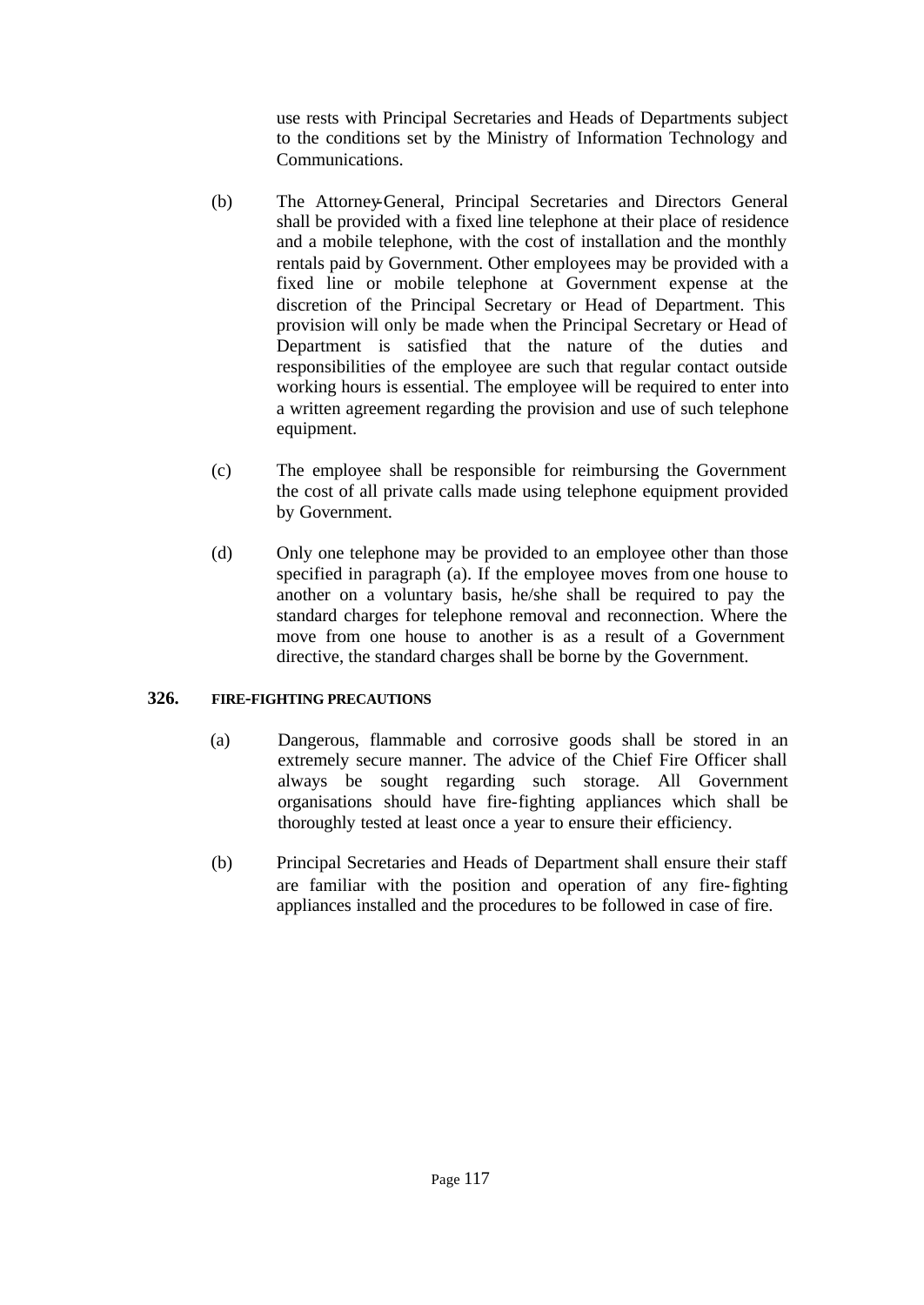### **327. DAMAGE TO GOVERNMENT PROPERTY**

- (a) Whenever any Government property or building is destroyed or damaged, a formal inquiry shall immediately be held. A copy of the record of the inquiry, which must indicate whether the damage was attributable to negligence or not, should be sent to the Principal Secretary (Finance).
- (b) The holding of an inquiry in terms of paragraph (a) does not absolve the responsible officer from reporting, in accordance with Financial Instructions, any losses of Government cash or stores.

# **328. ELECTRICITY TO BE SWITCHED OFF**

It is the responsibility of the occupants of Government premises to ensure that electrical appliances and lights are switched off when the premises are vacated.

### **329. COMPENSATION FOR LOSS OF PRIVATE PROPERTY**

No employee shall be entitled to claim compensation in respect of losses of or damage to private property incurred through fire, theft or otherwise in the course of his/her employment except in exceptional cases approved by the Principal Secretary (Ministry of Administration and Manpower Development).

#### **330. TIME-BAR ON CLAIMS BY EMPLOYEES**

Any claim by an employee for an entitlement under these Orders or under any other regulations made more than one year after the claim became due, will be treated as time-barred.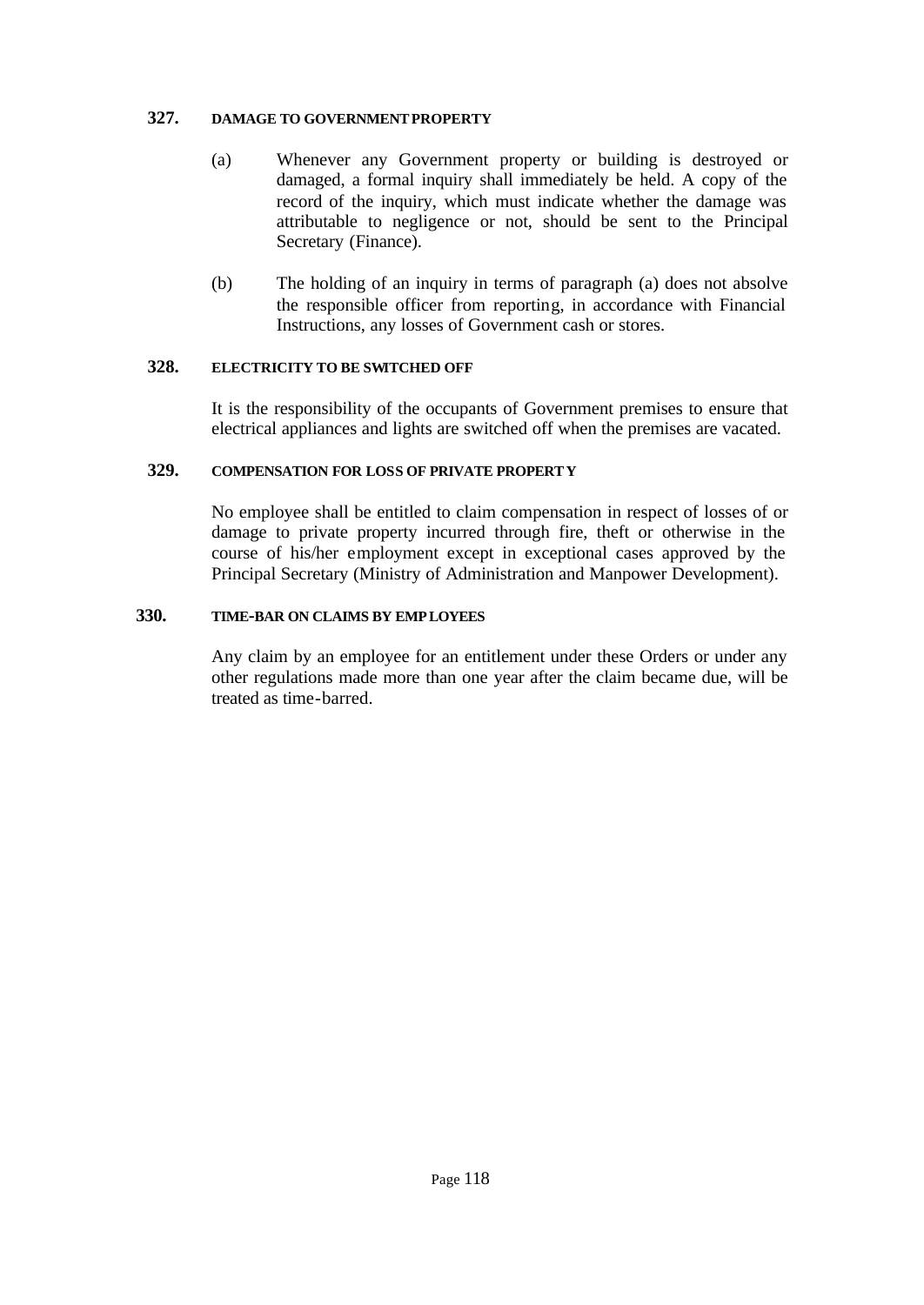# **CHAPTER XIV**

## **MISCELLANEOUS**

### **321. OCCUPATIONAL ACCIDENTS / OCCUPATIONAL SAFETY AND HEALTH ACT**

- a) All employers are required to take certain measures and precautions at their work premises to ensure the health, safety and welfare of their employees whilst at work. The Occupational Safety and Health Decree (Cap 151) contains the necessary provisions.
- b) Under the Occupational Safety and Health Decree (Cap 151), an employer is required to report to the Ministry of Social Affairs and Manpower Development any accident which results in a worker's death or injury of sufficient seriousness to necessitate absence from work for a period exceeding three days.

### **322. ACCIDENT WHILST ON DUTY**

- (a) If an employee is injured as a result of an accident sustained whilst he/she is on duty, an immediate preliminary investigation should be carried out by the Head of Division and the report forwarded to the Principal Secretary or Head of Department concerned. A medical report giving the details of injuries sustained and capability of resuming duty and/or extent of disability should also be obtained.
- (b) If there is any evidence of negligence on the part of the employing organisation contributing to the accident, the Principal Secretary or Head of Department will advise the Principal Secretary (Ministry of Administration and Manpower Development). A review of the case will then be undertaken and, if justified, an award of compensation may be made to the employee in respect of the injuries sustained.

#### **323. SERIOUS ILLNESS OR DEATH OF AN EMPLOYEE**

A report of an employee's serious illness or that of his/her death must be sent immediately to his/her Principal Secretary/Head of Department and all employees must inform their next of kin of this requirement.

# **324. OFFICE ACCOMMODATION**

The provision of Government office accommodation shall be the responsibility of the Principal Secretary (Ministry of Administration and Manpower Development). This responsibility may be delegated to another Principal Secretary or Head of Department in respect of specific buildings.

### **325. TELEPHONES**

(a) The responsibility for authorising the provision, removal and transfer of telephone equipment in Government offices and the control of its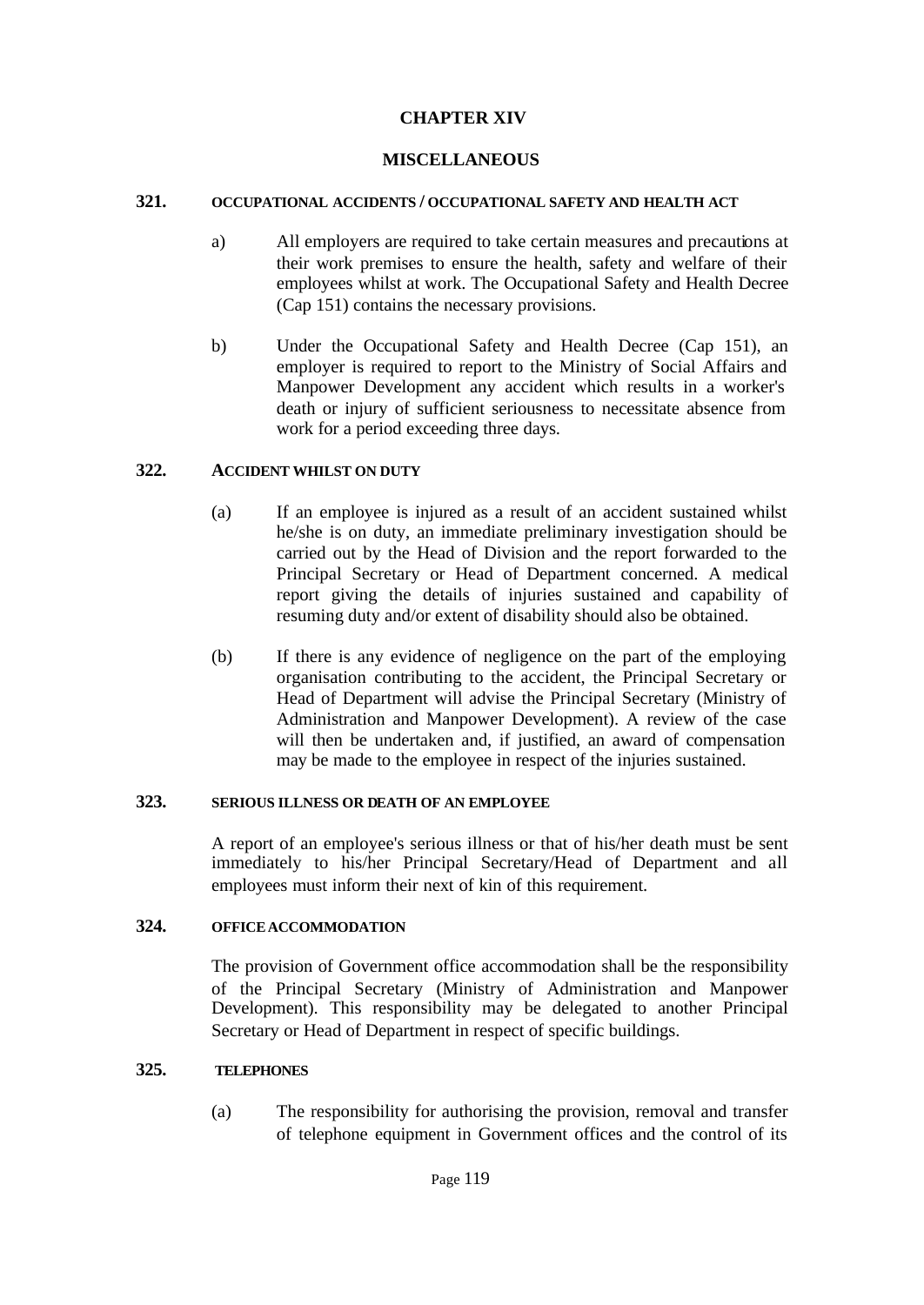use rests with Principal Secretaries and Heads of Departments subject to the conditions set by the Ministry of Information Technology and Communications.

- (b) The Attorney-General, Principal Secretaries and Directors General shall be provided with a fixed line telephone at their place of residence and a mobile telephone, with the cost of installation and the monthly rentals paid by Government. Other employees may be provided with a fixed line or mobile telephone at Government expense at the discretion of the Principal Secretary or Head of Department. This provision will only be made when the Principal Secretary or Head of Department is satisfied that the nature of the duties and responsibilities of the employee are such that regular contact outside working hours is essential. The employee will be required to enter into a written agreement regarding the provision and use of such telephone equipment.
- (c) The employee shall be responsible for reimbursing the Government the cost of all private calls made using telephone equipment provided by Government.
- (d) Only one telephone may be provided to an employee other than those specified in paragraph (a). If the employee moves from one house to another on a voluntary basis, he/she shall be required to pay the standard charges for telephone removal and reconnection. Where the move from one house to another is as a result of a Government directive, the standard charges shall be borne by the Government.

# **326. FIRE-FIGHTING PRECAUTIONS**

- (a) Dangerous, flammable and corrosive goods shall be stored in an extremely secure manner. The advice of the Chief Fire Officer shall always be sought regarding such storage. All Government organisations should have fire-fighting appliances which shall be thoroughly tested at least once a year to ensure their efficiency.
- (b) Principal Secretaries and Heads of Department shall ensure their staff are familiar with the position and operation of any fire-fighting appliances installed and the procedures to be followed in case of fire.